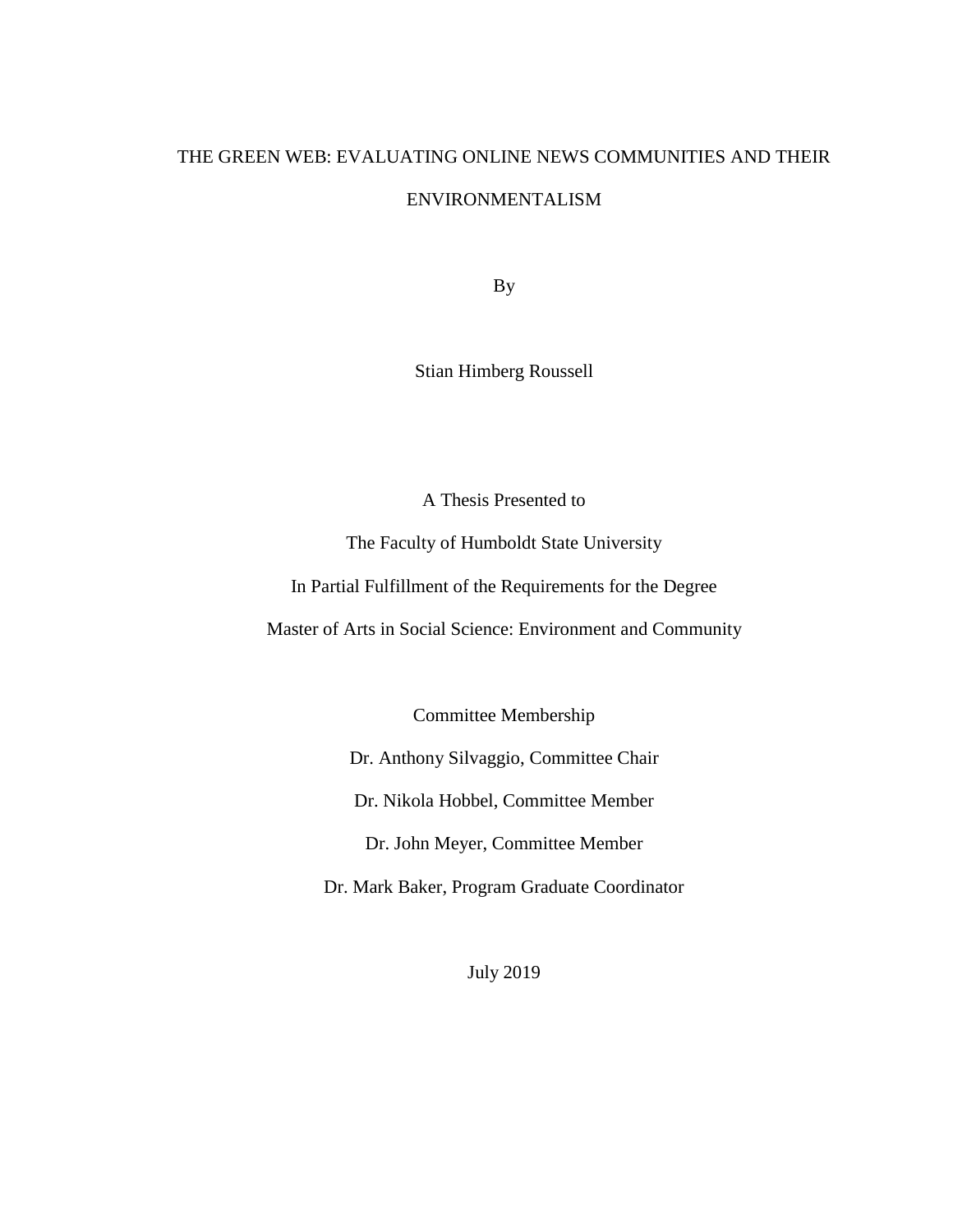#### ABSTRACT

## <span id="page-1-0"></span>THE GREEN WEB: EVALUATING ONLINE NEWS COMMUNITIES AND THEIR ENVIRONMENTALISM

#### Stian Himberg Roussell

In the past news and media were disseminated through channels that were difficult for consumers to communicate with. Now a new form of news dissemination is taking place on the internet where communication between consumers and producers exists. Crowdsourced social media sites, where users elect and vote on articles and comments to represent a topic, are creating new forms of news dissemination which heavily alters media content and community discussions. This study was conducted in order to better understand how crowdsourced social media platforms affect users' perception of environmental topics, issues, and problems. It focuses on the crowdsourced social media platform Reddit evaluating the top 100 articles within the subreddit titled r/environment. The methods used in this study include secondary data analysis, archival research of online forums, and social network analysis. Most articles analyzed discussed the topic of politics, including President Trump and his administration's environmental policies, as well as a lack of transparency related to environmental policies in general. Many of the comments responded to these articles by discussing politics. Findings also included a perception that monetary and social capital must be present for individuals to facilitate widescale, meaningful environmental change. Issues such as ecological changes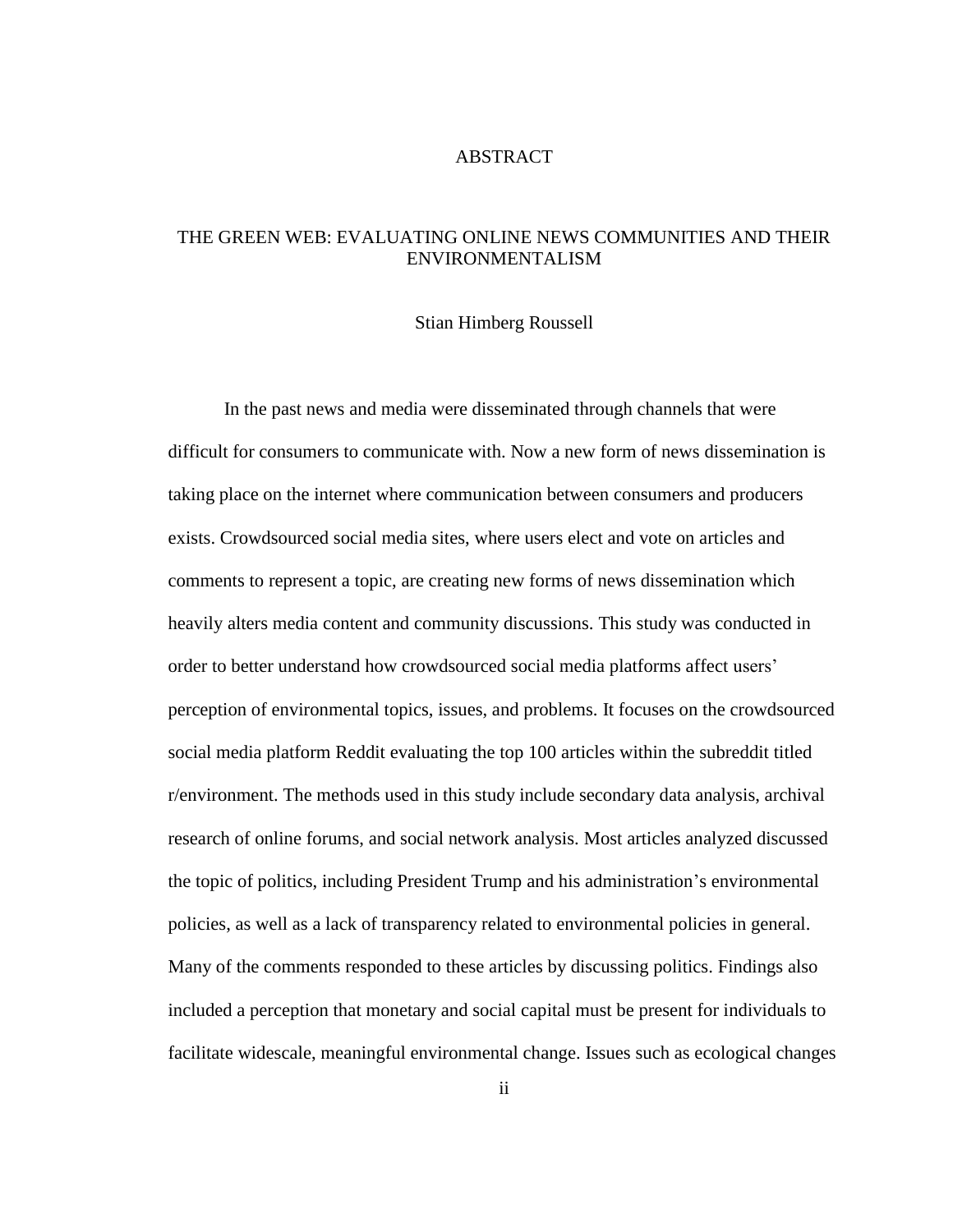only accounted for 2 percent of overall crowdsourced articles. Overall this study found an encouraging message in the articles and comments indicating support for global environmental activism. More research on how communities interpret environmental news is needed to broaden our understanding of peoples' interpretations of environmental policies and their representation in crowdsourced and legacy media.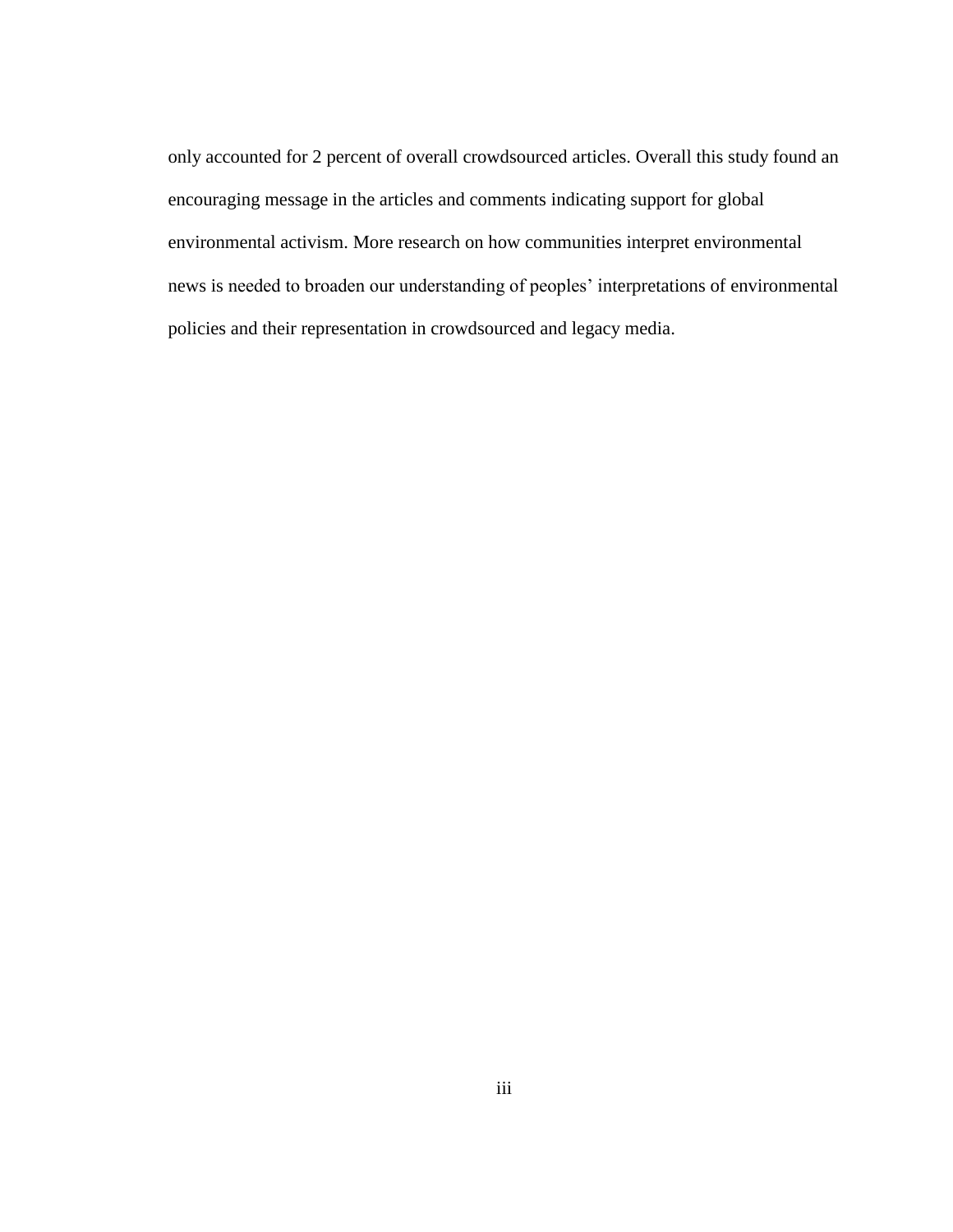#### ACKNOWLEDGEMENTS

<span id="page-3-0"></span>I would like to thank my parents, Dr. John Roussell and Dr. Cathrine Himberg for their endless support and unconditional encouragement throughout my life, but especially throughout my college experience. I would like to thank my committee chair, mentor, and friend Anthony Silvaggio for years of guidance at Humboldt State University where I learned my passions and interests with regards to Sociology and especially Environmental Sociology. I would like to thank my grandparents and my aunt, Mommor, Humme, and Tante Lise for their support and love throughout the creation and writing of my thesis. A special thanks to my best friend and business partner Jonny Trimboli for allowing me to drive his car to defend my thesis in person. Finally, I'd like to thank my cohort and all of my friends I've made throughout my college career who have encouraged me to pursue my passions no matter how difficult the road gets.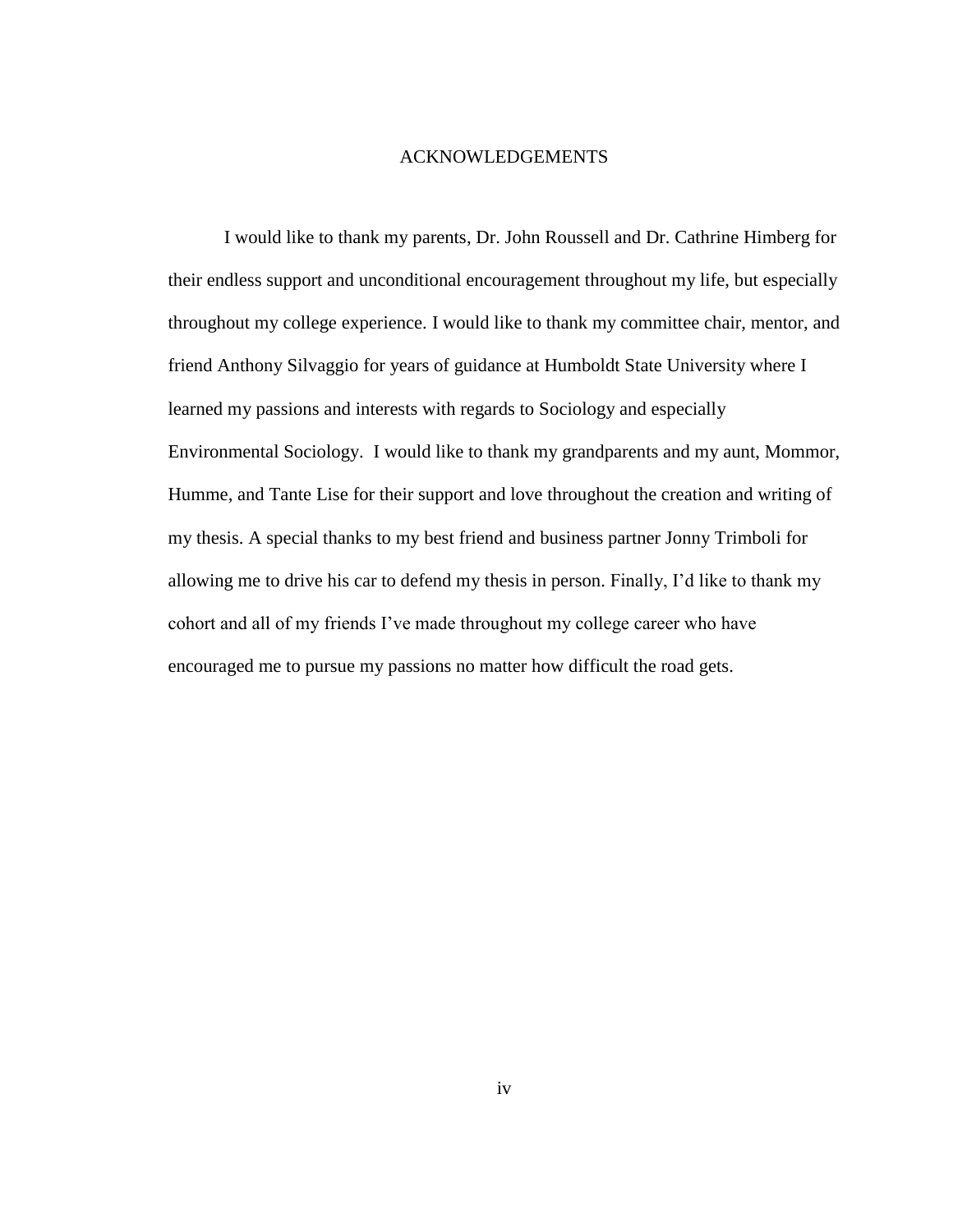# TABLE OF CONTENTS

| 3.1 Theoretical Frameworks for Coding Environmental Journalism  28 |  |
|--------------------------------------------------------------------|--|
|                                                                    |  |
|                                                                    |  |
|                                                                    |  |
|                                                                    |  |
|                                                                    |  |
|                                                                    |  |
|                                                                    |  |
|                                                                    |  |
|                                                                    |  |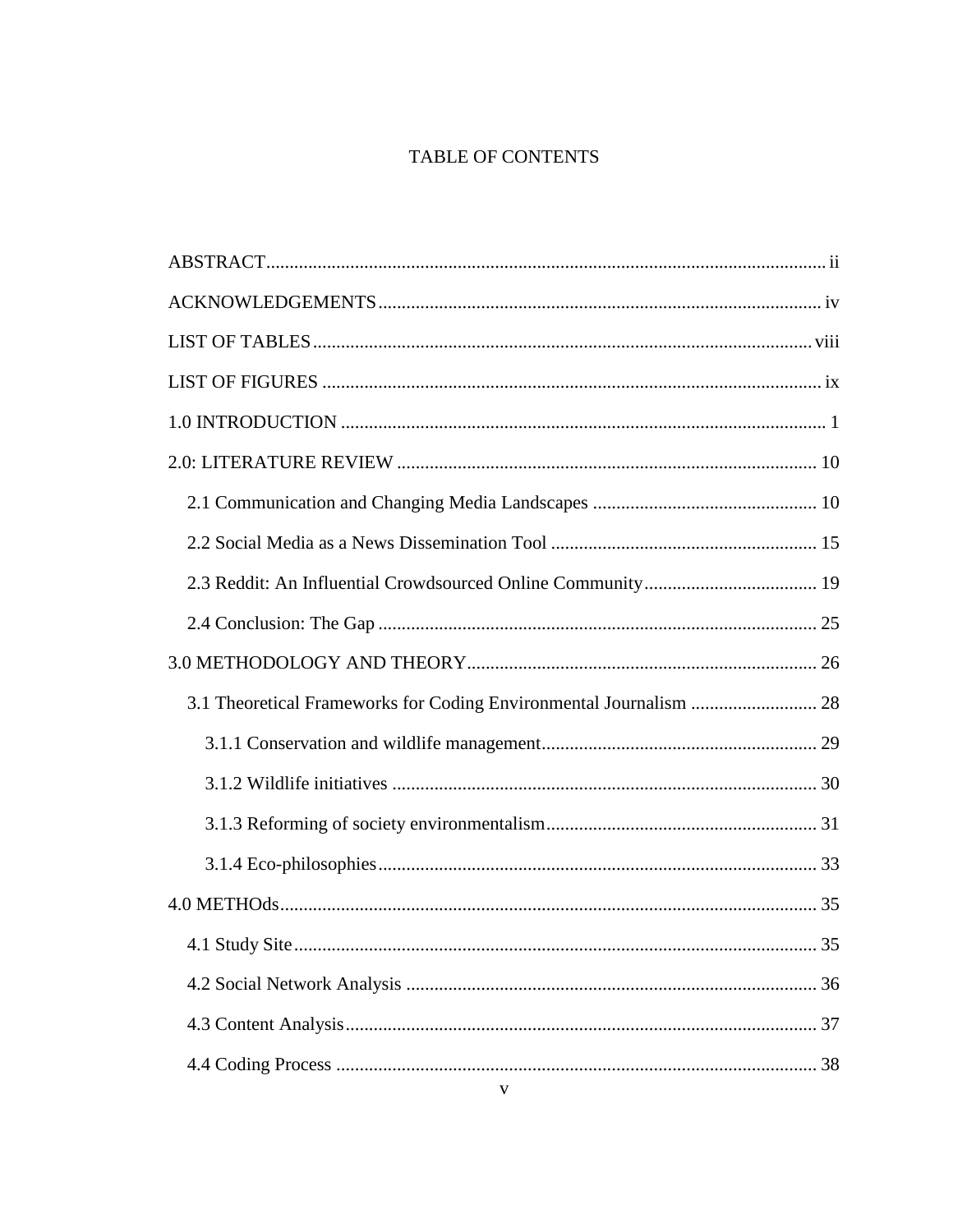| 5.12 Comments on Wildlife Preservation: | 69 |
|-----------------------------------------|----|
|                                         |    |
|                                         |    |
|                                         |    |
|                                         |    |
|                                         |    |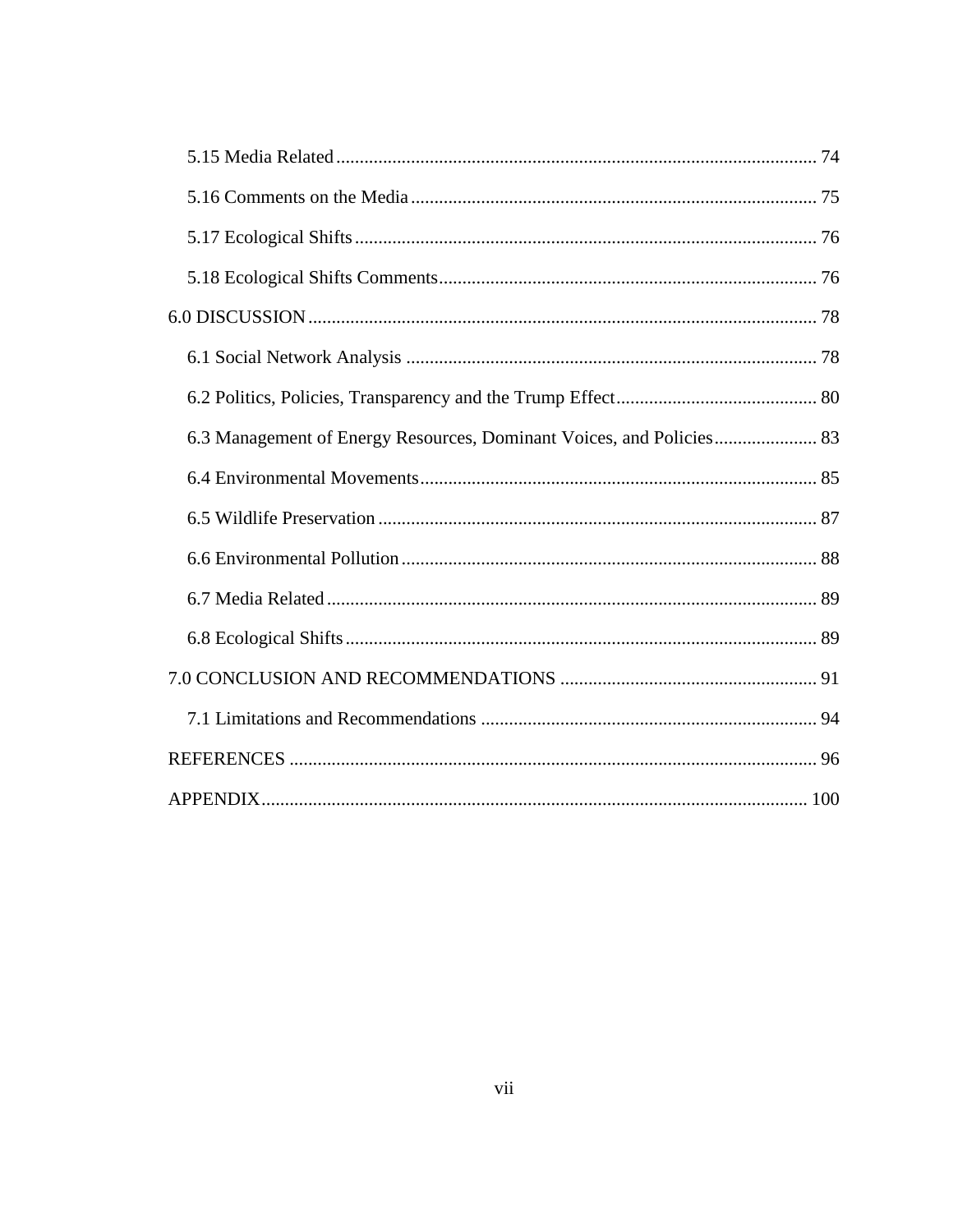# LIST OF TABLES

<span id="page-7-0"></span>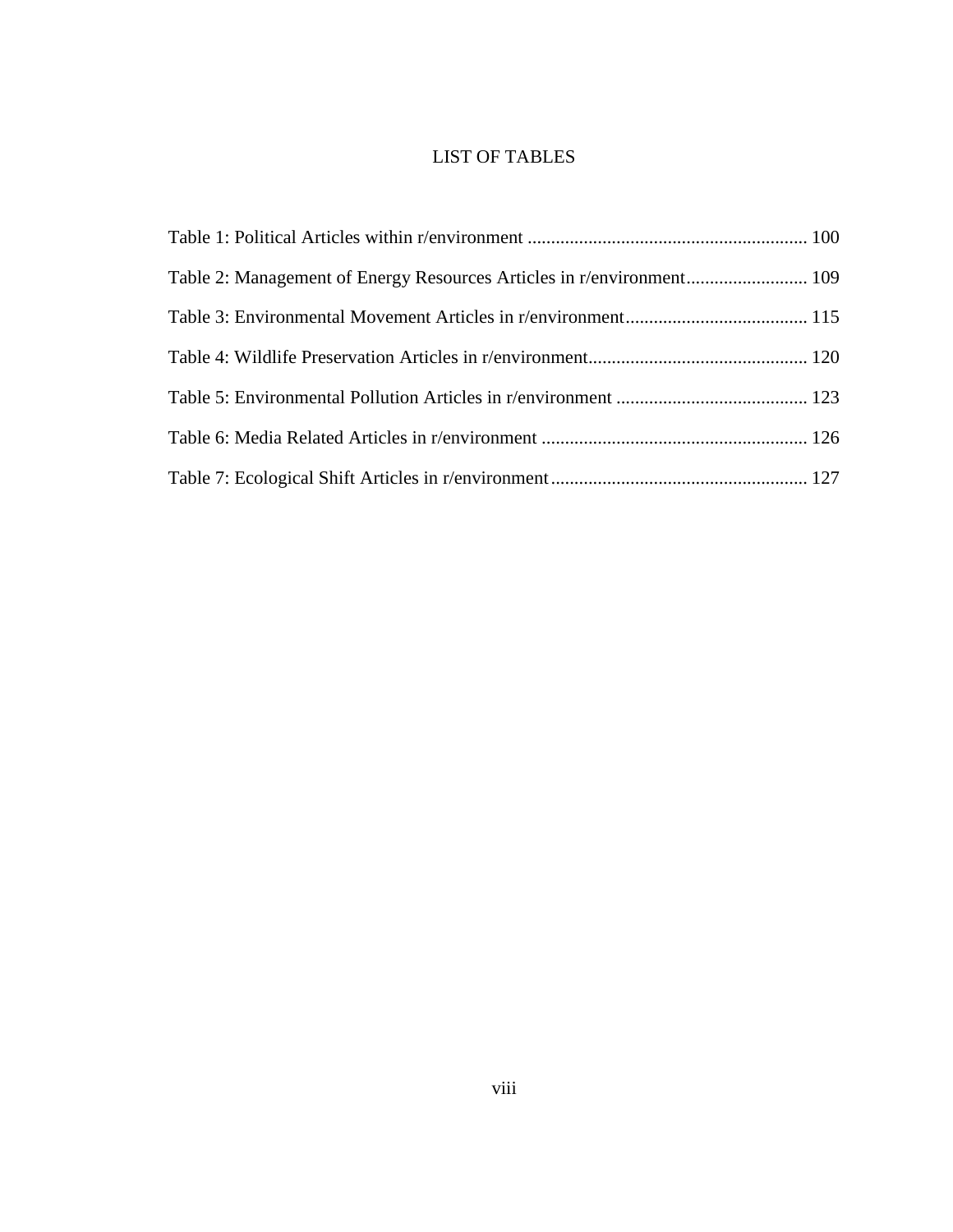# LIST OF FIGURES

<span id="page-8-0"></span>

| Figure 3: A Pie Chart of Environmental Articles by Environmental Type  42         |
|-----------------------------------------------------------------------------------|
| Figure 4: A Social Network Analysis of the Top 100 Environmental Articles in      |
|                                                                                   |
|                                                                                   |
| Figure 7: Bar graph of average comment type in Management of Energy Resources  60 |
|                                                                                   |
|                                                                                   |
|                                                                                   |
|                                                                                   |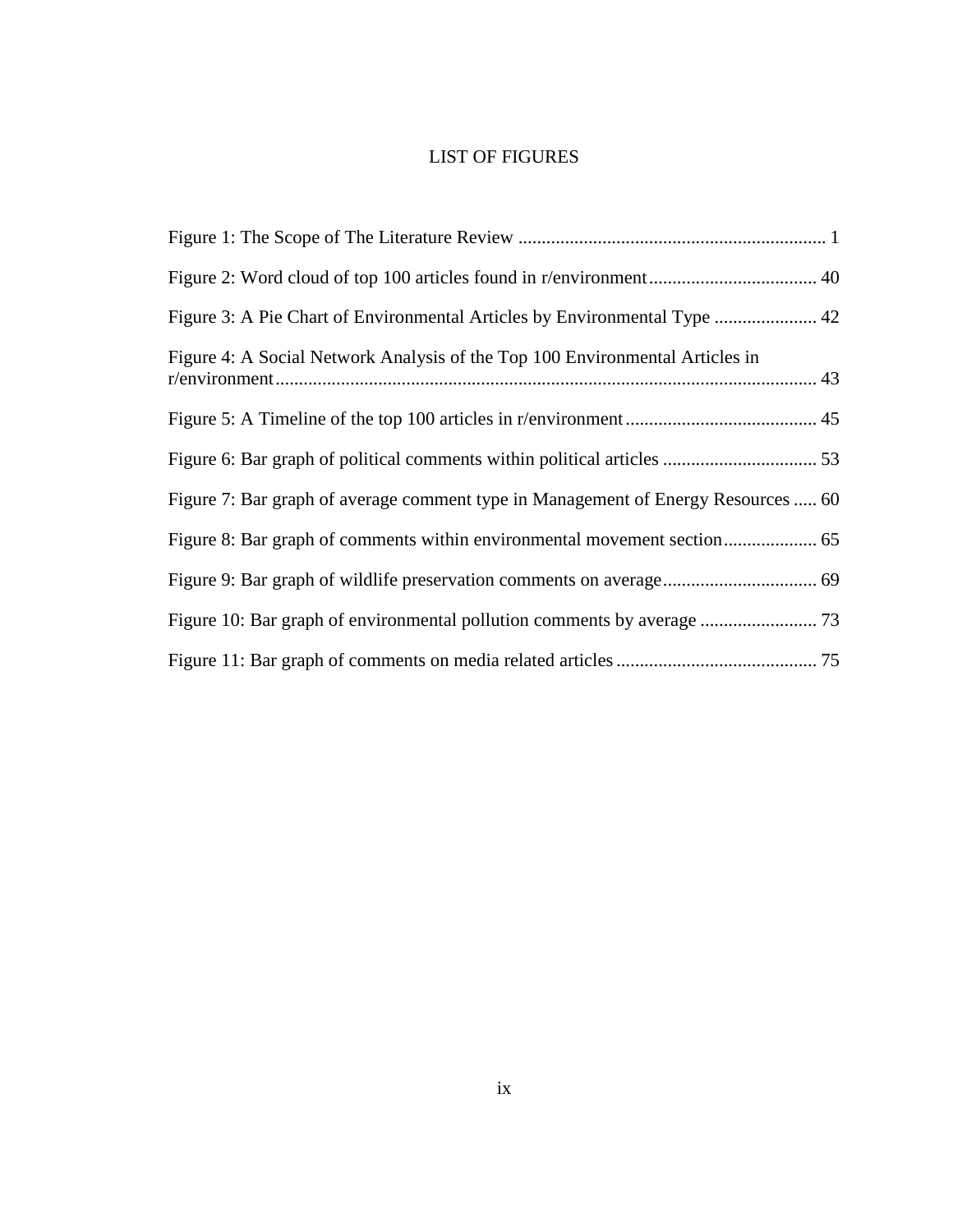#### 1.0 INTRODUCTION

# <span id="page-9-0"></span>*"It's amazing that the amount of news that happens in the world every day always just exactly fits the newspaper" -Jerry Seinfeld*

In the past, news and media were disseminated through channels that were difficult for consumers to communicate with. Media like radio, newspapers, and television all broadcast information with few forms of communication existing for users to discuss information with each other. In the past communication with broadcast media existed, like letters to the editor, however with crowdsourced media those comments exist in an online space instantaneously for other consumers to view and interpret. These broadcast forms of media are heavily influential in informing society about topical issues (Hansen 2018).

Today, in the age of the internet, a new form of media interaction exists between producers and consumers of media. For example, social media sites are increasingly being used to deliver and receive news media. Social media platforms also implement additional channels of discussion in the form of messaging boards, where articles offer consumers the ability to respond to various news stories. This in effect creates dialogue between news consumers as well as with news producers. In this thesis I will examine how crowdsourced environmental news articles have shaped online discourse and rhetoric regarding environmental issues. To achieve this goal, I focus on the social media website of Reddit, due to the nature of its articles and comments being crowdsourced. By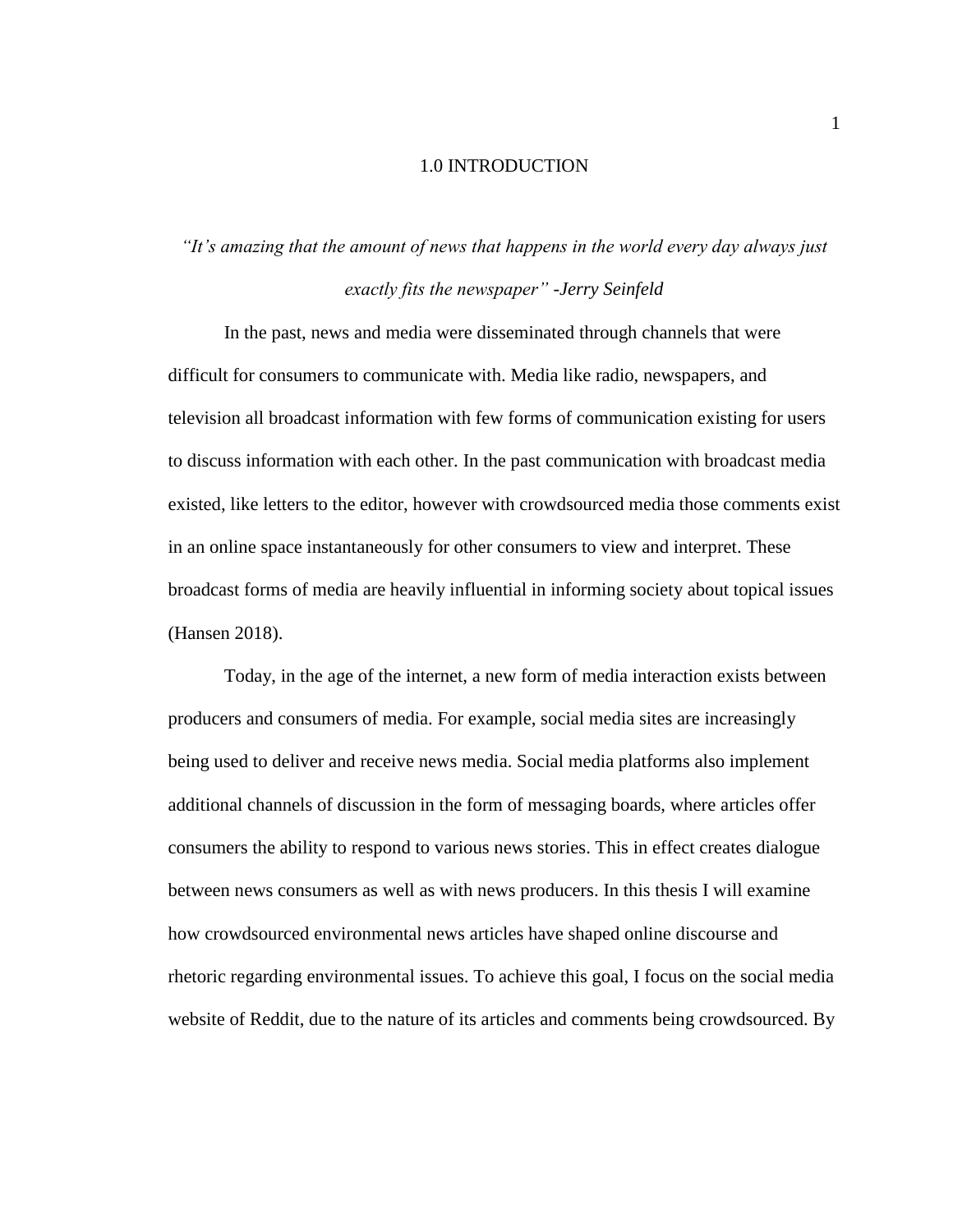evaluating crowdsourced articles and comments on Reddit, this study will assess how, where, and when environmental rhetoric exists within online social media sites.

Many websites exist that utilize messaging boards, where users can comment on issues or topics and reply to one another creating online forms of dialogue. For example, websites largely utilized by online users, like YouTube have a comment section on each video creating a messaging board within each piece of content. Legacy media outlets, ones born out of traditional media, also use messaging boards and have adapted to internet culture. For example, Fox News or CNN have social media pages on websites like Facebook or YouTube where they post interactive content.

Large corporations that did not make their fortune from the commodity of news have also introduced themselves into the space of news dissemination. Apple and Google, two of the largest technology companies in the world, have their own online news they create for users. Although these companies as well as legacy media outlets utilize messaging boards, alternative forms of media (particularly social media) introduce a new concept regarding news dissemination called crowdsourcing articles. Crowdsourced articles are chosen by consumers, not media conglomerates. Articles are effectively brought forward by consumers and their importance and relevance is voted on by other forum users. This phenomenon offers new insights into how news is consumed. This cultural shift in news consumption has major effects on how information is portrayed and perceived within society.

Reddit, a social media website created in 2005, utilizes crowdsourcing as its primary way to deliver news articles and comments. Reddit is the fifth most visited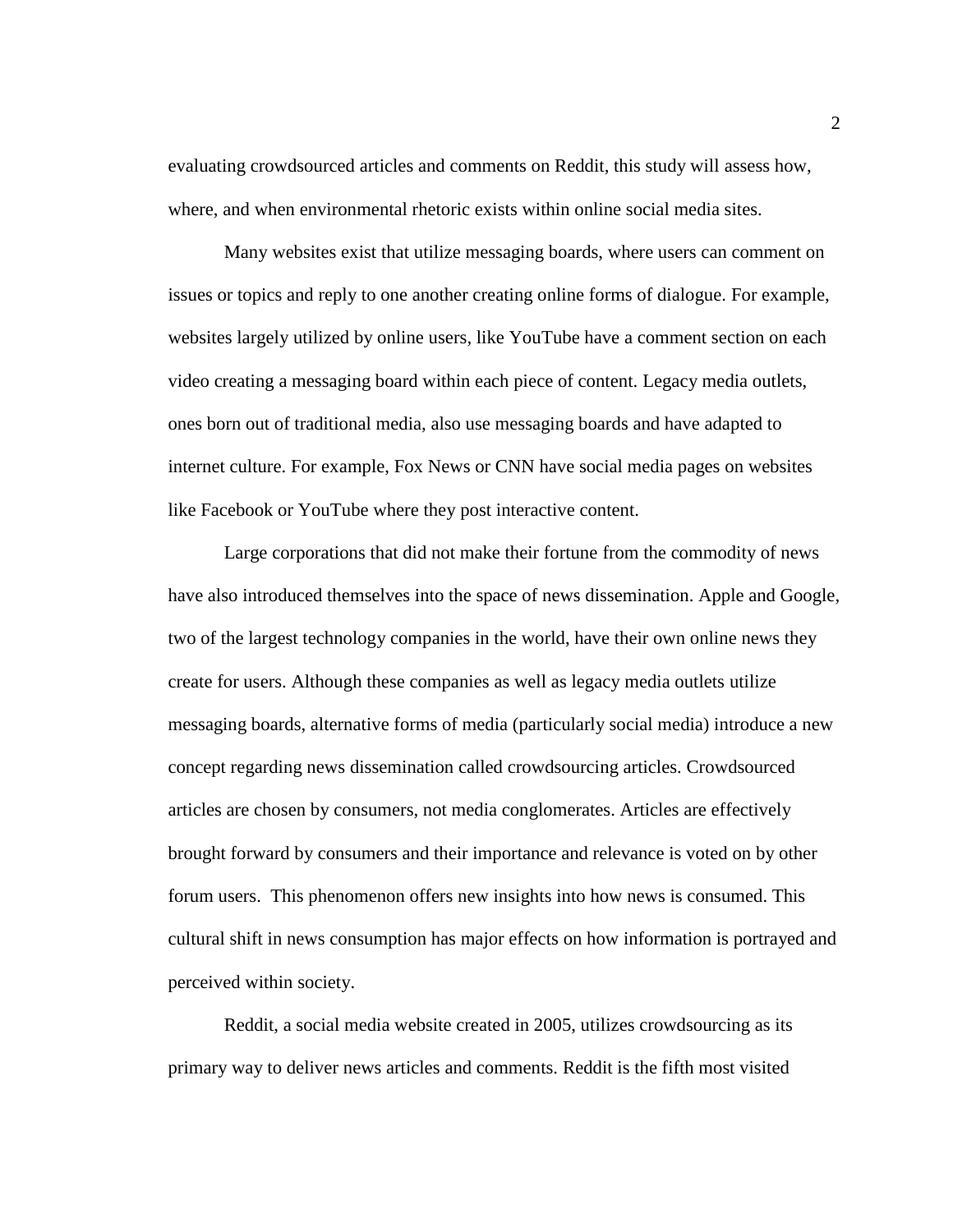website in the United States and the thirteenth most visited website in the world (Alexa Internet 2019). Fifty-Five percent of Reddit's users are from the United States. This means topics within the website will have more of an American perspective as compared to other sites. Within Reddit there are subreddits, forums that are devoted to various specific topics, and these subreddits crowdsource their articles and comments. A crowdsourced article begins with an individual user posting an article that has a linked online source. The user who posted the article, then retitles the article within the subreddit, explaining what exists within the primary source. On the website Reddit this is how every article gets disseminated within online forums. This allows users to be semiproducers of articles within subreddits. Users that are consuming news on the subreddit can look through articles (and comments) and "upvote" or "downvote" them.

An upvote means a user likes the article and thinks it is worthwhile for the community to consider and read. A downvote theoretically entails the opposite, that a user sees the article as not relating to the overall subreddit topic or that they did not like the discourse within the article. Because the meaning of upvotes and downvotes are subjective, individuals interpret how they utilize these tools within online communities. The amount of upvotes are tallied and displayed right next to the article headline. When a group of users upvote an article enough, it becomes "hot". Articles that are "hot" then are displayed on the front page of the subreddit. Additionally, users can sort articles by "top" of a certain date, or "top of all time" displaying the most upvoted articles that have ever existed within a subreddit. This sorting is important because it can quickly show the most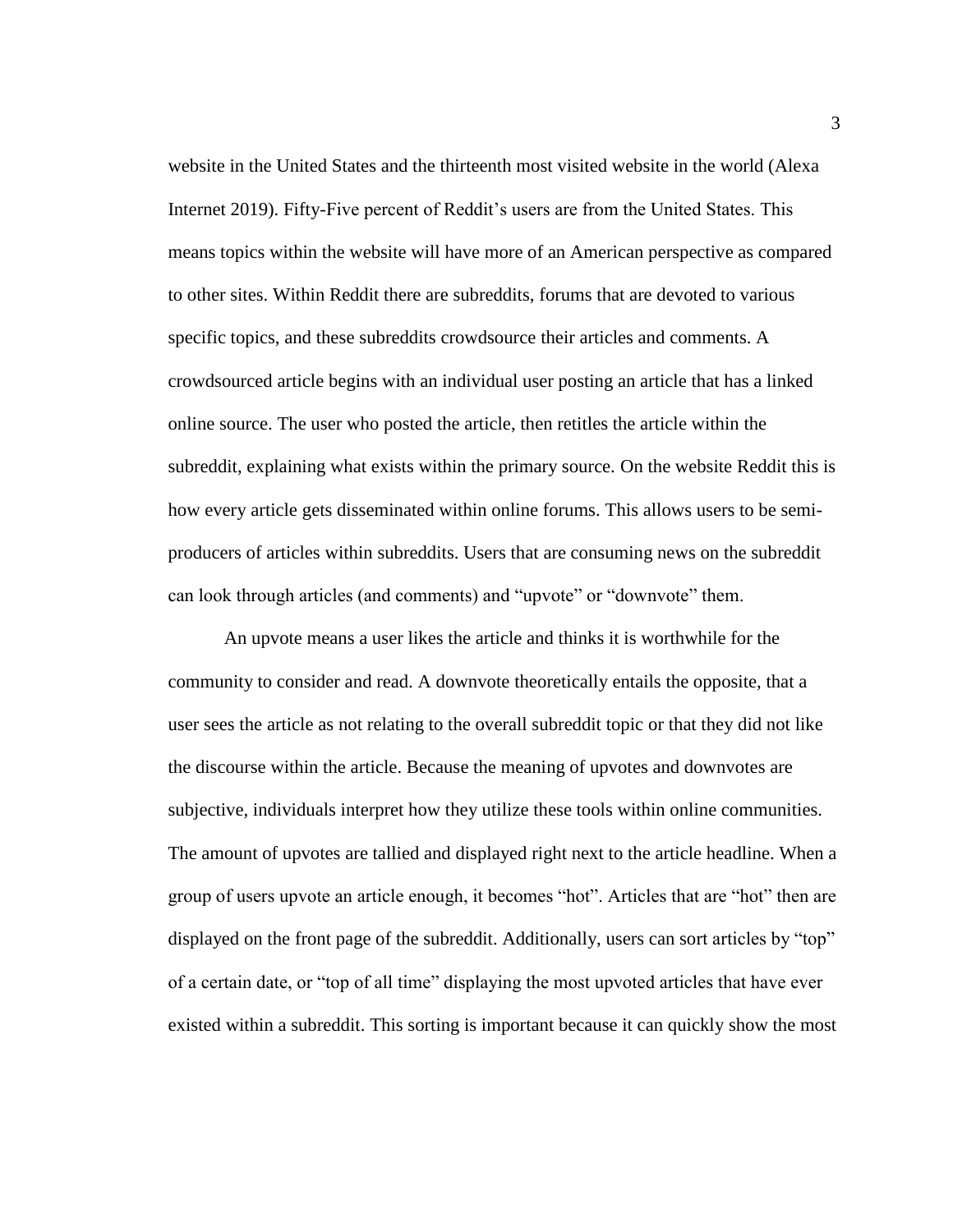impactful, or upvoted, articles within a subreddit. This in effect shows the most representative articles of a subreddit community.

Social media and online news sources like Reddit, allow for consumers to interact with their articles and the information they find. Users can comment on articles, and these comments can be "upvoted" or "downvoted" just like the articles. This social media format creates a crowdsourced discussion forum, or messaging board, in which articles and comments come from users as opposed to media conglomerates. Social media sites, like Reddit, are increasingly being used to deliver and receive news media (Holcomb, Gottfried and Mitchell 2013).

The structure of Reddit fosters the development of separate communities dedicated to specific topics, called "subreddits". Subreddits are found by utilizing the URLs (Uniform Resource Locator) ability to add r/ to the end of the main website's URL. This feature allows the community to create whatever type of subreddit they desire and allows individual users to subscribe to any community in which they choose to participate. Reddit users can also create their own subreddits if they do not see one that fits the specific space they want to participate within. With a general Reddit account, individuals can upload articles from the world wide web and peers can upvote the article, making it popular and widely seen within the subreddit. The subreddit "r/environment", which is the focus of this study, has 500,000 unique subscribers, comparable to the population of the city of Sacramento, California.

The website Reddit is heavily used as a source for political news (Holcomb, Gottfried, and Mitchell 2013) and its ability to crowdsource articles and comments has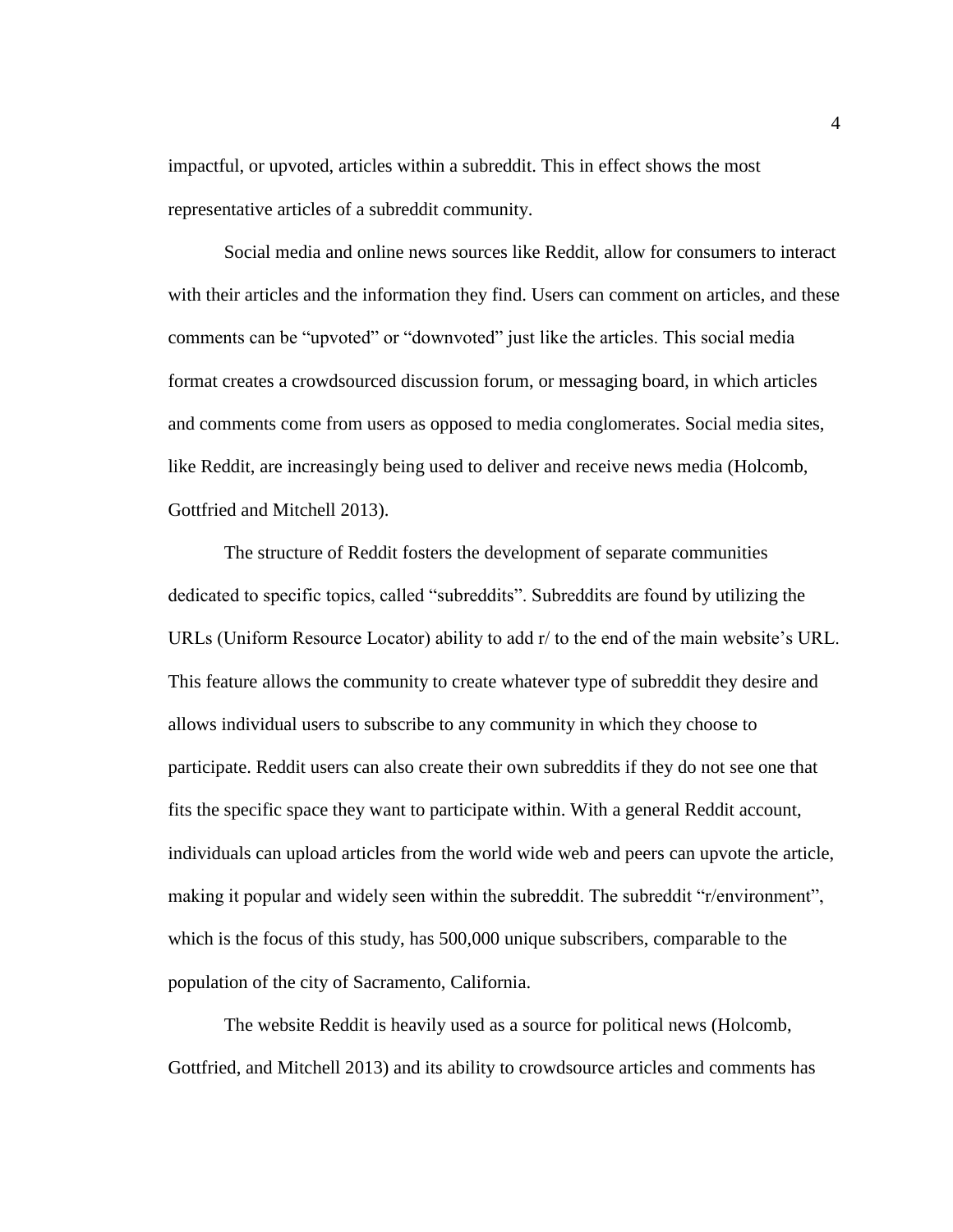aided in drastically changing dissemination of news media. When articles and comments are crowdsourced, the content that is chosen by users becomes news itself. Individuals choose and vote on articles deemed important to a topic, illustrating the types of articles the community accepts as representing them.

The subreddit of r/environment discusses issues and topics relating to the environment. Environmental issues exist as topics within news outlets. Although past studies have evaluated how legacy news outlets represent environmental issues, little research has been conducted assessing crowdsourced media's portrayal of the environment. With this study, crowdsourced media is being evaluated to see how environmental discourse exists between consumers when articles and comments are selfselected by a community. Because environmental news has historic roots in legacy media, it is important studies emerge evaluating how new forms of media are altering the portrayal of environmental topics.

This leads to the first research question of this study which asks, "What is the most dominant environmental discourse on Reddit?". Articles with more "upvotes" are more influential in their accessibility and how they are perceived within the subreddit. In addition, comments are crowdsourced within messaging forums associated with each individual article. By evaluating the subreddit r/environment, we can assess how r/environment users discuss environmental issues. This study's second research question, "What patterns can we establish from the comments in these articles?" aims to see what patterns emerge between articles and comments regarding environmental rhetoric. Do different article types elicit different or similar comments within Reddit's messaging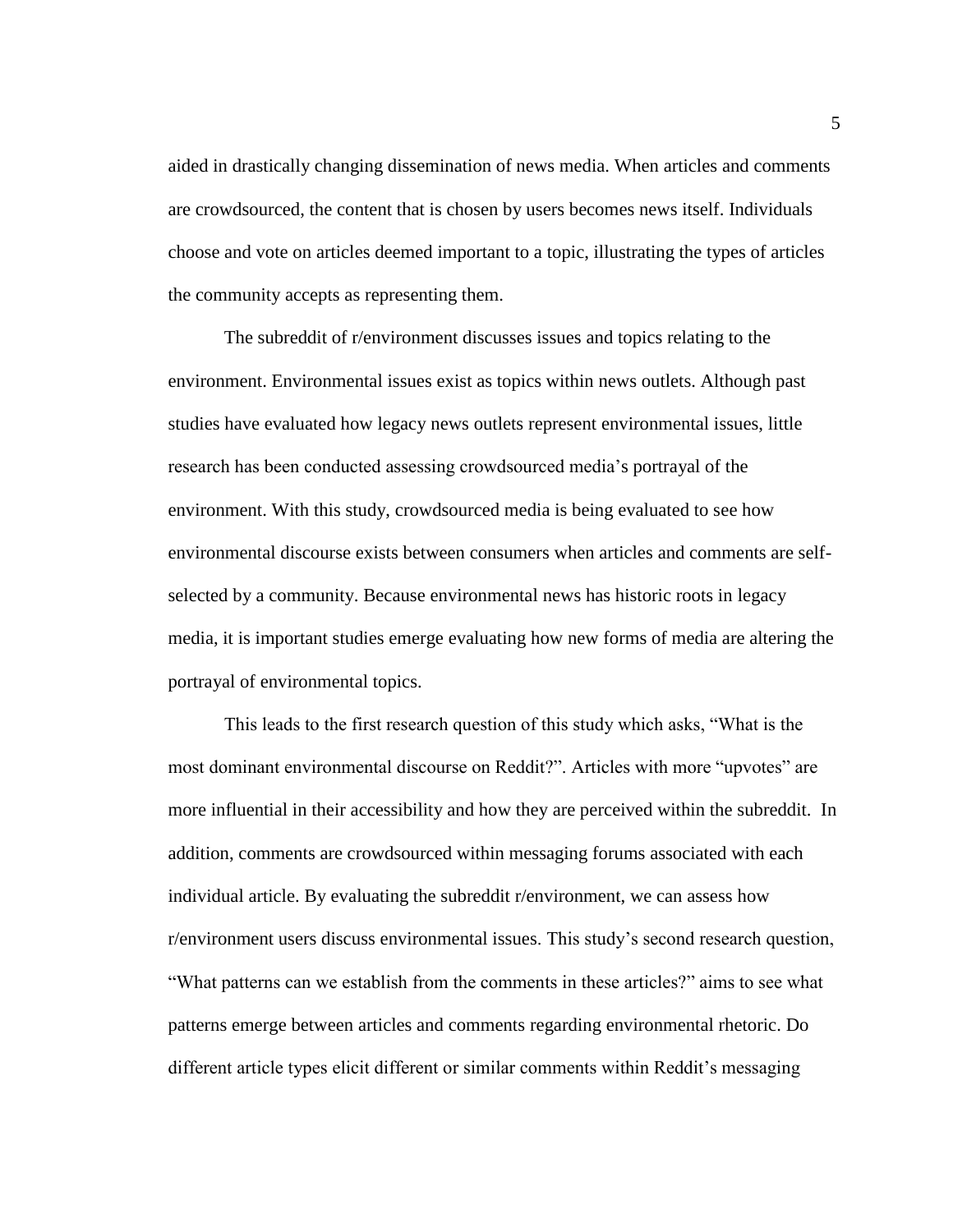boards? What is being discussed on various types of environmental articles? The third research question of this study simply asks, "What news sources are being crowdsourced?" This question shows what sources users are crowdsourcing and what sources users upvote or crowdsource more. This illustrates what sources the community of r/environment deems credible with portraying environmental topics.

By studying crowdsourced forums on a website like Reddit, community input has the potential to be evaluated, not just the portrayal of news by legacy news outlets. This allows studies like mine to utilize content analysis in an entirely new way, where online forums resemble a town hall meeting as opposed to legacy news outlets that broadcast messages with little to no user feedback that can be evaluated (Hansen 2018). Due to its social media roots, Reddit itself offers a platform for individuals to contribute, discuss, and organize ideas within the public sphere, not just be utilized for internet culture and content without political meaning (Vago 2016). So how can an online social media site with a majority of its content revolving around internet culture without political meaning, discuss and propose political and social change with widespread issues like the environment? Due to Reddit users' nature of discussing a widespread arrangement of topics self-selected by users, everything from meaningless memes to environmental political action have the potentiality to be popular and discussed.

This thesis also examines how social activism a major aspect to consider within crowdsourced forms of media dissemination. In 2007, Reddit users, became involved in a Greenpeace campaign established to protect humpback whales from international commercial whaling. This campaign tracked a minke whale within the South Pacific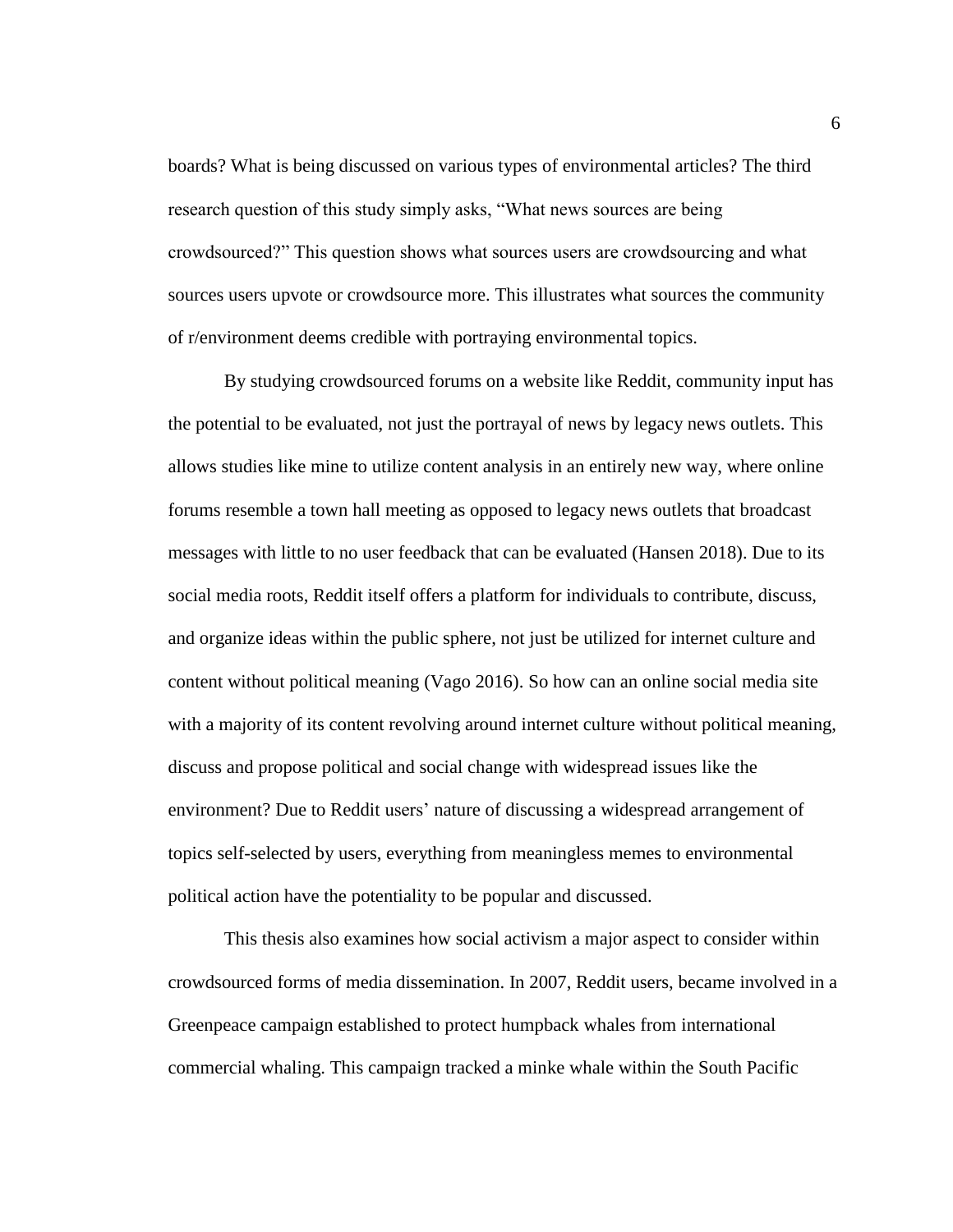Ocean as a part of a larger effort to raise awareness about the international issue of whaling. To generate public interest, Greenpeace created an online poll asking participants within the Greenpeace discussion board on Reddit to name the whale. The campaign quickly evolved into an internet "meme" as Reddit users organized to vote for the name "Mister Splashy Pants" which eventually won the competition. The publicity from this Greenpeace campaign had an immense impact on the industry and garnered wide scale public visibility. The Japanese government announced a moratorium (temporary prohibition) on its humpback whale hunt (Vago, 2016). The Greenpeace campaign illustrates how online discussion forums have the potential to harbor, create, and disseminate social and political change.

Crowdsourced journalism also has the potential to impact society negatively. Guzman argues that journalists, Reddit users and people on Twitter all share the blame for rushed and inaccurate information pointing to the false reporting of the culprit within the Boston bombing massacre that occurred in 2013 (2013). False personal information was shared with police officers regarding who the culprits were, ultimately affecting how law enforcement and the public reacted to the tragedy. Although cyber-vigilantes failed in this instance to detect and find the terrorists, their efforts offer interesting insight into how crowdsourced online forums could help police enforcement and detectives in future investigations (Nhan 2015). The Boston bombing displays how users within online communities instantaneously can burden ongoing investigations. This form of social activism can be harmful in some cases (Nhan 2015).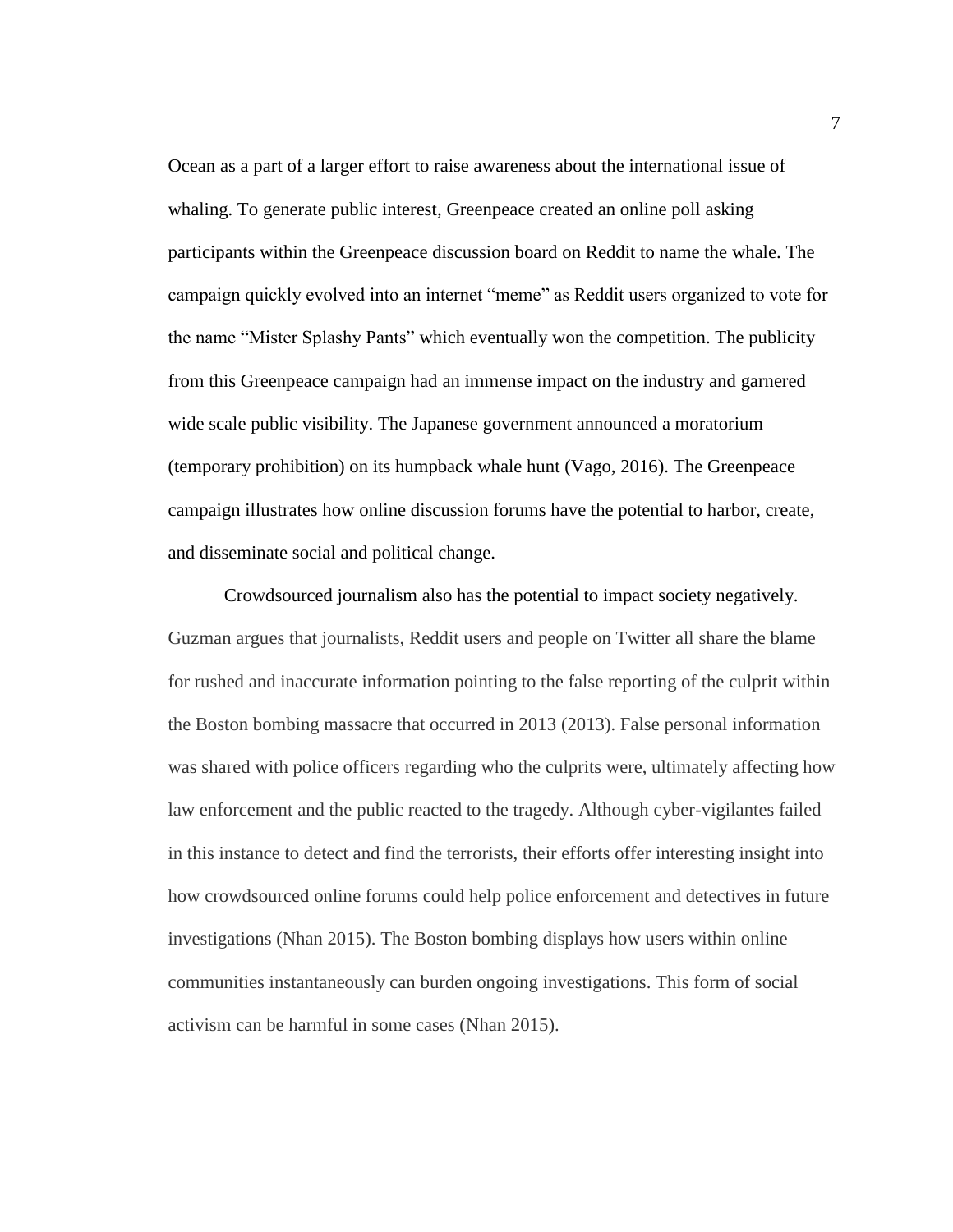Social media communities are interactive and have the potential to affect society like the Greenpeace campaign or the Boston bombings. They are rarely seen as viable, cohesive communities that hold desirable academic data (Matthews 2015). As younger generations begin to obtain news from these sources rather than traditional spaces (Gottfried and Shearer 2017), such as mass media through television, it is imperative to research these online communities as well as how their information networks emerge and disperse. The third research question of this study, "What news sources are being crowdsourced", evaluates patterns regarding sources for various article types. First, we must identify the news source, then patterns regarding what environmental topics are discussed and disseminated by various sources emerge. This shows patterns regarding news sources and environmental topics the subreddit self-selects to represent the r/environment community. It also illustrates what outside sources are the most influential within the r/environment subreddit.

This study will evaluate the top 100 "upvoted" (liked by) articles within the subreddit r/environment, as well as analyze the top 2 comments of each article to gain a better understanding of how this specific online community produces and interprets various environmental content. Chapter 2 will discuss the literature regarding crowdsourced journalism and its differences from legacy news outlets. In addition, the methodology for this study will be explained. Chapter 3 will lay out all the results for the study. Chapter 4 will be the discussion of the thesis. Chapter 5 will discuss this study's limitations, establish conclusions, and provide an avenue for potential future research.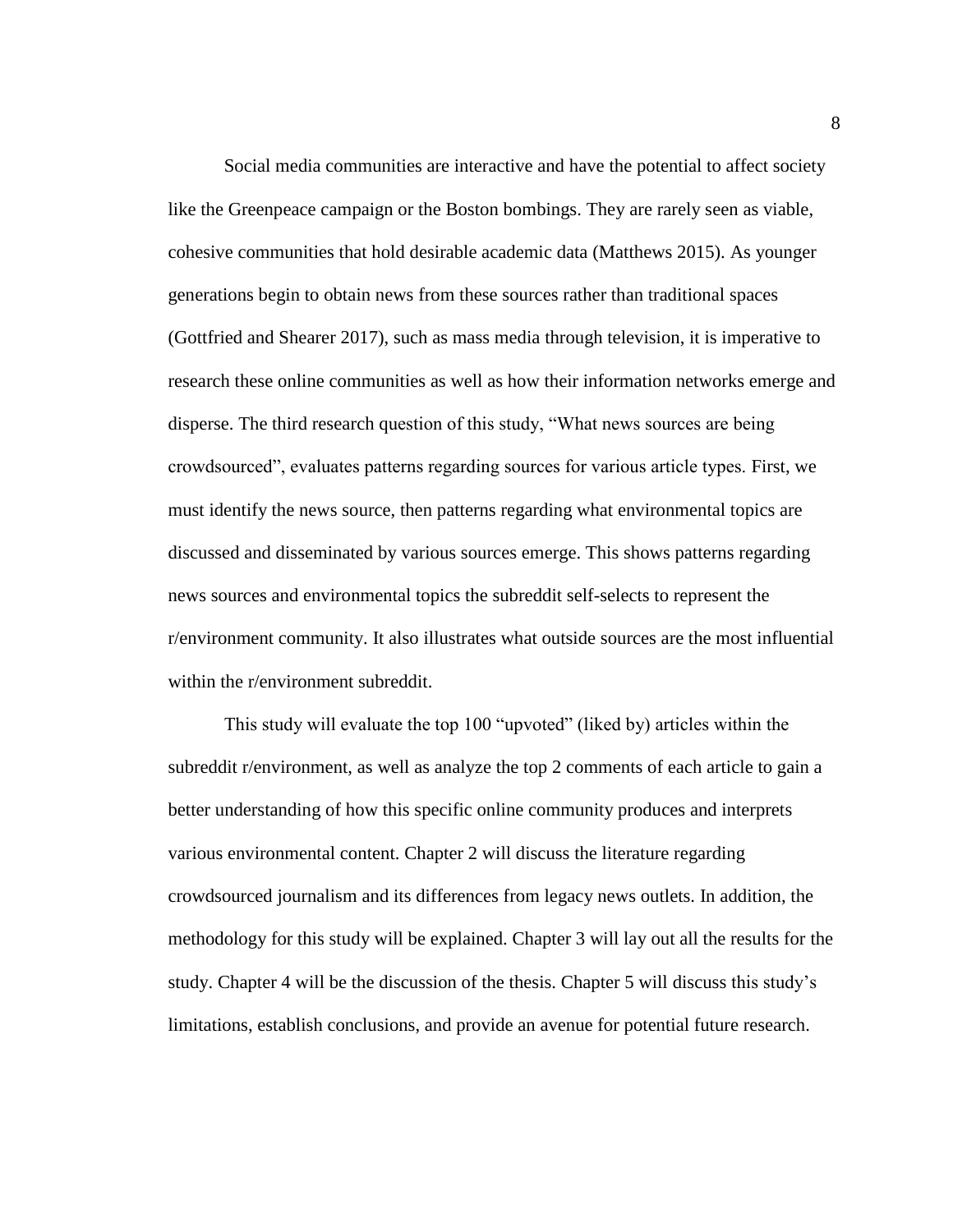This research aims to study one specific online messaging board (r/environment), illuminating the relationship between consumers and news producers, analyzing how crowdsourced online forums understand their participation in the environmental news portrayed to them. A large amount of information for academic researchers exists within various online sources, but the data has yet to be mined (Matthews 2015). This is relevant because issues like the environment need to be studied within the context of crowdsourced online communities.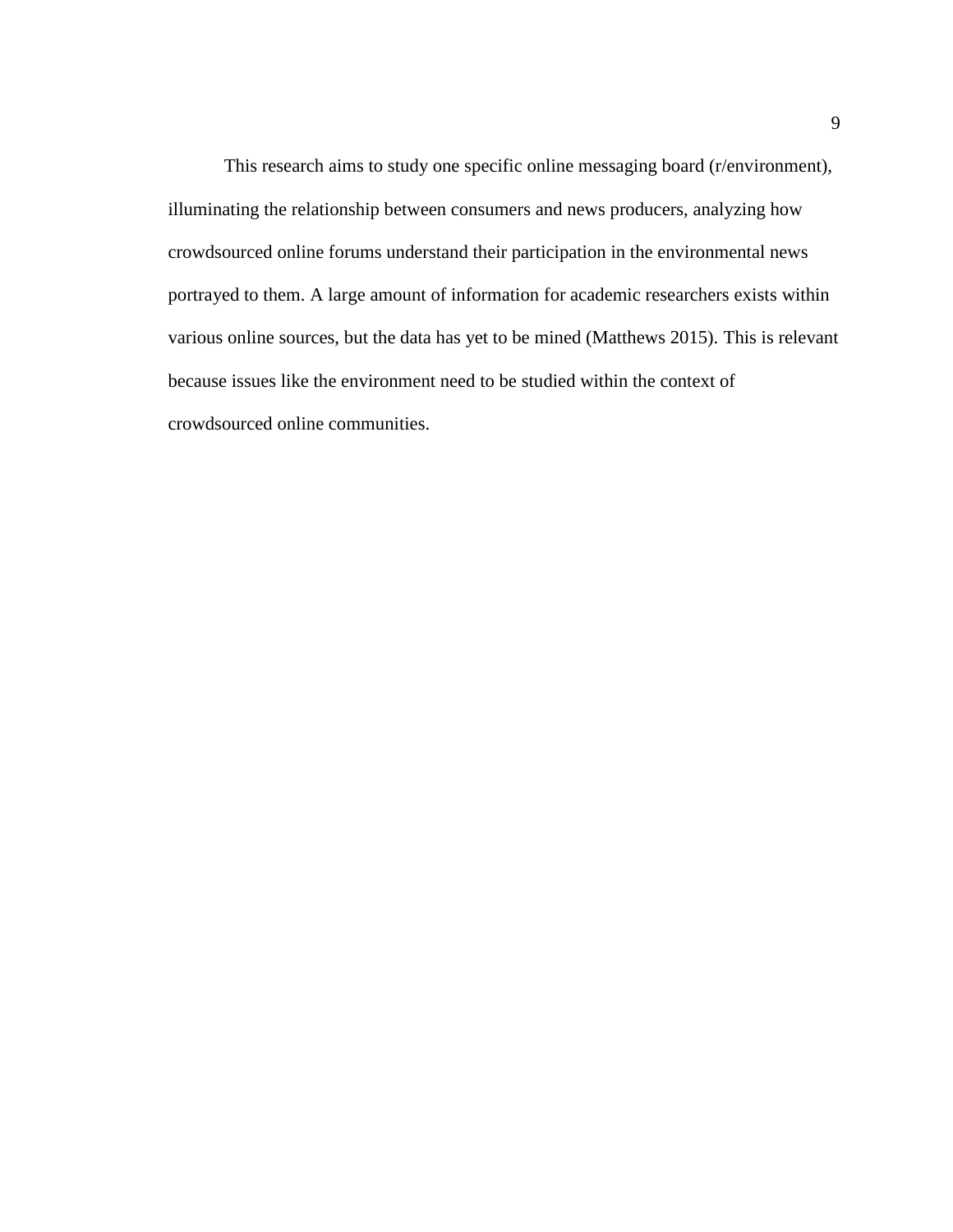#### 2.0: LITERATURE REVIEW

<span id="page-18-0"></span>This thesis draws from three distinct bodies of literature. For the purpose of this literature review, first I will review the changing landscape of media, and how legacy

media differs in structure to online crowdsourced messaging boards. Second, I will discuss how social media has become a tool to disseminate news and activism within its online

communities. Lastly, I will discuss how Figure 1: The Scope of The Literature ReviewReddit has been used as a crowdsourced



website that enables activism and user interactions. Little research has been conducted evaluating online crowdsourced social media platforms and their portrayal of environmental news stories (ICA 2018).

## 2.1 Communication and Changing Media Landscapes

<span id="page-18-1"></span>Scholars have pointed to the fact that new generations are increasingly relying on online sources for their political news (Gottfried and Shearer 2017). Forty-three percent of Americans obtain political news primarily online, only seven percent below the group of Americans who primarily watch cable news (Gottfried and Shearer 2017). Sixty-six percent of Americans obtain at least some of their news from social media sources, up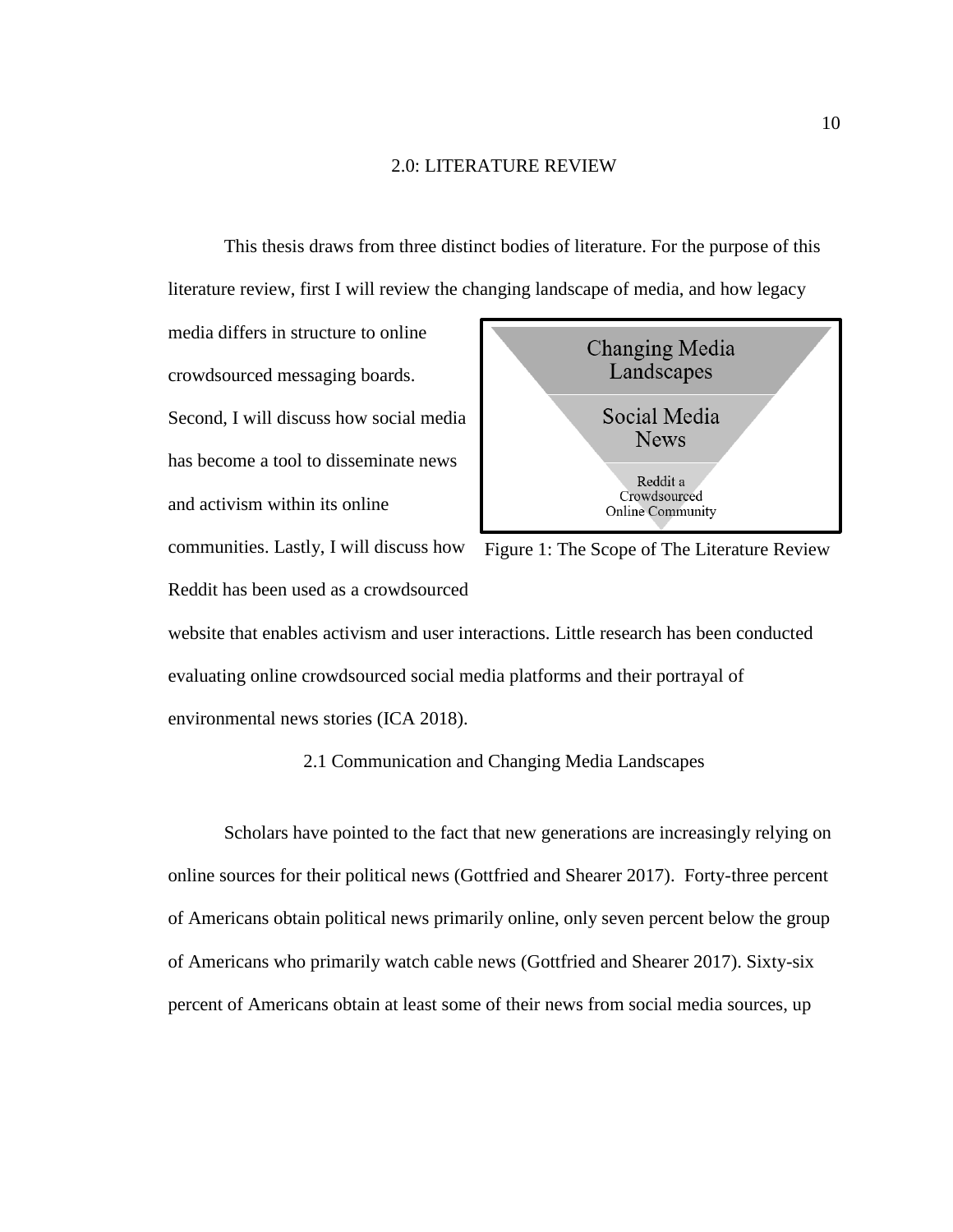five percent from 2016 (Gottfried and Shearer 2017). This data illustrates the immense power social media has over news dissemination to citizens within society.

This transformation from broadcast journalism to participatory media illustrates how society is changing the definition and conception of media. Seethaler and Beaufort (2017) state alternative forms of broadcast journalism are emerging that encourage participative communication between consumers and producers. These scholars did a comparative analysis of Austrian broadcast journalism and how these organizations have evolved over time. Seethaler and Beaufort also evaluated the societal perceptions regarding broadcast media.

They found that several conceptions of broadcast journalism exist, and that journalism is evolving from one-directional communication to participatory channels in which individuals become more aware and in control of their social environment (Seethaler and Beaufort 2017). This is due to the interactive nature of social media as opposed to one-directional broadcasted forms of media. Additionally, these scholars found that younger generations value participatory forms of media at a higher rate as compared to older generations (Seethaler and Beaufort 2017). This has led to broadcast journalism (or legacy news media) adapting to societal expectations, largely driven by the perceptions of younger generations (Seethaler and Beaufort 2017). As news consumer demographics and societal expectations change, legacy news outlets are also adapting to the new online participatory journalistic era.

Not only are social media sites dedicated to portrayal of news topics influencing society and users into participating in the news dissemination process, but they are also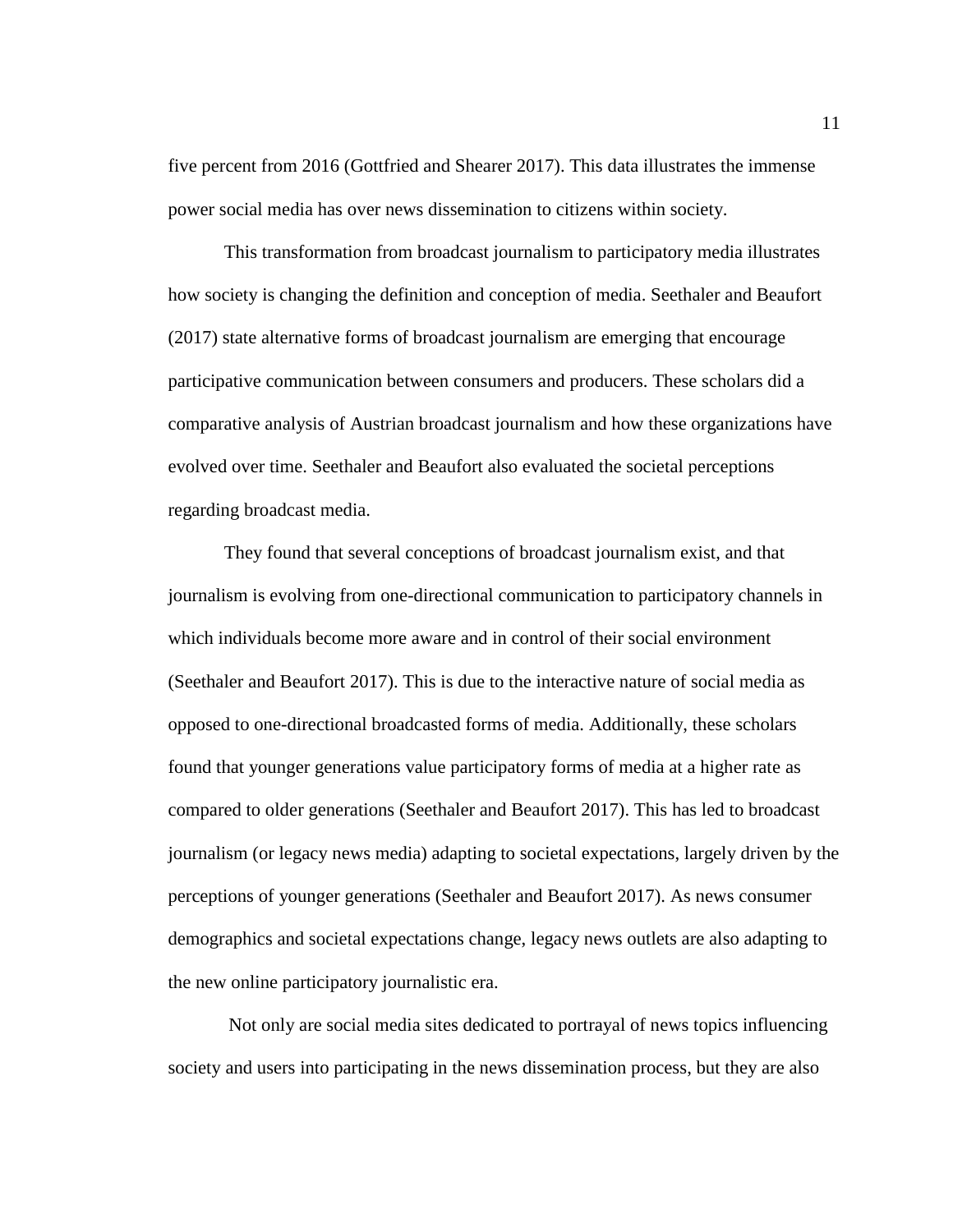influencing legacy media news outlets to evolve and incorporate some form of participatory crowdsourced online forums within their content (Wasike 2010). Legacy news outlets are news systems that were created before the internet existed. In a 2010 research study evaluating editors of legacy news outlets, George Washington University found that 89 percent of legacy news media editors said they utilized social media blogs for research on news topics (Wasike 2010). This illustrates how social media news forums influence legacy news media outlets. Legacy news outlets aren't only incorporating online forums, but are also utilizing social media sites like twitter, YouTube, and Facebook for news content. The importance of social media sites in news dissemination directly impacts users and crowdsourced content, however these social media spaces also directly impact the news content of legacy news outlets.

In addition to legacy news media outlets adapting to the online news era, societal roles for journalists are also changing. Scholars Firmstone and Coleman (2014) used Leeds City Council in England as a case study, where legacy forms of media were compared with new modes of communication regarding interactions with citizens. Firmstone and Coleman used semi-structured interviews to ask 20 elected politicians and senior journalists about the changing media landscape. They found that the move towards digital modes of engagement are changing perceptions regarding the professional role of journalists and how they disseminate information from government agencies to the general public (Firmstone and Coleman 2014). In one interview a veteran journalist stated that due to understaffed news organizations, news content is produced often without checks or challenges. In other words, as society craves faster news dissemination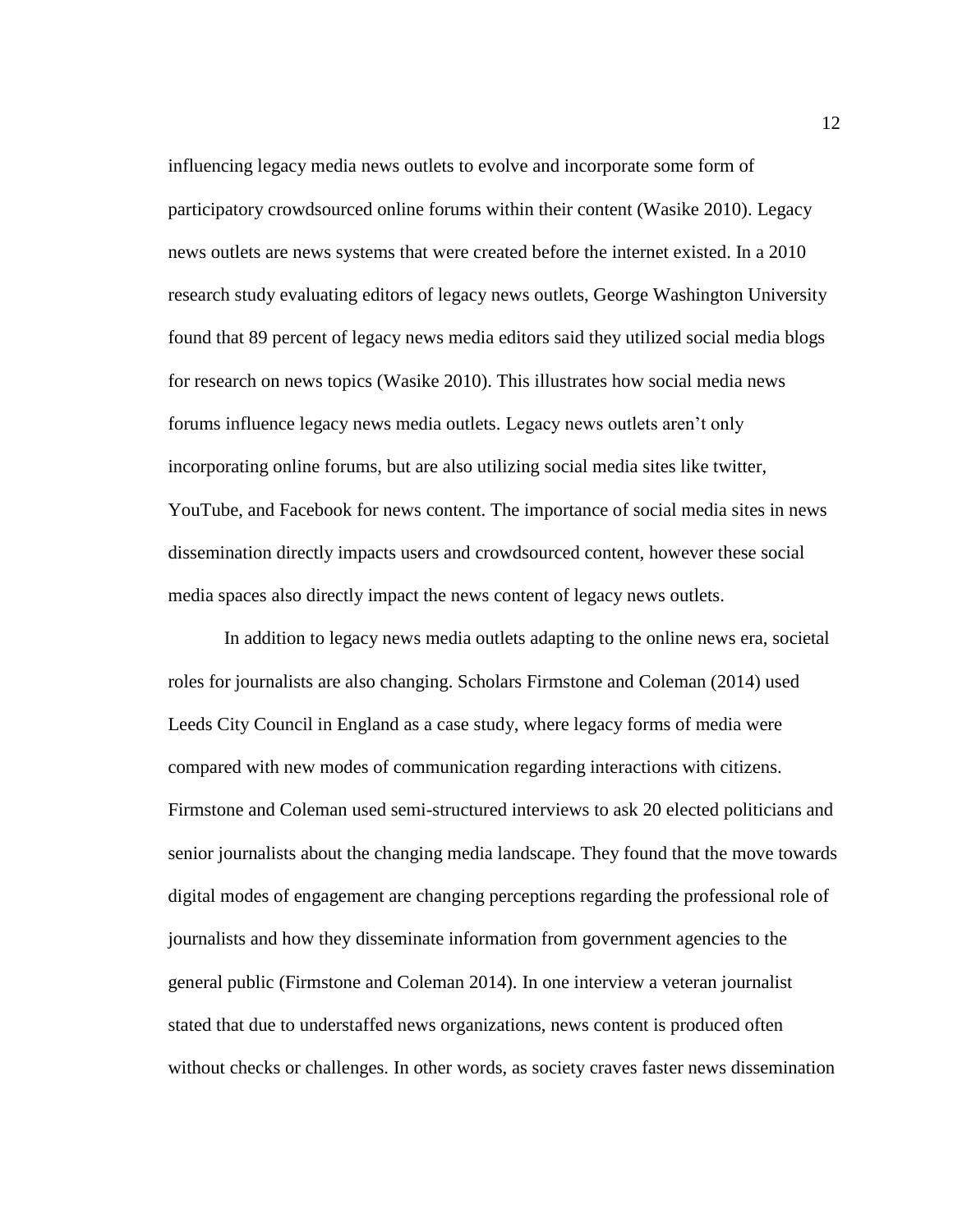news outlets are pressured to provide faster content which affects the quality of news content being produced. This phenomenon was directly related to the speed at which online news outlets produce content after large societal narratives emerge in the public domain. These scholars help delineate how the roles of journalists are changing as legacy media adapts and evolves with online media. Additionally, Firmstone and Coleman associate four distinct typologies of citizen journalism; producers, contributors, sources, and participants (2014). All these typologies are apparent in modern day crowdsourced journalism, including websites like Reddit.

Trust is an important topic for citizens and news consumers when discussing news outlets and news dissemination. Scholars like Daniller, Allen, Tallevi, and Mutz (2017) all discuss how to measure societal trust of news sources within a changing media environment. Using data from the General Social Survey from 1972, the study assesses media users' level of trust regarding various large-scale news media outlets. The scholars discussing the GSS were able to find that users view sources as more trustworthy when they are asked about specific news organizations as opposed to when they are asked generically about news media (Daniller, Allen, Tallevi, and Mutz 2017). As news media changes and is continually disseminated through social media channels, specific sources are shared and disseminated through social media sites which could lead to individuals valuing these sources as more trustworthy as opposed to if they just conceptually thought of crowdsourced journalism without participating within it (ICA 2018). In other words, individuals that participate in online news forums might evaluate the content as more trustworthy according to Daniller, Allen, Tallevi, and Mutz (2017).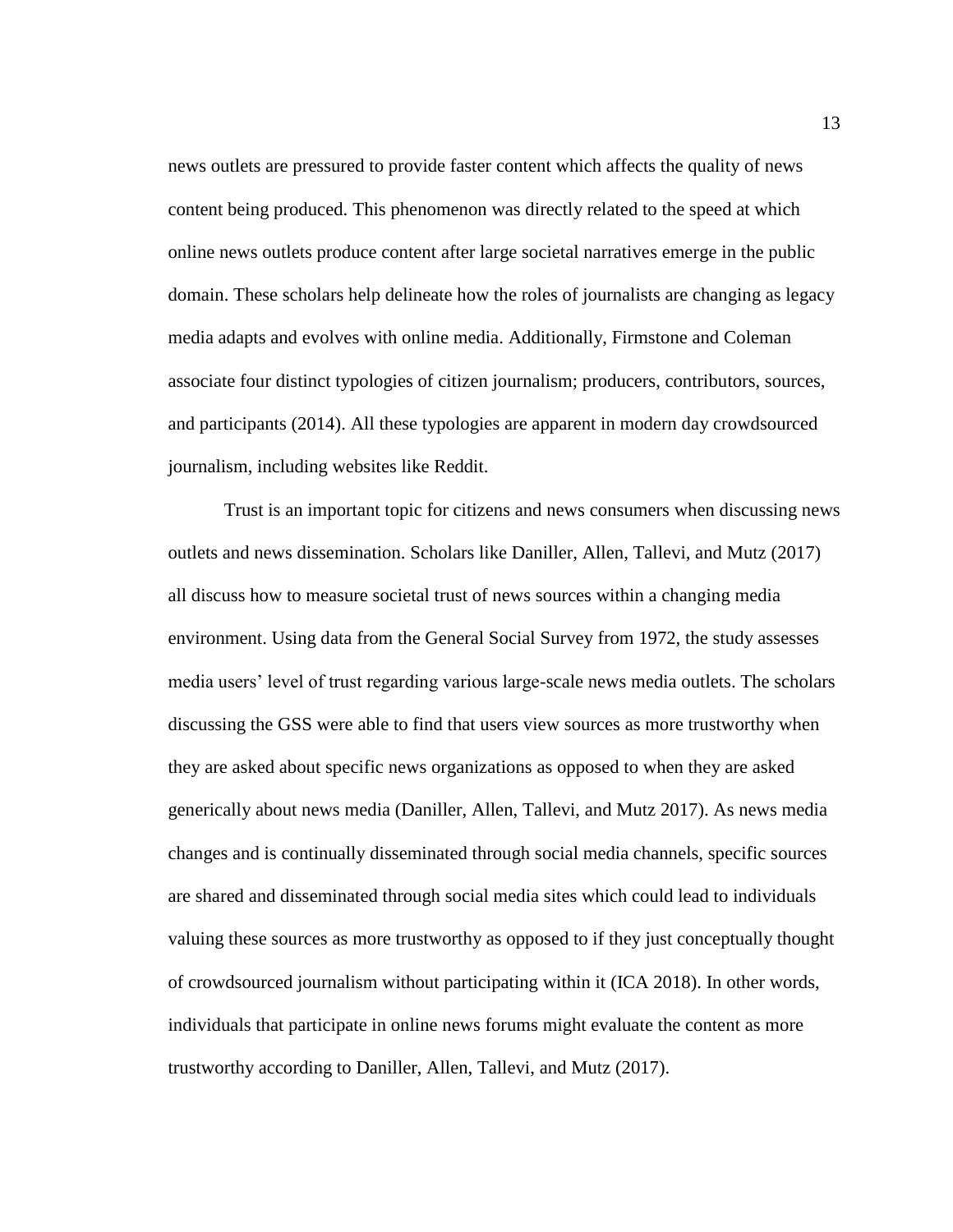As trust has become a central issue for citizens discussing news dissemination, Scholar Rodny-Gumede (2017) conducted a survey within South Africa that asked journalists and media advocacy groups where changes could occur so that the public sphere was less fragmented regarding news topics. Her findings showed that journalists and media advocacy groups believed that in order to widen the public sphere regarding media, more synergies needed to be created between traditional news media and new, online social media platforms (Rodny-Gumede 2017). These synergies proposed are important for societal cohesion regarding news interpretation. In South Africa specifically, a large portion of news consumers are cut-off from mainstream media (Rodny-Gumede 2017). Often seen as two separate media entities, traditional legacy media and crowdsourced media could influence different demographics within society regarding similar news content. When utilized in synergy these united platforms have the potential to create content that the public sphere engages with holistically, not just those with access to mainstream media. Additionally, these platforms create a more diverse set of debates (Rodny-Gumede 2017). This scholar illustrates the societal need for combined forms of legacy and new social media so that media articles and discussions represent its users and consumers as clearly as possible. She states this is how the public can be encouraged to engage with news content (Rodny-Gumede 2017).

The landscape of media is changing with regards to environmental news dissemination. One scholar Detweiler (1992) evaluated environmental rhetoric and articles discussed on the legacy media outlet Time magazine. Time magazine was chosen due to its perceived widescale societal impact and outreach. Initial coding categories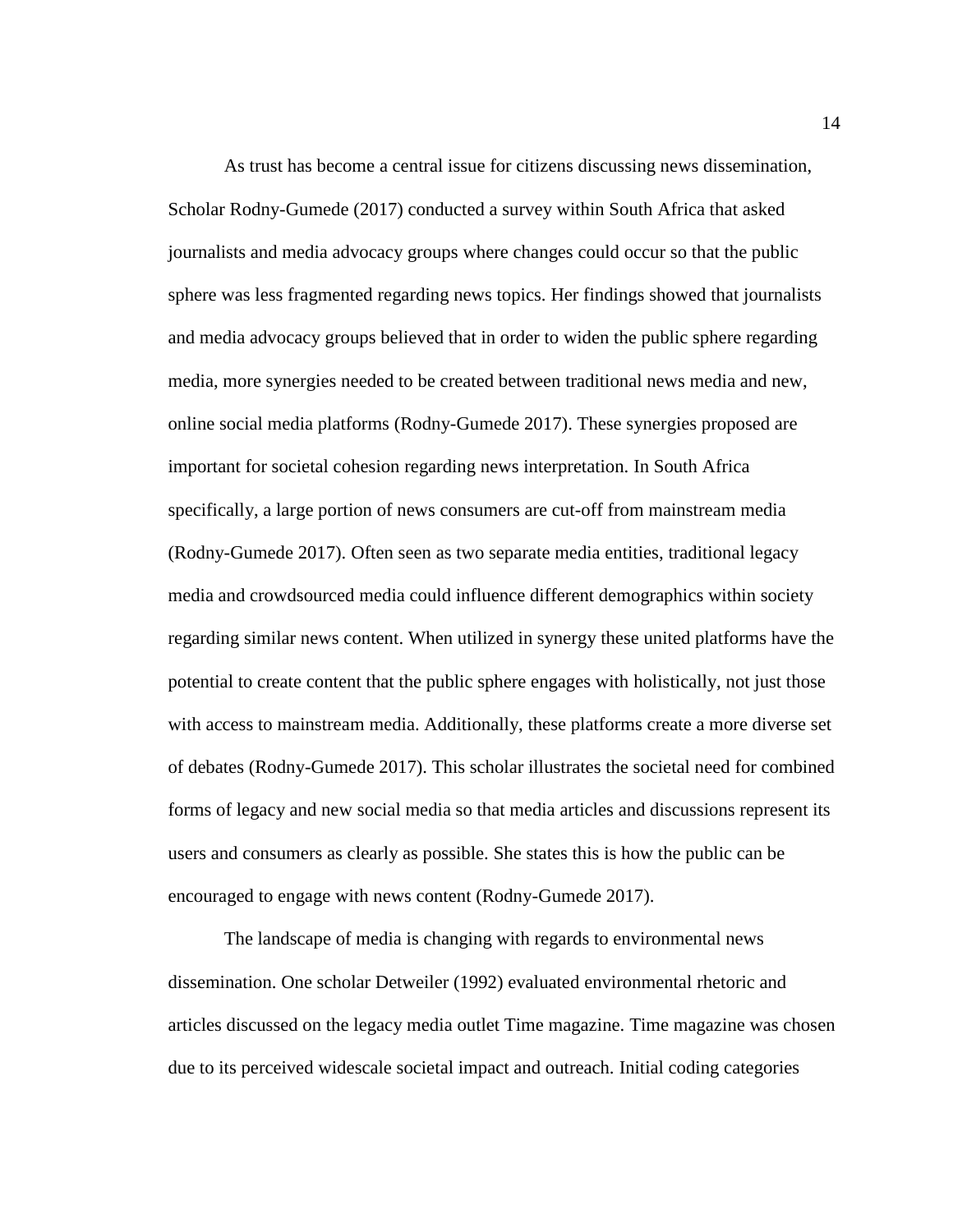taken from Detweiler were air quality, water quality, human caused environmental harm, environmental additives, management of energy producing resources, wildlife or wilderness conservation, environmental movements, ecological shifts, politics, and the media itself (Detweiler 1992). Although these categories are widescale, Detweiler utilized broad categories and subcategories due to the immense amount of different environmental articles within his study site (Detweiler 1992). Detweiler evaluated the change in Time magazine articles from the years 1991 to 1992 regarding environmental topics. His findings state that there was a 22 percent increase in portrayal of environmental social movements (Detweiler 1992). Detweiler also found that there was a 13 percent decrease in portrayal of energy resource-based articles (1992). His findings illustrate how quickly news outlets can change regarding their rhetoric and specific news topics.

### 2.2 Social Media as a News Dissemination Tool

<span id="page-23-0"></span>Social Media is a powerful new platform that connects users in various ways. Some social media users utilize their platforms to discuss, debate, and protest news media through sharing news sources. This creates a vast ideological landscape in which activism, crowdsourced journalism, and user generated public discussion forums are ripe with collectable data (Matthews 2015). This type of media and news dissemination contrasts with legacy forms of broadcast journalism, while still relying on the content produced in legacy media sources.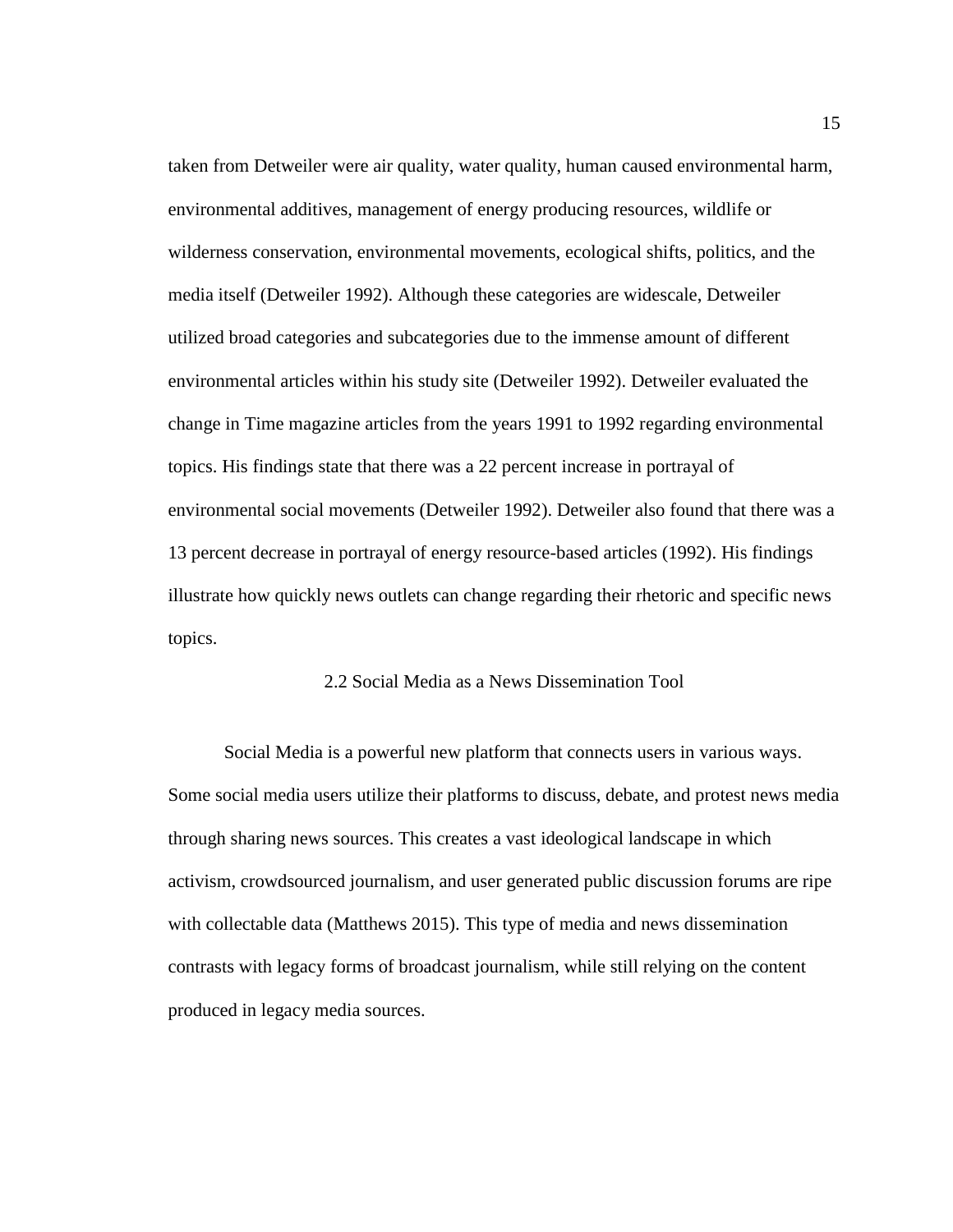The massive use of social media is changing how activists communicate with one another. In a case study, Thomas Poell (2014), evaluated the social media efforts of the Toronto Community Mobilization Network, which created and facilitated the protest against the 2010 Toronto G-20 Summit. Poell (2014) found that the network encouraged protestors to post about the activism and protests on social media sites like Twitter, Youtube, and Flickr. These posts all shared a hashtag (used on social media websites to identify messages on a specific topic) phrased as #g20report. This study illustrates how social media accelerates the communication between activists and creates a public visual demonstration of activism (Poell 2014).

As activists utilize corporate social media, their data becomes in jeopardy of losing control and ownership over their crowdsourced communication networks (Poell 2014). This is due to the corporate ownership of intellectual property that exists on websites. Individuals' ideas and discussions occurring on corporate social media platforms belong to the social media site rather than its users, allowing social media sites the ability to sell various forms of users' metadata. We must acknowledge the hierarchical power of how content is produced in online communities so that we understand the neoliberal structure that still affects these spaces (Allan 2018).

The digital ethics of online content are ignored due to the widescale amount of content that exists within these online spaces (Allan 2018). In addition to activists potentially losing control over their communication networks due to the public ignorance regarding digital ethics, social media sites have the potential to share and disseminate false news because of their crowdsourced nature (Allan 2018). Allan criticizes social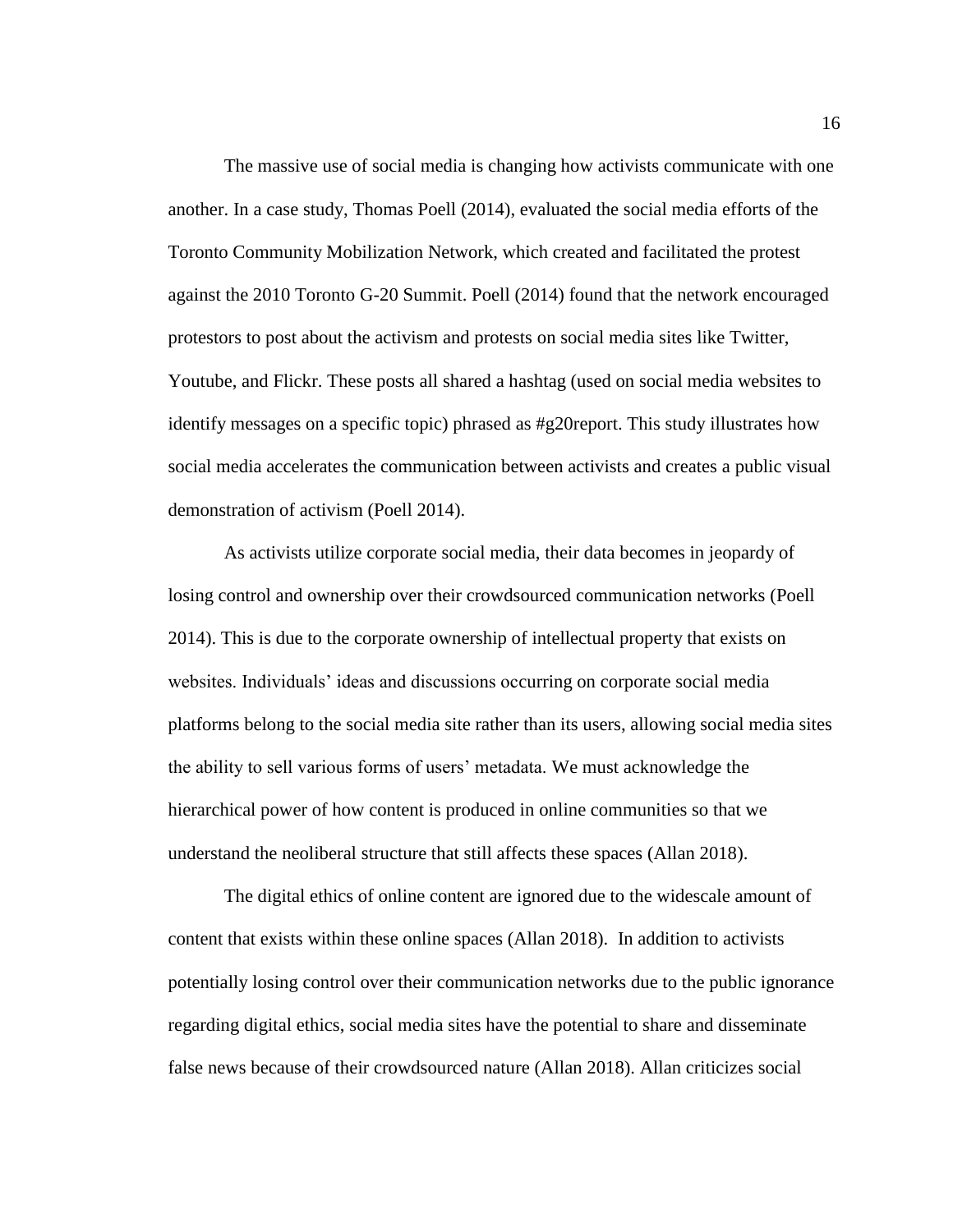media and its dissemination process stating that the platform can easily spread misinformation due to false news and sources being shared by individuals rather than created by news organizations. Because social media encompasses a large-scale platform in which messages on a variety of topics are shared and discussed, the digital ethics regarding information become secondary (Allan 2018). According to Allan (2018) the political economy of communication channels are somewhat invisible within social media spaces as opposed to traditional legacy forms of media. This is important to consider due to the fact all digital forms of media are also embedded within an overarching neoliberal agenda, in which corporate and class interests dominate these institutions' main agendas (Allan 2018).

Although social media could democratize channels of news distribution (ICA 2018), scholars like Suciu (2018) state that the judgement that journalists are free because of crowdsourced journalism is naive and short-sighted. The new forms of media distribution available online offer new networks of news dissemination, however these networks are still neoliberal in nature. Additionally, corporate social media can apply algorithms to how news sources and articles are shared (Suciu 2018). Because these algorithms are not transparent to the public and online users, questions emerge regarding what content is seen by individuals on social media websites (Suciu 2018).

Despite social media's neoliberal nature, fundamental differences exist between legacy news outlets and online crowdsourced communities. Crowdsourced articles, articles elevated into social media sites' influential platforms via upvotes, have the potential to be just as influential in shaping public opinion as past forms of legacy media.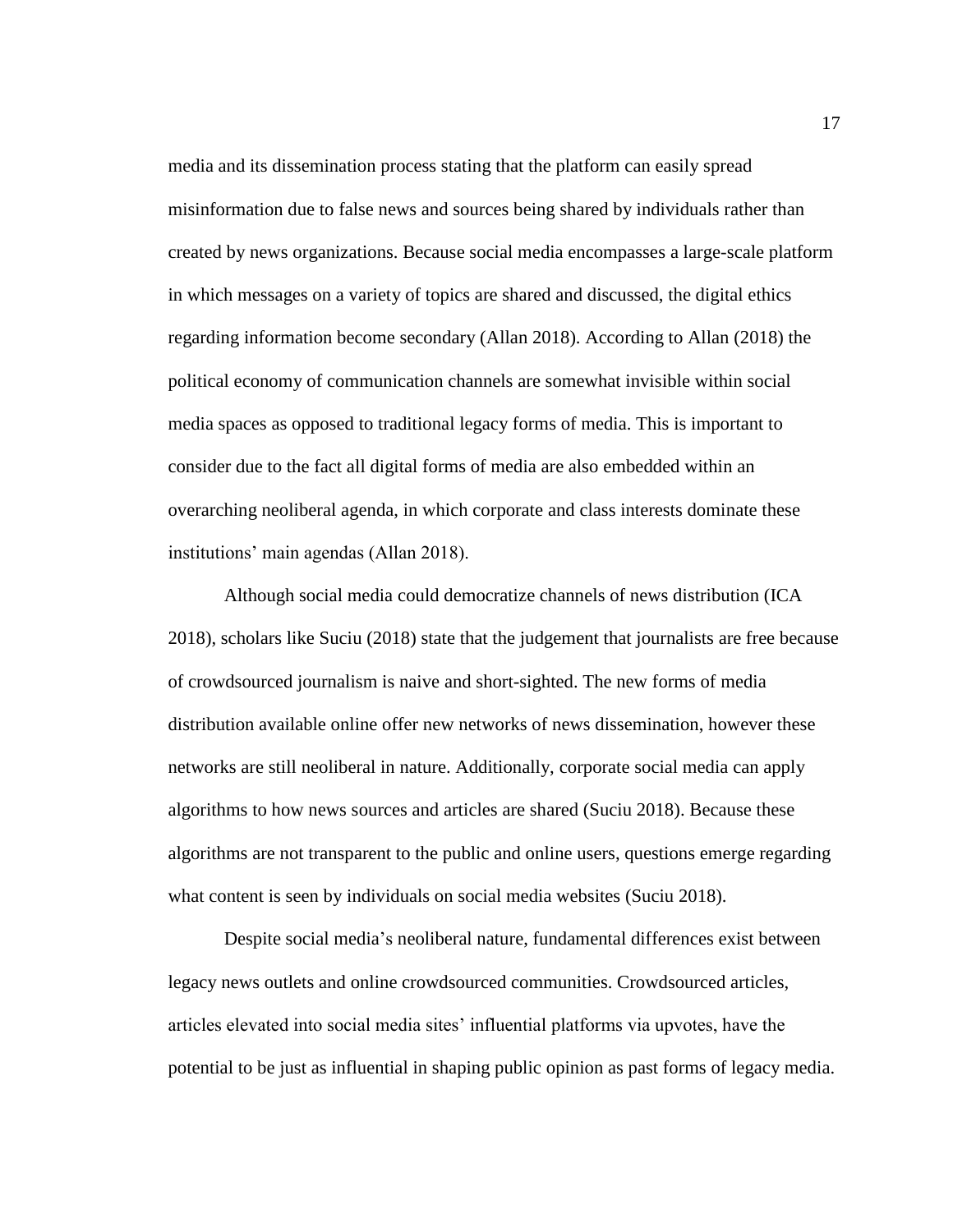Stephens and Jarvis (2016) evaluated online crowdsourced articles to see if their partisan language was more or less prevalent than front page newspaper headlines. Their study drew 302 "front page" articles from 8 weeks in relation to the 2012 presidential campaign. They found that online audiences participating in crowdsourced journalism select top articles that utilized language that is more partisan when compared to traditional newspaper headlines (Stephens and Jarvis 2016). In most cases online versions of articles featured shorter article headlines than their newspaper counterparts. In addition, these online headlines were less sensationalistic (Stephens and Jarvis 2016). These findings illustrate how online crowdsourced forums have the potential to select and portray articles that establish preconceived notions already held within an online community, effectively creating an ideological echo chamber.

Scholar Sebastian Valenzuela (2017) used a mixed methods approach to understand the generic frames individuals were using when sharing news sources on the social media sites Facebook and Twitter. He found that when articles have a morality frame they are shared at an increased rate (Valenzuela 2017). He also found that when an article utilized a conflict frame or emphasized economic consequences they were shared less (Valenzuela 2017). These findings show that crowdsourced social media article authors value different behavioral frameworks when posting as compared to traditional news journalists. This gap between social media posters and journalists can lead to differences regarding popular and shared content (Valenzuela 2017).

Utilizing a unique case study, scholars Greenwood and Thomson (2017) evaluated how social media users on Instagram (a mobile social media platform) react to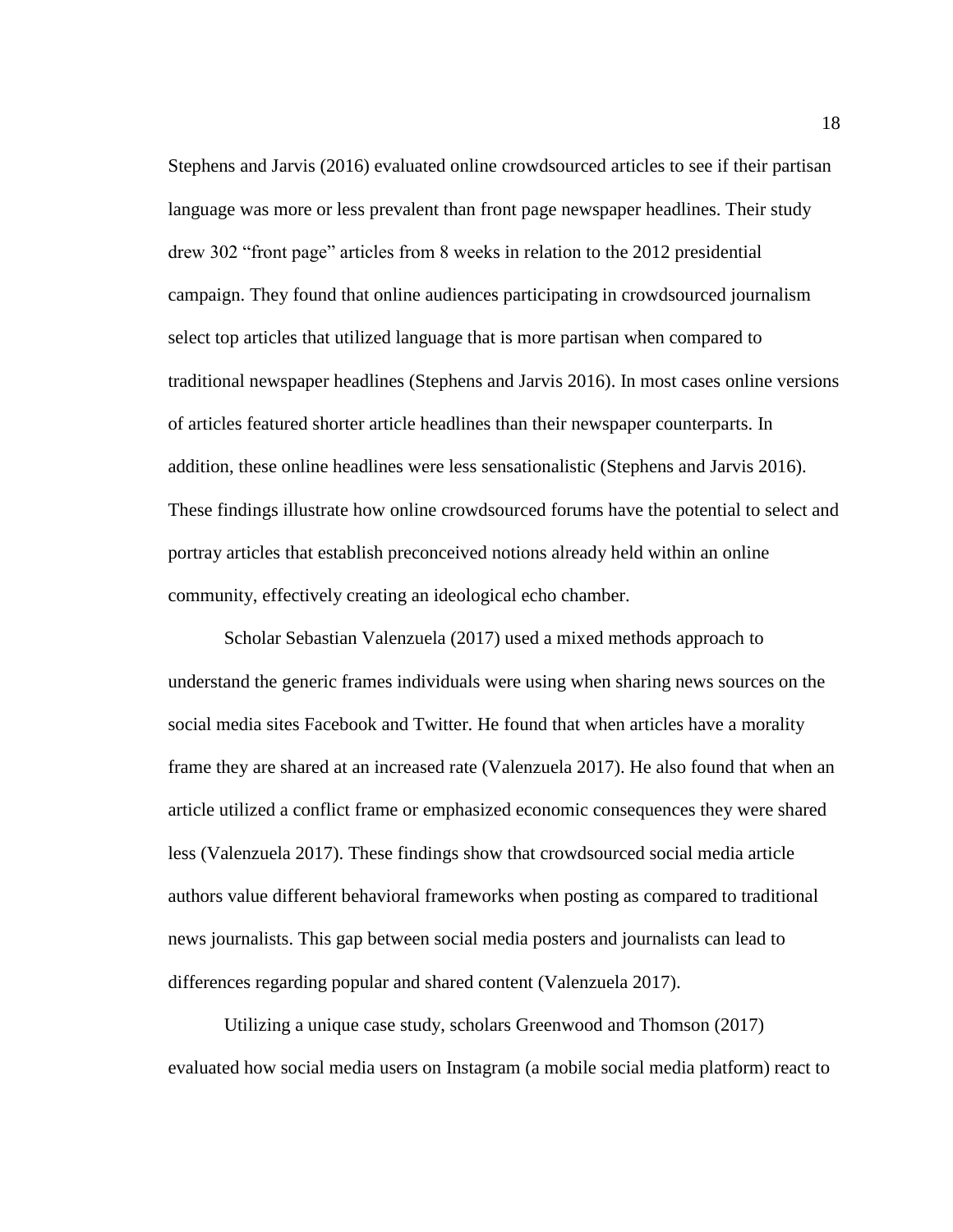different types of photos posted by news organizations or photographers. Their research attempted to understand the consumptive patterns of individuals that used social media regularly. Using Q methodology, these scholars had 30 participants rank various photos posted on Instagram. Q methodology utilizes a ranking system in which participants order content presented by a researcher on a scale from least liked to most liked. They found that three distinct group types emerged that liked different types of photos, feature lovers, newshounds and optimists (Greenwood and Thomson 2017). As online sources continual produce content, individuals select where they consume content as well as which content they want to consume. This demonstrates further how social media users can stay within ideological bubbles regarding content (Greenwood and Thomson 2017).

2.3 Reddit: An Influential Crowdsourced Online Community

<span id="page-27-0"></span>Scholars in the field of journalism demonstrate the increase in social influence social media sites like Reddit have over political news. Social media sites can tailor news media and content in a more digestible way for readers because it is crowdsourced (Wasike 2010). When individuals are utilizing social media to discuss news media topics, they create online communities based on these various topics. Wasike notes some users are creating their own cyber newsrooms (2010). Reddit is a perfect example of a social media site that utilizes crowdsourced content as its product.

Scholars suggest when new voices emerge within Reddit online discussion forums, new ideas emerge. An article produced by the International Communication Association analyzed community posts and discussions on Reddit from the years 2008 to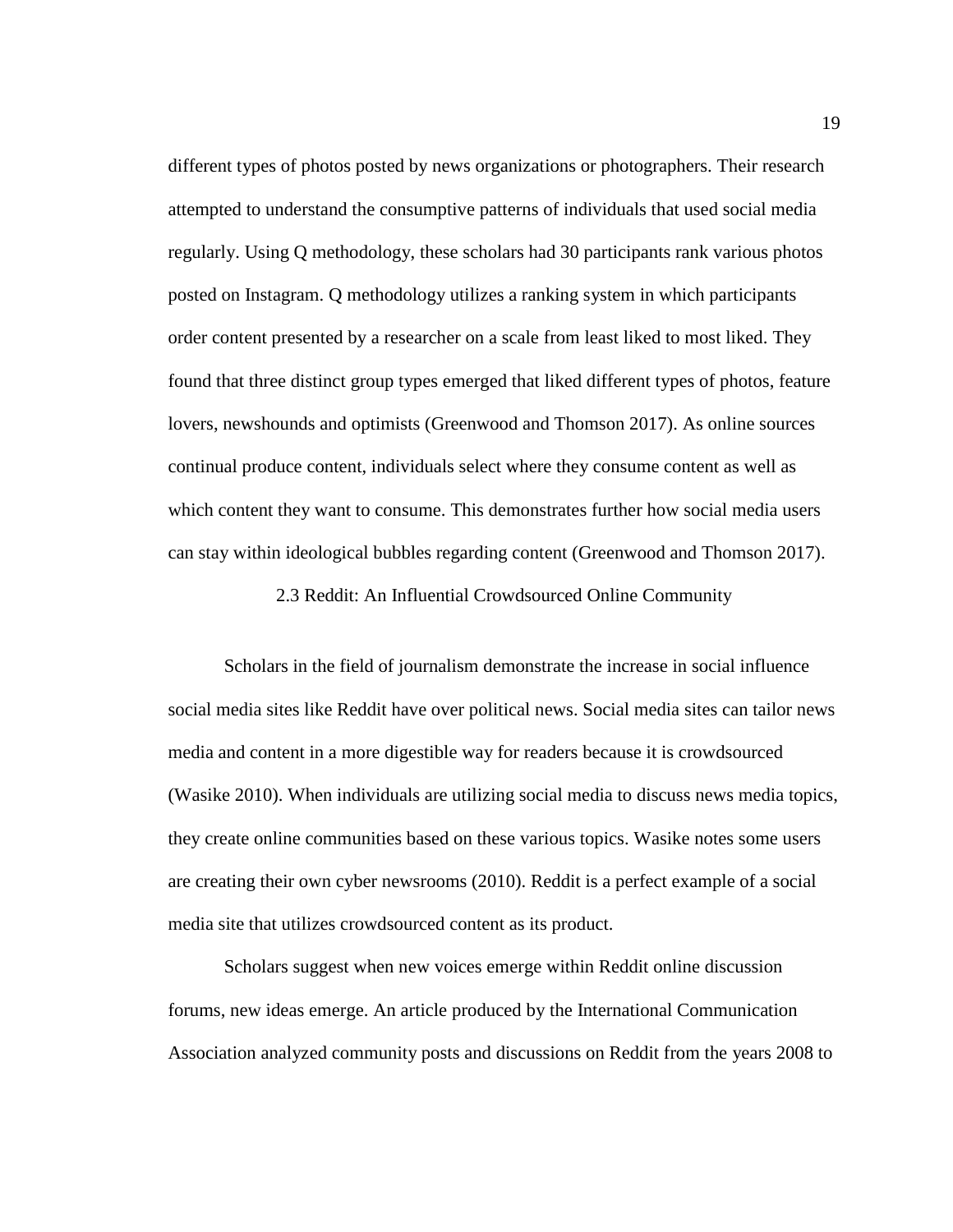2017. The ICA found that new contributors to online discussion forums do not adhere to linguistic norms found on Reddit, rather they contribute their own (International Communication Association 2018). This article has major implications with regards to understanding the concept of "voice" within online crowdsourced communities (ICA 2018). How an individual contributes to a crowdsourced community is an important concept to understand, because most of the content seen within online crowdsourced communities is produced by individuals not large corporations.

If the concept of a voice is to be fully represented, it must be evaluated as a social practice, not just a physiological phenomenon (ICA 2018). Scholars state that the concept of "voice" is less a matter of meaning and more a matter of representation within the public sphere (ICA 2018). This demonstrates how crowdsourced forums on websites like Reddit, help create the voices individuals use to discuss issues on online forums. Scholars also discuss the constraints that individuals' influences have on the collective voice. According to Muchnik, Aral, and Taylor (2013) comment ratings (like upvotes on Reddit) do not purely reflect how different comments appeal to users but are rather a combination of judgments of the merit of a comments and the social influence that has affected the commenter in past comment ratings. In other words, as a commenter continual comments and is receiving feedback from peers within an online space, how they tailor comments changes to reflect the community feedback. Linguistic and ideological norms are then established within online crowdsourced discussion forums (ICA 2018). The paper "The Voices of Reddit: Exploring the Effects of New Entrants on The Content of Online Discussions Conferences" which appeared in the International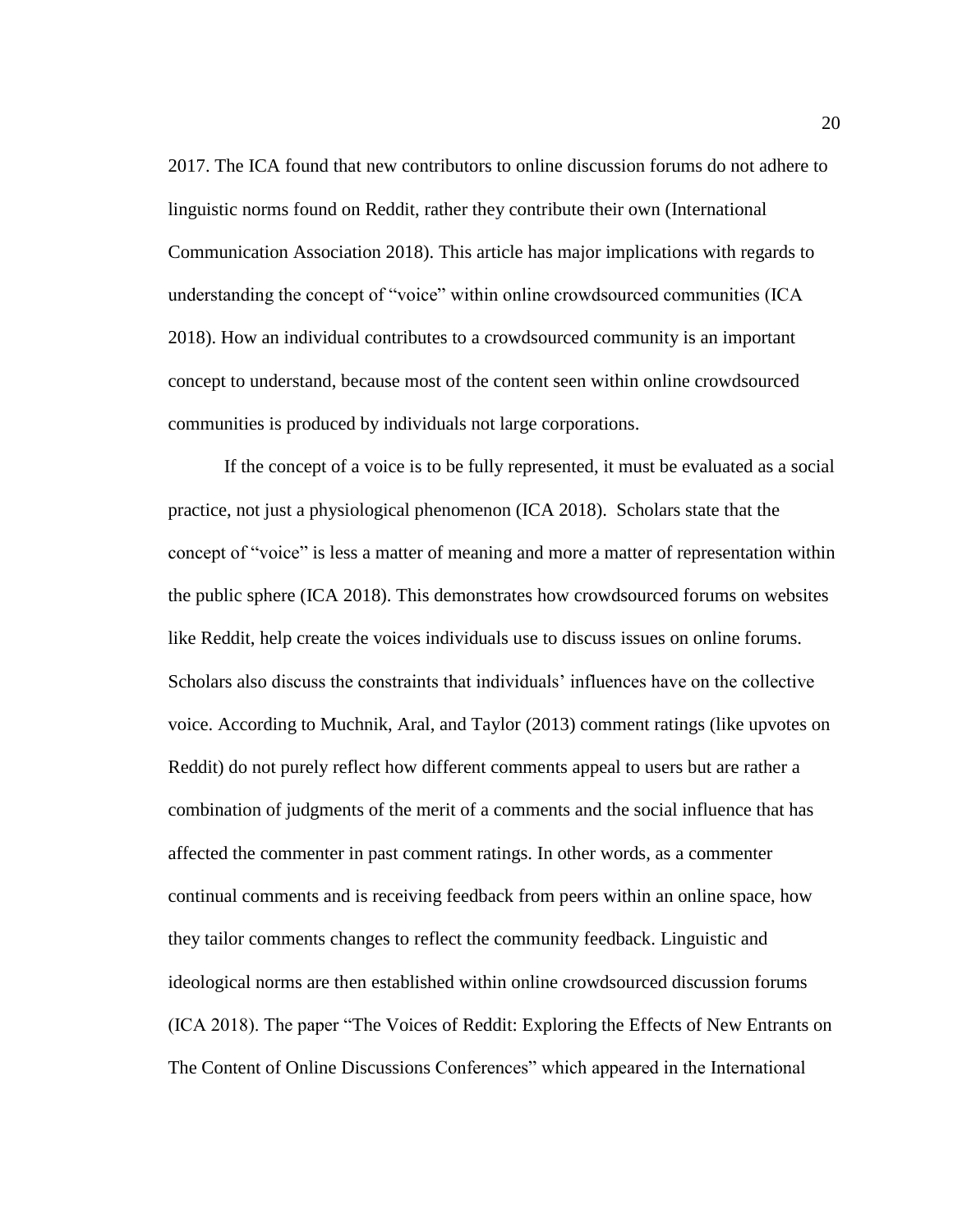Communication Association conference in 2018, help illustrate how crowdsourced online forums operate like a public forum in which different "voices" are distributed into a perceived public sphere. These voices produce the content on online news outlets. In order to study content produced on these websites it is imperative to study how individuals interpret and produce their ideas and thoughts. The International Communication Association does an excellent job illustrating this vital importance.

Mitchell and Lim's (2018) article "Too Crowded for Crowdsourced Journalism: Reddit Portability, and Citizen Participation in the Syrian Crisis", evaluated the subreddit dedicated to the Syrian civil war. These scholars analyzed how crowdsourced articles were portraying the Syrian civil war within the subreddit r/SyrianCivilWar. Mitchell and Lim wanted to find out how crowdsourced online communities discussed and disseminated information as compared to legacy media outlets. Their findings stated that users and observers deemed the subreddit had often provided more extensive information and faster coverage to related issues as compared to legacy news media outlets (Mitchell and Lim 2018). This illustrates how online crowdsourced communities could be more efficient at disseminating news as opposed to past forms of legacy media like television news shows or newspapers.

Crowdsourced journalism offers an interesting alternative to legacy news media outlets and has the potential to provide better coverage of issues (Mitchell and Lim 2018). To study the differences in news dissemination between crowdsourced online communities and legacy news outlets, Mitchell and Lim evaluated the most popular articles of all time within the subreddit r/SyrianCivilWar. "A corpus of threads was built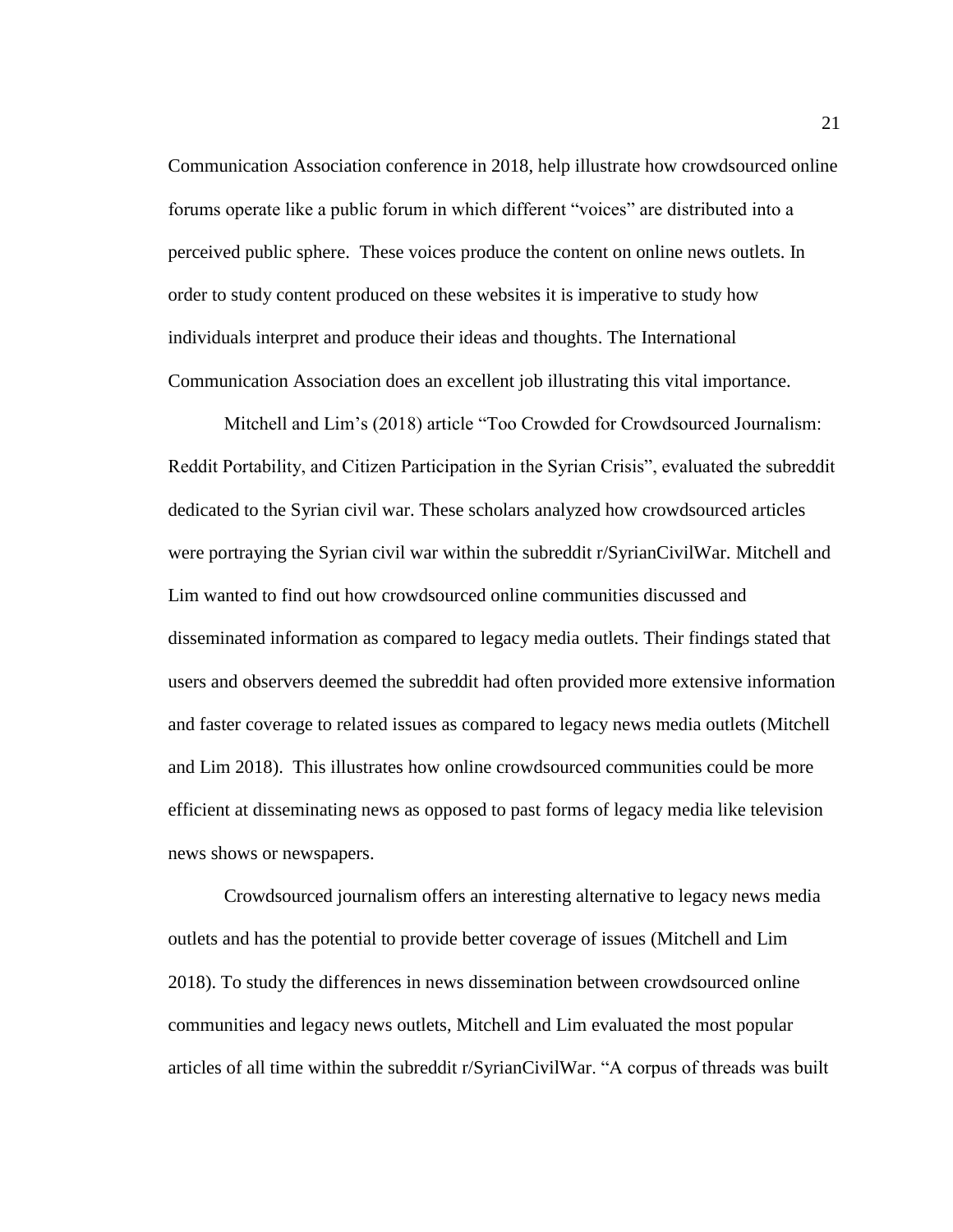from the subreddit, sorting by 'most popular' of all time" (Mitchell and Lim 2018). By evaluating the top upvoted articles of all time, a discourse analysis occurred utilizing the most influential sources within the subreddit.

The top upvoted sources within the subreddit help illustrate the sources the community utilizes and ideally represents the subreddit as a whole (Mitchell and Lim 2018). Additionally, all subreddits have a small description called an "about us page" detailing the content that is supposed to exist within the subreddit. Within r/SyrianCivilWar's about us page, 'r/SyrianCivilWar is described as "news, analysis, discussion and investigative journalism of the conflict in Syria along with the regional and global ramifications" (Mitchell and Lim 2018). This description establishes a serious tone with regards to the subreddit. By implementing and studying the nuances and intricacies associated with the subreddit's conceptual page, Mitchell and Lim can more easily discern how the community of r/SyrianCivilWar sees itself and how it is different in its rhetoric compared to news stories produced by neoliberal legacy news outlets.

Mitchell and Lim (2018) found that by replacing meta-narratives within legacy news media outlets, social media sites offer a new way to synthesize information. "As exemplified by the case of r/SyrianCivilWar, such communities can also facilitate citizen crowdsourced journalism projects to potentially challenge legacy media narratives" (Mitchell and Lim 2018). With monopolization and manipulation of large-scale discourses, and legitimizing large meta-narratives while undermining others, the news media can affect public perceptions on the issues and events it covers (Chomsky & Herman, 2002; Hackett & Zhao, 1998). By allowing individuals to contribute and vote on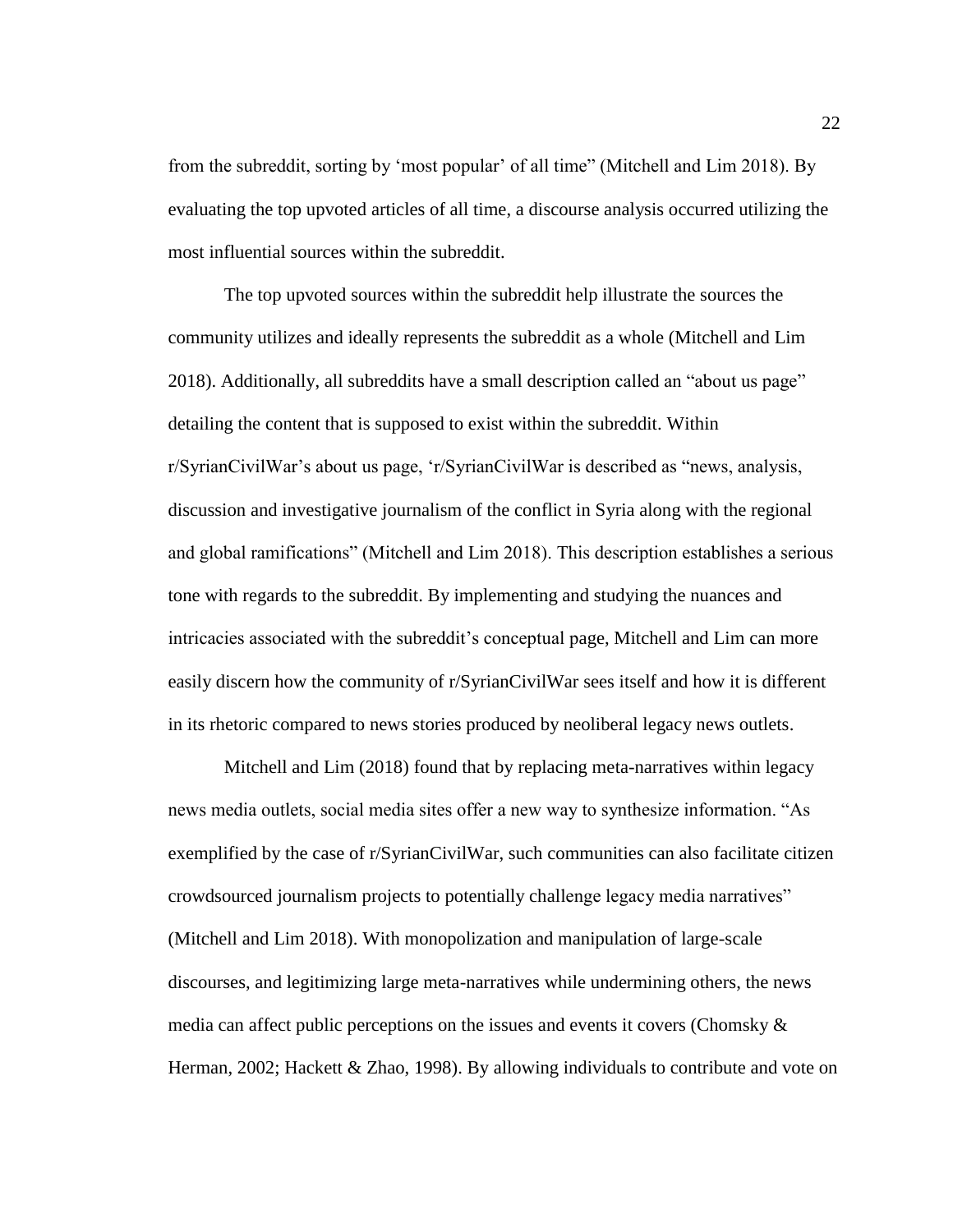topics they find of interest, legacy news outlets could be questioned and re-evaluated by crowdsourced journalism on websites like Reddit. Alternatively, legacy news outlets have the potential and financial resources to recreate their informational distribution networks, creating their own forms of crowdsourced online forums, illustrating the power of neoliberal media and agenda-setting institutions within society.

Other scholars have written about the implications of Reddit on public affairs (ICA 2018). The paper "Source, Please? A Content Analysis of Links Posted in Discussions of Public Affairs on Reddit" was submitted to the International Communication Association conference of 2018. This paper discussed how citizen journalism and crowdsourced online forums fulfill a new role where consumers can interact with content produced. Traditional forms of media have failed at producing these new roles for news consumers (ICA 2018). The scholar also stated that little research has been done to investigate the sources citizens use within crowdsourced online forums (ICA 2018). The study conducted utilized content analysis and evaluated the sources individual contributors used within the subreddit of r/Seattle. The findings stated that users relied more heavily on alternative media sources and government sources as opposed to legacy media when discussing environmental issues occurring within the city of Seattle (ICA 2018). Crowdsourced online forums tend to use a wider range of sources disassociated with legacy news outlets. In this case online news forums rely less heavily on legacy news sources. Legacy news sources help create the agenda but are not a major focus within sourced literature on Reddit (ICA 2018).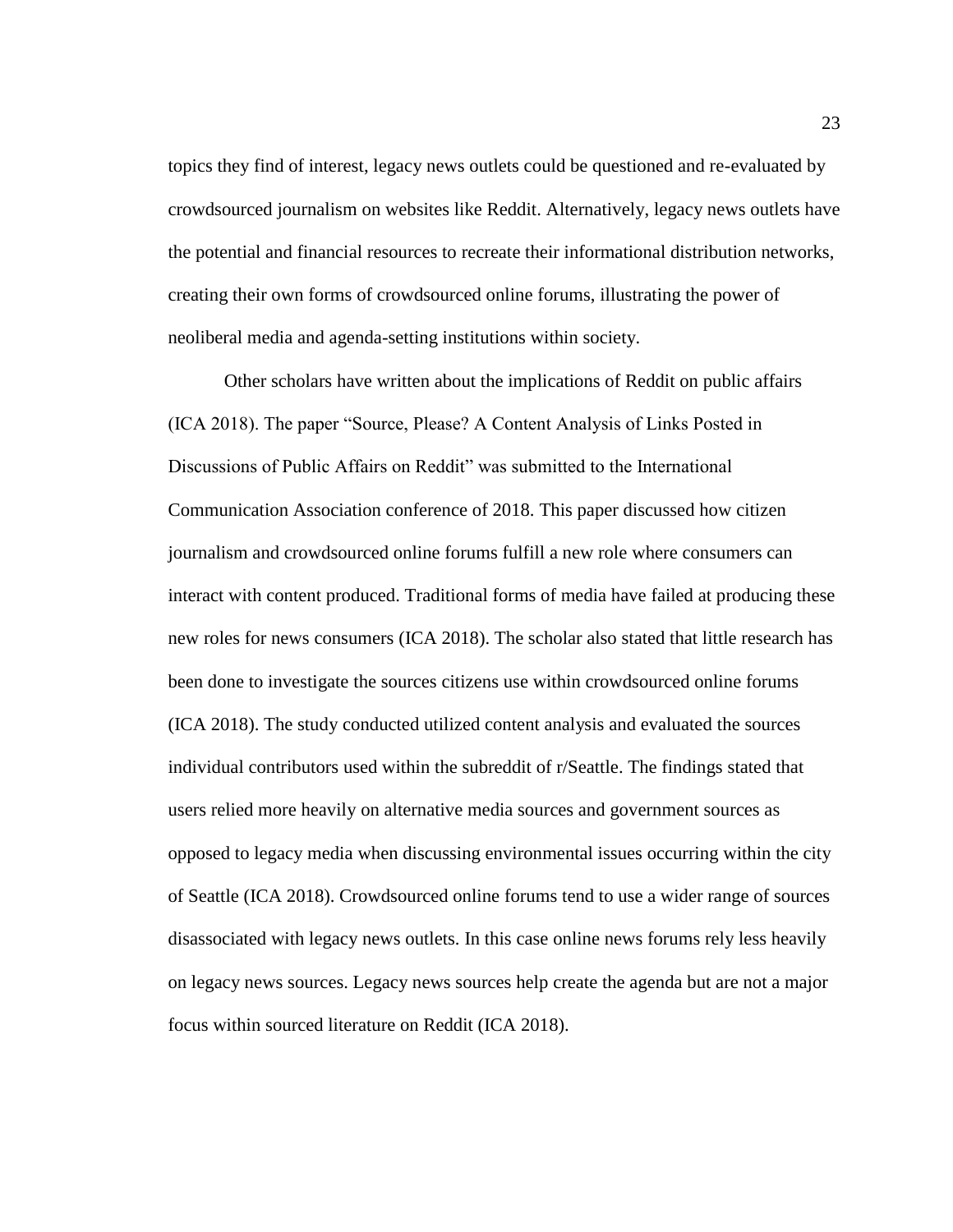The problems legacy news outlets have won't be solved with social news sites; however, they offer a new valuable piece of news dissemination that may help democratize journalism (ICA 2018). In the findings of the ICA study evaluating the subreddit of r/Seattle, the agenda on Reddit and within the subreddit of r/Seattle were seen as limited to discussing issues that only impacted the lives of Reddit users, and ignored large scale news like environmental issues (ICA 2018). This is an important aspect to consider when evaluating online crowdsourced forums. Crowdsourced articles have the potential to draw from a plethora of sources, however the way these articles are disseminated vary vastly from legacy news outlets. This can be a strength and a weakness with regards to the goal of democratizing news dissemination.

In the study titled "Freedom from the Press?" Suran and Kilgo (2017) evaluate how Reddit produces a public sphere in which discussion of various topics emerge. Suran and Kilgo see these crowdsourced websites as an alternative to legacy media outlets regarding the production of content. They assess the crowdsourced website's ability to create crowdsourced journalism and discuss how Reddit can produce news content more democratically as compared to legacy news outlets. Suran and Kilgo also illustrate the lack of academic content that exists assessing social media sites like Reddit. Their study states that although Reddit has gained the attention of popular news media, academic studies have not given the website careful consideration and attention when it comes to holding desirable academic content (Suran and Kilgo 2017). While there is research that analyzes how social media creates public spheres, "there is a gap when it comes to studying the types of content shared on social news sites" (Suran and Kilgo 2017, p.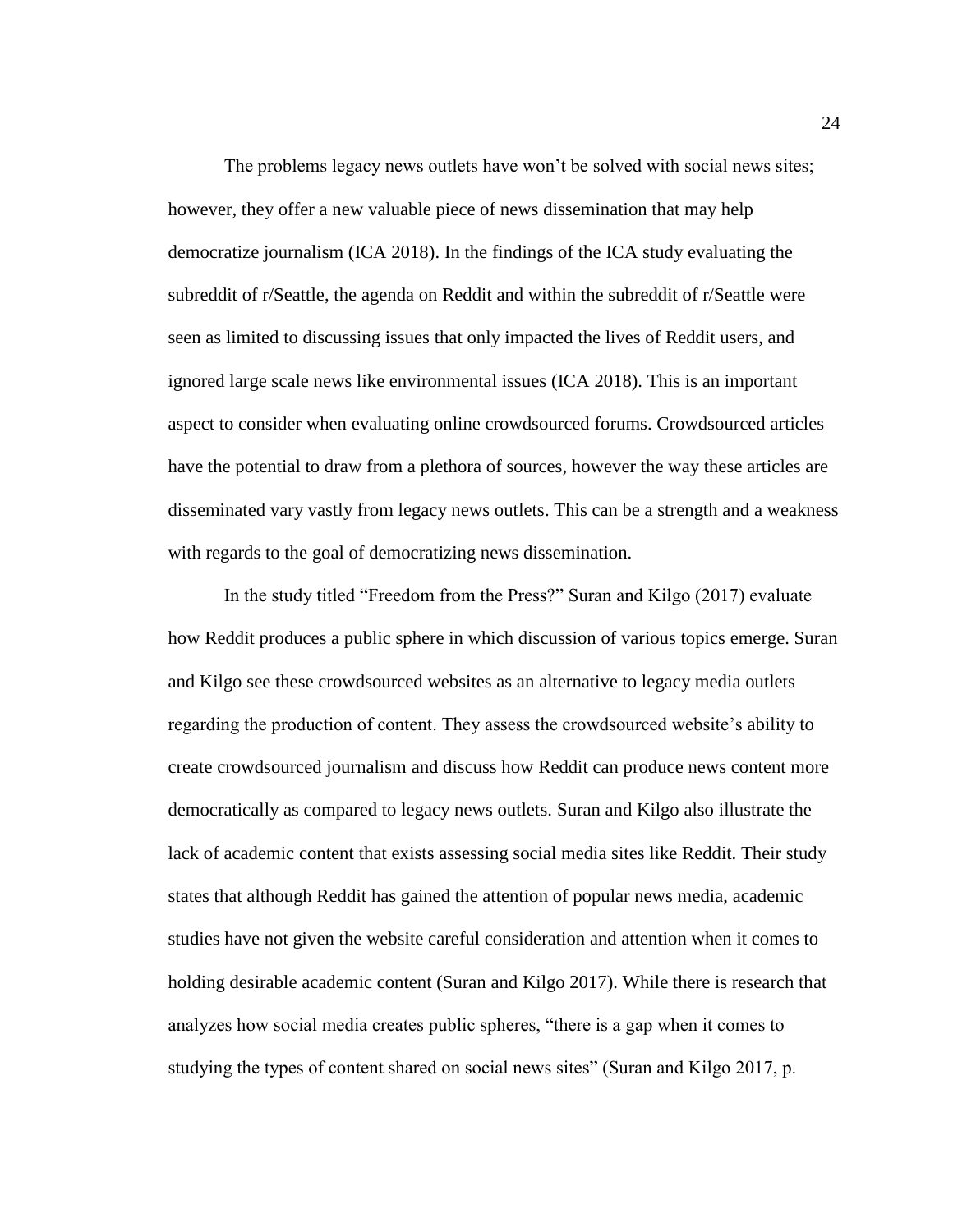1036). As social media presence increases, it is important academic studies evaluate this form of media, not just legacy media outlets due to the changing nature of news dissemination.

### 2.4 Conclusion: The Gap

<span id="page-33-0"></span>In the first part of the literature review, I discussed how consumers of news media are changing news distribution channels with their continual use of social media for news information (Gottfried and Shearer 2017). Journalists are also changing and evolving to the evolution of digital media. Social media itself has exacerbated this change implementing elements of democracy and activism into news dissemination (Poell 2014). This adaptation to shifts in digital media dissemination isn't only empowering citizens and online news media users. Neoliberal agendas and algorithms still affect how news is delivered and curated for users.

Little academic research has been conducted evaluating news dissemination on social media sites like Reddit (ICA 2018). Plenty of content exists in these spaces it just needs to be mined for by academics (Matthews 2015). In addition, past studies conducted by the ICA evaluating the subreddit of r/Seattle, have discerned that environmental news stories on applicable subreddits are potentially ignored (ICA 2018), justifying a study dedicated to specifically understanding how crowdsourced articles on social media sites like Reddit, present and discuss environmental news.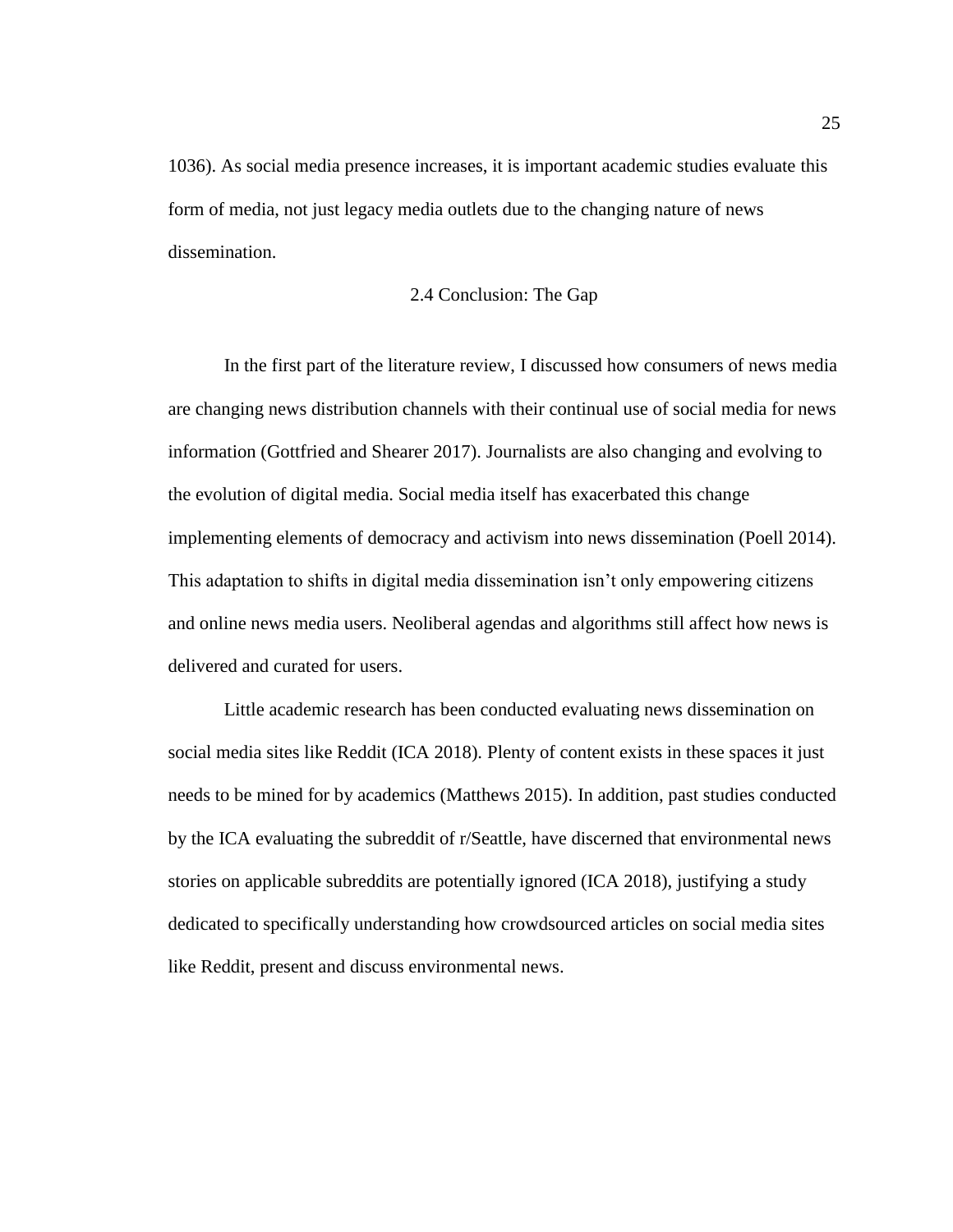#### 3.0 METHODOLOGY AND THEORY

<span id="page-34-0"></span>The methodology for this study centers itself on content analysis and social network analysis. Both use and organize readily available data, as opposed creating new data, like the methodology of surveying. Although both are different in producing in evaluating content they also rely heavily on proper coding. In the case of social network analysis graphing, techniques to accurately display their data are imperative to producing a proper network (Lasswell 1948).

Content analysis simply put evaluates readily available data. Within the 20th century, when media became an integral part of societal influence, content analysis has the ability to deeply analyze rhetoric from media and dissect media logic. "Who says what, to whom, why, to what extent and with what effect?" (Lasswell 1948). This is an important part of analyzing a crowdsourced form of journalism on the website Reddit, due to the amount of discussions and content that exists within the platform.

When discussing studies that evaluate online crowdsourced news forums, it is important to acknowledge the concept of the "Spiral of Silence;" if an opinion is seen as being held by a minority, individuals are less likely to discuss and comment on these opinions (Hansen 2018). This concept is important to note due to the fact many public forums champion popular rhetoric regarding a topic. Online crowdsourced forums have the potential to exacerbate the "Spiral of Silence" which is important to consider in studies evaluating messaging forums.

26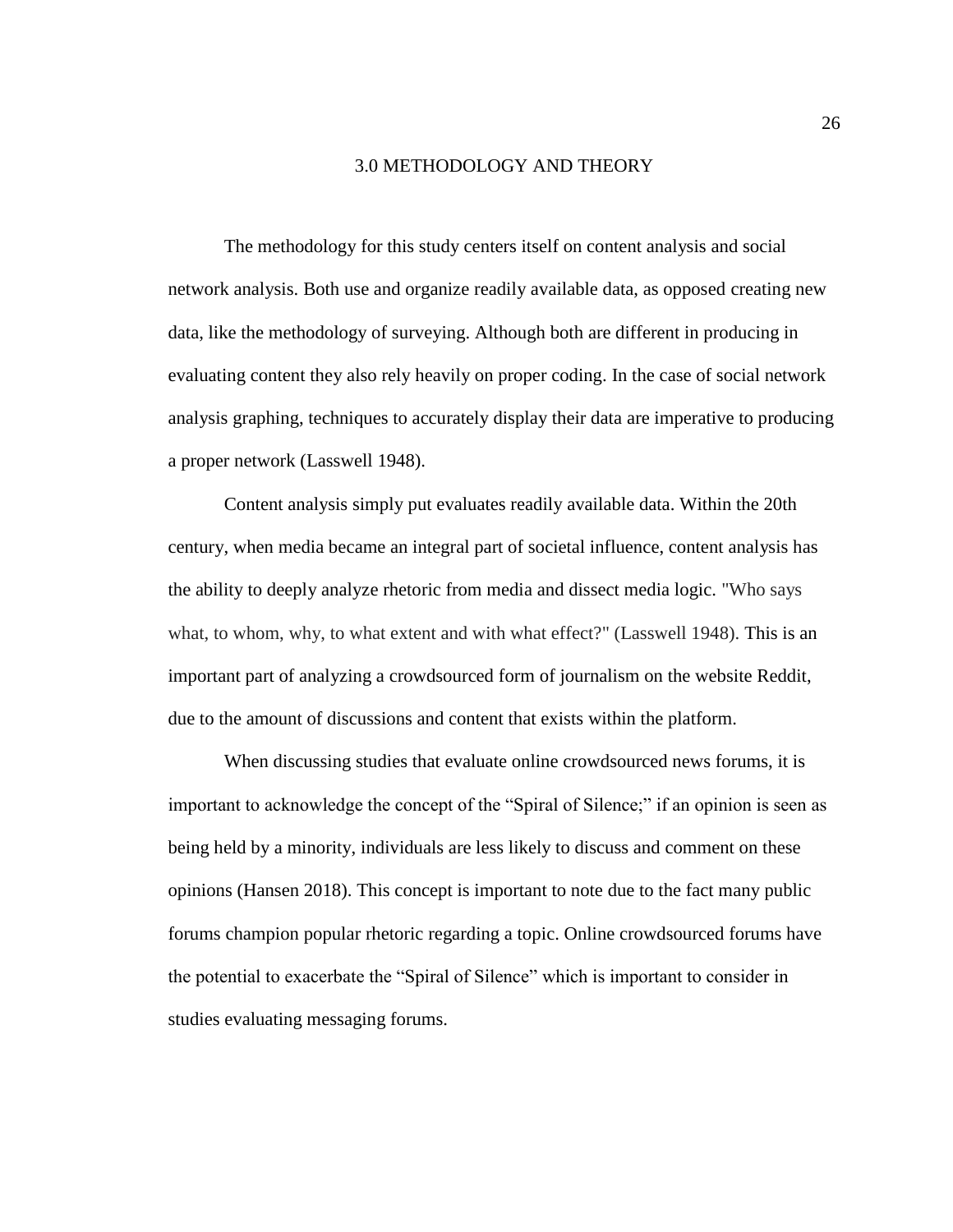Although the "Spiral of Silence" can affect what topics are discussed based on popularity and societal acceptance, the fact something is not within public discourse offers interesting analysis, as if it were. In other words, topics that are brought forward in forms of media tell us just as much about a media site as the topics media does not cover. The content that does exist within online Reddit forums are seen by many users, which in effect represents the ideas and values of the subreddit. "If men define situations as real, they are real in their consequences" (Thomas 1928). Symbolic interactionism illustrates how a failed interpretation of a concept does not diminish the power and influence that ideology holds over society, because this concept is still being internalized by individuals (Thomas 1928). In other words, fake articles may be presented to the public, but they are still internalized as real, creating and influencing real world ideologies.

Using cultivation theory, where prolonged use of a media establishes a connection between an individuals' media use and their conception of the world, we can examine a linkage between consumption of online media and how individuals view the nature of the surrounding world (Hansen 2018). The conception of media can be evaluated as a network in which the press, politicians, and the public influence each other (Hansen 2018). This network enables various hierarchies of public influence depending on the type of media being represented. For example, television news media is heavily influenced by large corporate media structures and politicians, however due to its broadcast nature, public interaction is limited compared to crowdsourced online news forums. The media itself offers insight and reflection into public institutions, due to it often being the most influential source of public opinion (Hansen 2018). Now that there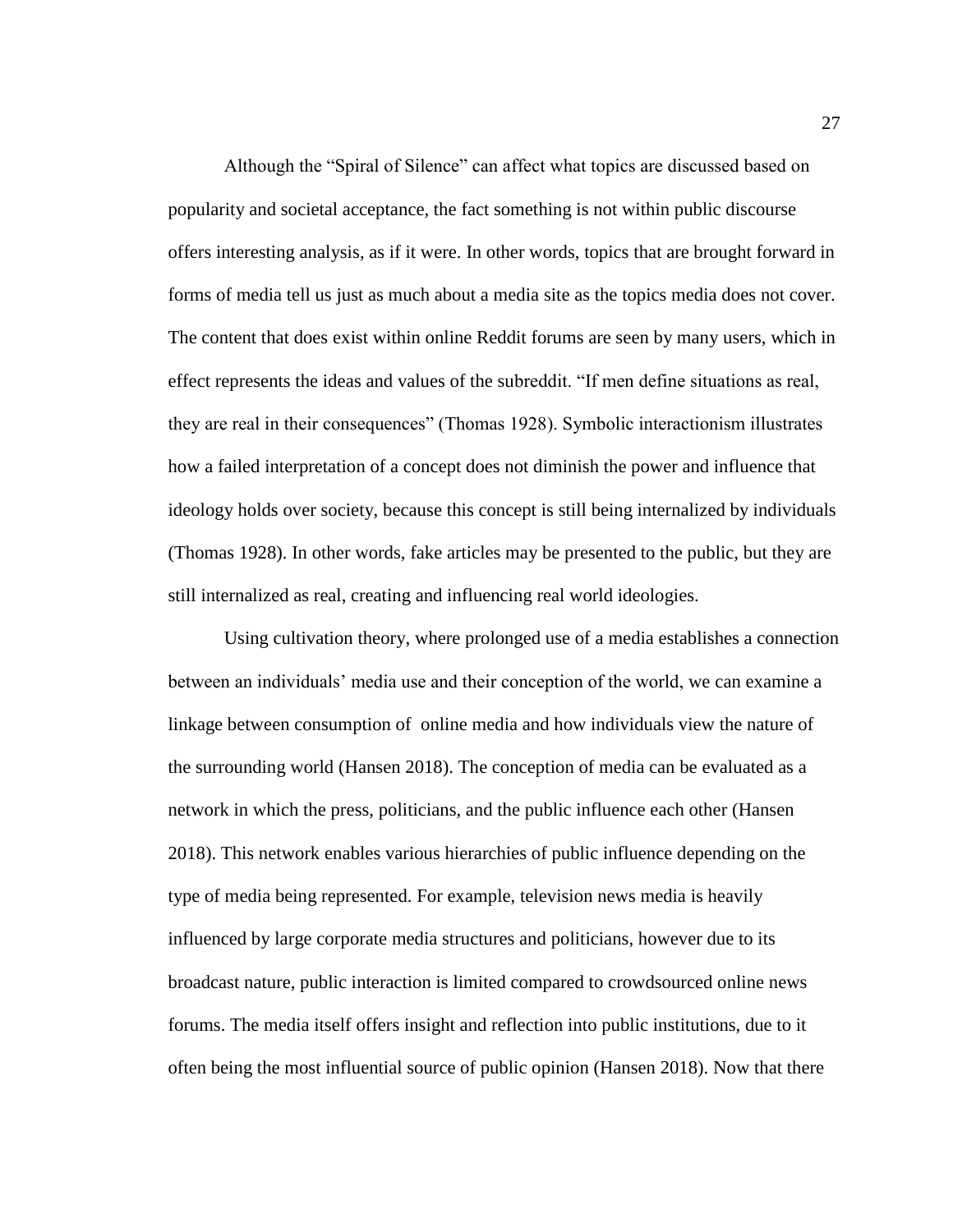is a transformation in use from legacy media outlets to crowdsourced online forums, public opinion is heavily representative of individuals participating within the forum, much like a town hall as opposed to a press conference. Utilizing this theory illustrates how crowdsourced online spaces have the potential to democratize news dissemination due to how individuals produce the crowdsourced communities' content themselves as opposed to paid reporters from news corporations.

3.1 Theoretical Frameworks for Coding Environmental Journalism

The way in which comments and articles are coded play an integral role in developing a proper content analysis study. For this study applying coding processes that involve the media and environmentalism are an important key to understanding the data that exists within the study. With multiple studies that have already evaluated political content on Reddit, as well as Brulle (2003) and Detweiler's (1992) studies on environmental movements and journalism, a coding process (which I will describe in the Methods section) offers a way to decipher the large amount of data collected.

Scholars like Brulle (2003) and Detweiler (1992) illustrate excellent ways to code for environmental rhetoric within media content. Their coding processes can be applied to studies that wish to evaluate crowdsourced forums on social media sites like Reddit. Detweiler's study which evaluates Time magazine and their portrayal of environmental issues offers insight into how environmental rhetoric is portrayed within legacy media articles. It also illustrates how powerful legacy news media outlets are in disseminating information.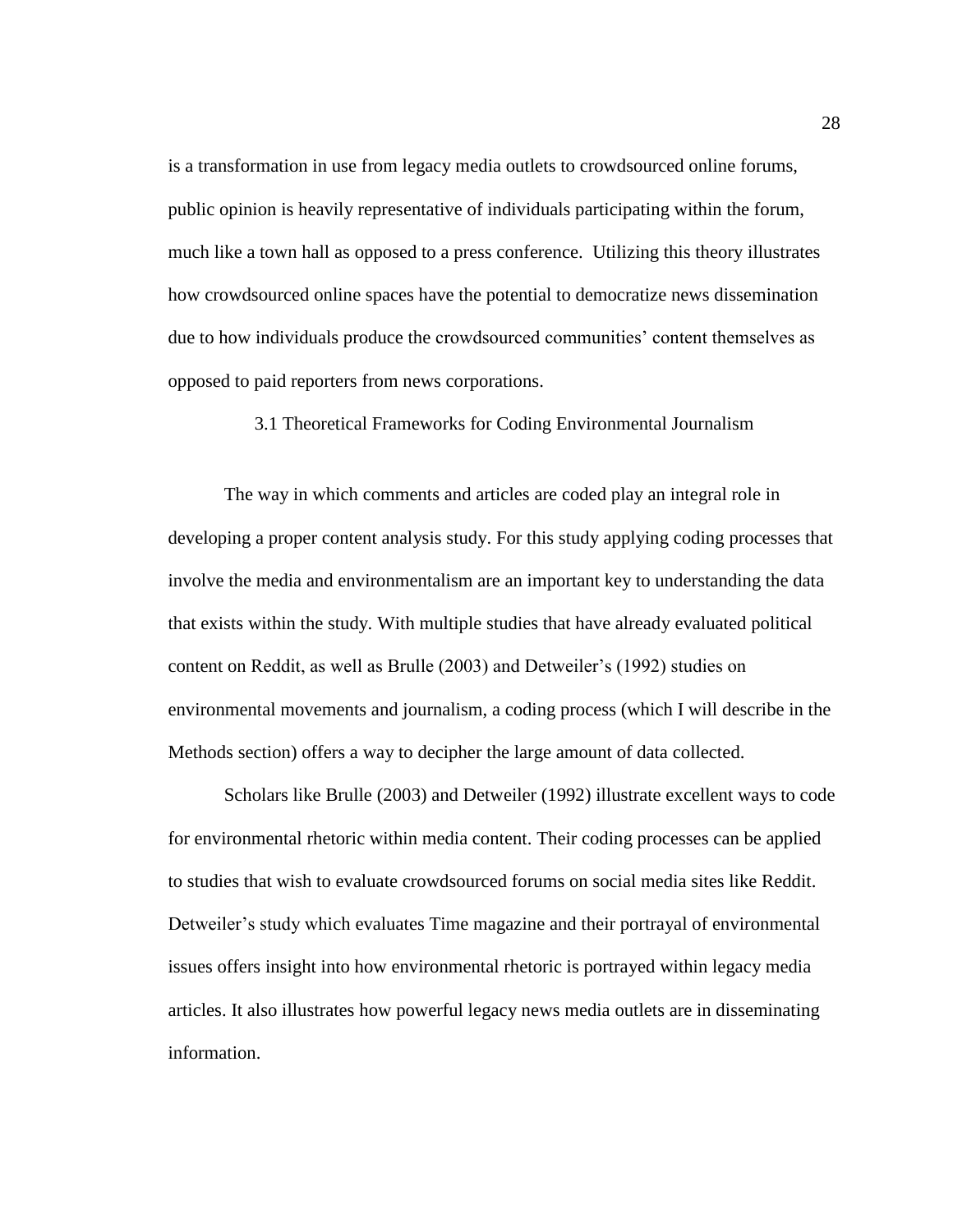Understanding how media operates is an additional consideration studies must consider when evaluating online crowdsourced journalism. Utilizing the theory of media framing, a branch of Goffman's frame analysis, I can explore how media portrays various topics when evaluating crowdsourced article headlines. Media framing enables studies evaluating crowdsourced journalism to acknowledge the plethora of issues and ways individuals, and media, represent various forms of content. This is important to note for any study evaluating forms of news media and dissemination because it sets the context for news outlets and social media sites.

Often seen as a uniform movement, the environmental movement is widely diverse in actions, beliefs and attitudes (Brulle 2003). Not all environmentalism is the same; in fact, most movements have varied specific goals set within the larger frame of the environmental movement. This variation is crucial to understanding how environmental identities emerge within political spaces, environmental organizations, and news outlets. These ideological areas all play a heavy role in my case study of the r/environment subreddit. For my study I outline four major discourses of environmental movements drawing from Brulle's (2003) article entitled "U.S. environmental movements". Moreover, Detweiler's (1992) thesis evaluating the New York Times and Time magazine's portrayal of environmental issues and topics from 1991 and 1992 will be instrumental within this study's coding process.

#### 3.1.1 Conservation and wildlife management

The first type of environmental movement involves evaluating and managing environmental resources. This discourse acknowledges the fact human society is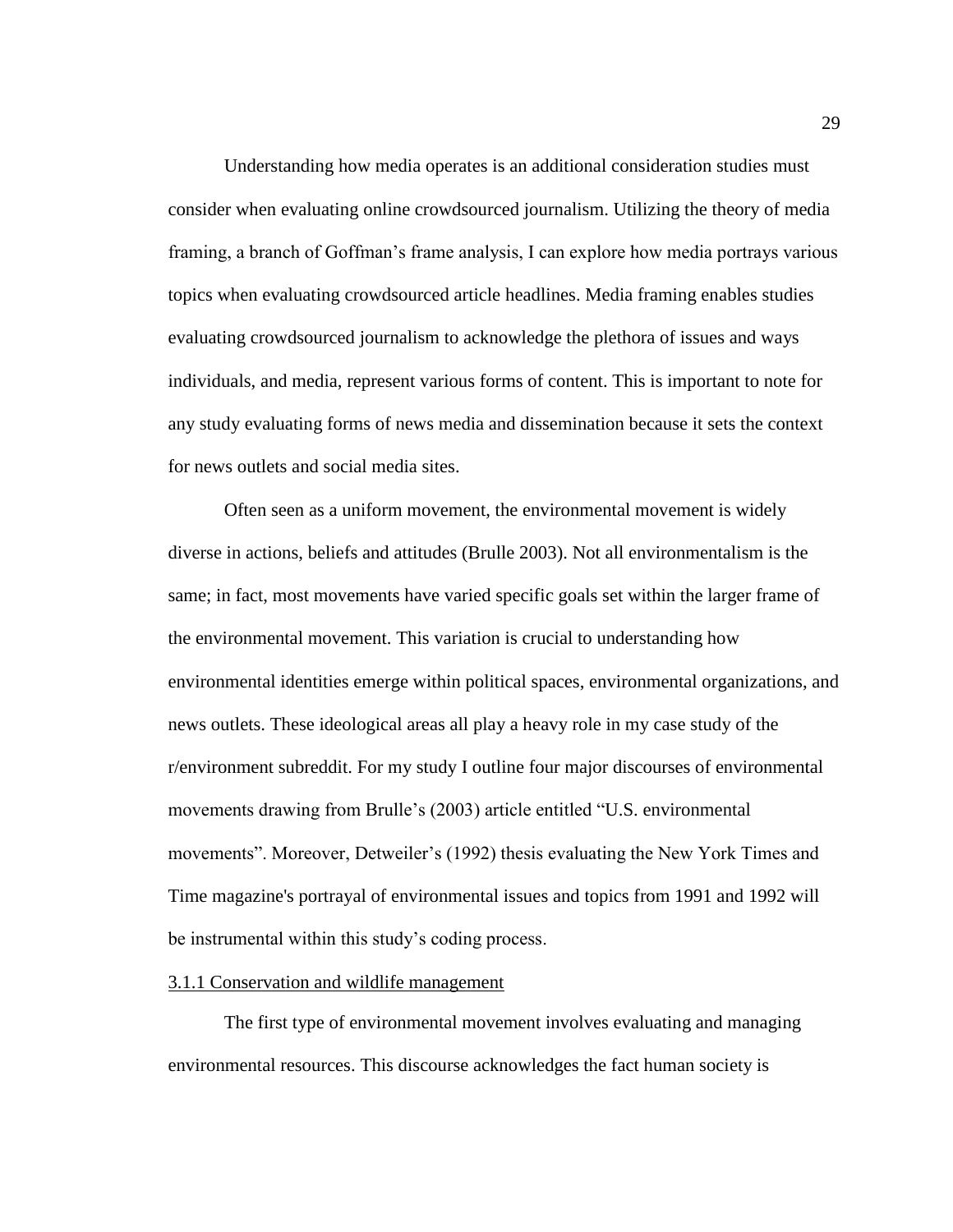dependent on natural resources. Conservation and wildlife management must exist so that excess resources are not drawn from nature, heavily placing responsibility on human systems to understand the power they hold by extracting resources for society. By conserving natural resources, those resources are not left alone, but instead managed by various societal systems that interact with them. Conservation and Wildlife Management groups received approximately 25 percent of the total budget allocated to various environmental organizations (Brulle 2003).

This form of environmentalism is the second most funded behind preservation (which will be discussed later), asserting itself as a dominant ideology within the environmental movement. Due to the amount of money this form of environmentalism has access to, I expect it to be quite present within the environment subreddit. Detweiler's coding process includes management of energy producing resources, air quality, water quality, human caused environmental harm, and environmental additives which all play an integral role within the management of resources discussion. I expect this category to be highly represented within my study.

#### 3.1.2 Wildlife initiatives

The second movement type entitled wildlife initiatives involves the philosophy of preservation. This movement sees nature not as a machine but as its own intact organism. Human actions can impair the ability of natural systems to maintain themselves or to evolve further (Brulle, 2003). Preservation as an environmental discourse is represented in 50 percent of environmental movements income (Brulle, 2003). This is the highest funded form of environmentalism that exists, possibly due to the large amount of costs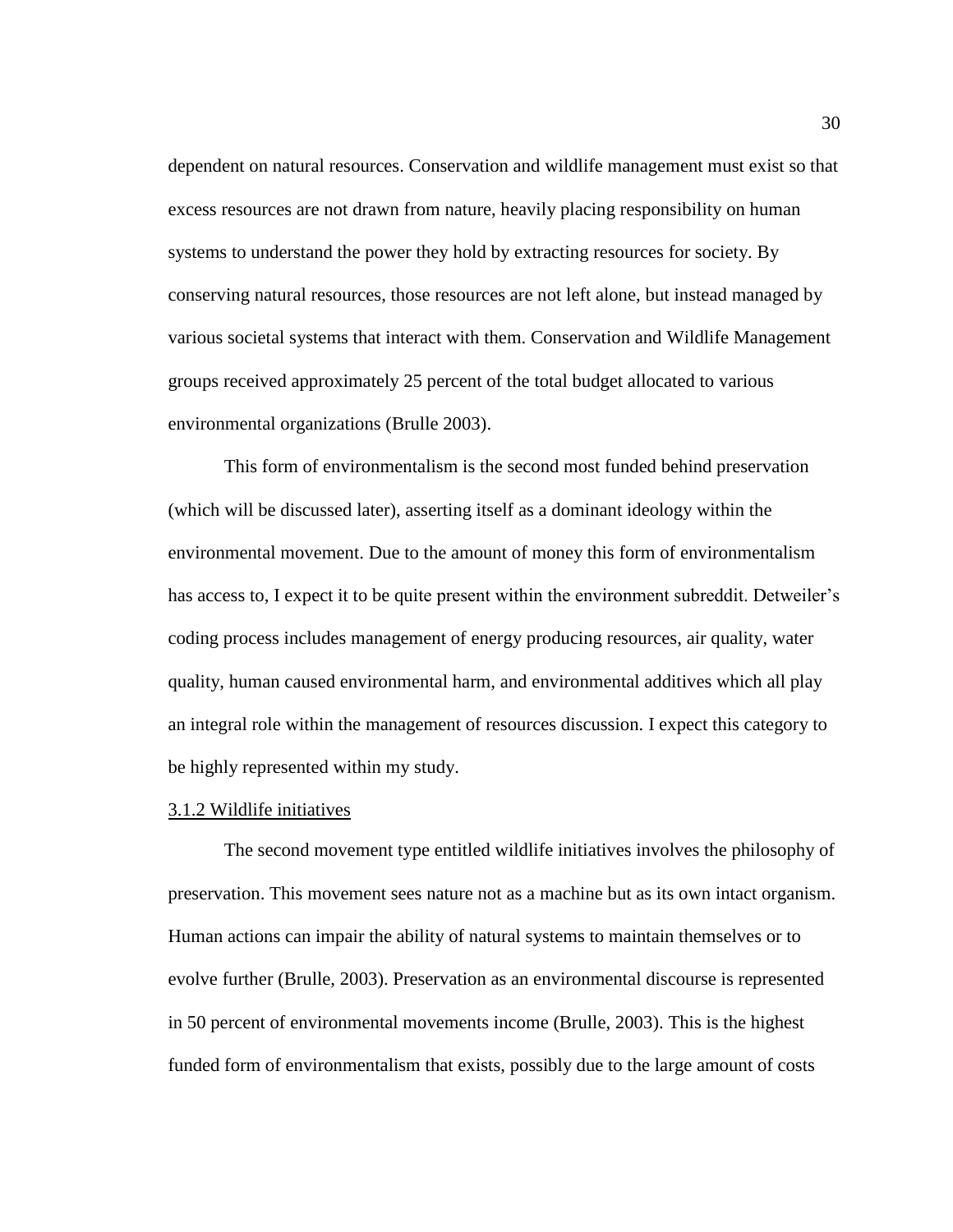preserving lands entails. Preserving areas is expensive due to the monetary loss that exists for industries and governments. Preservation also calls into question our human value system.

Value extends beyond monetary gains to also include preservation of wild lands and wildlife. This departure from an anthropocentric value system realizes the needs of future generations of humans; nature and wildlands are diminishing making them exponentially more valuable in the future. Detweiler (1992) also has coded for this movement utilizing wildlife and wilderness conservation and preservation, although documented within their respective studies it will be fascinating to apply these coding processes to new forms of crowdsourced journalism within the r/environment subreddit.

## 3.1.3 Reforming of society environmentalism

The third environmental movement, which contains the most environmental subtypes, is entitled reforming society environmentalism (Brulle 2003). Within this movement, individuals believe that we must reform society and human political systems in order to truly establish an effective form of environmentalism that is not beholden to monetary and political systems. Reform of environmentalism, a subcategory, establishes the notion that natural systems are the basis of all organic existence, including humans. In other words, humankind's survival is linked to ecosystem survival. Proper use of natural sciences may help guide the relationship between humanity and the environment.

The next subtype in reform of environmentalism is anti-globalization. The antiglobalization green movement prides themselves on the premise that all humans and their communities deserve to live in an equitable just and environmentally sustainable world.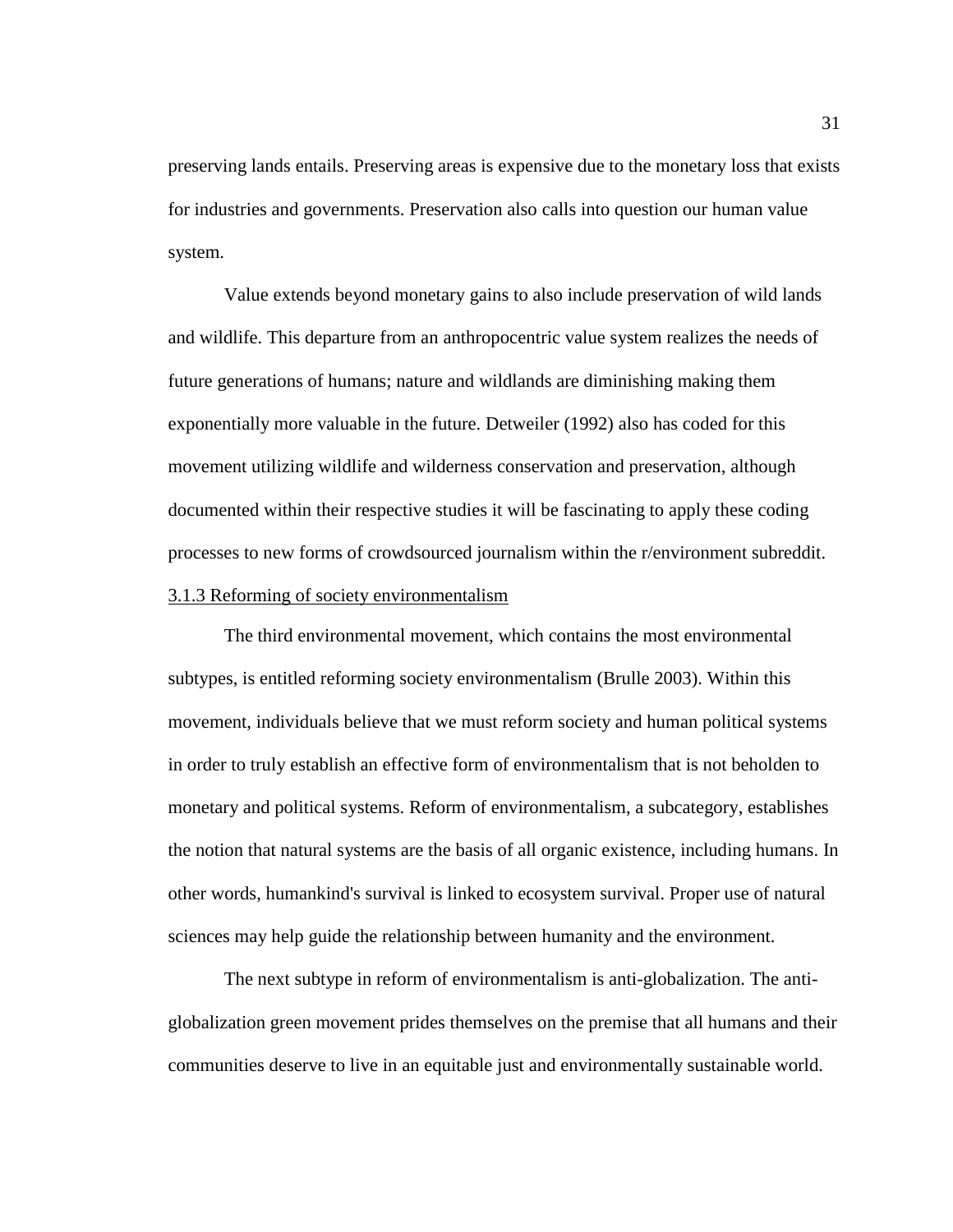Global capitalism and political/economic forces have exacerbated inequality leading to apolitical "democratic" societies that speak on behalf of monetary values rather that citizen values. These interlocking coercive powers need to be eliminated for any true form of environmentalism to emerge.

Similarly, environmental justice calls for this inequality to be eliminated, however this subtype goes further to say that local communities must be empowered for social change to occur on a wide scale basis. Reform of Environmentalism only takes up 2 percent of the total environmental movement budget (Brulle 2003). Perhaps this is due to the fact these groups call into question societal systems and advocate direct major change regarding equity within society. Despite its low level of funding, I expect this form of environmentalism to be highly present within the subreddit due to the social justice nature of the internet and crowdsourced article forums (Poell 2014).

Continuing with the discourse of societal reformation includes environmental health. This subtype claims no technology should be used unless proven harmless to the environment. As a part of the ecosystem ourselves, human health is based on our interactions with toxic ecosystems. The subtype of ecofeminist environmentalism claims androcentric concepts, values and institutions are the core of society and that in order for true environmentalism to occur these institutions, values and ideologies must be eradicated (Brulle 2003). The last subtype of societal reformation involves animal rights. The main premise of this subtype involves the concept that life has a right to develop according to its own character and that humanity has no right to infringe upon these rights of other animals (Brulle 2003).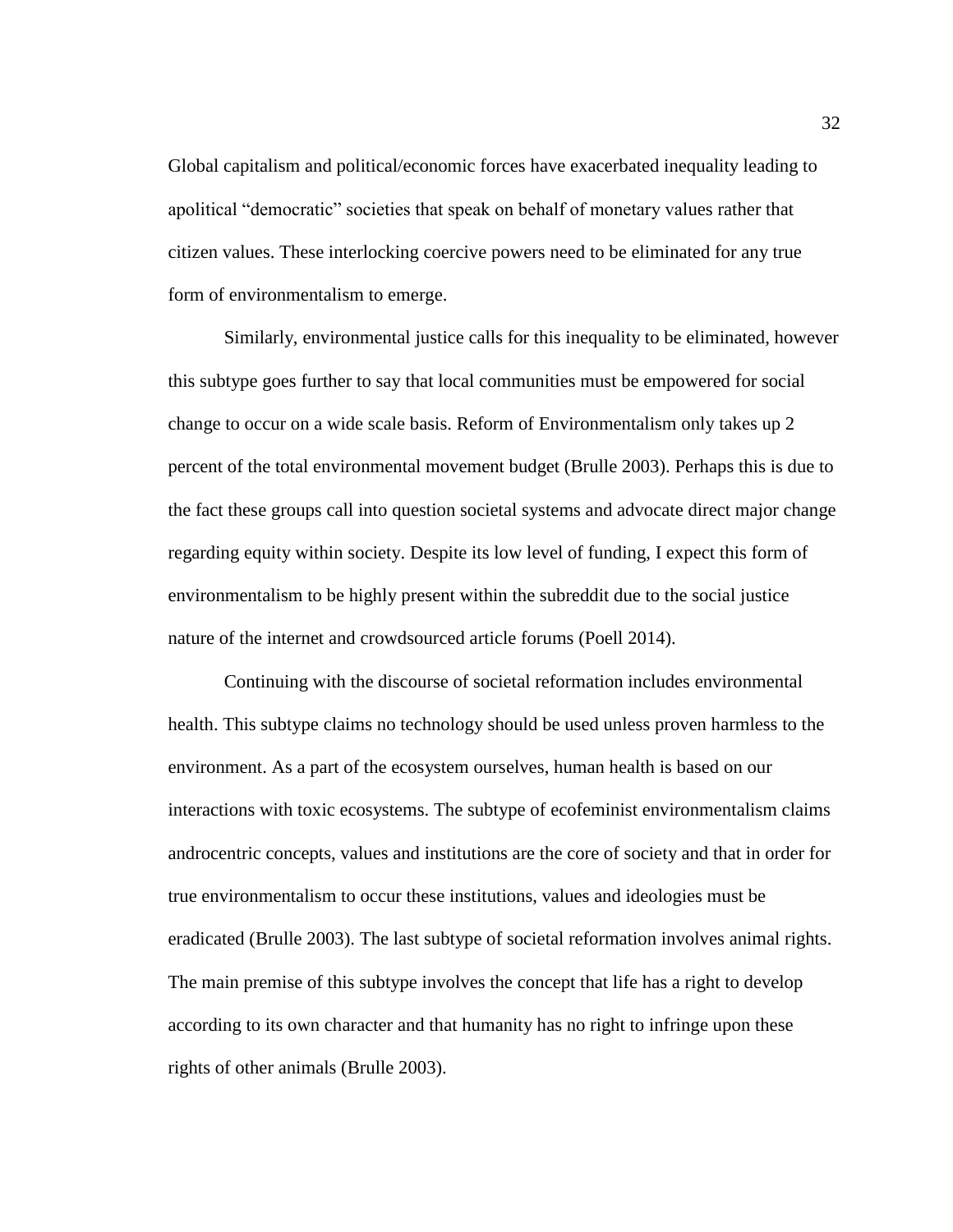## 3.1.4 Eco-philosophies

The last environmental discourse involves eco-philosophies. Based on the notion of changing societal belief systems, these forms of environmentalism illicit a form of spiritualism in which nature is enjoyed, respected, and deemed in a sense holy. Ecospiritualism a subtype of eco-philosophies claims that religious beliefs need to develop and embody this eco-centric ethic so that our foundational moral belief system is ingrained with nature, much like many indigenous cultures. The other subtype within eco-philosophies is deep ecology. This subtype claims all life on earth has intrinsic value separate from how humans perceive this value system. Presently humans hold an anthropocentric view on how society should operate and work with natural systems.

To affect this anthropocentric ideology, society must decrease human intervention and increase wilderness areas. How we view nature must fundamentally change at the base level of our humanistic culture. These are the least funded environmental groups that account for less than half of a percent (Brulle 2003). This might be due to the fact they aim to change attitudes and beliefs; however, these ideologies and frameworks are contrary to our modern form of capitalism in which human individuality and success is paramount over the environment and eco-spiritualism. I do not expect this form of environmentalism to be discussed much on the subreddit, however when this form environmentalism emerges, I believe it will be quite profound and provoke discussion and thought within the various forums on the environment subreddit.

All these discourses offer different ways to interpret nature and human interactions with nature. Many of these environmental movements exist on online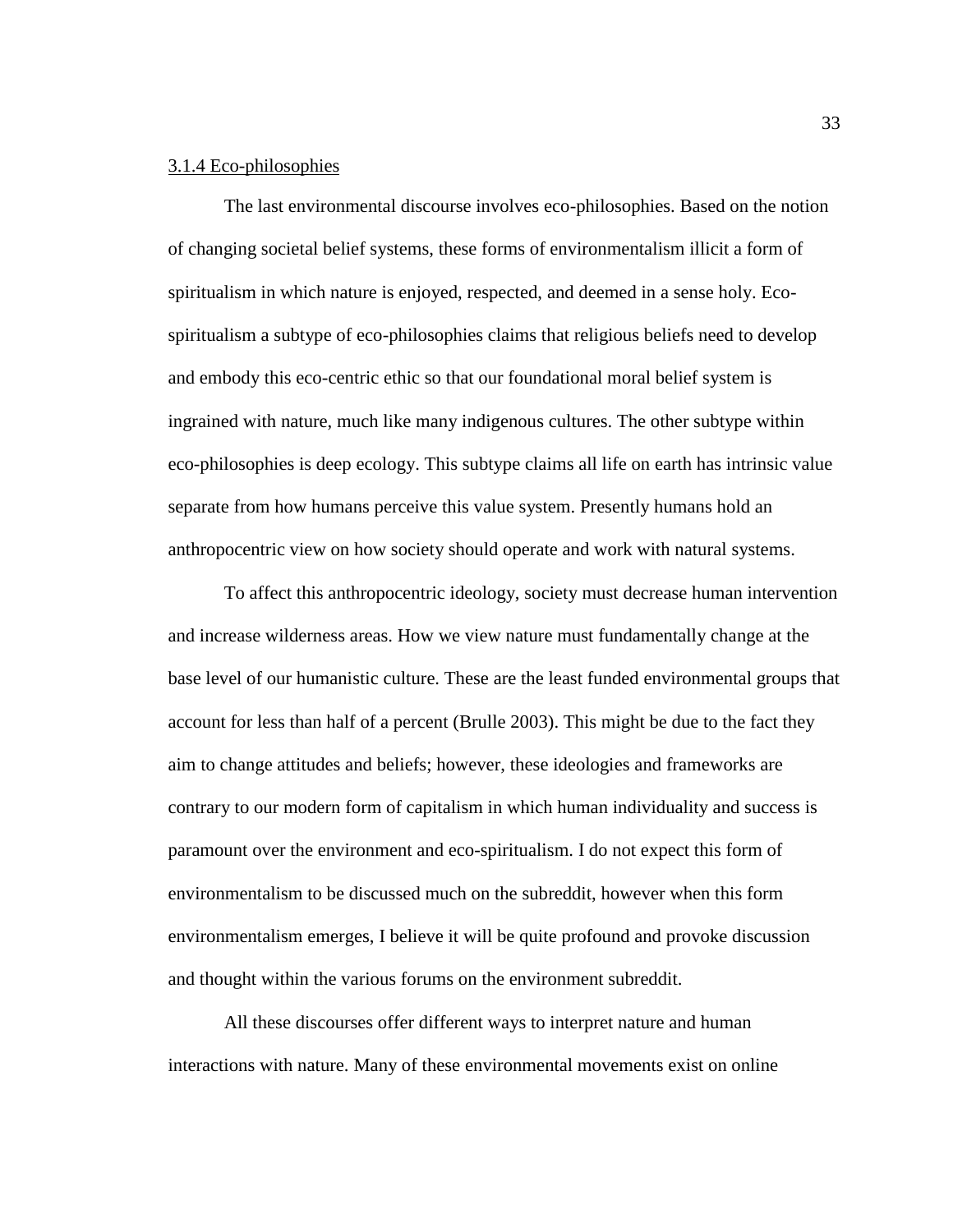forums, and it is important to the purpose of this study to discern the differences due to the fact this study evaluates what types of environmental discourse emerge within the environment subreddit. Contradictory values may exist within the data and types of environmentalism, despite the fact all self-deem themselves environmentalists. It is important to note to see where cohesion and disconnect exist. Additionally, by understanding the funding that exists behind each movement, we can see what forms of environmentalism crowdsourced news users are advocating or rejecting. Brulle (2003) and Detweiler's (1992) studies offer my study ways in which I am able to code, interpret, and discuss data I find within discussions relating to the environment on Reddit.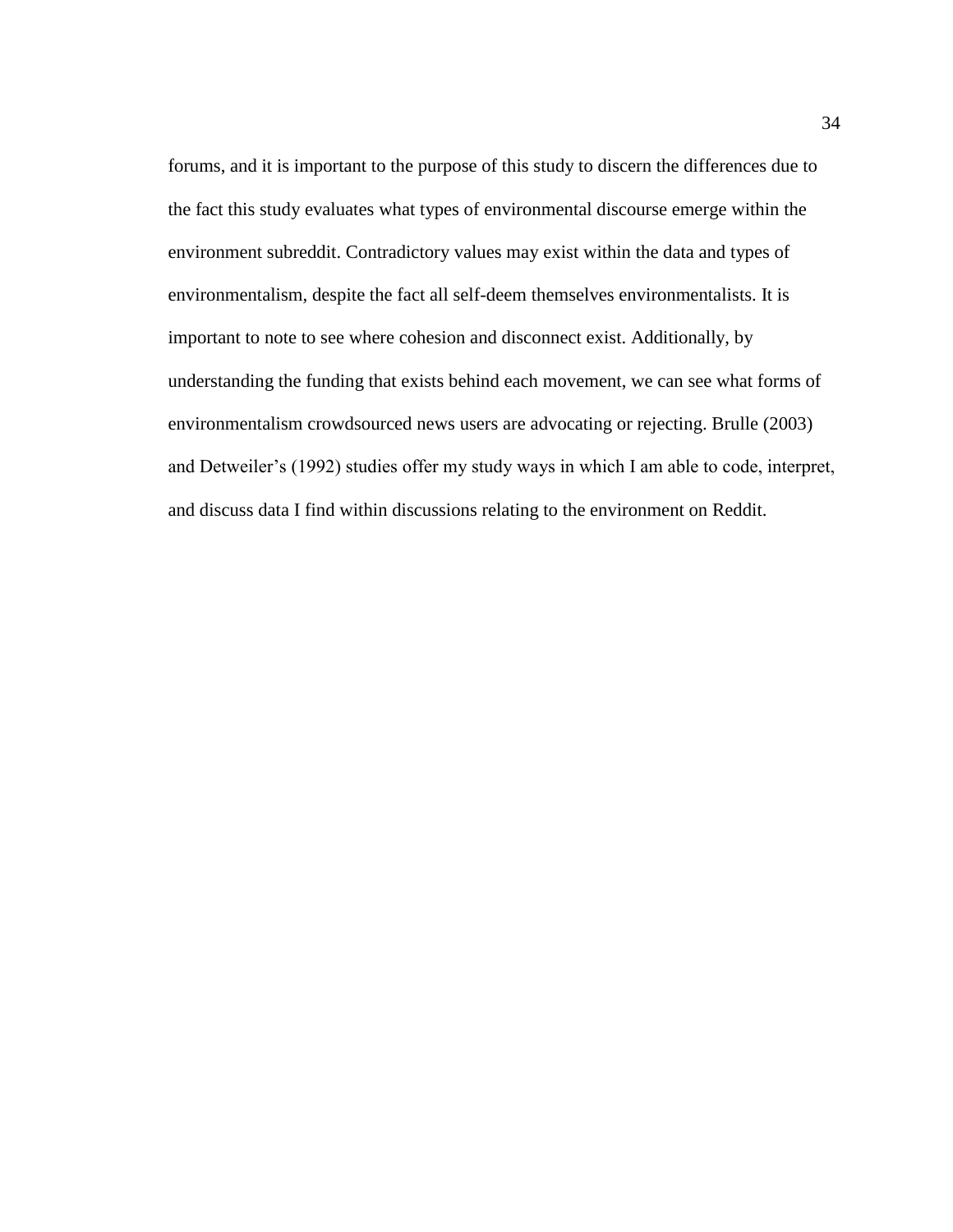#### 4.0 METHODS

The purpose of this study aims to illustrate how online communities accept, interpret and communicate with various forms of environmental journalism. This study uses a mixed methods approach including secondary data analysis, archival research of online forums, and a social network analysis within the social media website Reddit. The study site will be the subreddit (discussion board within the website) r/environment due to its discussion of environmental issues.

# 4.1 Study Site

By utilizing the top followed sources within the subreddit r/environment, this study identifies r/environment's most influential pieces of content. All studies evaluated within the literature review that analyze reddit utilize top posts within a certain subreddit to better understand influential content. By gathering the top posts within the subreddit, articles and comments that are the most influential are evaluated and coded (Suran and Kilgo 2017). Reddit as a website and study site enables the collection of data due to its interactive interface. Sorting by the top posts and comments within a subreddit is accessible, which is not common in many social media sites.

Dates will be collected, illustrating the timeframe top articles and posts were produced (Suran and Kilgo 2017). This will create a time-based representation of when people use and share within the subreddit of r/environment. The depth of data covered in my project will help establish wide scale correlations I can evaluate and gain knowledge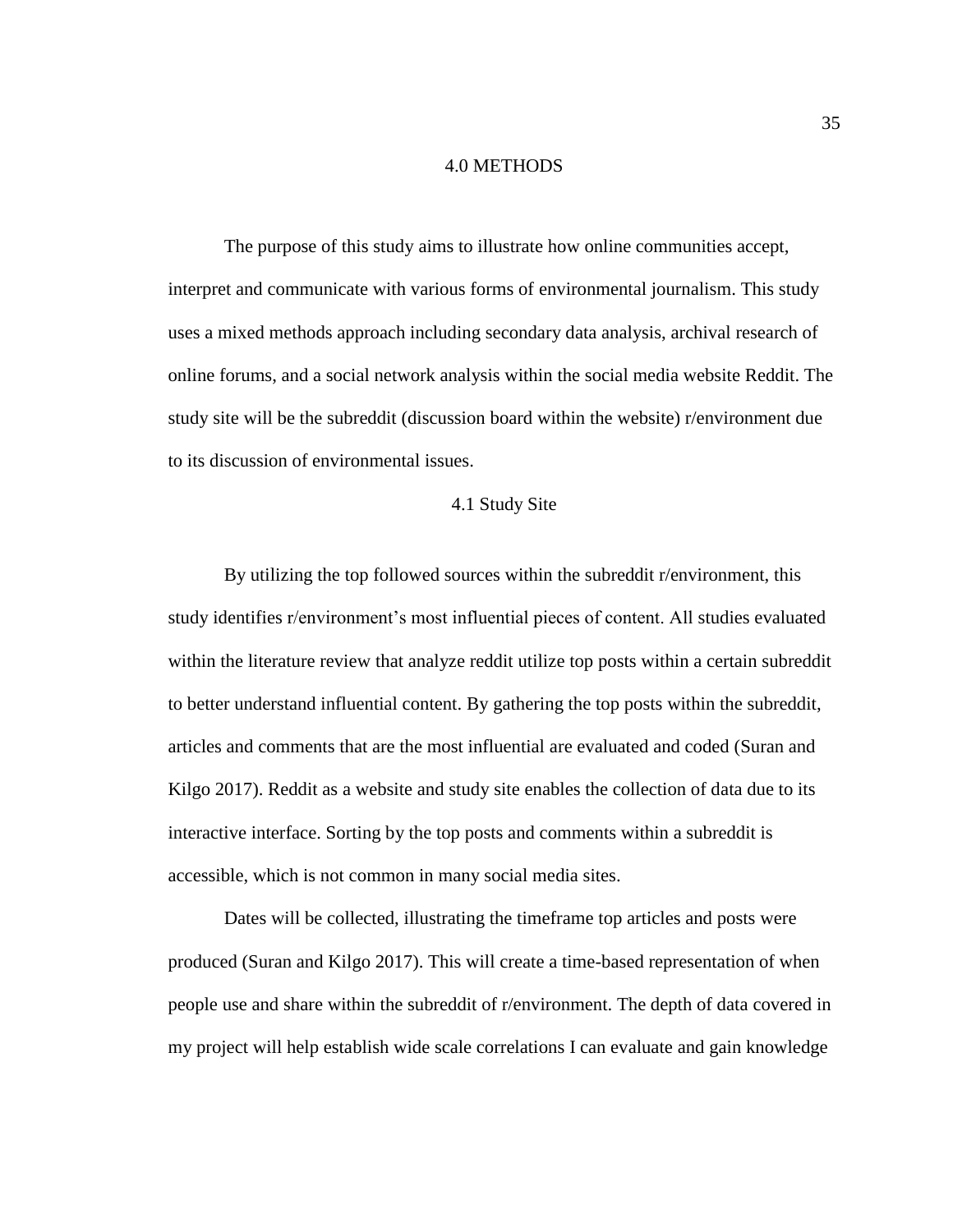from regarding portrayal and communal dissemination of environmental topics. All data will be collected by early February 2019.

# 4.2 Social Network Analysis

I have created a social network analysis so that a macro-level ideological map exists that shows the various types of environmentalism found within the subreddit. A social network analysis evaluates and describes communication patterns and could potentially identify community structures as well as the most influential users within a forum (Moessner 2018). The nodes of this map will be r/environment articles and the color of nodes will be the various types of environmental journalism portrayed (utilizing coding from Brulle and Detweiler). The edges (lines connecting nodes) within the social network analysis will be the primary sources of articles. Usually this method is utilized in a corporate setting with regards to consumptive patterns, however it is extremely applicable in understanding how news sources are disseminated within crowdsourced news communities. This method will represent the sources that are being crowdsourced by r/environment's community. The amount of upvotes the articles receive will represent the node size, illustrating an article perceived level of influence.

Within reddit anyone can post an article, but that article must have a link to an additional source or webpage detailing further information based on the article headline. By understanding the shared sources of the community, the purpose of this study will be to gain a better insight into where most sources come from on the internet. This social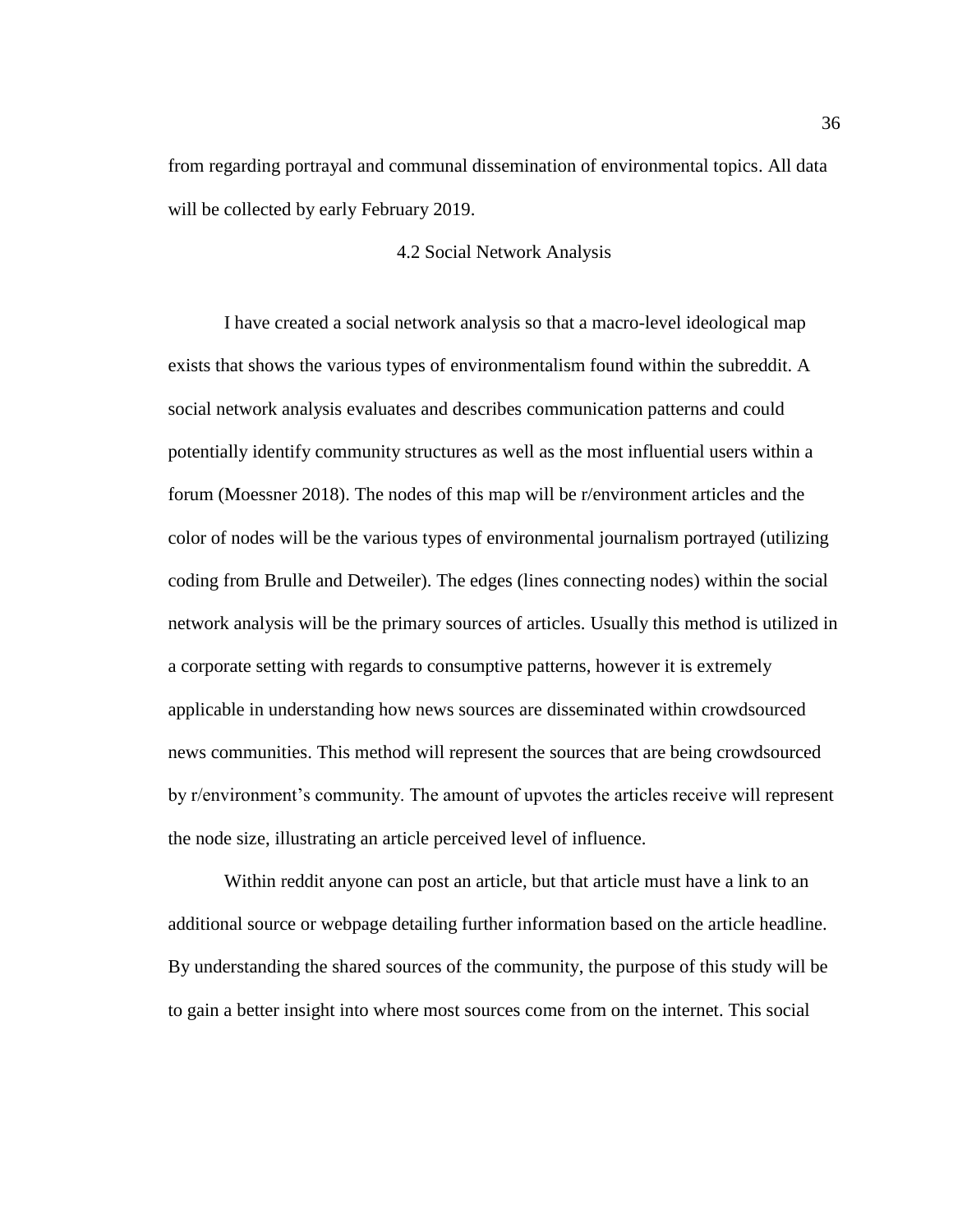network analysis will provide the best overall insight into all the data collected, detailing my study within an ideological map.

# 4.3 Content Analysis

I have evaluated, assessed, and coded article titles and top comments to see how communities react to news articles as well as see whether various communities respond with similar or different types of environmental rhetoric to the articles that are crowdsourced. These comments are quantitatively organized utilizing themes from Brulle (2003) and Detweiler (1992). Quotes have been recorded with each environmental article so that future quotes may be used to accurately represent articles and comments.

Because all news sources fall within the subreddit of r/environment, the social media subreddit can also be evaluated to see the community's macro-level environmental philosophies (based on different forms of news sources). I have compiled the dates associated with articles so that discussions and forums have a timeframe in which they occurred. This illustrates when various types of articles emerge within forums and how they relate to larger socio-cultural phenomena. The upvotes for both articles and comments will be documented so that the scope and scale of comments and articles can be analyzed.

Data was categorized using Detweiler (1992) and Brulle's (2003) categorization of discourses. When representing the data, categories emerged that are representative of these codes for articles. These will be different sections within the data. Comments were analyzed with averages for the overall study, showcasing what types of comments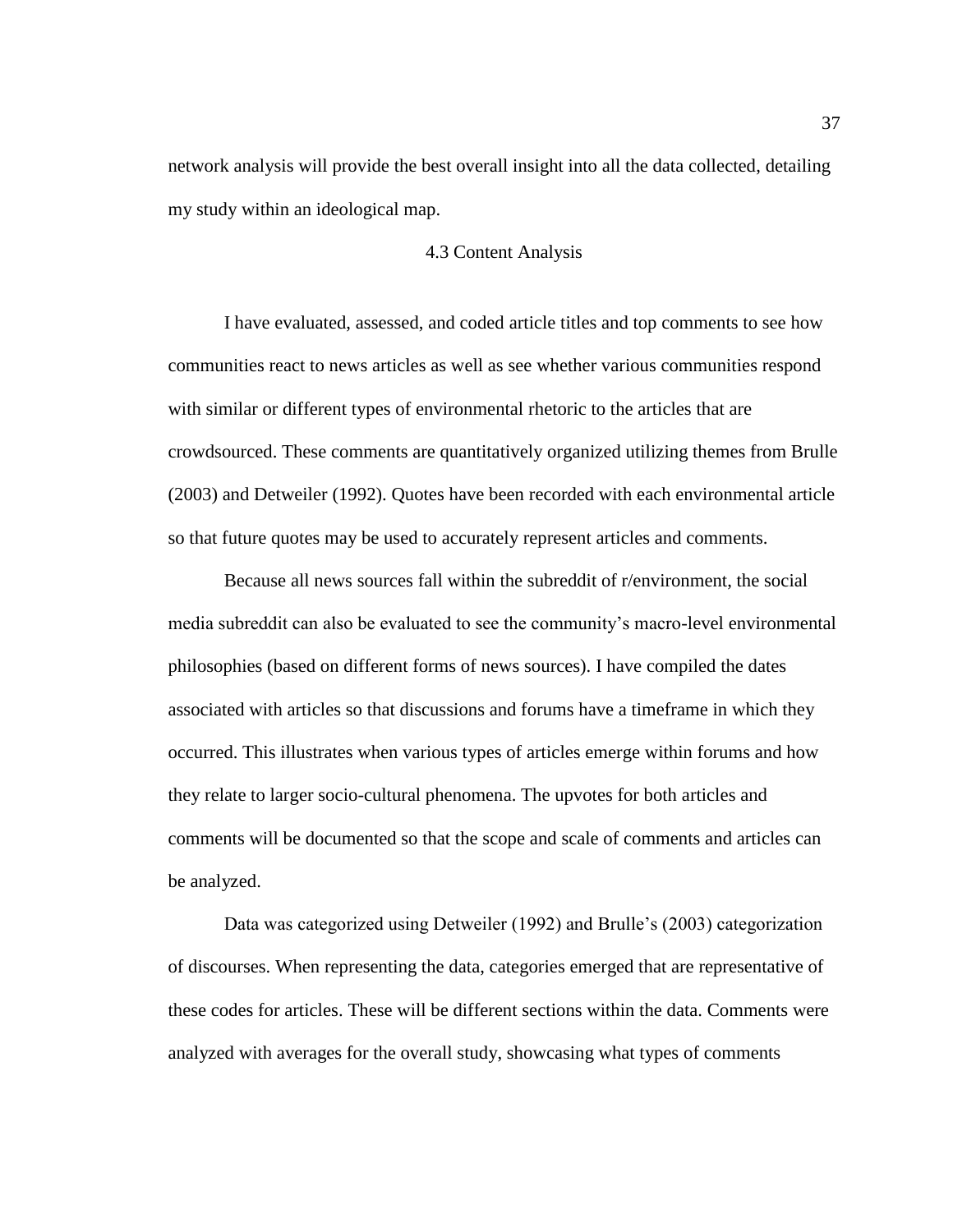different articles create. This will provide interesting context for each of the article types. For example, articles dealing with the political realm of the environment will measure whether political comments also come from these article types. Bar graphs will be created to illustrate this phenomenon.

# 4.4 Coding Process

As stated above, 100 of the top "liked" articles within the subreddit r/environment were evaluated. The subreddit itself has approximately 500,000 subscribers. The top 100 articles will be collected and discussed. Within these top 100 articles 2 of the top "upvoted" comments will be coded for and discussed to see how the community is interpreting and projecting various types of environmental information.

While that data was being collected, the amount of upvotes, dates the posts were created, and the main sources were coded for (Suran and Kilgo 2017). This process emulates past studies that evaluated subreddit communities such as Suran and Kilgo (2017), and the ICA (2018) Reddit studies. These codes help illustrate the social network analysis (which I have discussed above). By coding for Reddit's macro-data influence and scope will be accounted and coded for, not just content. This benefits academic studies that wants to evaluate large scale information networks and their societal influences.

Leadership development suggests that successful leaders move beyond developing a personal identity to also develop a strong sense of collective identity (Ibarra 2009). By evaluating the most "upvoted" comments within the r/environment subreddit,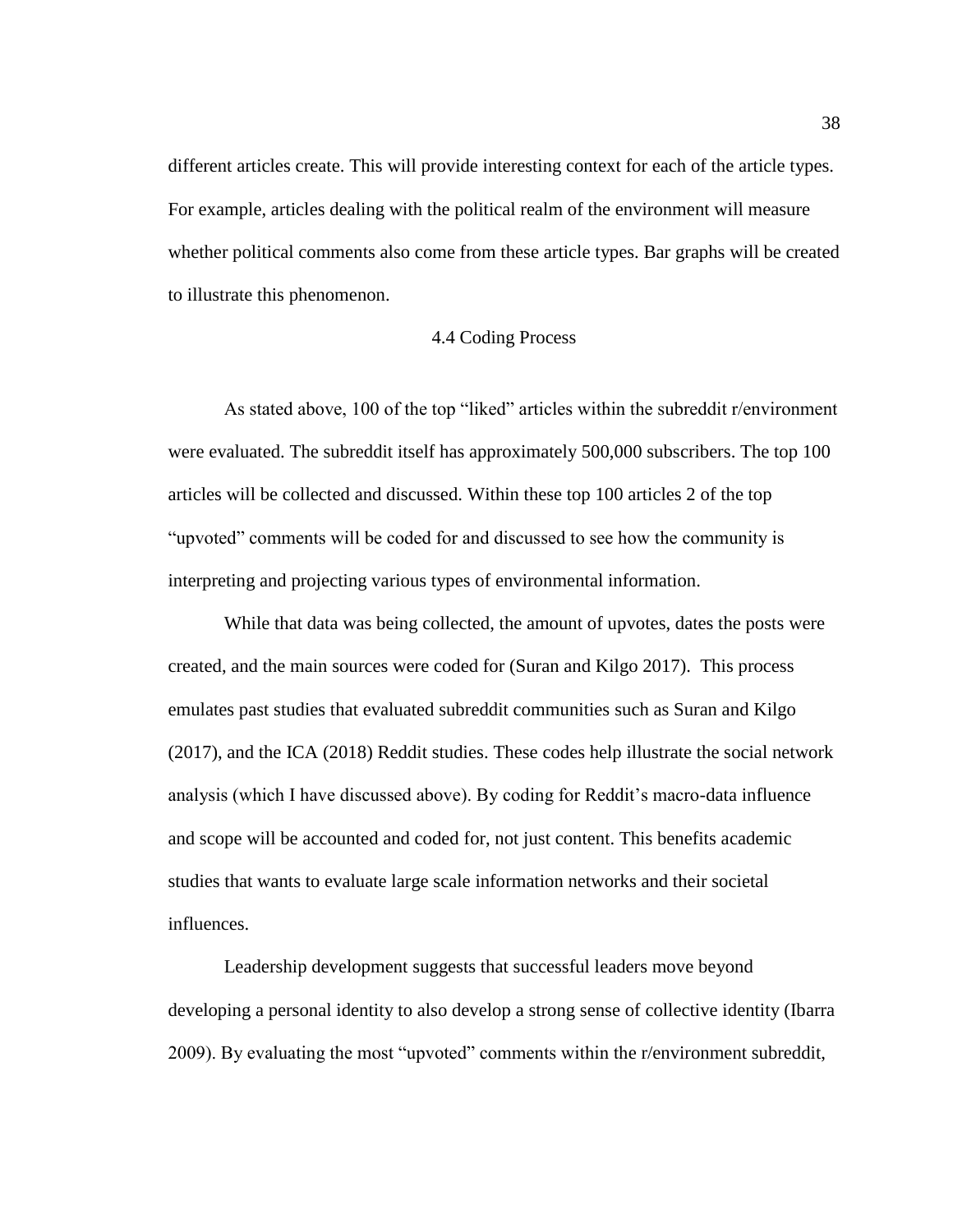we can democratically discern leaders based on their rhetoric and its reception from individuals within the community. This is a form of democracy in which the best or most liked ideas and concepts rise to the top. The process of liking and commenting in a subreddit resembles a town hall meeting, however the space itself holds more measurable, quantitative data.

Within the 100 articles and 200 comments, the purpose of this study is to code for the various discourses of environmentalism that are portrayed and discussed in order to better understand how environmental news is disseminated in crowdsourced social media spaces. These codes are heavily influenced by Scott Detweiler's (1992) thesis studying media portrayal of environmental issues and topics. Initial coding categories will be air quality, water quality, human caused environmental harm, environmental additives, management of energy producing resources, wildlife or wilderness conservation, environmental movements, ecological shifts, politics, and the media itself. These coding categories were refined while the coding processes took place and applies to both coded articles and comments. Brulle's (2003) environmental discourses provide background information for these coding categories and illustrates how various individuals interpret environmental issues and content within society. These coding mechanisms combine to represent the data as well as possible.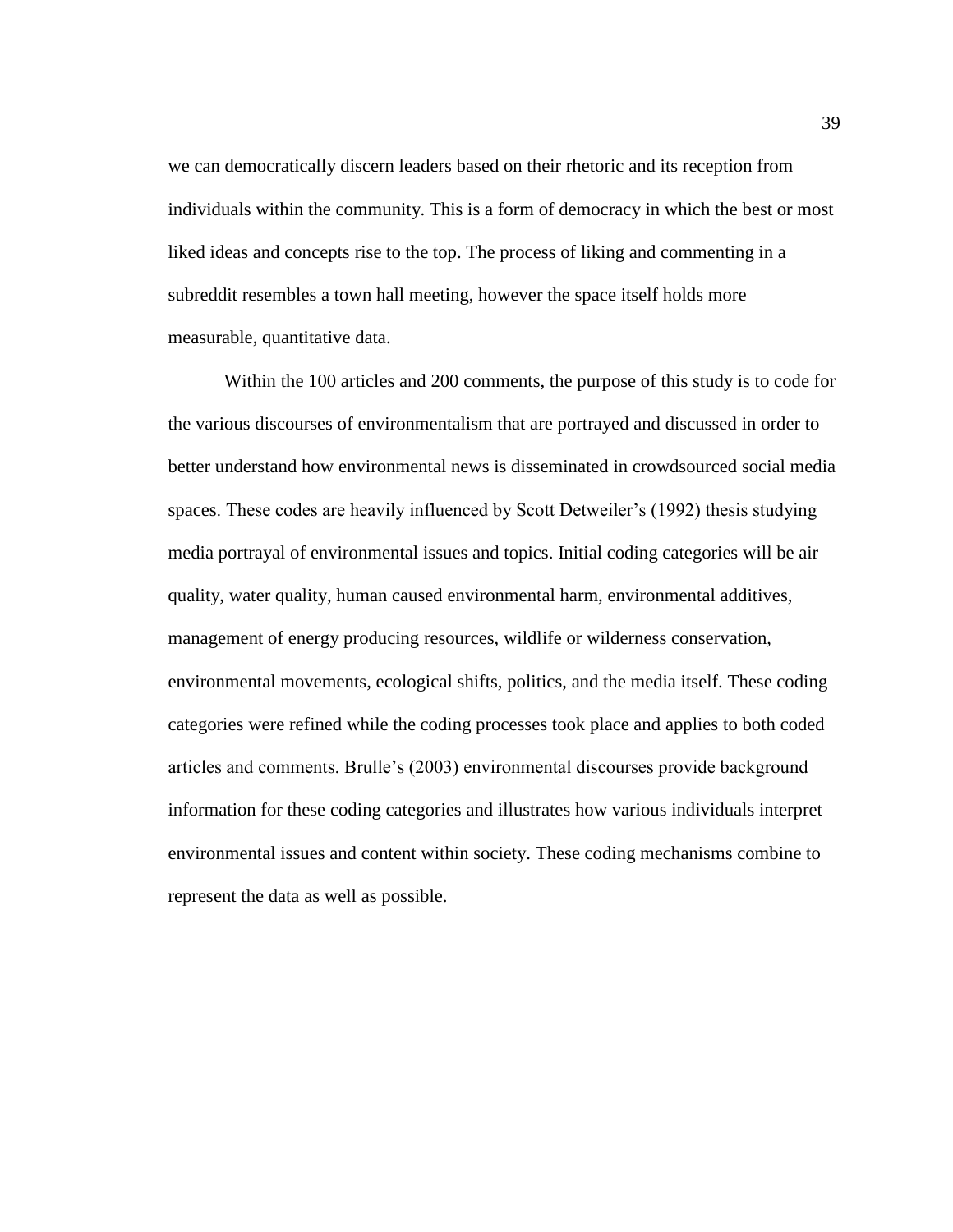# 5.0 RESULTS



Figure 2: Word cloud of top 100 articles found in r/environment in the shape of the Reddit Logo (Word Frequency > 3)

A word cloud was produced in order to allow the data to represent itself before I interpret and convey its meaning. The face and antenna in the middle is the logo of Reddit and the words around the logo represent the most used words in the top 100 article titles found in r/environment. The variance in color does not represent meaning, it is only apparent to create eligibility of words within the figure. The larger the word, the more frequently it appears within article headline titles produced by users who posted outside sources to r/environment.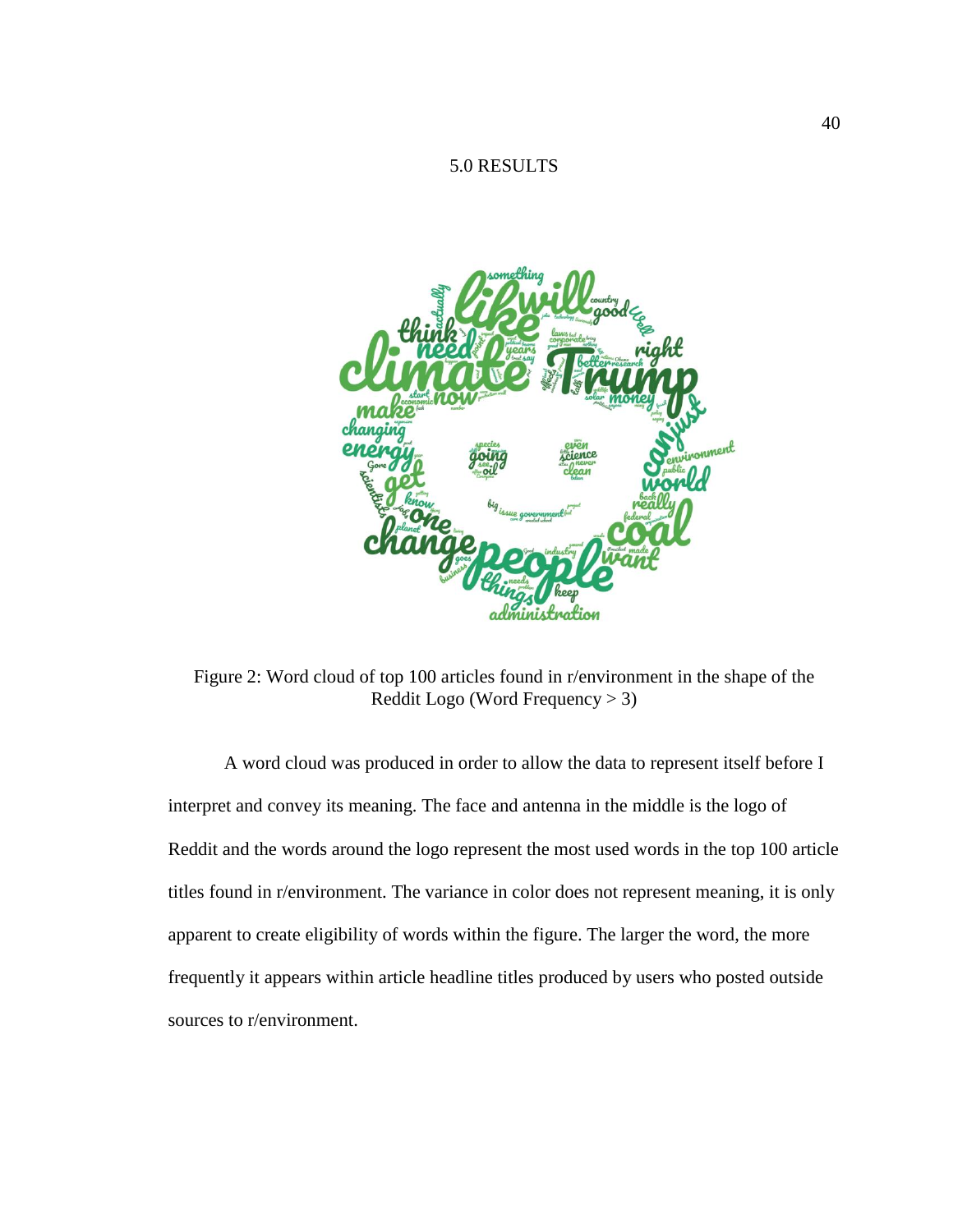#### 5.1 Environmental Articles

Within the top 100 upvoted articles in the subreddit r/environment, many various forms of environmental articles emerged. The subreddit's description defines itself as a subreddit for "Current news, information and issues related to the environment" (Reddit 2019). The most prevalent accounted for article category within the study related to politics. 42 out of 100 of r/environment articles discussed the various facets and problems facing the political side of the environment. Many of these articles specifically related to the Trump administration's ability to address environmental problems. These articles are illustrated throughout this results section with the color red.

The next largest section within the environmental subreddit was management of energy producing resources. 19 out of the top 100 articles within the environment subreddit discussed how management of energy resources occurs and being implemented in society. These articles also consider how energy resources might be changed so that they are more environmentally friendly and sustainable. The color chosen to represent these articles within the result section is blue.

The next largest section were articles concerned with Environmental movements and groups relating environmental messages. This section held 12 out of the top 100 articles and are represented using the color gray. Wildlife preservation was the next largest section with 10 out of the top 100 articles within r/environment. These articles use the color green in various figures throughout the results section. Environmental pollution is accounted for in 10 out of the top 100 articles and are represented with the color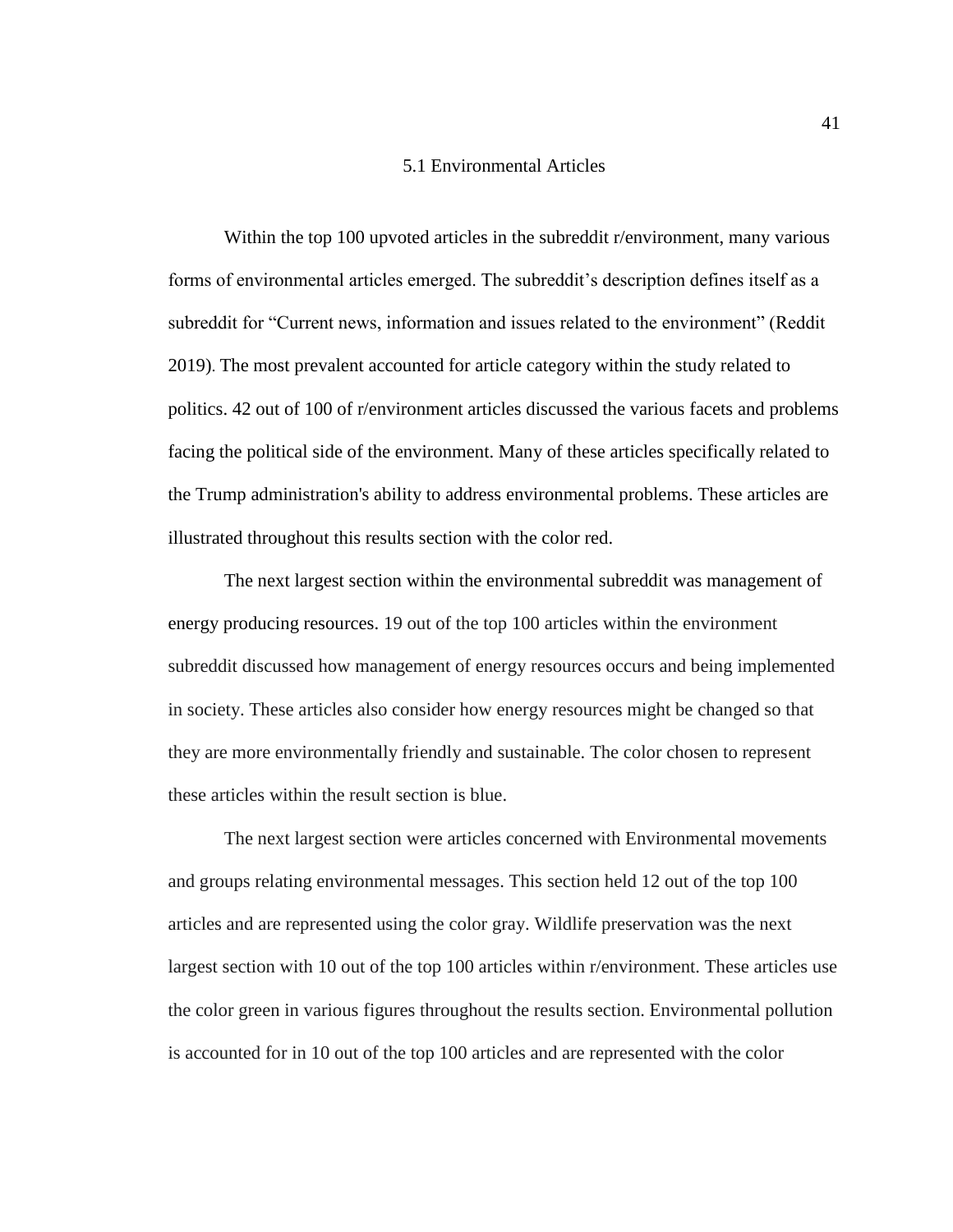orange. Next, media related issues, found in 5 out of the top 100 articles, is represented with the color yellow. Lastly, the topic of ecological shifts was only included in 2 out of the top 100 articles within the environmental subreddit and are represented with the color black.

With the exception of the section of articles concerned with politics, topics are somewhat diverse and evenly distributed. Various subtopics also emerged within these sections creating greater discourse regarding their respective areas of topics as well as environmentalism. These subtopics will be discussed here in the results section.



Figure 3: A Pie Chart of Environmental Articles by Environmental Type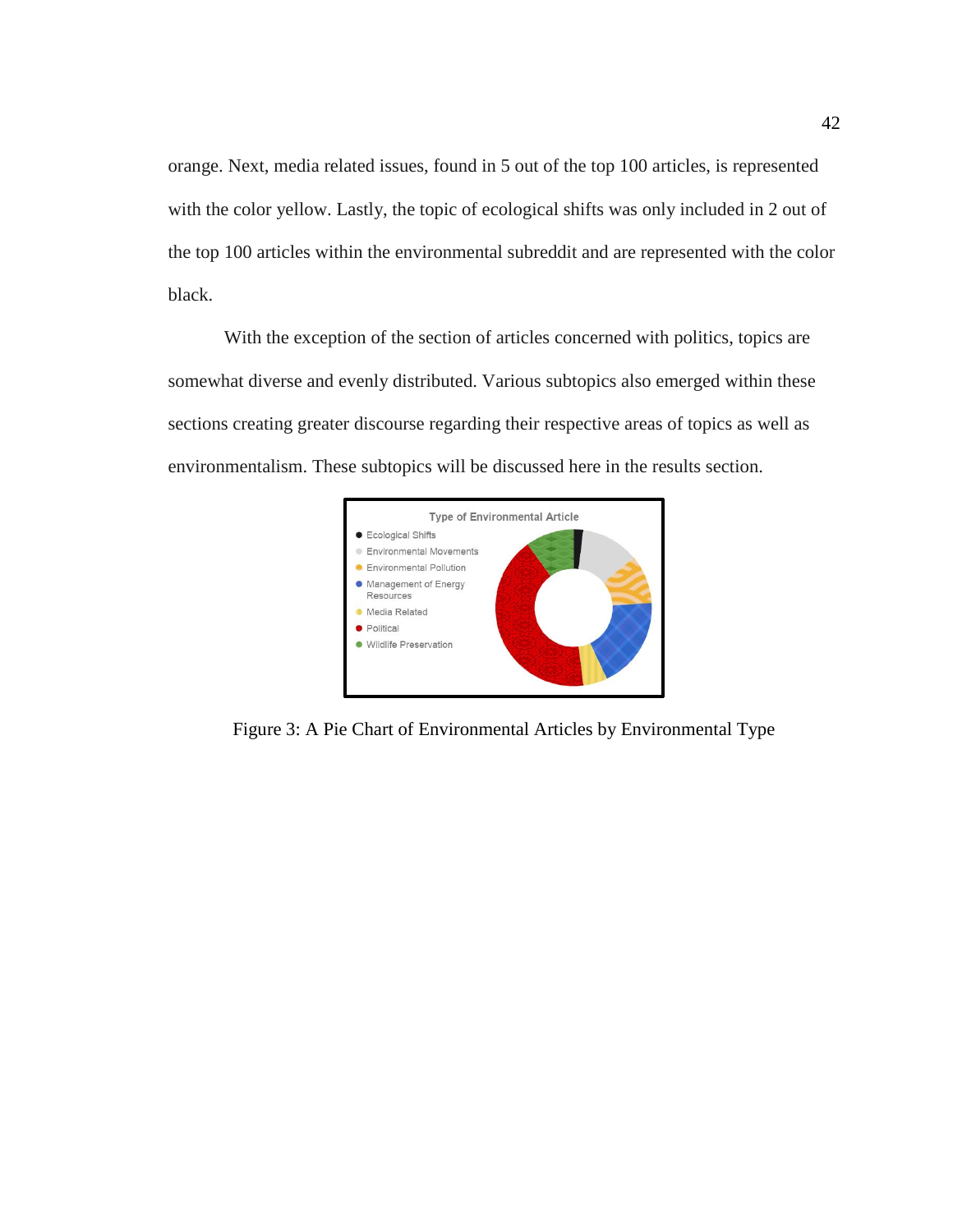

Figure 4: A Social Network Analysis of the Top 100 Environmental Articles in r/environment

5.2 Social Network Analysis

This social network analysis was created to illustrate and implement an

ideological map of different types of content posted within the subreddit of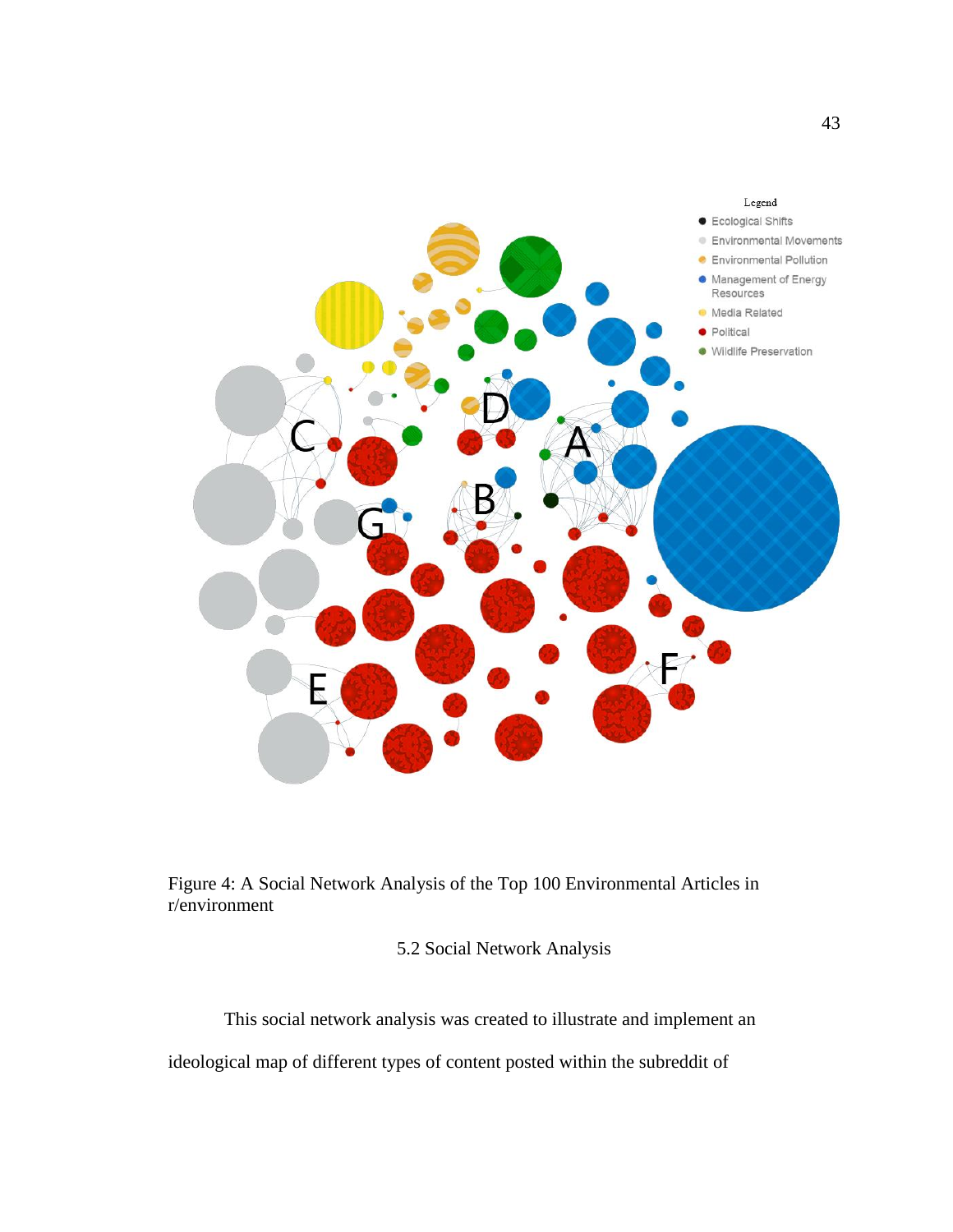r/environment. Interesting findings emerge within the social network analysis of environmental articles. Sixty-six percent of articles did not share a common source; this concept is illustrated by nodes that do not have an edge or are not attached via a grey line. Those nodes that do have a shared edge essentially share a common source for information; thirty-three percent of articles had at least one shared source. Ten articles were sourced from the news outlet *The Guardian* all of which were diverse in themes. Three articles related to wildlife preservation, three related to management of resources, three were political articles, and one discussed ecological shifts. These linkages are labeled on the Social network analysis with an A. *The Washington Post* was the second most popular media source, accounting for seven out of the 100 articles. Four of these articles directly related to politics while one related to management of resources, one related to ecological shifts (global changes in various ecologies) and one related to environmental pollution. These articles are labeled within the social network analysis with a B.

Six articles were self-sourced within Reddit and half of these articles related to r/environment's activism, where users call to different forms of political action, within the subcategory of environmental movements. Two of the articles addressed Politics, and one addressed the media portrayal of the environment. These articles are labeled with a C on the social network analysis. *Thinkprogress.org* had six articles which were also diverse in their representation of issues. Two were political articles, two discussed wildlife preservation, one discussed environmental pollution, and one discussed management of energy resources. These article linkages are labeled with a D on the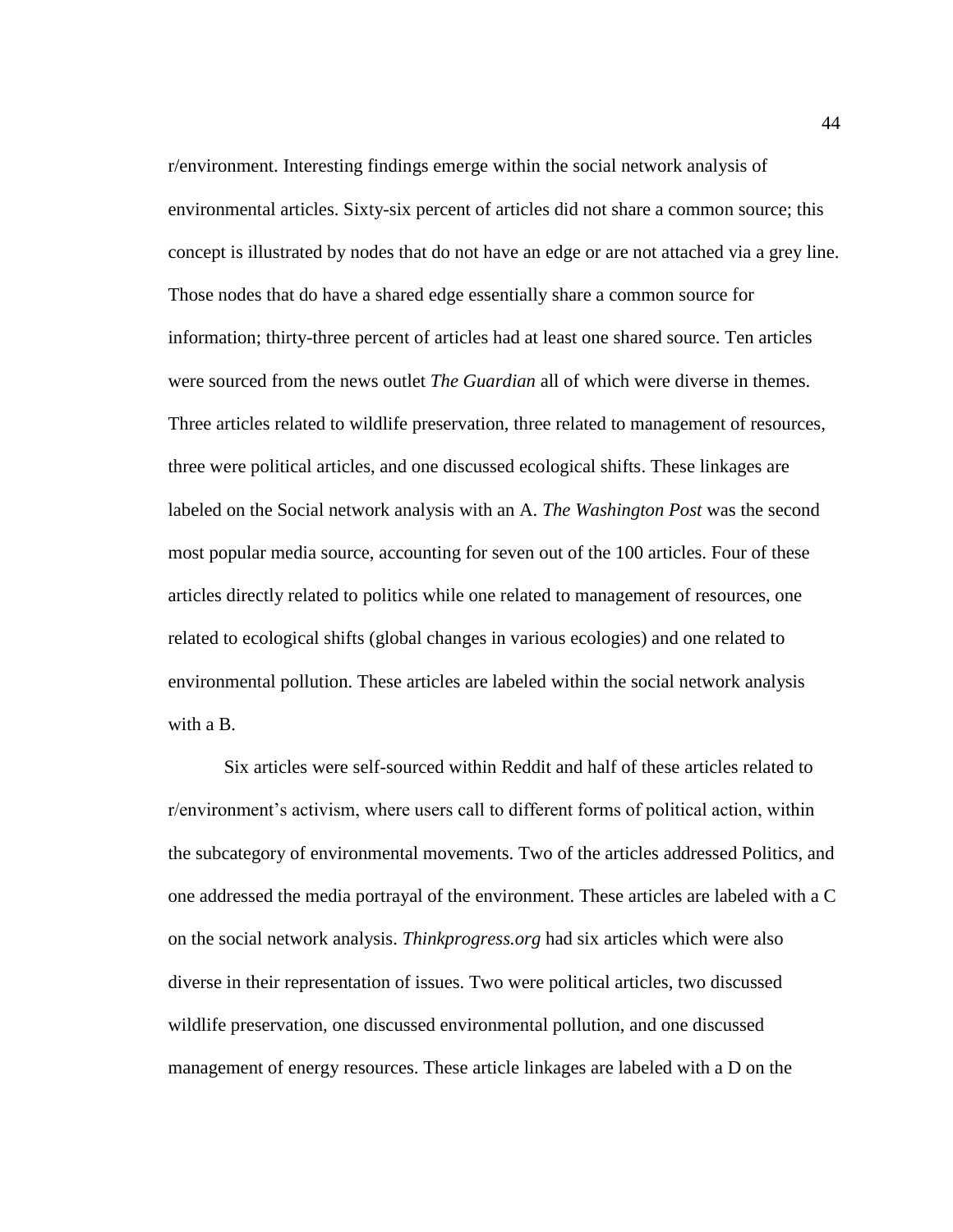social network analysis. *Business Insider* had five sources, three of which were related to politics, while two related to environmental social movements. These article linkages are labeled with an E. The online news source *The Hill* accounted for four articles all relating to politics. These linkages are labeled with an F on the social network analysis. The last major shared source was the news outlet *The Independent*. This source was linked to four articles and had two articles addressing management of resources, one related to politics, and one discussing environmental movements. These linkages are labeled with a G on the social network analysis.



| 5.3 Timeline of Articles |  |  |
|--------------------------|--|--|
|                          |  |  |

Figure 5: A Timeline of the top 100 articles in r/environment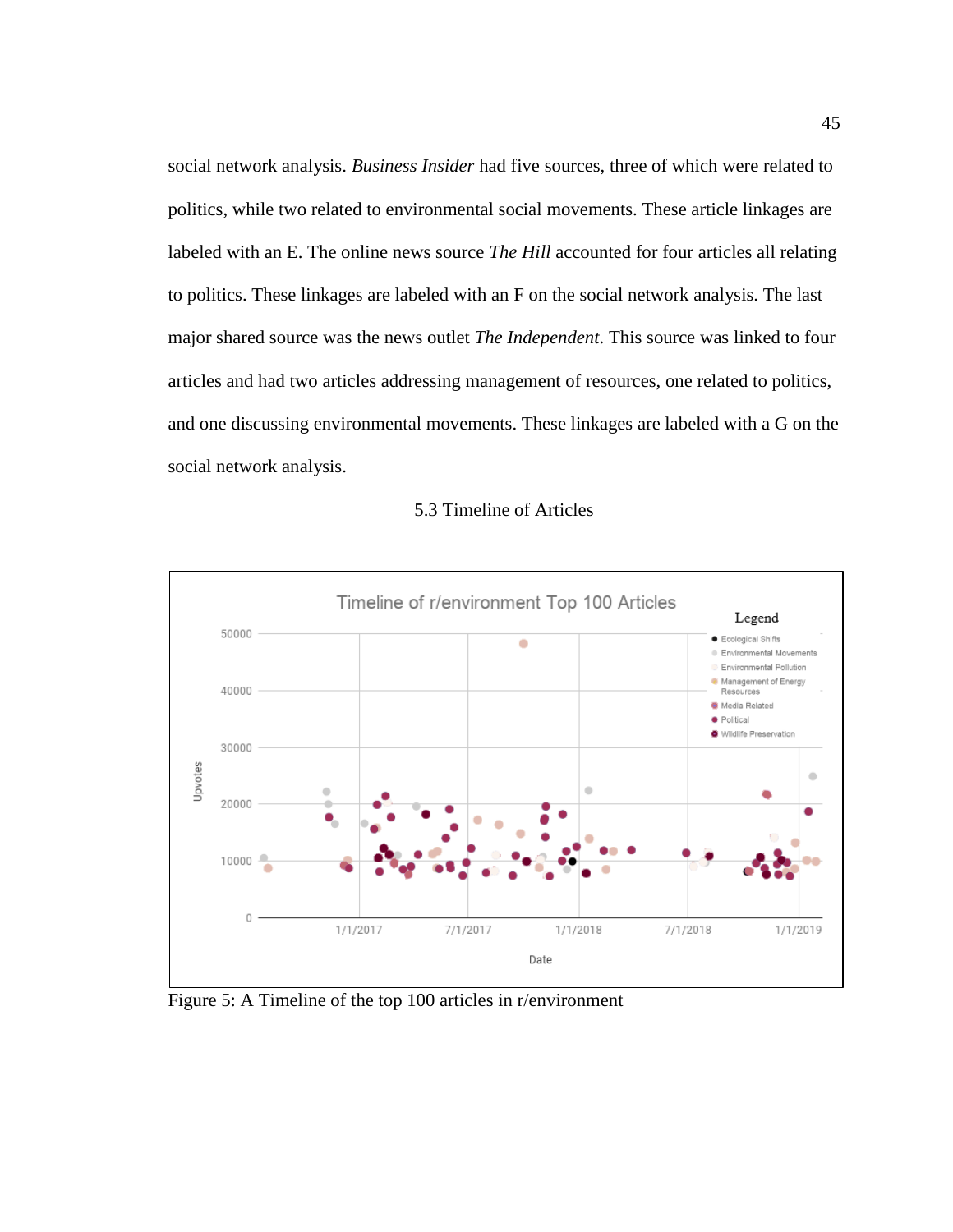The timeline of top articles within r/environment illustrates when top articles occur chronologically. All the top 100 articles occurred after the date of 7/1/2016. Moreover, a major increase occurred right after the election of Donald Trump on 11/8/2016 (only two top articles were posted before his election). Interestingly, within the graph there is a cluster of political articles right around the 2018 November elections. All these dates display how r/environment reflects and reacts to American politics, despite environmental issues and news existing within a global phenomenon. The one outlier article, discussing Bill Gates and his funding for renewable energy, towers over other articles at nearly 50,000 upvotes.

The number of subscribers for the subreddit r/environment changed after the Trump election as well. The day Trump was elected there were only 155,000 subscribers (redditmetrics.com 2019). By the same date the following year the number of subscribers increased to approximately 377,000 showing that an extraordinary amount of users that started participating within the subreddit after the election of Donald Trump. As of May 2019, there are 550,000 subscribers illustrating that the trend to participate in the subreddit is continually increasing as the Trump presidency continues (redditmetrics.com 2019).

### 5.4 Comments on Articles

The top two comments of each environmental article were also coded to gain a better understanding of the community's reaction to these articles as well as to understand how they manifest ideals of environmentalism within the environment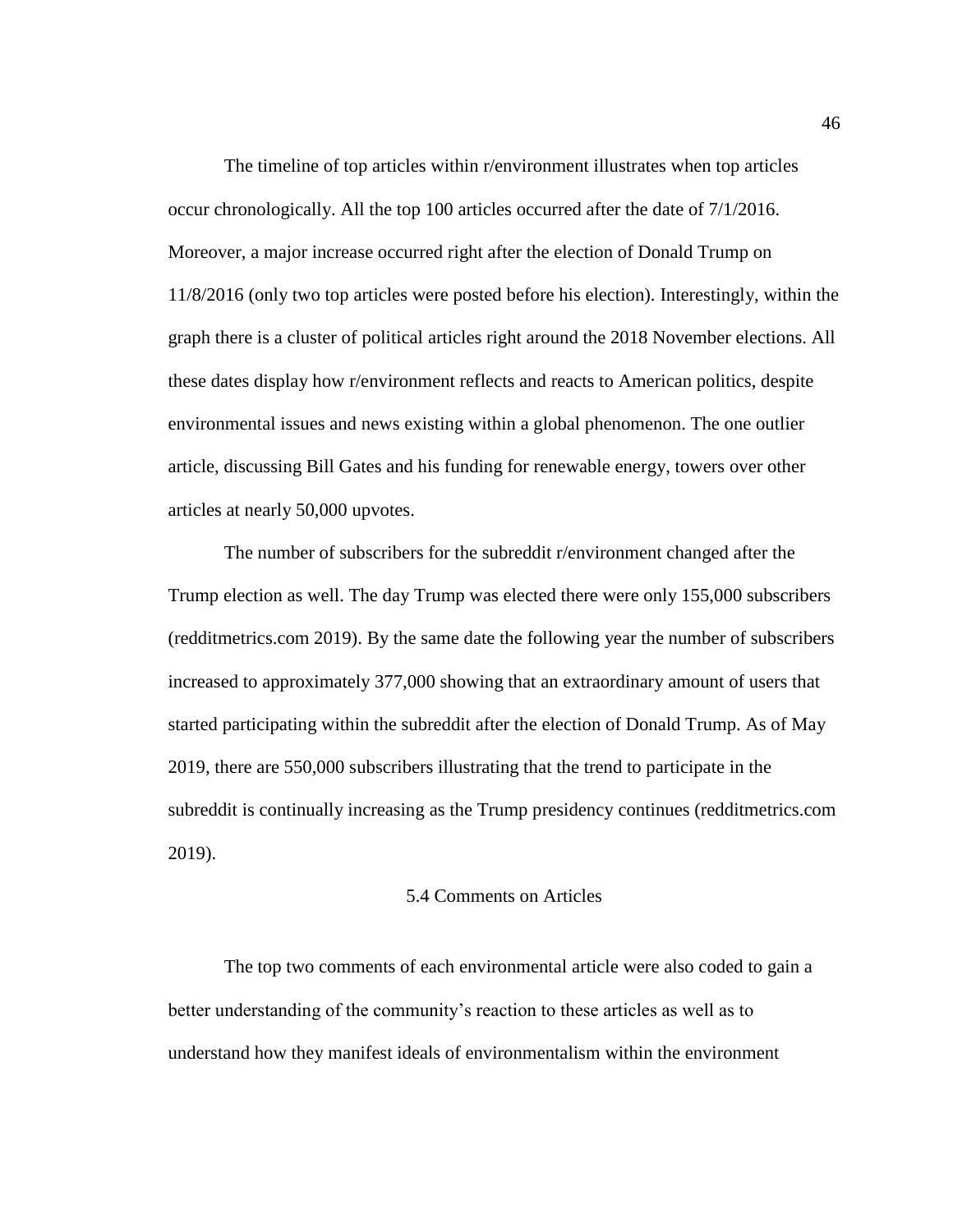subreddit. Out of 200 comments, 126 were comments providing additional information, 38 were a call to action in some sort of way, 17 were jokes, and 19 were questions asking for additional information. These codes are important for further dissection of concepts and understanding common ideals regarding actions and information the community agrees upon.

The next coded item within the comment section discusses environmental rhetoric within comment texts. Ninety-nine out of 200 comments directly related to the politics of the environment. This was an increase from the representation within the articles themselves; 42 percent of articles discussed politics while 49.5 percent of comments discussed politics. The next largest theme in the comments was economy and globalization which contained 24 out of 200 articles. Reform of environmentalism accounted for 21 out of the 200 articles showcasing its importance as well within the comment section. Reform of environmentalism comments were categorized based on these comments discussing how social movements of the environment in society could be potentially reformed.

Themes of environmental justice, conservation, and animals and food production maintained surprisingly low frequencies during coding, all represented in just four comments each. Lastly wildlife preservation was apparent in only two comments. These overall frequencies help illustrate the community's overall concerns regarding our environment and potential environmental solutions to the complex problems that exist. In the upcoming sections in this chapter, which layout all of the article types in the study, I will dissect the environmental articles that elicited different types of comments,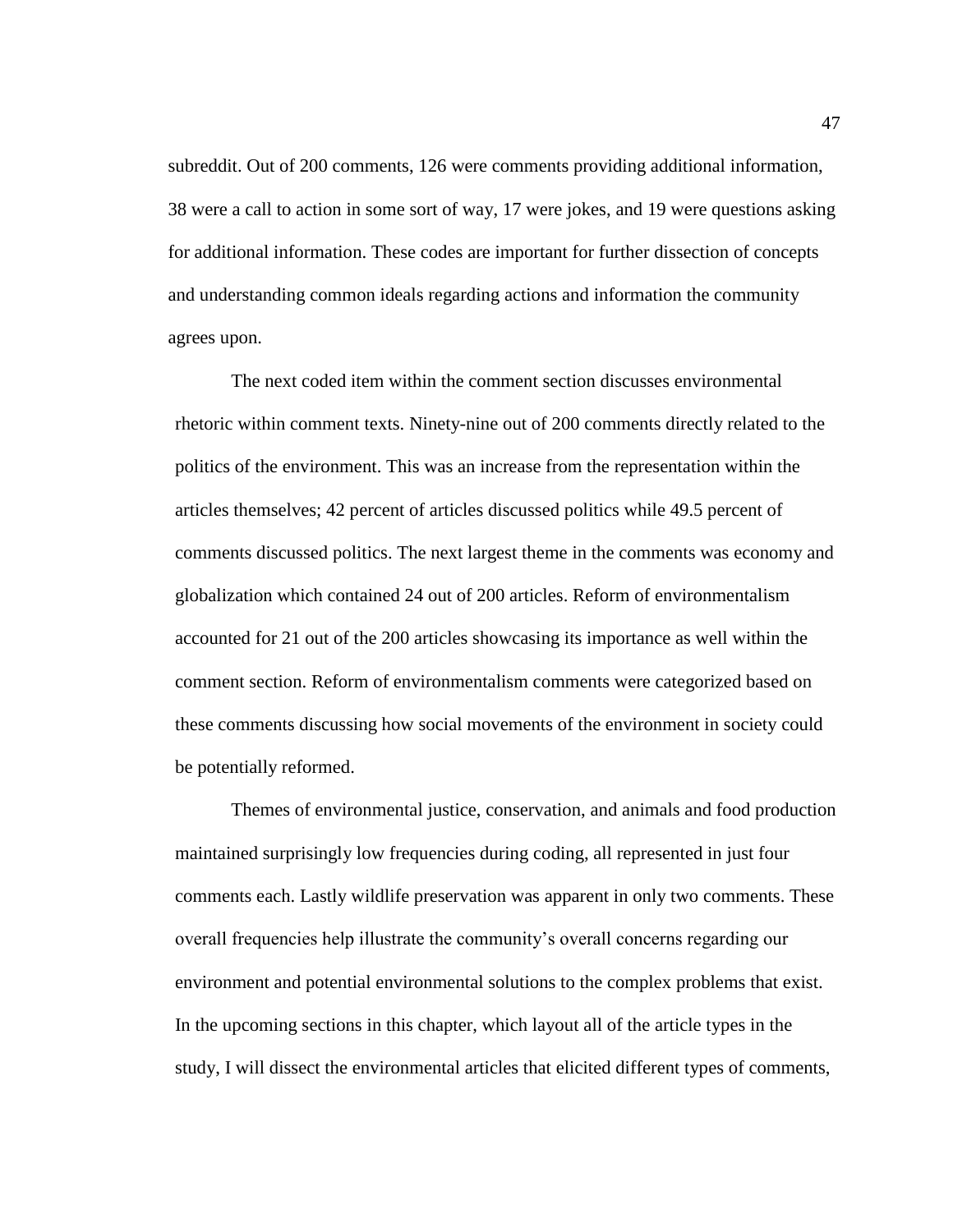additionally evaluating and comparing, averages associated with each article subcategory.

## 5.5 Politics

Forty-two out of the top 100 articles within the environment subreddit dealt with politics. Within this theme, three major subcategories emerged. The subcategories of these articles include, transparency, policy, and simply put Trump. 10 out of the 42 articles within this section addressed transparency. Policies were addressed by 13 articles, and articles relating to solely Trump and his rhetoric accounted for 19 out of the 42 articles. Articles about Trump are the most popular and seems to be the most influential within the subreddit of the environment.

# Transparency:

Discussion of transparency revolved mostly around the Trump administration's ability to affect environmental policy and discredit research and documents regarding climate change. 10 out of the 42 articles dealing with politics discussed transparency. These articles also discussed how the Trump administration is attempting to defund the EPA and alter its main goals. Articles like, "Leaked memo shows EPA told employees to lie about climate science" (Reddit 2017), question the integrity of the government and its ability to affect the various sectors and their main mission statements. It also showcases the divide between political parties regarding environmental issues, especially with regards to transparency.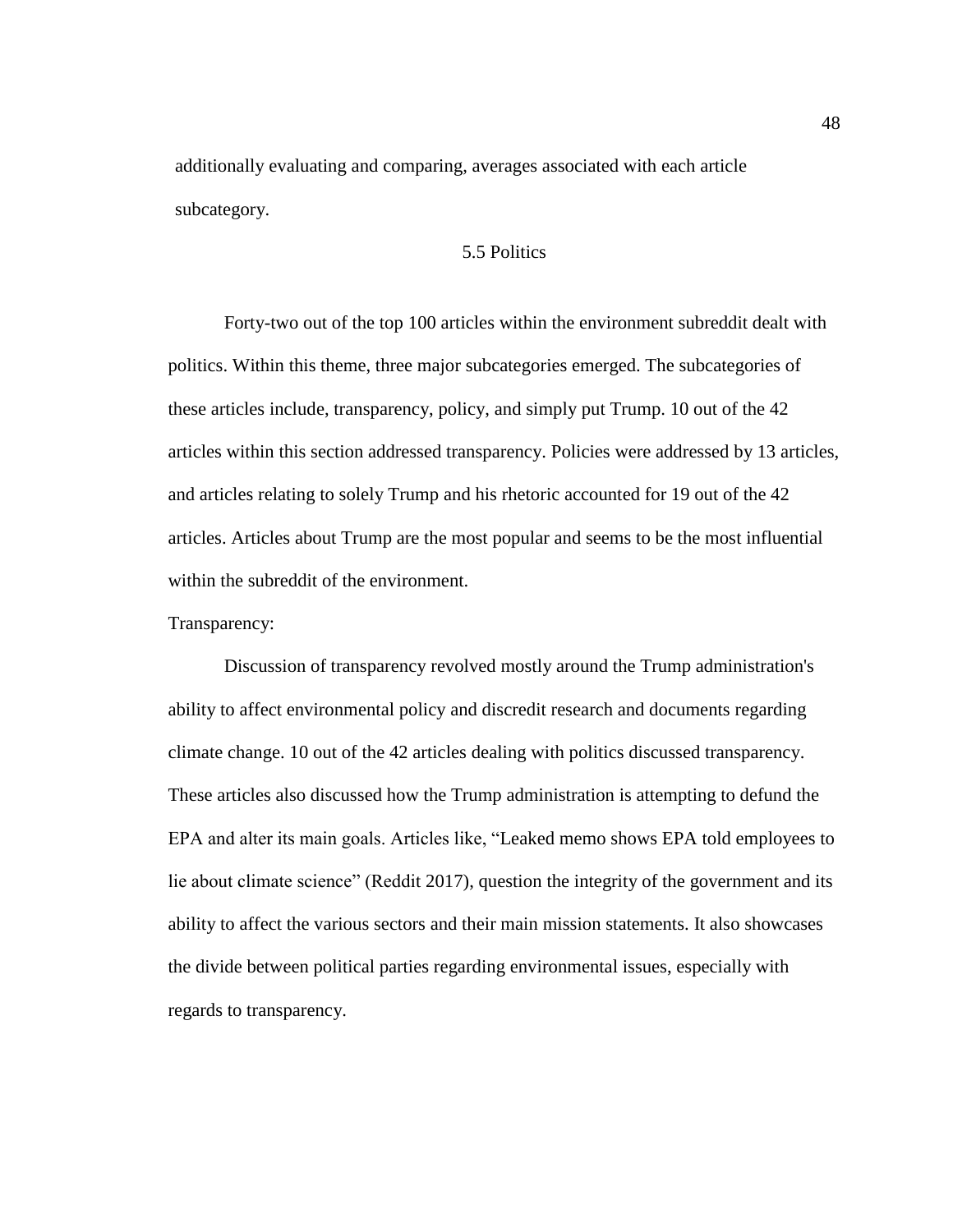Another notable headline reads, "Trump officials erase 'shocking' amount of climate data from yet another website: You paid for U.S. Geological Survey climate data, but the White House is making it disappear" (Reddit 2017). Not only do articles like this convey the concept of how the Trump administration is altering major institutions regarding climate science, but they also illustrate the ability and power of a government to alter research and knowledge within a desired sector. Articles like this may affect how people perceive power within the United States Government. In the article titled "I am an Arctic researcher. Donald Trump is deleting my citations" (Reddit 2017). It sounds like Donald Trump himself is deleting the articles, creating disdain for the man himself rather than his policies or administration. This contributes to a major concept within my paper which I will discuss further in detail; the concept of the "Trump effect". Many of these articles discussed Trump himself and his beliefs rather than his policies or administrations ability to affect transparency of major institutions with regards to environmental policies.

Although three distinct categories emerged regarding politics, many themes overlapped including transparency and the Trump administration. The main distinction in categorization is that some article headlines dealt more with transparency as a driving theme as opposed to distaste for Trump's environmental policies. Many articles discussing transparency, also discussed the Trump administration's lack of transparency regarding the environment however, not all articles regarding transparency solely discussed the administration and its policies. The article title, "Woman Dragged Out of West Virginia House Hearing For Listing Oil and Gas Contributions to Members"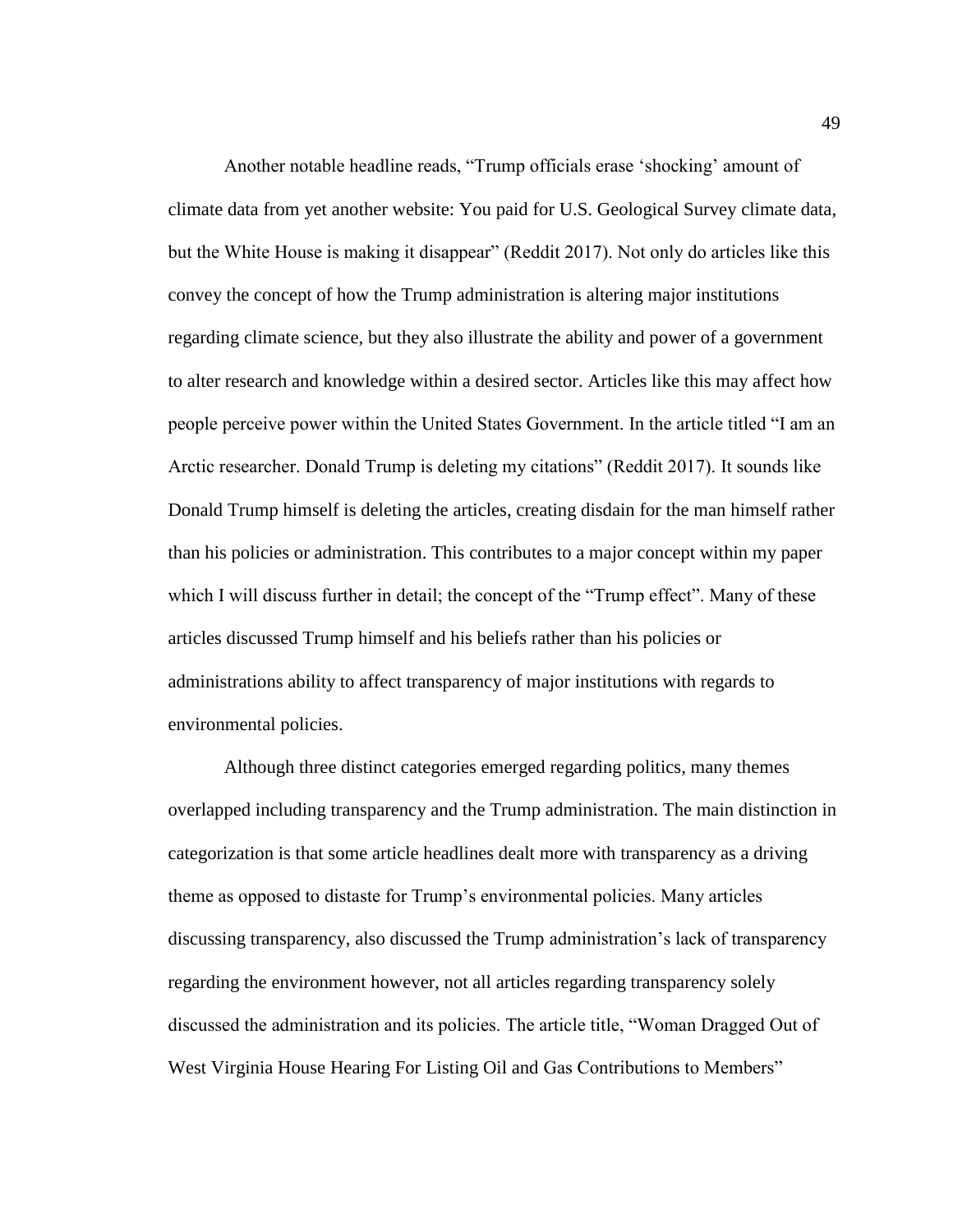(Reddit 2018), entailed a more general discussion on government corruption regarding alliances to major industrial powers. Transparency articles like this one call into question the government's motives, as major industrial corporations affect policies regarding macro-level issues like the environment.

Articles that address the political aspects of transparency are important in evaluating how vital information is disseminated and distributed through political realms like the legislative, the judicial and the executive branch. Additionally, they hold administrations accountable regarding their various platforms that discredit, hide, and alter information regarding issues like the environment.

### Policies:

Policies regarding the environment were extremely prevalent within r/environment, and specifically in political articles. This may have something to do with many of the top articles existing within the election year. Once again, many of these policies overlapped with the Trump administration's change in discourse regarding the environment compared to past administrations and governments. 13 out of the 42 political articles addressed various environmental policies. "Trump's America First Energy Plan Actually Leaves America Behind - 'there's not a word about the clean energy revolution, a boom in wind, solar, and energy efficiency that is creating millions of jobs, saving billions of dollars, and even saving lives by cutting pollution'" (Reddit 2017). This article took Trump's slogan of Make America Again and reformed it to state that his administration's environmental policies leave America behind.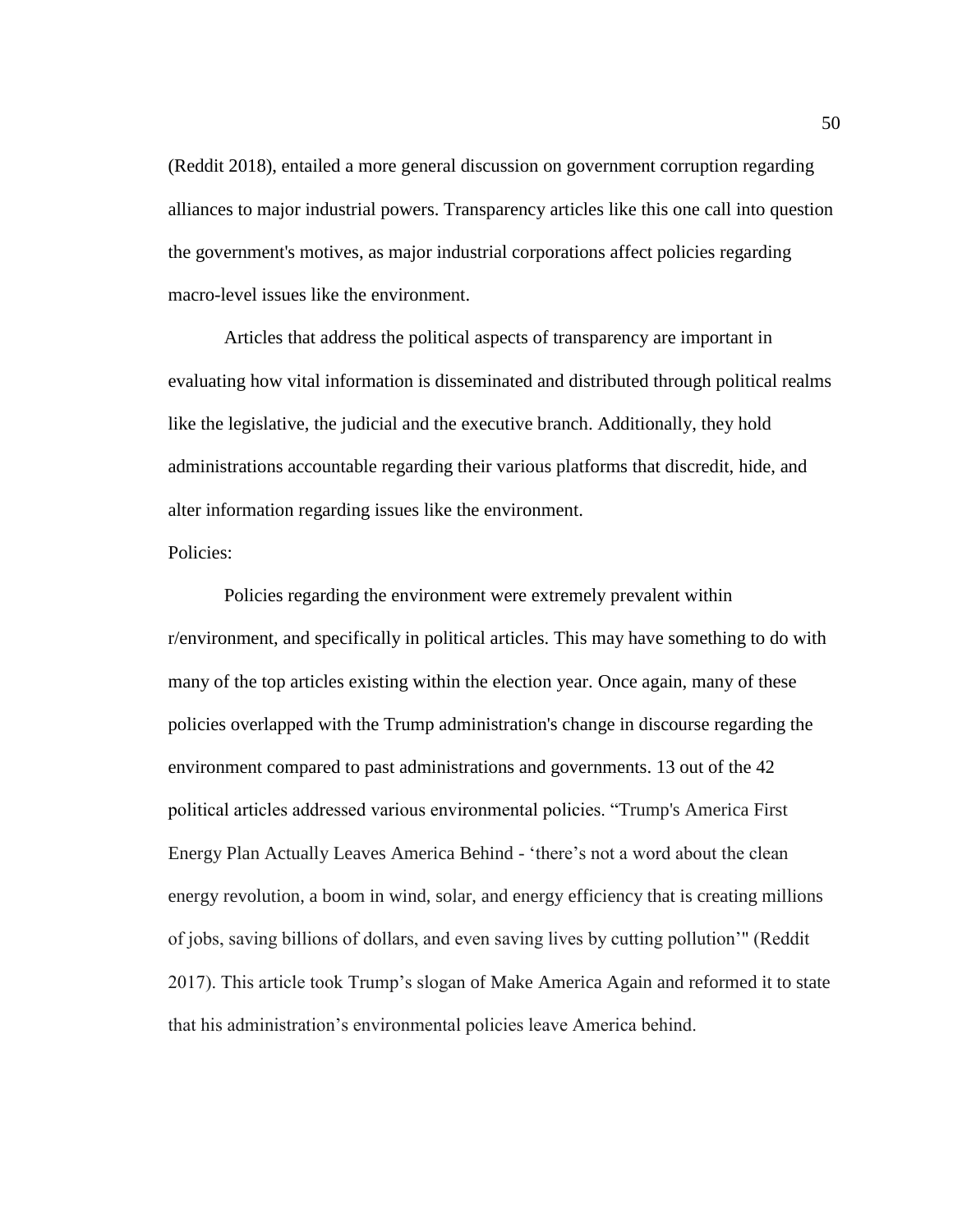An article headline like this may be an interesting attempt from its author to bridge political parties regarding the environmental issue. It may also have the opposite effect; this article also had 19900 upvotes, making it the most liked article within the policy section of political articles. It seems the online environmental community of r/environment would support the green new deal rather than just revitalizing past forms of energy production. Another article titled "New Poll Shows Basically Everyone Likes Alexandria Ocasio-Cortez's Green New Deal" (Reddit 2018) illustrates policies the r/environment community sees as bi-partisan and popular amongst the general population.

Two articles from the sample discussed the Paris climate agreement and how Trump is planning to pull out of the deal. The popularity of articles like, "Trump has reportedly decided to withdraw from the Paris climate deal" (Reddit 2017) elucidates that the subreddit of the environment values and sees importance to remain in the Paris climate deal. The two articles dealing with this direct topic of pulling out of the agreement totaled approximately 38,700 upvotes illustrating the deemed importance of the topic. Another article on the topic discussed potential motives for Trump's administration decision to pull out of the deal; "The Republicans who urged Trump to pull out of Paris deal are big oil darlings: Twenty-two senators wrote a letter to the president when he was said to be on the fence about backing out. They received more than \$10m from oil, gas and coal companies the past three election cycles" (Reddit 2017). This article essentially investigates how lobbyists work within congress, but also puts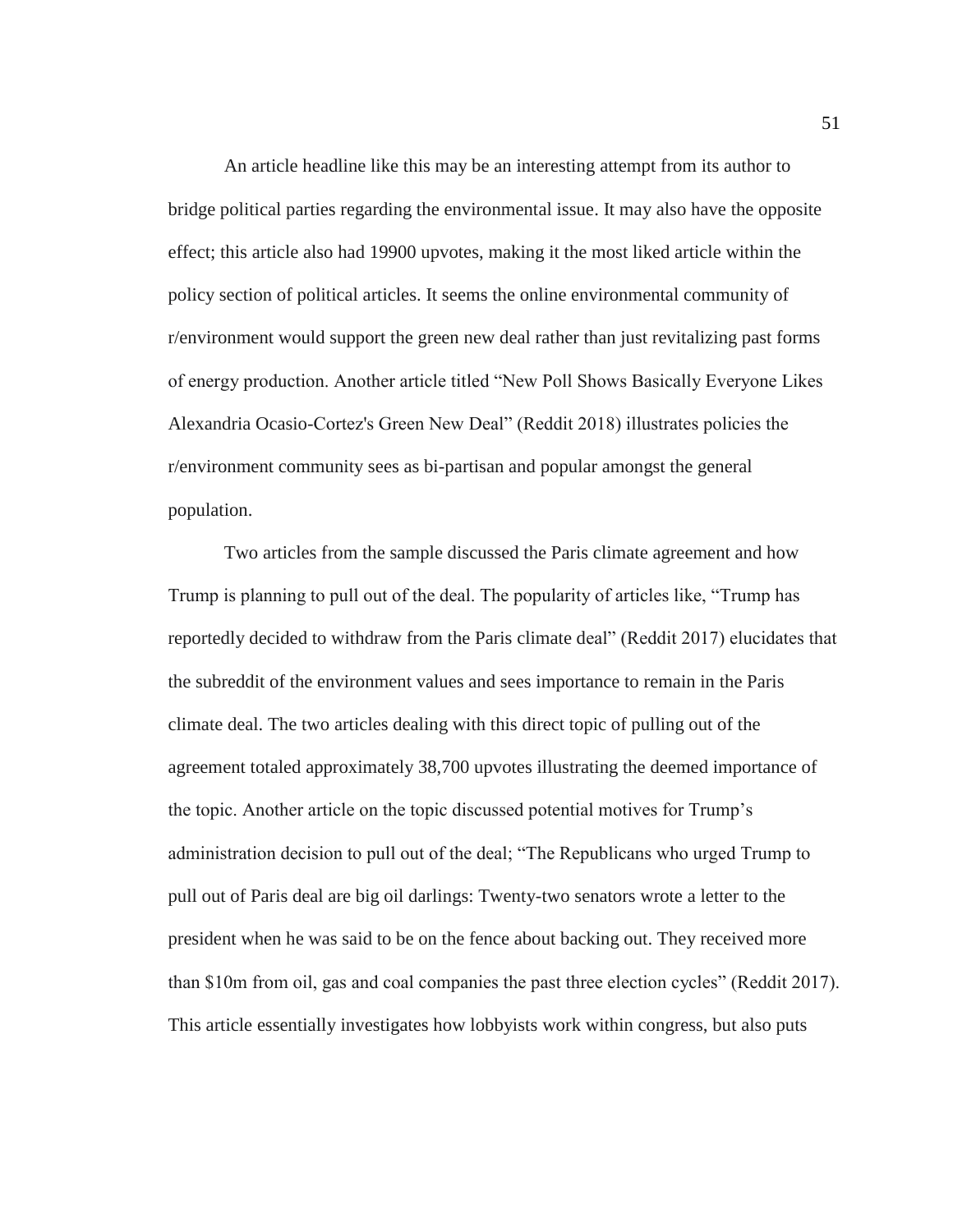blame on Republicans for reinforcing the notion to pull out of the deal. This enlightens readers to how environmental topics fit within narratives regarding party politics. Trump:

The last section within the politics narratives of the data examines what I am calling "the Trump effect." Throughout the data analyzed above, Trump is already the most recurring theme regarding the environment and environmental articles within r/environment. This theme is so prevalent I felt it necessary to devote an entire section discussing Trump within the politics section of my data. 19 out of the 42 articles relating to the politics of the environment discussed Trump and, in some cases, his controversial remarks. This categorization was made due to many articles discussing how dangerous Trump's presidency has the potential to be. These were the main focus of Trump related articles. The article, "Trump's presidency is dangerous for the planet" (Reddit 2017), establishes the fact the subreddit does not seem to support President Trump, and that, as an individual, he is a threat to the environment and potential environmental policies. "Donald Trump's stance on global warming is 'sociopathic, paranoid and malevolent', world-leading economist says" (Reddit 2017), an article which received 15,900 upvotes, doesn't discuss much other than Trump's perceived incompetence. It will be interesting to see the types of comments regarding Trump articles to see if they continue to discuss his individual incompetence or whether they attack his various policies and transparency issues.

Articles such as, "Dem lawmaker: Trump 'tweeting like a child who hates science class'" (Reddit 2017), again lack critical political substance regarding the environment,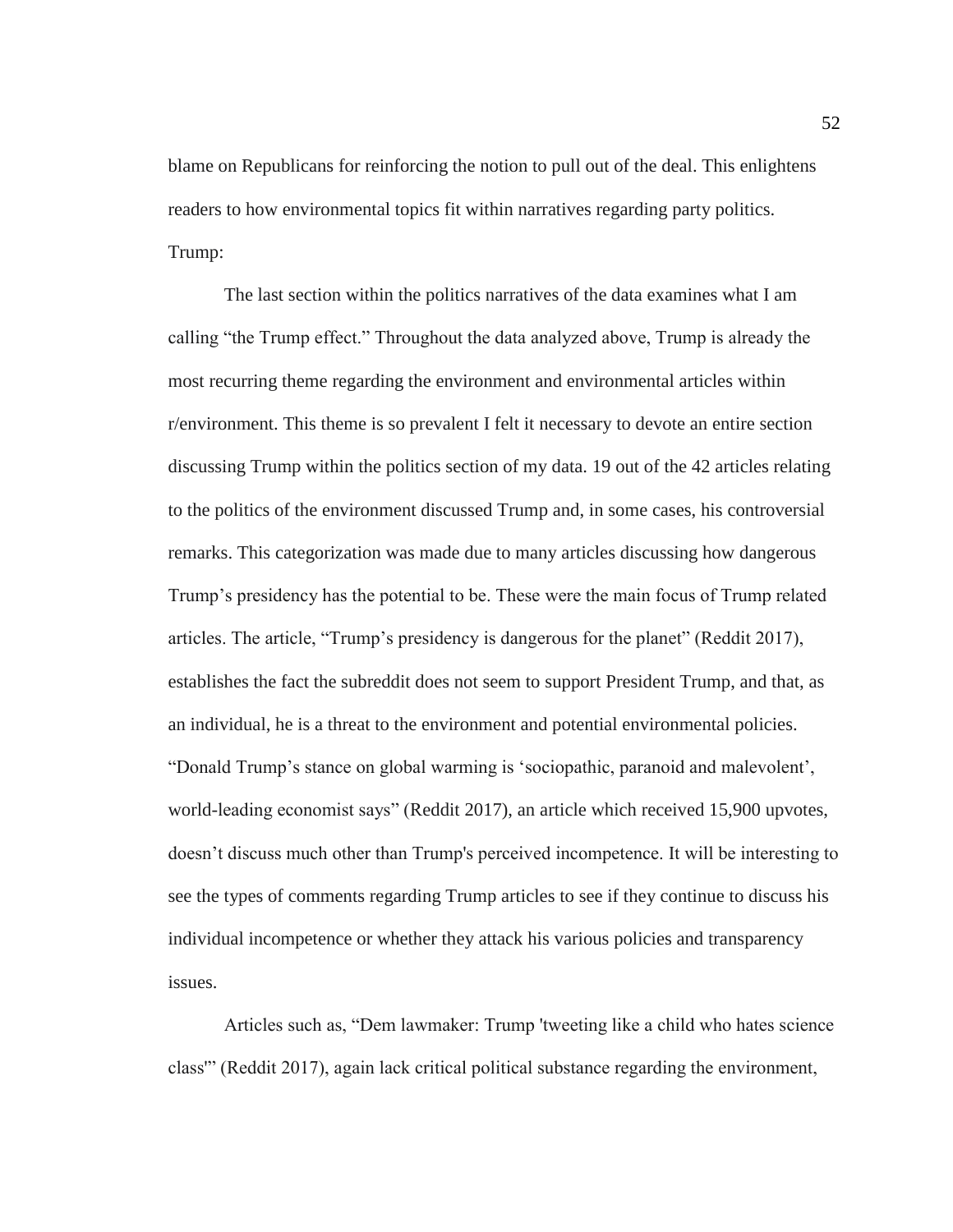however, the articles does showcase the Trump effect, and how he individually is perceived to be a danger to the environment. "France lures U.S. scientists with anti-Trump climate grants. Several U.S.-based climate scientists are about to win multi-year, all-expenses-paid grants to relocate to France" (Reddit 2017), discusses France's attempt to create an anti-trump policy which in effect transfers discussions from environmental issues to anti-Trump issues. The Trump effect has an immense effect over environmental discussion, and it will be interesting to see how commenters react to these various political articles.

### 5.6 Comments within Political Articles:

Various types of top upvoted comments emerged on the political articles detailed above. 55 out of 84 comments in the political article section dealt directly with politics. Economy and globalization was the second largest comment theme represented in 11 out of 84 comments. Reform of environmentalism was mentioned within seven comments. Discussions of individualism were prevalent within three articles, Media was mentioned

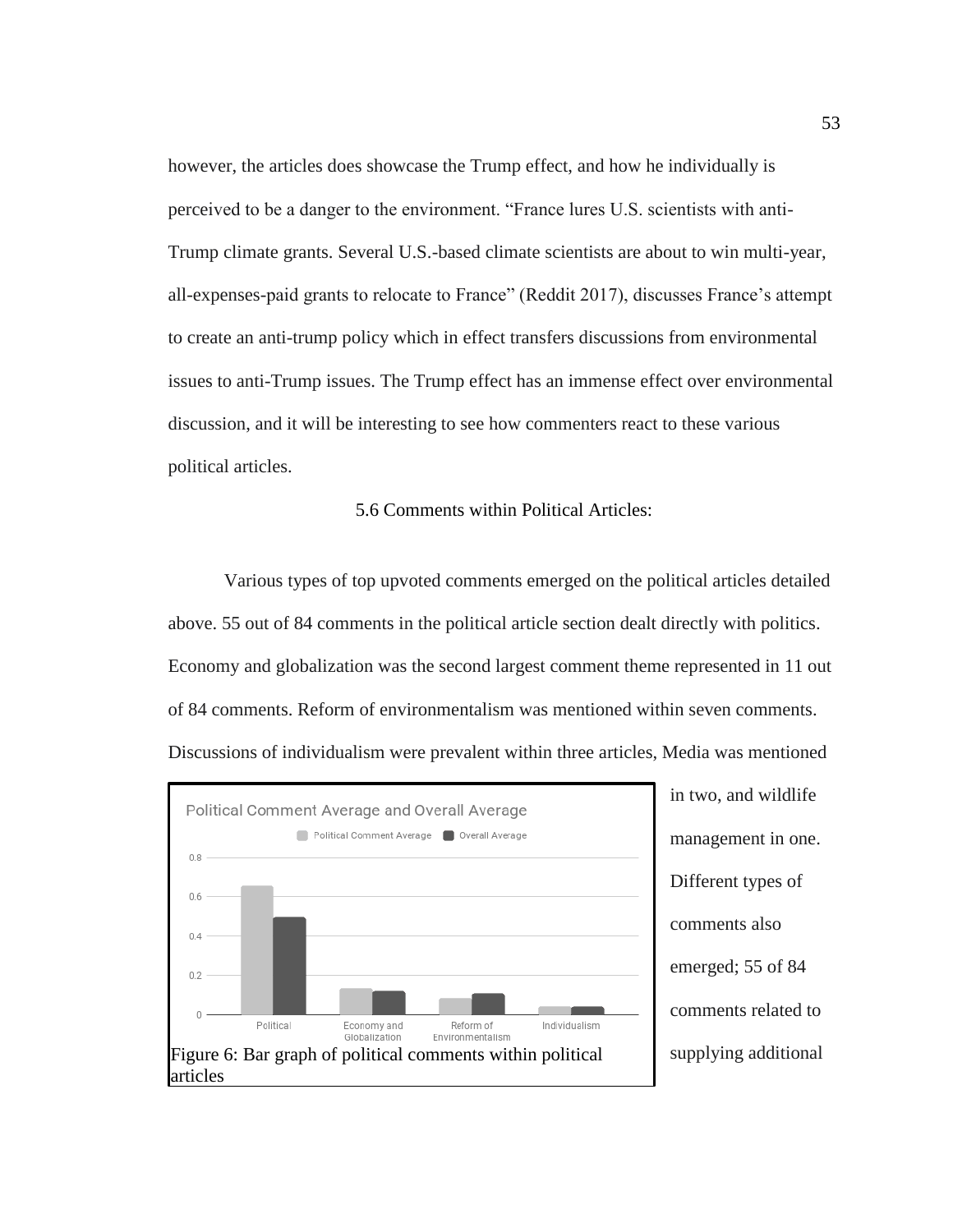information, while 19 discussed a call to action in some sort of way. Six comments asked questions while four were meant as a joke.

The comments that dealt with politics directly related to articles discussed within the political realm. Many comments that relayed information directly discussed the issues revolving around Trump and his administration. "I think Trump just doesn't care about the environment, wildlife or anything along that line" (Reddit 2018), helps illustrate the "Trump effect" that has taken over social media and social media portrayal of the environment within r/environment.

Five comments that were a direct call to action discussed transparency related issues in various ways. One comment stated "By forcing companies to reveal all payments, it is harder to disguise such payments and when a company does so, it is clearly illegal as opposed to being in the grey area. Another advantage of the transparency law would reveal how different countries act as tax havens making exemptions for large companies and get them to channel their profits through those countries" (Reddit 2017). Another comment stated "If we ever get through this era of Trump, I feel like laws need to be passed against blatantly lying to the public. I know things like laws and morals don't seem to faze this man but for goodness sake we need to start somewhere" (2017).

A last example stated "I will never understand why the US has no unified federal ombudsman laws. They're not uncommon in other countries, and the US clearly needs them" (Reddit 2018). Transparency seems to be the number one call to action within the political comment section. This trend mirrors the trends of article titles relating to the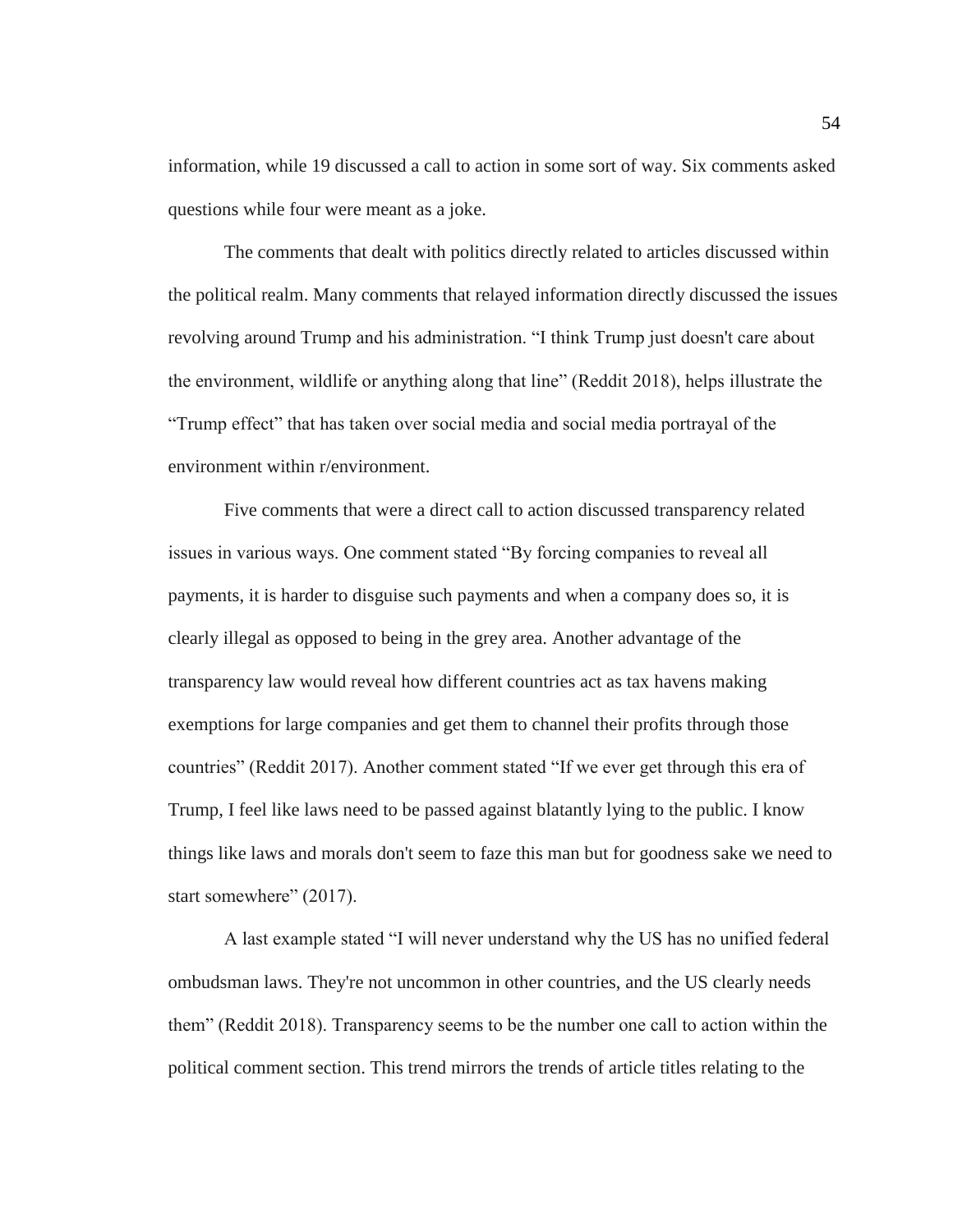political realm of the environment. The top comments within the community seems to view these issues as directly relating to change that can be implemented right away within our political system.

Comments discussing politics within political articles are above the study's overall average meaning political articles elicit political discussions higher than average (Figure 6). This makes sense due to the similar rhetoric espoused in both the articles and the comments. Additionally, the only other comment category that was higher than the overall average of the study was the comment section that discussed the economy and globalization (Figure 6). This shows the importance of both topics within the subreddit community of r/environment.

Economy and Globalization was the second largest comment type within the political category, encompassing 11 out of 84 comments. Many comments discussed issues relating to society ignoring the renewable energy industry. "By just focusing in coal and oil, America will be left behind economically from competition" (Reddit 2017). Other comments critiqued the profit motive within capitalism due to its inherent ability to value cost effectiveness over the environment and human health. "the same man that fought the phasing out of asbestos (a substance proved to very prone to cause cancer) because it was cheap" (Reddit 2017). One commenter did an excellent job summarizing this section within the comments. "I don't understand how any of this is conservative or republican at all. This isn't even an ideological thing, it's just about money" (Reddit 2017). It seems commenters relating political issues to the global economy want to discuss the economic influences within politics as opposed to just politics itself. The topic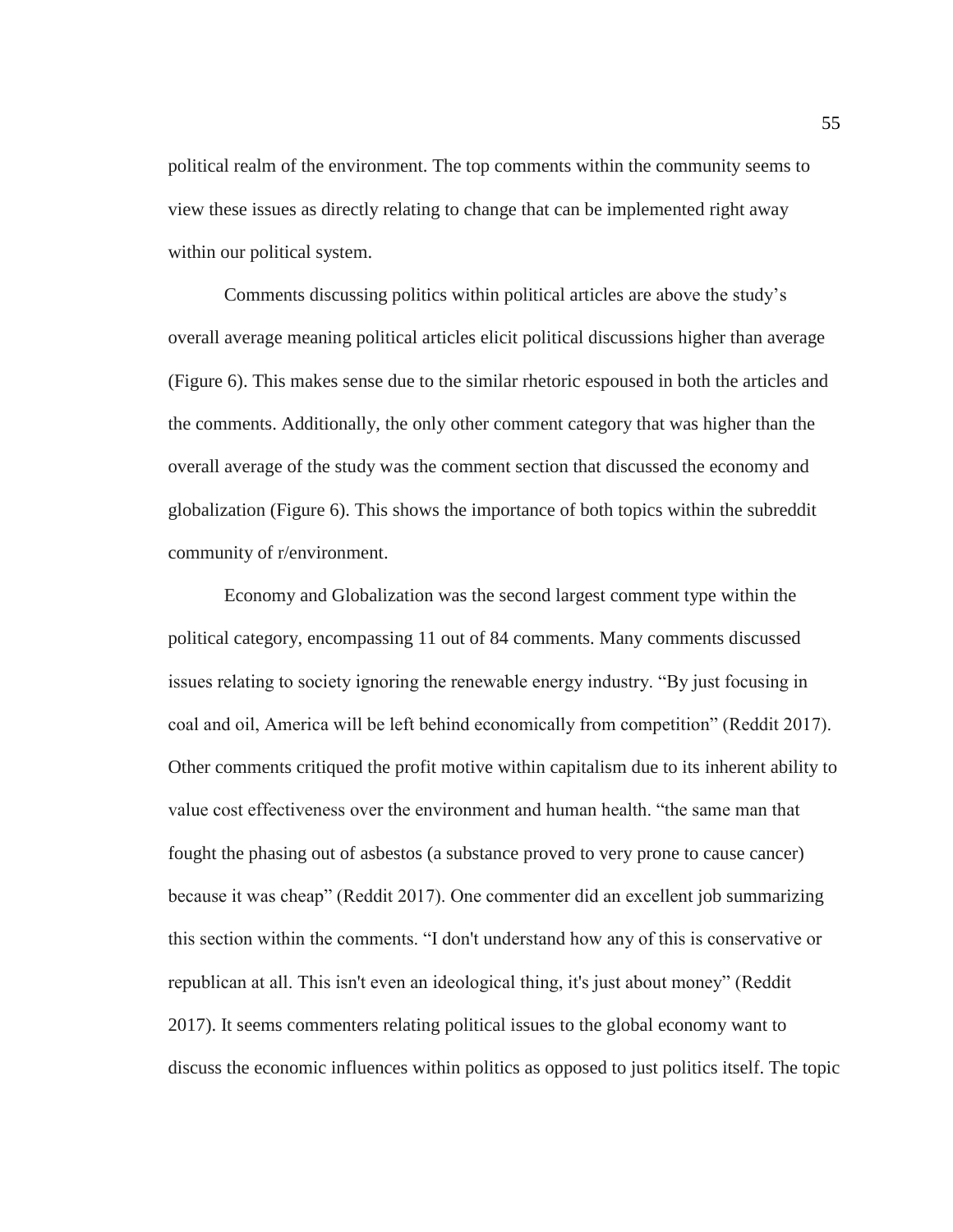of economy and globalization was represented above average within the political articles section (Figure 6).

Rhetoric around reform of environmentalism appeared in seven comments. A few of these top comments were upset with the other comments relating to politics. "I'm talking to my brother about climate change and just every single post is donald did this donald [sic] did that. I'd just like some interesting facts about what's going on. But it's just r/politics at this point" (Reddit 2017). This comment was one of two within my study that were upset with r/environment's hyper focused rhetoric on Trump, further illustrating the "Trump effect". Another comment within the section discussed danger with terms like "belief in science". "We have to stop talking about 'belief of science'. This is not something you choose like a religion. The correct way that we should be saying is is 'We've got people in charge of important shit who don't understand science'" (Reddit 2017). Although comments regarding reforming environmentalism did not deal with reforming environmental movements within the political articles section, they did discuss ways in which environmentalists or those who are part of the environment subreddit can alter discussions relating to these issues. Reform of environmentalism, or the call to change current environmental social movements, was underrepresented compared to the overall average within political articles.

#### 5.7 Management of Energy Resources

Nineteen out of the top 100 articles within the environment subreddit dealt with how management of energy resources is harvested and distributed. Discussions also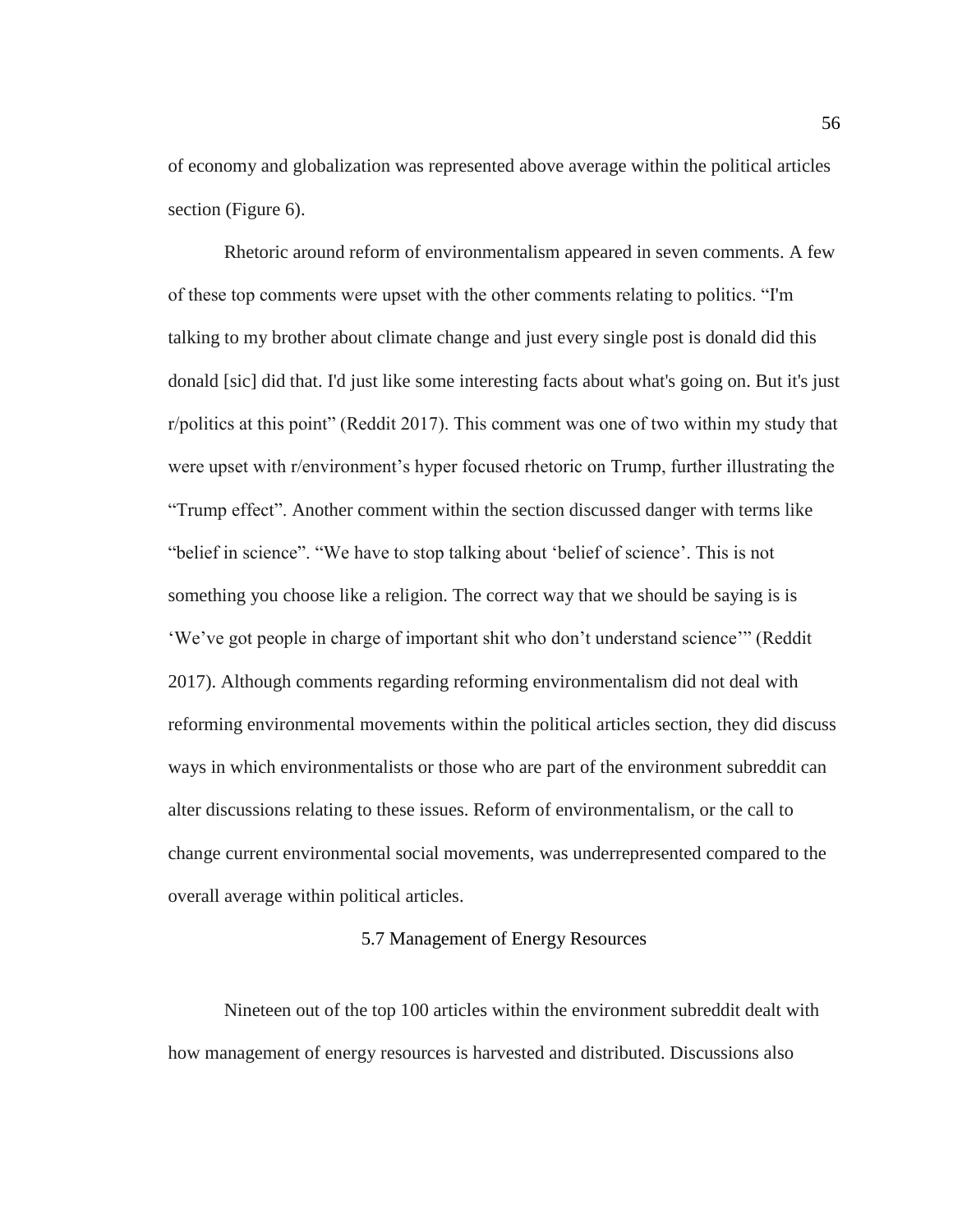talked about how these processes can change for the people's benefit. Within this section of articles, 4 major subtopics emerged. Eight out of the 19 articles dealt with specifically the topic of fossil fuels and 7 out of the 19 articles discussed various policies regarding management of energy resources. These articles discussed various ways the government is implementing policies that help form how management of energy resources exist, politically. Finally, four out of the 19 articles discussed renewables and consumption within society, offering potential solutions and possible ways to conduct these proposed solutions.

# 5.7.1 Fossil fuels

Within the subcategory of fossil fuels, articles discussed the coal industry's ability to effectively alter discourse regarding their industry. In addition, articles discussed how some CEOs and higher ups within the industry admitted contradictory facts regarding their industry such as the claim that clean coal does not exist. Articles like, "Coal CEO admits that 'clean coal' is a myth" (Reddit 2017), show how the subreddit discusses various issues relating to fossil fuels and the complexities involved with the fossil fuel industry. "Clean coal' doesn't exist" (Reddit 2017). It seems the subreddit itself discredits the ability for the coal industry to continue to thrive if transformations within the energy sector need to occur. "Trump's promise to bring back coal jobs is worse than a con | telling those communities, in effect: The best hope they have, and that their children have, is to be trapped in a dying industry that will poison them" (Reddit 2017). The author of this article headline illustrates the belief in coal destroying lives rather than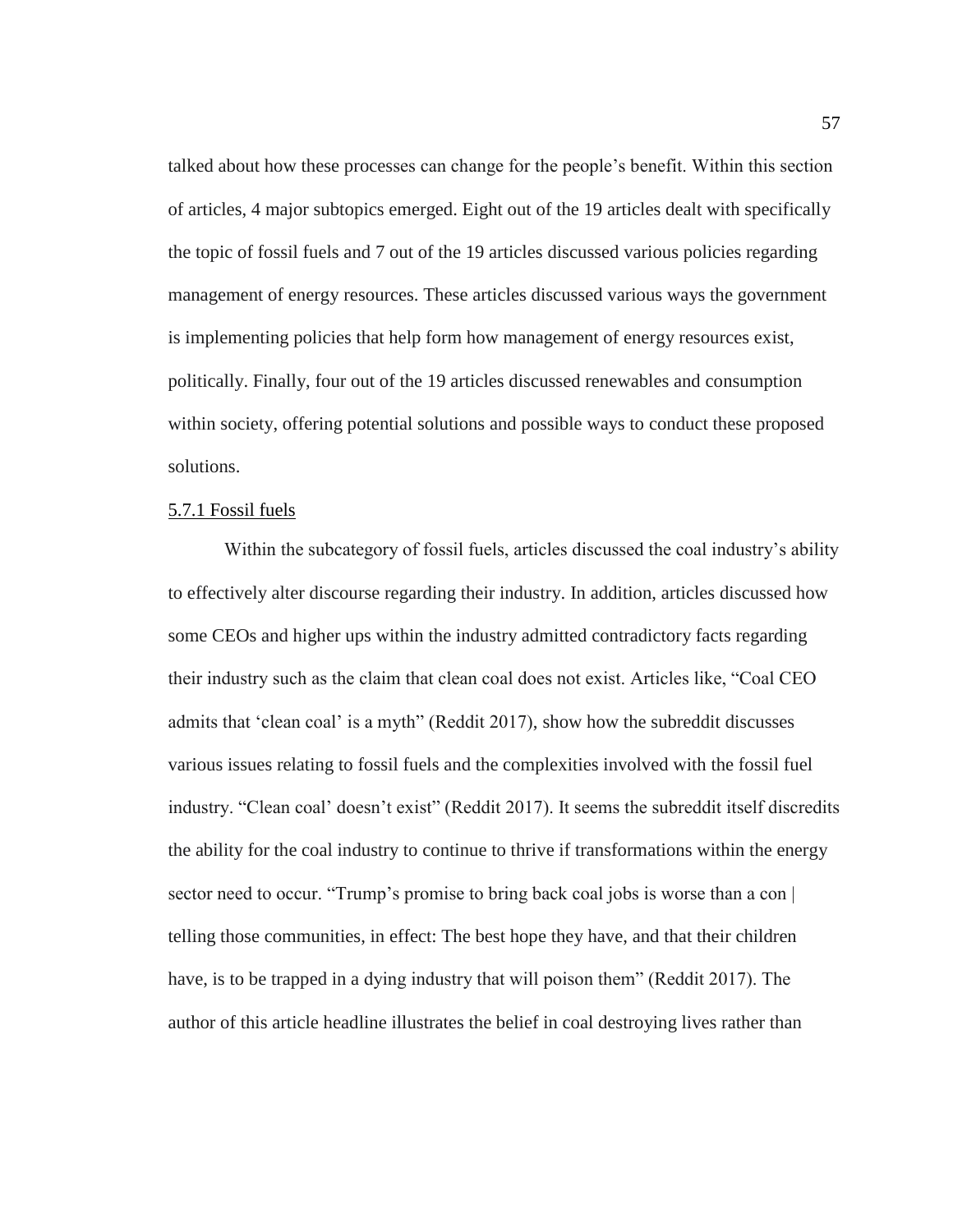enriching them. Due to Trump's discourse regarding coal, this once again establishes the notion that the environment (and industrial energy) fits within a political narrative.

# 5.7.2 Policies

The policies section of articles relating to management of resources discusses the various ways governments are attempting to help or diminish the fossil fuel and other environmentally costly industries. 7 out of the 19 management of resources articles within the subreddit related to various policies regarding the industry. "Trump's decision to allow plastic bottle sales in national parks slammed: 'The Corporate Agenda is King'" (Reddit 2017). Two other articles discussed a similar issue regarding the bottled water industry. This discourse shows that the subreddit is not only critical of the fossil fuel industry, but also of other industries that are deemed environmentally harmful.

Environmental policies that are deemed positive also emerge within the subreddit, however none within this section dealt with positive American policies. "China reassigns 60,000 soldiers to plant trees in bid to fight pollution. Area to be planted by the end of the year is roughly the size of Ireland" (Reddit 2018). It seems that the reddit article's author sees reallocating war resources for environmentally friendly policies as positive and inspirational. Another article, "Norway Is First Nation to Ban All Palm Oil Based Biofuel to Prevent Rainforest Destruction" (Reddit 2018), helps illustrate how individual countries could affect global policies. Norway may be an exception to the rule due to their immense amount of wealth and dedication to global environmental problems. In addition, little discussion revolves around developing nations and their environmental policies.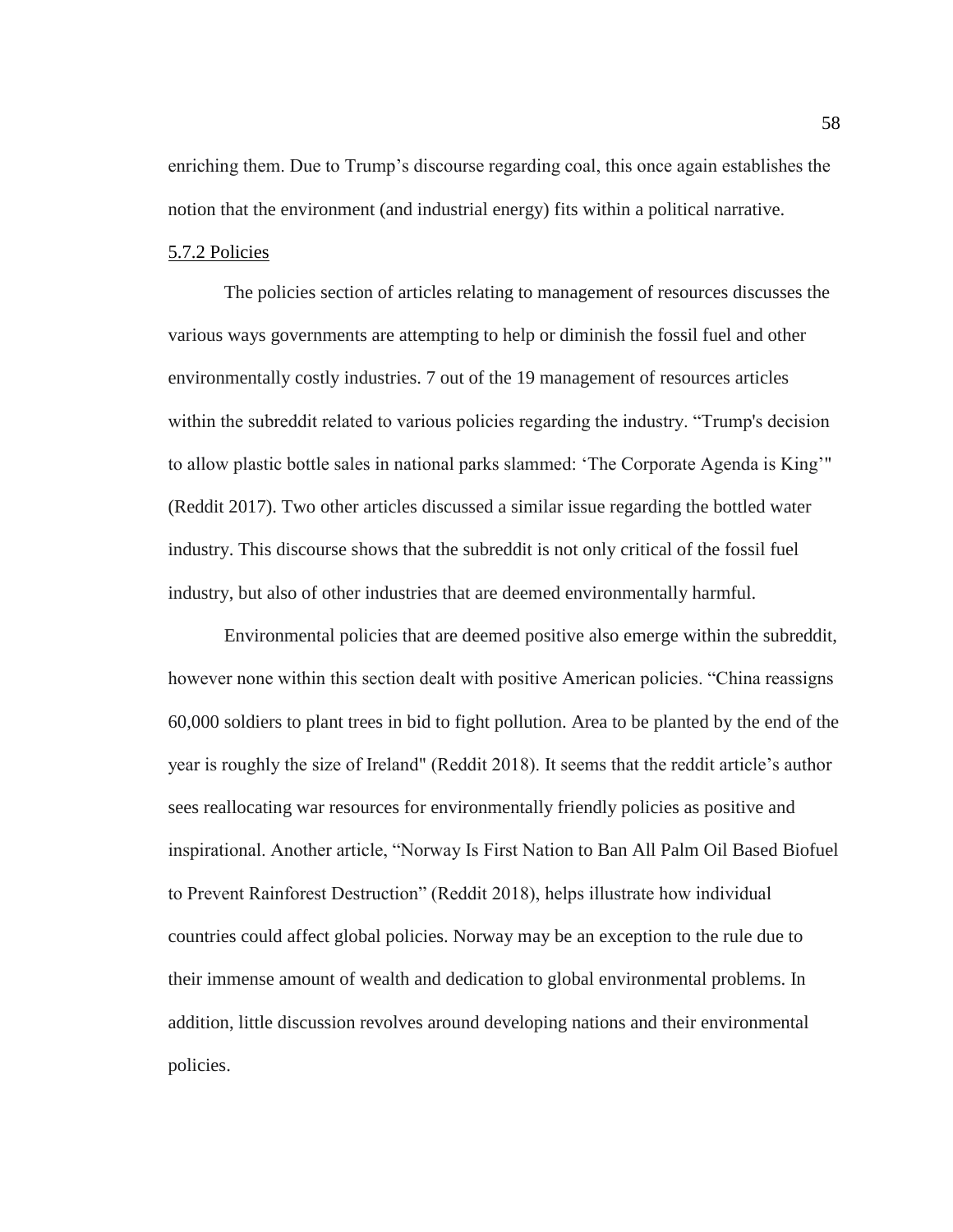## 5.7.3 Renewables and consumption

The last two subcategories in this section related to investment in renewables and various ways we consume resources individually and as a society. 2 out of 19 of these articles dealt with renewables while 2 out of the 19 dealt with consumption. "Bill Gates thinks the 1% should foot the bill for renewable energy, and he's offering the first \$2B" (Reddit 2017). This article is the most upvoted article in the subreddits history and therefore gives us some insight into what the subreddit deems the most valuable form of environmental actions are. "Elon Musk: 'We know we'll run out of dead dinosaurs to mine for fuel  $\&$  have to use sustainable energy eventually, so why not go renewable now & avoid increasing risk of climate catastrophe? Betting that science is wrong & oil companies are right is the dumbest experiment in history by far'" (Reddit 2018). Interestingly, both articles relating to renewables used excerpts from billionaires that are leading voices within their industry. This may lead to interesting discussions within the comments.

The two articles relating to consumption discussed ways consumption can be altered to help the environment. "President Obama Thinks We Should Eat Less Meat to Help Combat Climate Change" (Reddit 2017). Another article discussed how eating less meat can benefit the environment, entitled, "Why eating less meat is the best thing you can do for the planet in 2019" (Reddit 2018). Both of the consumption articles within this discussion talk about the meat industry and its harmful environmental effects with relation to factory farming although this call to action does not state to cut out meat, but to simply eat less of it. This article has the potential to lead to interesting comments.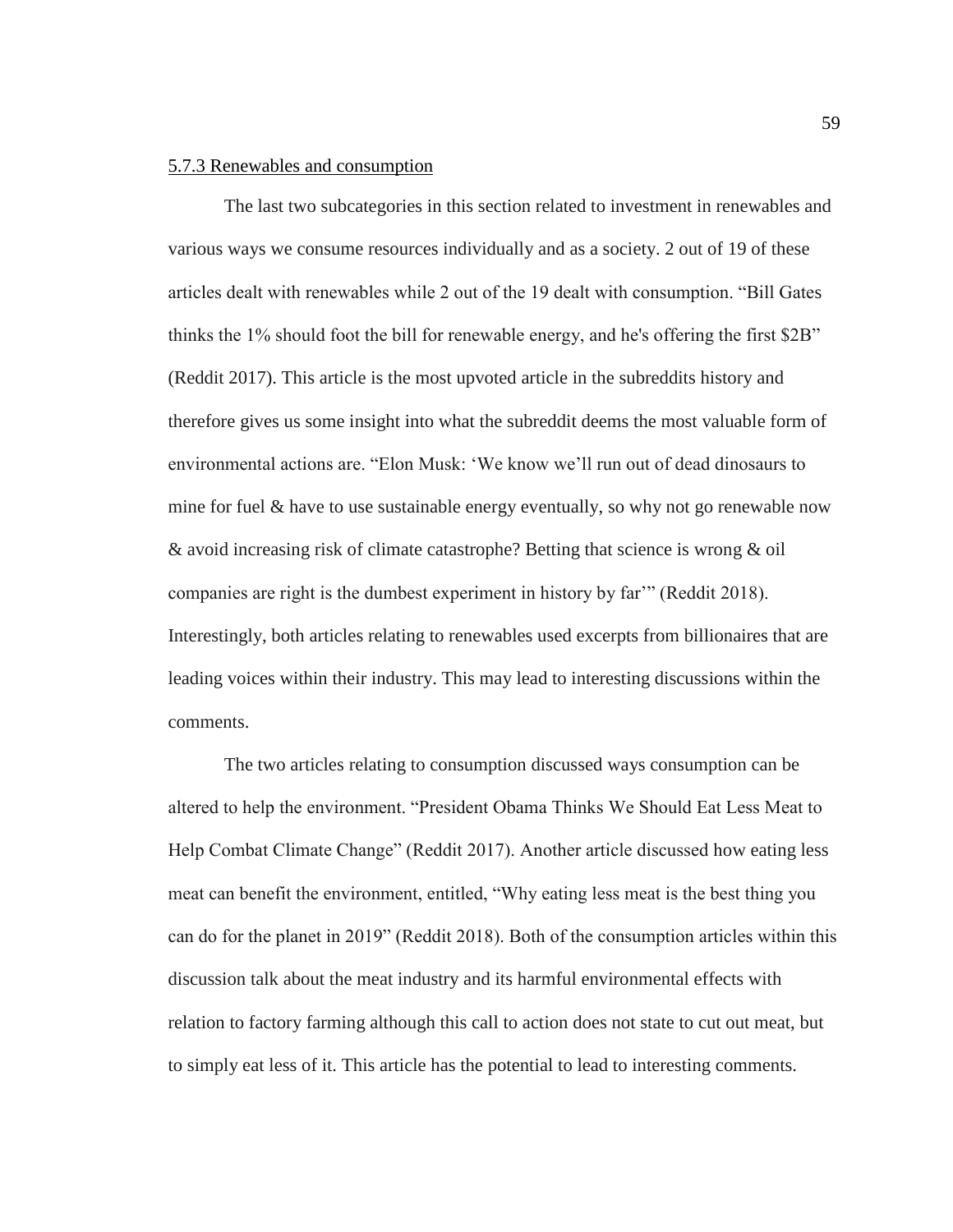5.8 Comments on Management of Energy Resources

There were various comment topics found within Management of Resources articles. Thirty-eight comments were evaluated within the 19 articles that were coded. 13





Figure 7: Bar graph of average comment type in Management of Energy Resources

individualism. Only one comment discussed environmental justice and reform of environmentalism (one comment each).

Out of the 13 comments relating to the political realm, many comments discussed the various ways in which the energy industry is embedded within the political system; "Clean Coal is and always has been a political tool for the conservatives to put their pawns at ease with funding a deprecated industry. I think it is disappointing how effective it has been" (Reddit 2017). Many discuss the current Trump administration's ability to ignore climate science in the name of politics. "Wait trump supports big business not the people? What a surprise that no one saw coming" (Reddit 2017). "These people want to "devalue" the country they are now being appointed in charge of" (Reddit 2017). Political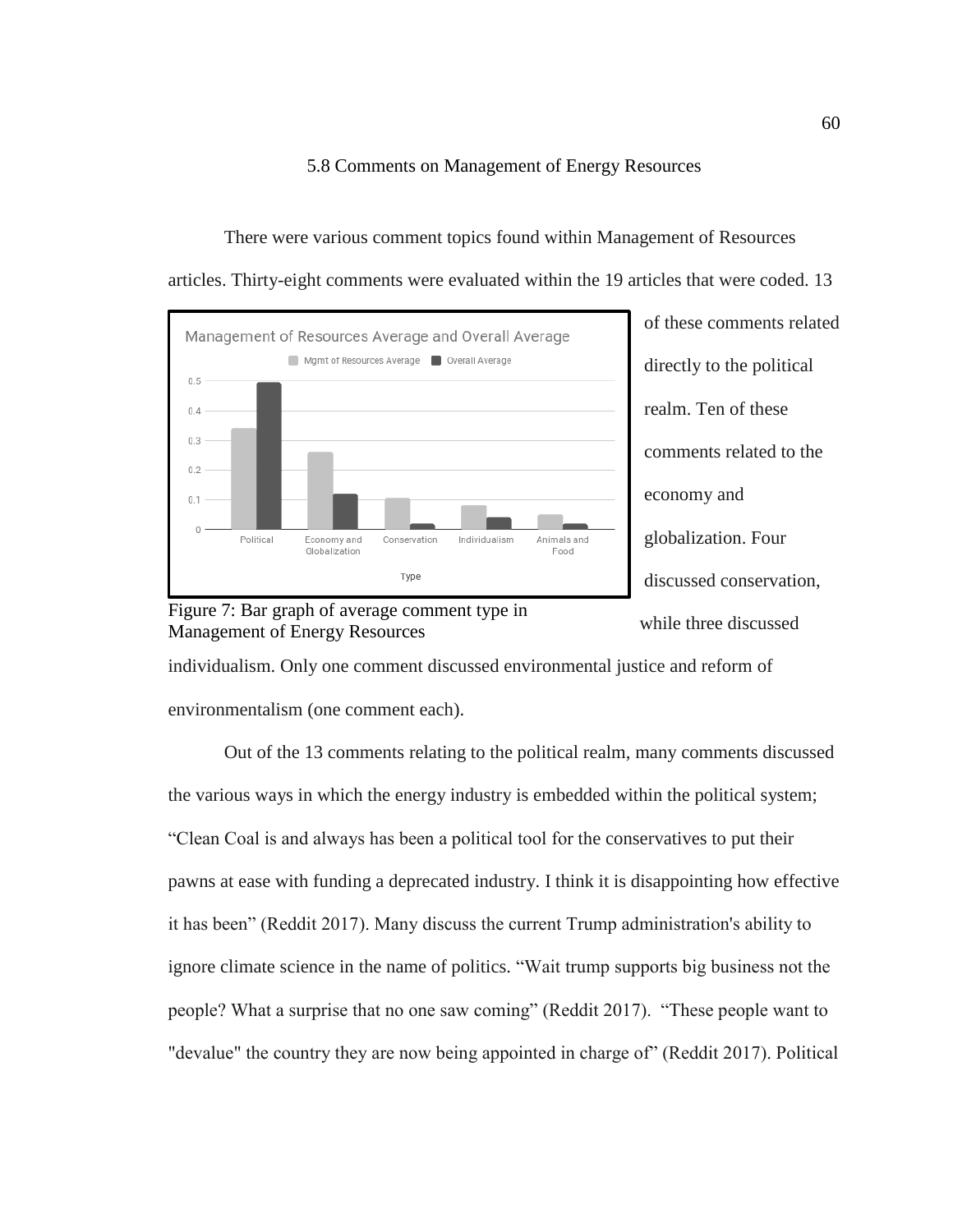comments were underrepresented on average within the Management of Resources articles.

Ten of these comments related to the economy and globalization. Once again, comments within this topic related directly to the barriers that exist with regards to changing our energy systems to renewable sourced energy. Additionally, commenters addressed the barriers in relation to the government's ability to be influenced by lobbyists within the fossil fuel industry. "Oil companies even know that they're wrong. Renewables are the future, so they invest money in renewables. But at the same time, they want to keep making money today, so they lobby Congress to say that climate change is a myth" (Reddit 2018). There seems to be a perceived urgency and fight going on between science and large fossil fuel industries. One comment said, "This is now a fossil fuel industry fighting for its life as the world scientific community warns us that it must die or we will. The gloves are off" (Reddit 2019). The economy and globalization comments within the management of resources section were overrepresented compared to the averages within the study (double the overall average).

Four comments in the Management of Resources section discussed conservation. Two of these comments were discussing the energy related to bitcoin and its immense power produced within the production process. "It's too bad that it doesn't do something useful while wasting energy like machine learning or data training" (Reddit 2018). Another comment concentrated on the specifics, describing the kilowattage used by computer machines producing bitcoin.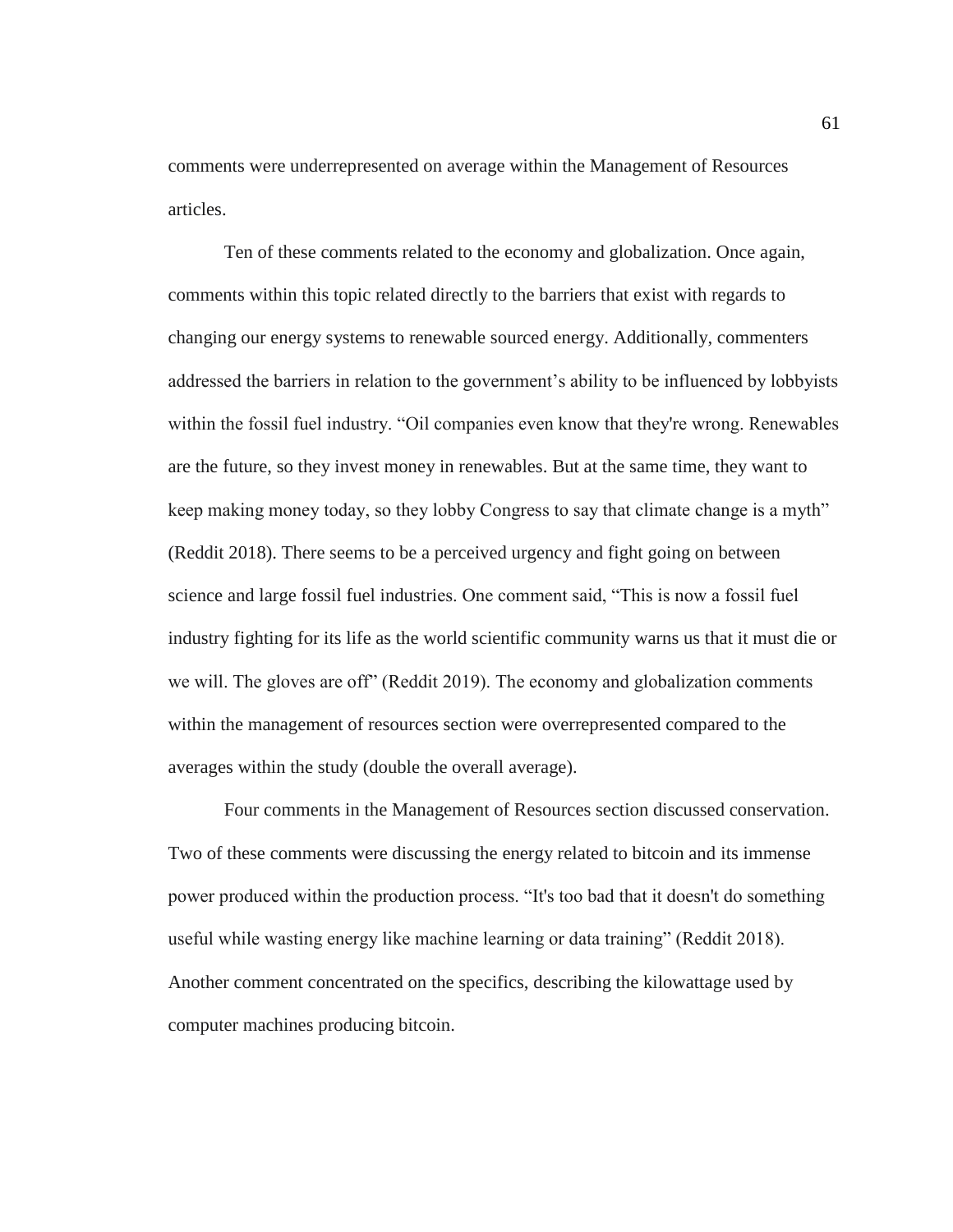"All coal-fired plants should be equipped with carbon scrubbing technology. But this technology should not be used to prop up the dying fossil fuel industry as is being done here by Trump. It should be used to mitigate the effects of coal energy while our civilization is transitioning to fully sustainable and non-polluting sources of energy" (Reddit 2017).

It seems conservation is a key issue, however commenters on r/environment seem to understand the urgency and need to transition to renewable forms of energy. Conservation was overrepresented compared to the averages of the study.

Different types of rhetoric were also accounted for. Out of 38 comments, 29 added additional information to the topic. Only four were a call to action. All the call to action comments related to how we could conserve various types of energy including natural resources. Three of the comments were jokes, while two were questions.

# 5.9 Environmental Movements

12 out of the top 100 articles within the environment subreddit engaged with environmental movements. I have broken down these articles further because a call-toaction existed itself within the subreddit as opposed to traditional forms of social movements. Three out of the 12 articles within this section discussed an environmental problem and a way for the subreddit to act. This demonstrates how the environment subreddit itself may be perceived as an environmental group or movement. Nine out of the 12 articles discussed movements happening outside of the subreddit in the real world.

The articles pertaining to movements occurring across the globe discussed individuals coming together to protest or motivate a certain environmental point of view. Six out of these 9 articles discussed movements that directly related to holding the Trump administration accountable. "Trump has scientists mad enough to march on Earth Day.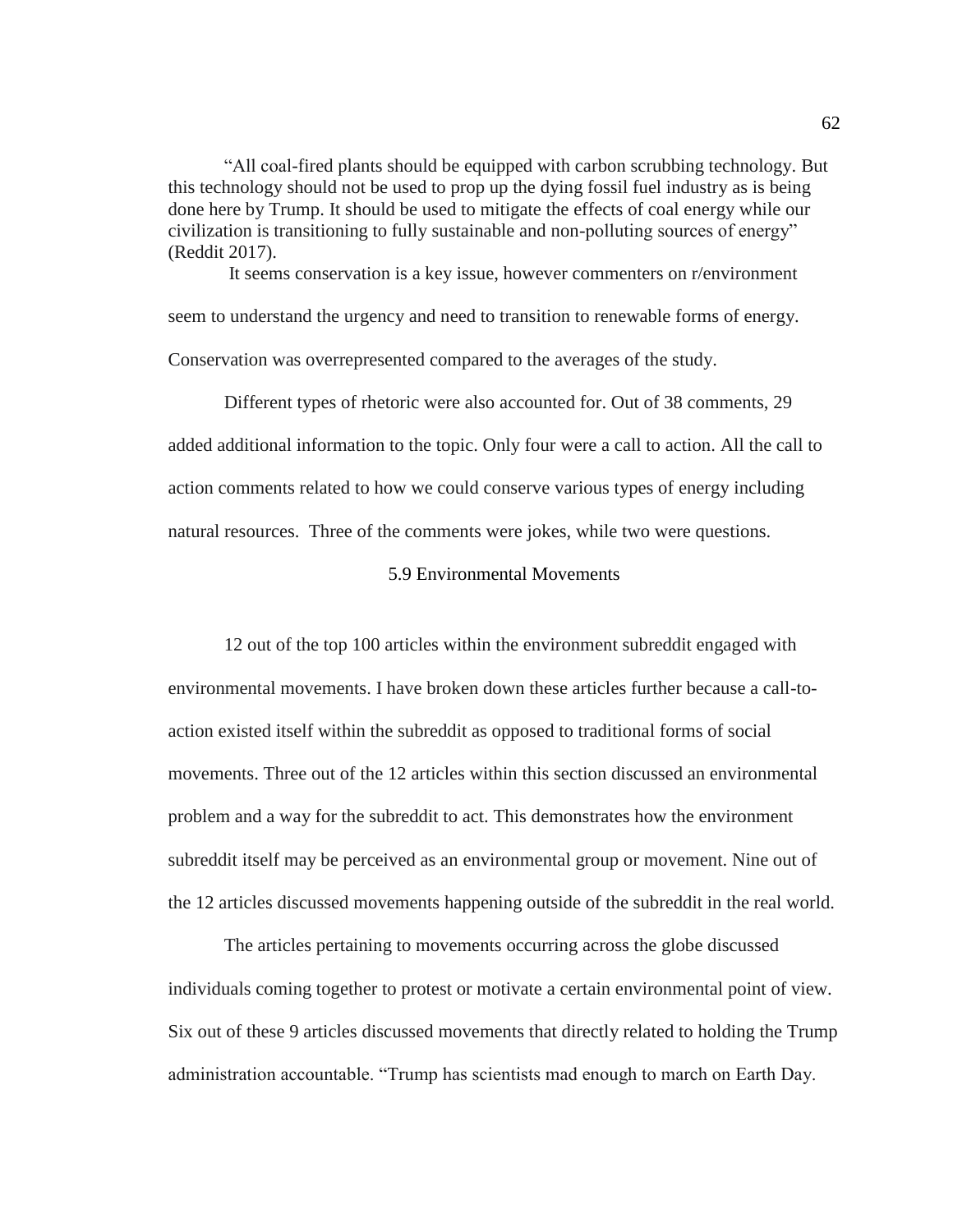Simply telling the truth has become a political act. By marching for truth, scientists are not being political - they are merely doing their job" (Reddit 2017). Additionally, articles discussed various lawsuits emerging to combat the Trump administration. "The Trump Administration Just Went To Court To Stop Kids From Suing Over Climate Change. Twenty-one young people are suing the US government for contributing to climate change in violation of their constitutional rights" (Reddit 2017).

Other articles discussed various movements happening across the globe. One article discussed a major movement happening within the Belgian youth. "35,000 Belgian High School students skipped school to urge the Belgian government to adopt solid and effective climate change policies. Third week in a row of skipping school (first week: 3000 students, second week: 12 500 students, now 35 000 students) #YouthForClimate (Reddit 2019). Some other articles discussed veterans reporting to standing rock to fight the implementation of a pipeline. "U.S. Army veterans are planning a 'deployment' to Standing Rock to protest the Dakota Access Pipeline: "This country is repressing our people. We need to do the things that we actually said we're going to do when we took the oath to defend the Constitution from enemies foreign and domestic" (Reddit 2016). Articles like this one once again discuss the dimensions of appropriating war related issues into environmental ones. War rhetoric is now being used to discuss environmental issues, illuminating an interesting theme.

Three out of the 12 articles relating to Environmental movements discussed ways in which the subreddit itself could adopt change with regards to various environmental policies. "Let's get Trump to accept climate change" (Reddit 2016), an article on the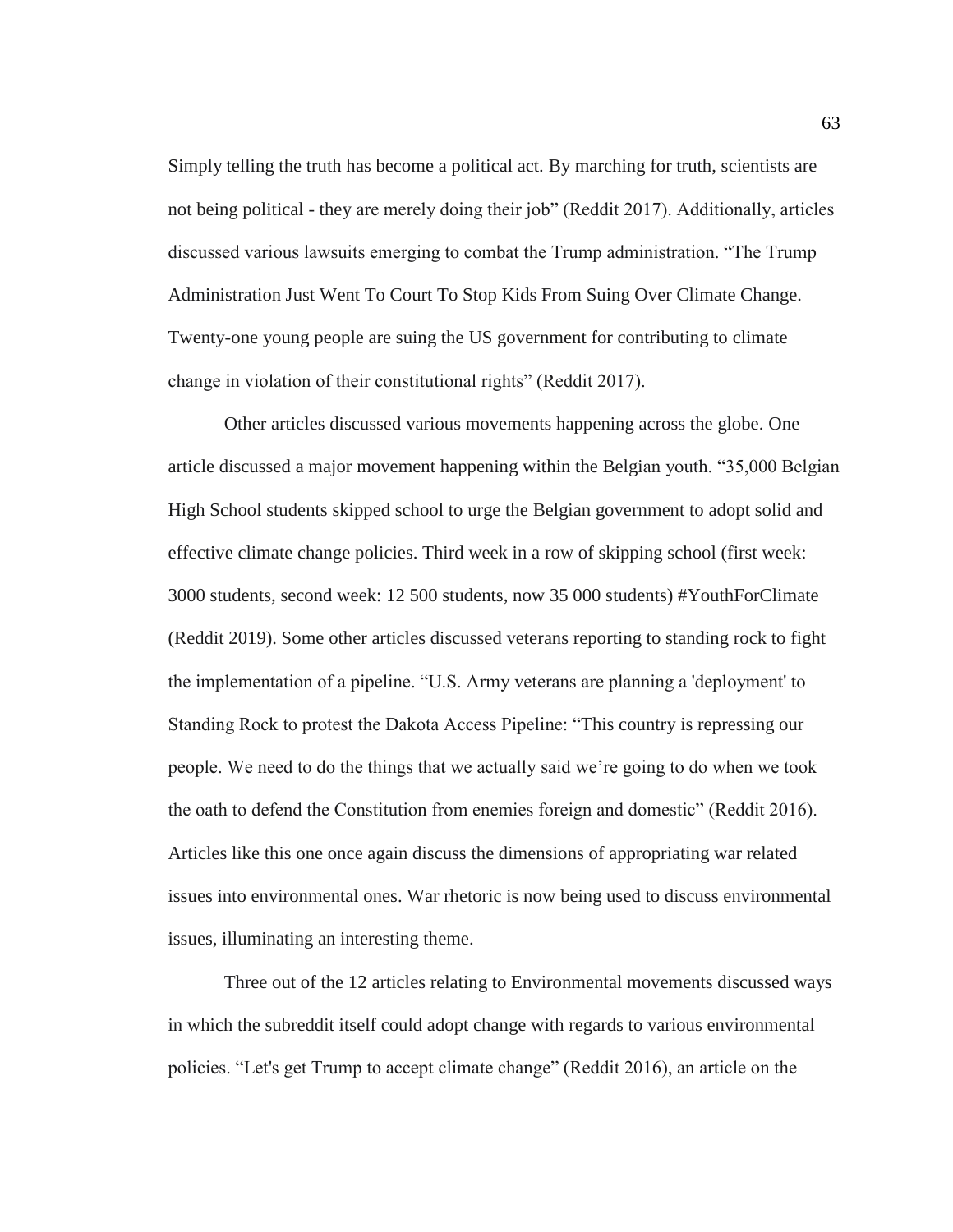subreddit, attached various ways individuals could contact Trump's administration to discuss the serious impacts of ignoring climate change. This article was written on November 8th 2016, the very day Trump became the president elect. Another post emerged only three days later discussing how to bring about more change. "Trump is asking us how to make America great again...It's our chance to tell him how important the issue of climate change is to us!" (Reddit 2016). The link this article posted involved a .gov website in which individuals could voice their opinion or "their story" so that their voices could be heard by government officials. The last post relating to reddit itself appropriating change involves the U.S. bill that would dismantle the EPA (Environmental Protection Agency). "US House Representative Matt Gaetz is sponsoring Bill H.R. 861 - Which would terminate the EPA. Here is his contact information if you don't want to see unmitigated pollution, toxic dumping and the rape of our public lands in the US -" (Reddit 2017). All these self-posts that call to action may lead to various interesting phenomena occurring within the comment sections.

### 5.10 Environmental Movements Comments

I coded twenty-four comments within the environmental movements section. 12 of these comments related directly to politics. Six related to reforming environmentalism. Two articles discussed issues regarding environmental justice. Only one comment discussed the media or the economy & globalization (one comment each). Within Environmental Movement articles, 12 comments discussed politics within Environmental Movement articles. One Comment read, "They have managed to get the attention of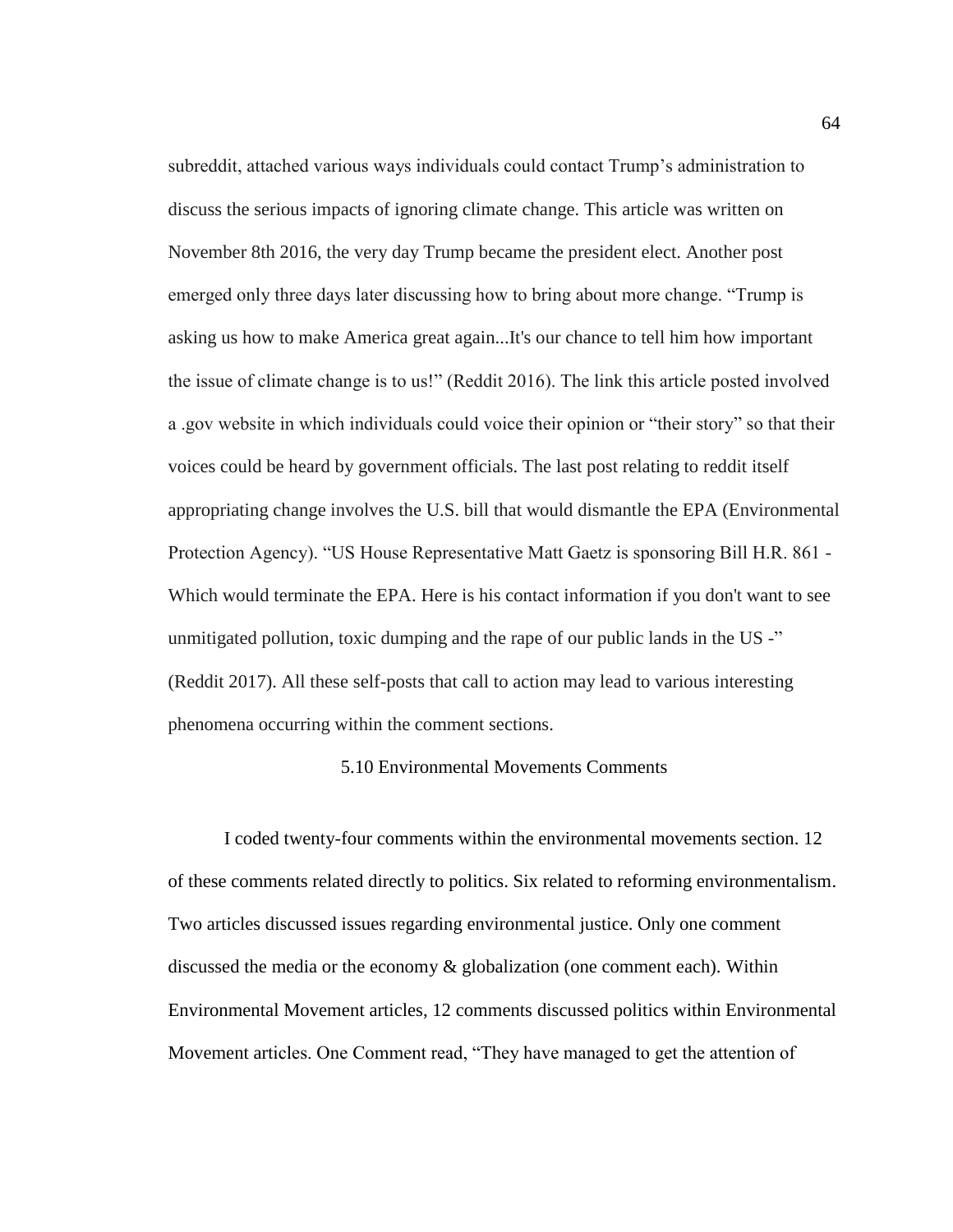international press, organizations and European political parties which helps to build up the pressure on Belgian politicians" (Reddit 2019).





Figure 8: A bar graph of comments within environmental movement section

important piece to the environmental movement conversation. "It forces (safety) regulations on companies that could make some more profit if they weren't required not to poison people" (Reddit 2017). Political comments were represented about on average with the overall average of the study.

Six comments related to reforming environmentalism. One comment discussed how by just focusing on Republicans and Donald Trump users within r/environment are ignoring the larger picture regarding the environmental movements' influence within politics. "I wonder if people knew about this when the kids started the process during the Obama administration? I'm sure most people will see this and think 'great! Regular people are fighting against the Trump administration' when in fact this has been going on for the past few years" (Reddit 2017).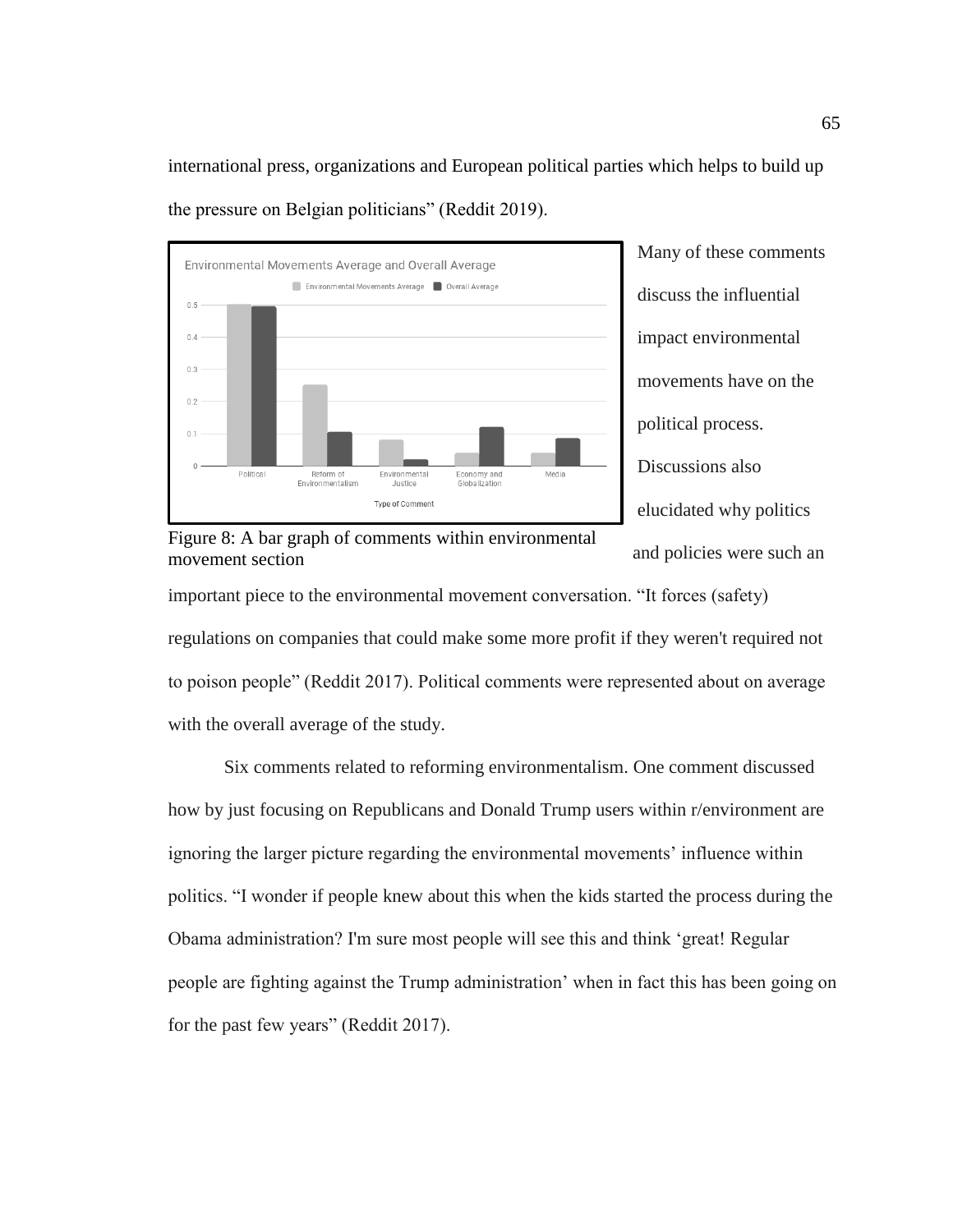Other comments discussed how important it is to appropriate change individually instead of waiting on the government. "I dunno...seems like everyone is sitting around waiting for the government to come save us all. What we need is people to stand up and take the bull by the horns" (Reddit 2016). Another comment showcased how the rhetoric within environmental movements needs to change so that Conservatives could hop onto an ecological platform. "Why not switch how we talk to them about climate change and talk their language. Instead of pushing a better planet talk about economic growth, economic opportunities, and jobs created from clean energy" (Reddit 2016). Reforming Environmentalism was overrepresented on average within the environmental movements section of the study. This makes sense due to the shared rhetoric type.

With other coding processes, 14 comments discussed additional information while seven were a call to action of some sort. Two comments were questions and one comment was a joke.

### 5.11 Wildlife Preservation

Another major interest of the environmental subreddit focuses on wildlife lands and wildlife preservation. Ten out of the 100 articles within the subreddit were related to protecting various aspects of wildlife. Four out of the 10 articles related to endangered species and various aspects regarding them. Three out of the 10 articles dealt with protection of wildlife lands and ways to help conduct change regarding protecting these wildlands. Lastly three out of the 10 articles discussed policies that were or are being created affecting aspects of wildlife preservation.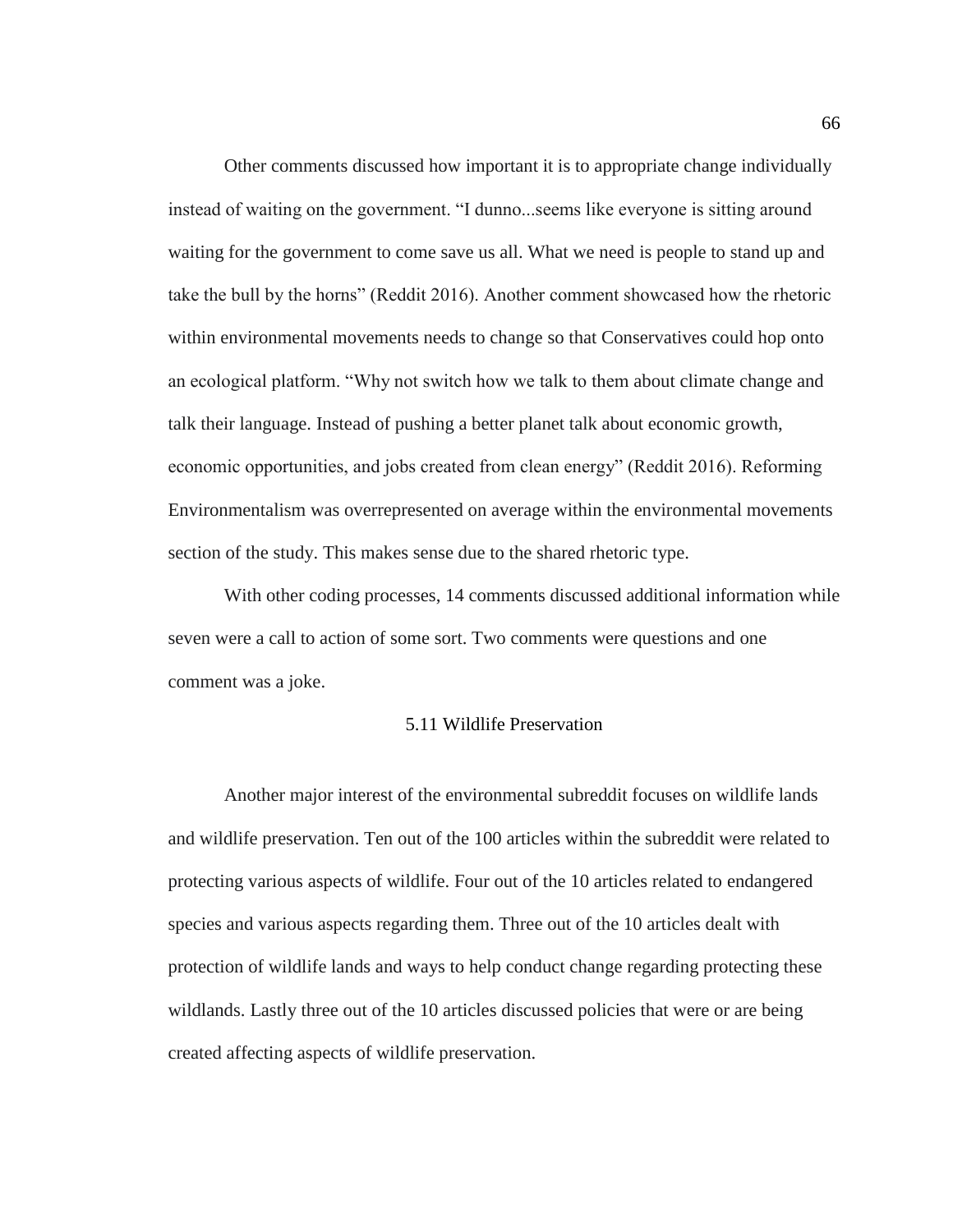## 5.11.1 Endangered species

Four out of the 10 articles relating to wildlife preservation discussed endangered species. All four of these articles discussed the Trump administration's mishandling of issues surrounding endangered species and the endangered species act; "Now Trump's Going After the Bumblebees: The administration just delayed endangered status for a bumblebee species that's on the brink of extinction" (Reddit 2017). More articles surfaced discussing Trump's administration and their ability to ignore endangered species; "Trump Administration Denies Endangered Protections For 25 Species. 'You couldn't ask for a clearer sign that the Trump administration puts corporate profits ahead of protecting endangered species" (Reddit 2017).

Questions were also raised concerning Trump's promised policy measures; "Trump's 'beautiful wall' threatens 111 endangered species" (Reddit 2017). The combination of threats endangered species and the Trump administration's laws and policies regarding these endangered species will foster an interesting discussion within the comment sections.

Three out of the 10 articles within this section related to wild lands and various ways they are protected. "Man Postpones Retirement to Save Reefs After He Accidentally Discovers How to Make Coral Grow 40 Times Faster" (Reddit 2018). Articles like these are the few optimistic examples in an ideological landscape where most articles are pessimistic. In the article, "Swiss Businessman is Contributing \$1 Billion Towards Protecting 30% of the Planet" (Reddit 2018), power is in the hands of rich individuals that hold social and monetary capital.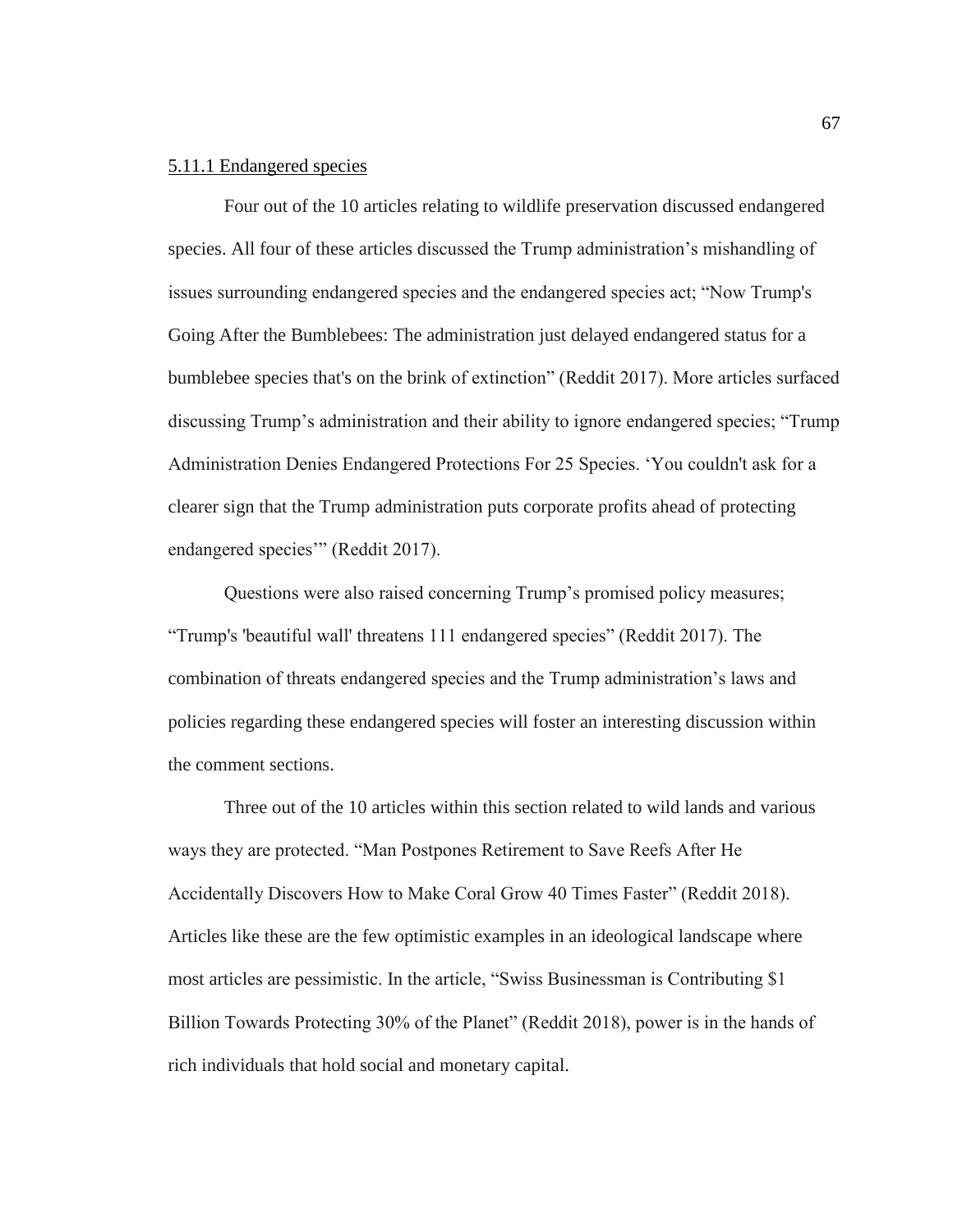Not all articles regarding protection were positive, the article, "Donald Trump's Earth Day Statement Is Shameful: Trump released an Earth Day statement touting his commitment to protecting the environment, despite doing the exact opposite in the first few months of his administration" (Reddit 2017), shows how Trump's statement regarding protecting the environment on earth day was received by the individual writing the article. It will be interesting to see if the comments mirror this sentiment regarding Trump.

## 5.11.2 Policies

Three out of the 10 articles discussing wildlife preservation discussed the various policies regarding preservation, "After protests & public outcry, GOP bill to sell off 3.3M acres of public lands has been withdrawn" (Reddit 2017). This articles discusses the power of environmental movements and rhetoric to change bills and laws that affect wild lands. The article, "Fury after China reverses 25-year-old tiger bone and rhino horn ban" (Reddit 2018), takes issue with China's reversal on wildlife protection laws that exist somewhat universally across the globe. It will be interesting to see how commenters respond to this news. The last article related to Trump's response to California wildfires. "Trump Blames 'Bad Environmental Laws' for California Wildfires, Says 'Must' Cut Down Trees" (Reddit 2018). With Trump's critique of environmental laws within California, I suspect diverse opinions will emerge regarding this subject matter.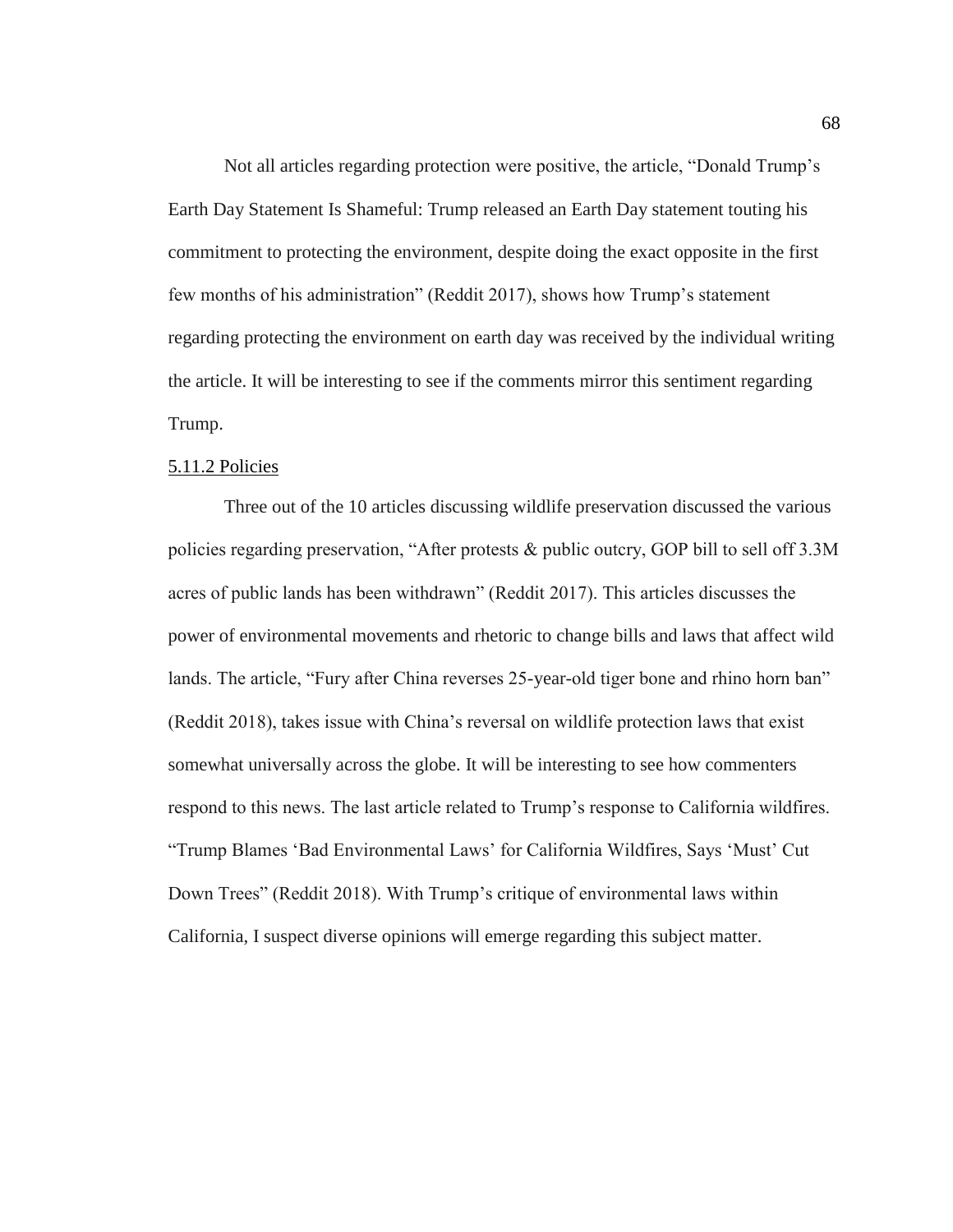# 5.12 Comments on Wildlife Preservation:

Twenty comments were coded within the ten articles on Wildlife Preservation. Twelve of these comments directly discussed politics, four discussed reformation of environmentalism, two discussed the media, and one related to the economy and globalization.

The political comments that dealt with Wildlife Preservation discussed the Trump administration's stances on wildlife as well as how Republicans exacerbate the exploitation of the environment. "I get the strange feeling that President Trump doesn't really care about the environment or those things living in, on, or around it" (Reddit 2018). Another comment stated, "Republicans be like: 'The environment is a liberal conspiracy'" (Reddit 2018). Political comments were overrepresented on average compared to the overall average of the study.



Four Comments discussed reforming environmentalism. "We need to keep vigilant to watch what he is planning with the Endangered Species Act, but let's not make up stuff" (Reddit

Figure 9: Bar graph of wildlife preservation comments on average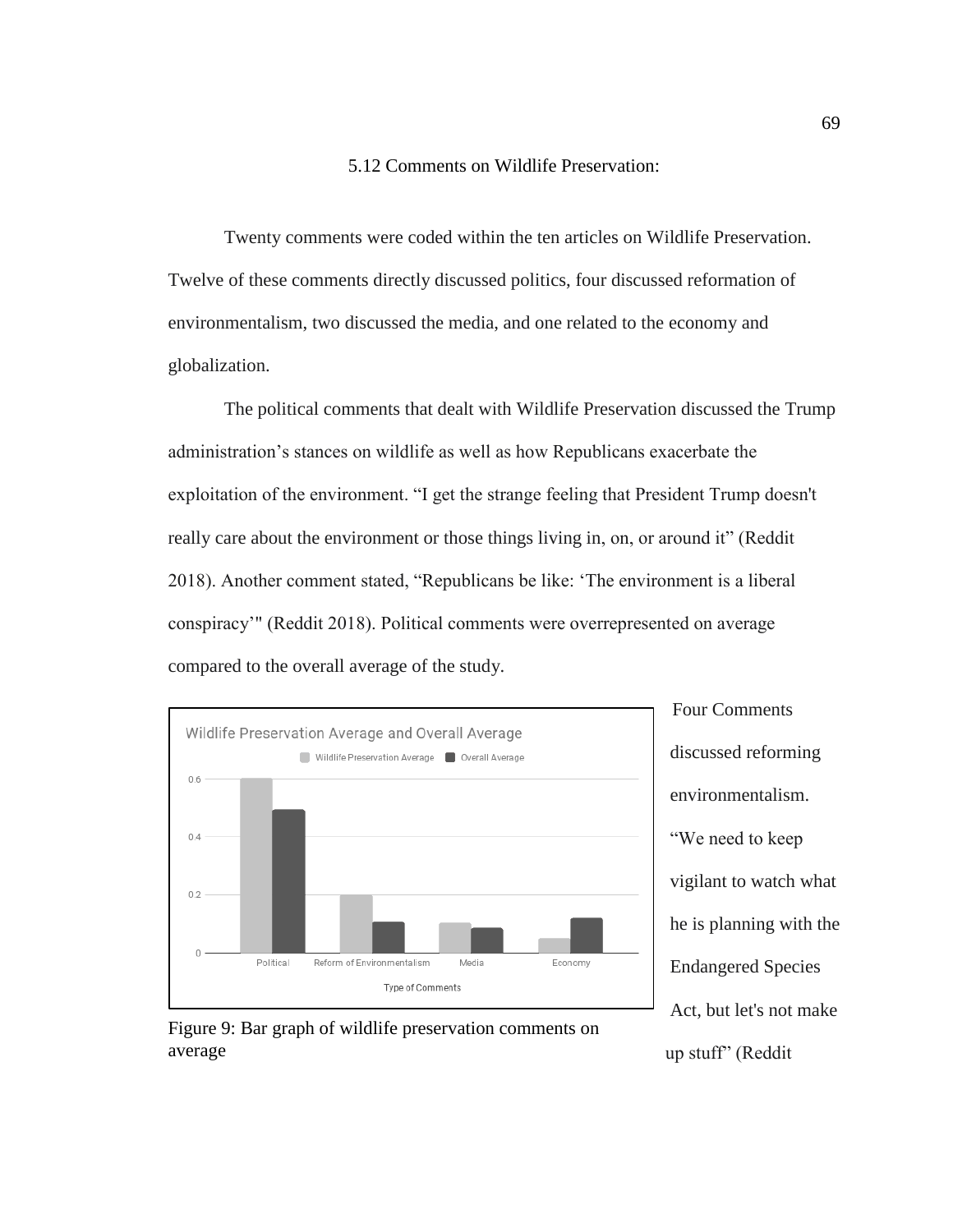2017). It seems the Trump effect has taken over the article headlines however there is some push back from commenters discussing how change can be implemented within environmental discourse, while resisting focus on Trump. Despite the Trump effect, a few comments discussed different organizations that are helping to retain and preserve wildlands. "there's an organization called rainforesttrust.org They save acres of rainforest through land purchase. Check it out" (Reddit 2018). Reform of environmentalism was overrepresented within articles discussing Wildlife Preservation.

With additional coding nine of these comments went further into detail regarding information. Five comments were a call to action of some sort. Four of the comments asked questions to prove a point or to gain further information. Two of the comments were jokes.

#### 5.13 Environmental Pollution

Environmental pollution is a prevalent issue when it comes to discussing environmental problems. Ten out of the 100 top articles within the environment subreddit related to a form of environmental pollution. Five out of those 10 articles dealt with harms explicitly caused by human creations, such as pesticides and toxic pollution. Three out of the 10 articles discussed humans polluting waterways. And lastly two out of the 10 articles discussed air pollution.

## 5.13.1 Human

Five out of the 10 articles related to human harm to the environment via pesticides and mismanagement of resources. "Trump's Legacy: Damaged Brains, This is what a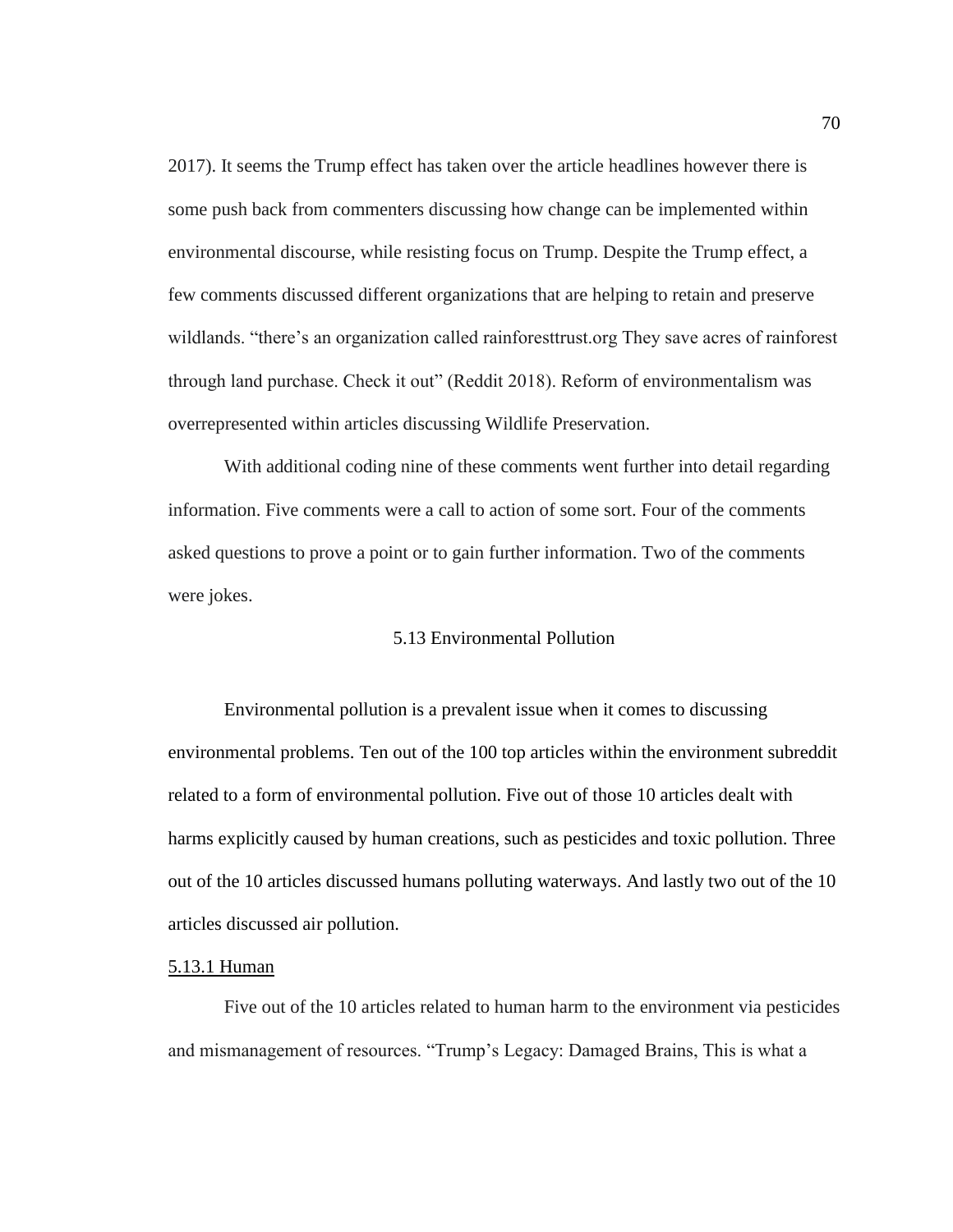common pesticide does to a child's brain. -- Studies show that it damages the brain and reduces I.Q.s while causing tremors among children. Now the Trump administration is embracing it, overturning a planned ban that had been in the works for years" (Reddit 2017). Once again, we see a Trump narrative within a section relating to environmental pollution. "Thanks to Republicans, Pesticide Companies Are Now Free to Kill All the Endangered Species They Want - "It's like kicking them when they're down" (Reddit 2018). Conversely one article discussed positive change with regards to pesticides. "France is the first country to ban all five bee-killing pesticides" (Reddit 2018). With regards to pesticides one article discussed Monsanto and its ability to affect scientific research and sway government policy creating a lack of transparency in government with regards to vital health information. "Monsanto 'bullied scientists' and hid weedkiller cancer risk, lawyer tells court" (Reddit 2018). I believe the combination of health and lack of transparency will lead to interesting comment discussions.

#### 5.13.2 Water

Water related issues accounted for three out of the 10 articles relating to environmental pollution. "The EPA Is Beginning To Roll Back An Obama-Era Rule Limiting How Much Toxic Waste Power Plants Release In Water. | so beholden to big business that they are willing to let power plants continue to dump lead, mercury, chromium and other dangerous chemicals into our water supply" (Reddit 2017). These articles hold political merit reiterating the notion that bi-partisanship does not exist within the political environmental realm. "Trump caps off a long day by letting coal companies dump waste into streams" (Reddit 2017). All the articles that discussed water within these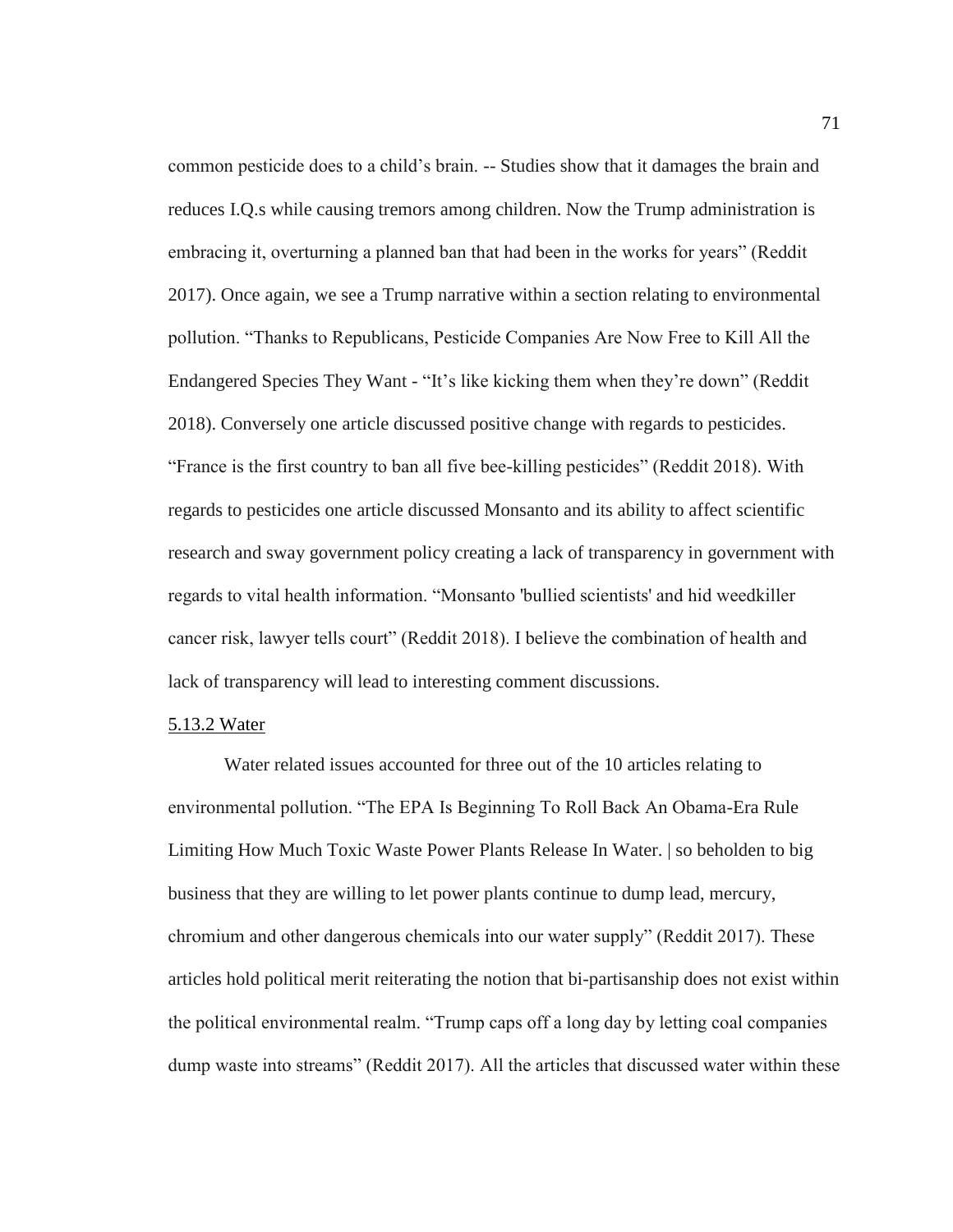sections related directly to politics and transparency. "Poison once flowed in America's waters. With Trump, it might again" (Reddit 2017).

## 5.13.3 Air

Two out of the 10 articles dealing with environmental pollution discussed air pollution. One article discussed California and its air pollution problem. "'This is a stupid policy': Emissions become latest front in California-Trump war- 'motorists will pay more at the pump, get worse gas mileage and breathe dirtier air. California will fight this stupidity in every conceivable way possible'" (Reddit 2018). Another discussed the political implications of transitioning former policies to new ones; "One day after getting sued by 15 states, the Environmental Protection Agency on Wednesday reversed course on its plans to delay implementation of Obama-era rules intended to reduce emissions of smog-causing air pollutants" (Reddit 2017).

## 5.14 Comments on Environmental Pollution

Twenty comments were coded for within 10 articles relating to environmental pollution. Seven comments related to politics. Three comments discussed the media and its portrayal of environmental pollution problems. One comment discussed environmental justice. One comment related to the economy and globalization. One comment discussed reformation of environmental movements and one comment also discussed wildlife management. Seven comments relating to politics discussed the various ways politics and policies have changed overtime to accommodate environmental pollution. One user wrote, "Did you know the amount of vehicle pollutants in the air in the LA basin is down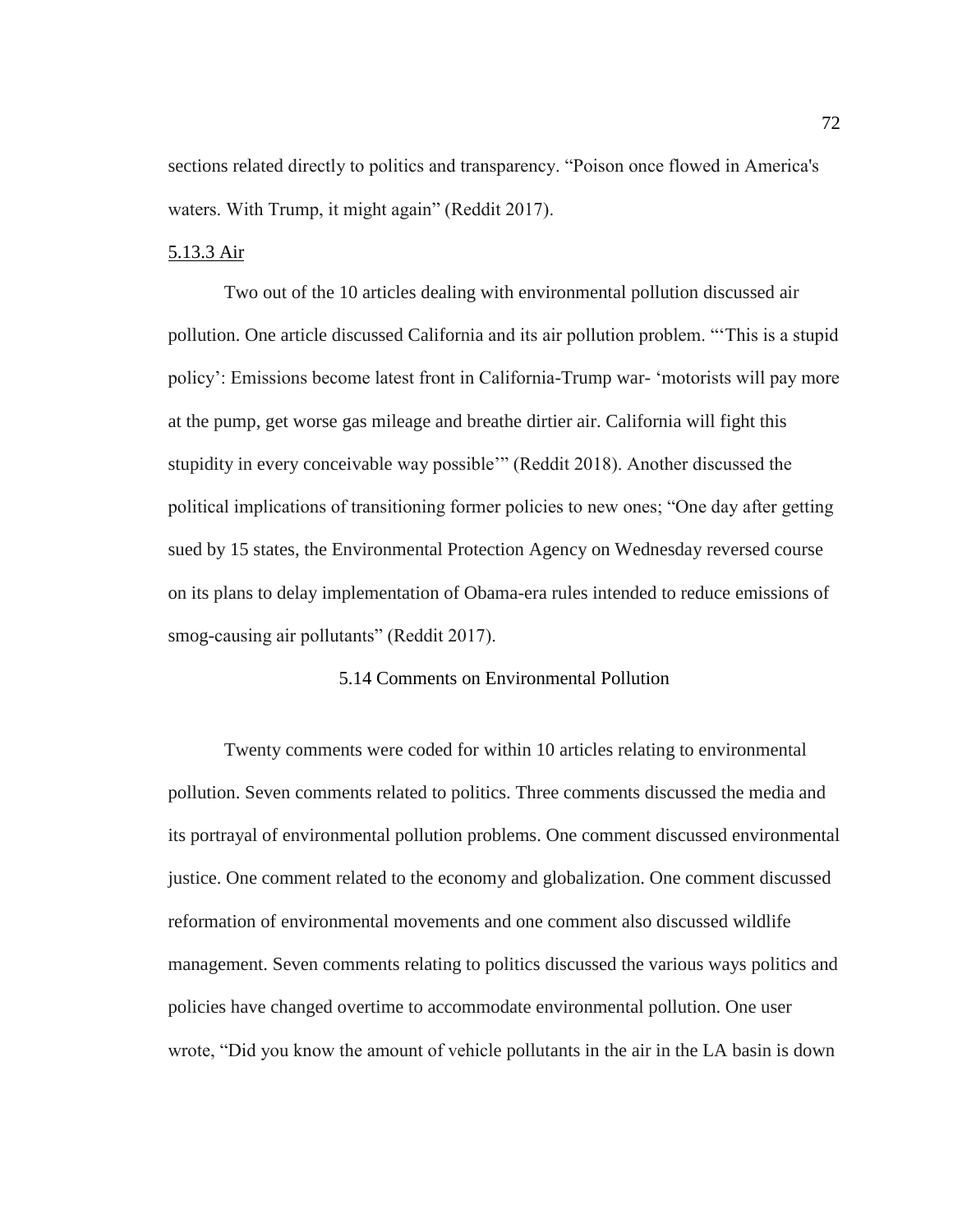98% since the 60s/70s, despite gasoline usage being up 3x? Purely due to CA clean air laws. Which we will not give up on. California will win this fight" (Reddit 2018).

Comments like this depict the issue of environmental pollution as a fight between policies and industrial waste. Politically themed comments also discussed the major





Figure 10: Bar graph of environmental pollution comments by average

money to Trump and now his company can destroy the environment again. Such absolutely disgusting human beings" (Reddit 2018). Political comments were underrepresented on average compared to the overall average of the study.

One comment read, "We don't give a damn about our planet. Here's hoping we can fix our shit in time" (Reddit 2018). Another comment wrote, "How much toxic heavy metal do you want in your water supply? Um.. None" (Reddit 2017). The overall feeling of pessimism is rampant within the Environmental Pollution section. These types of comments are way overrepresented within this section compared to the overall averages of the study.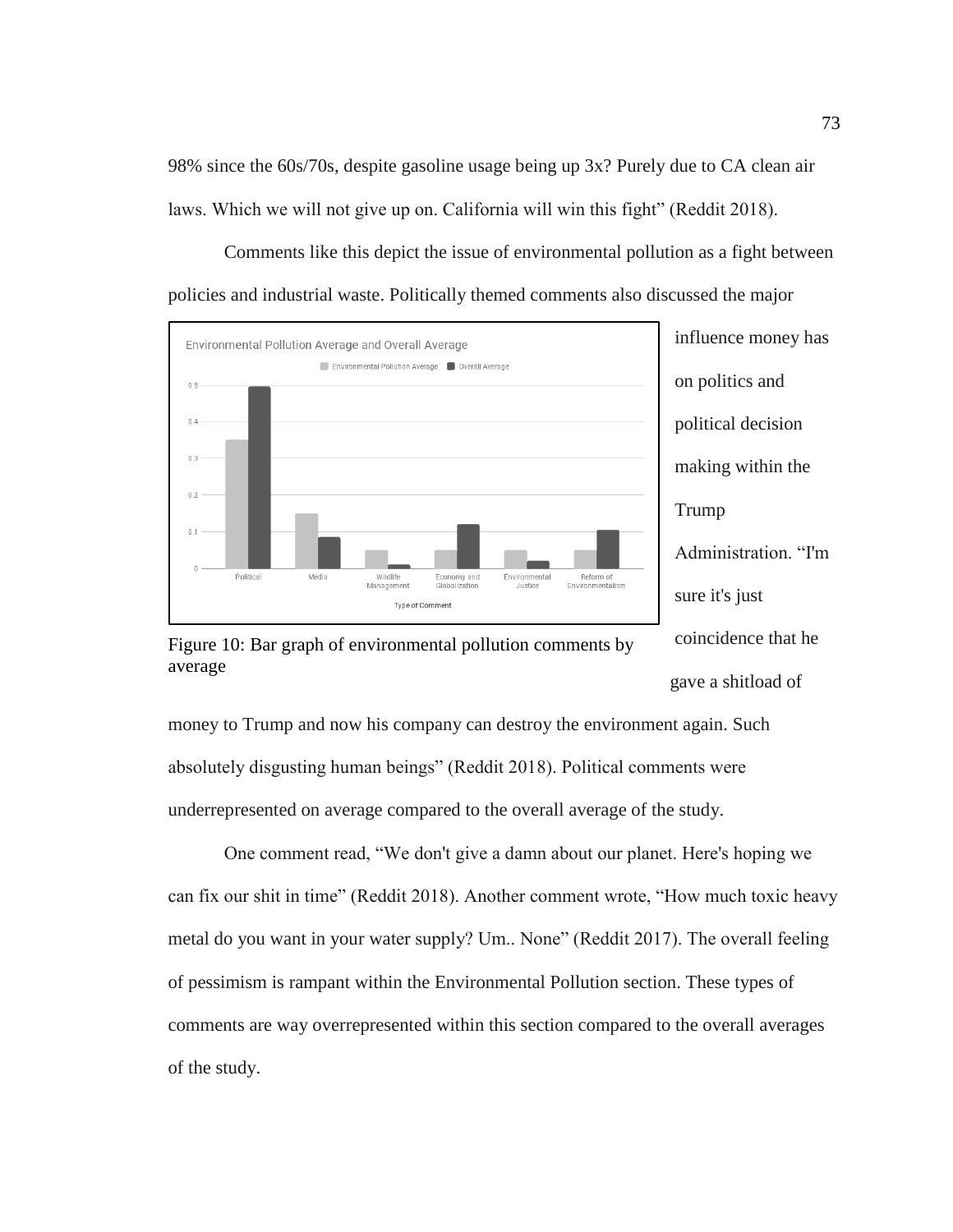Three comments discussed the media's portrayal of issues regarding environmental pollution. "Reddit's ad section told me the weed killer was not a threat. Interesting. Proof that you can advertise any nonsense these days" (Reddit 2018). Comments like these help question problems with large scale social media companies, like Reddit, portraying issues related to the environment. Discussion of media within the environmental pollution section was overrepresented compared to the overall average of the study.

The 20 comments within environmental pollution were also coded for rhetoric type. 10 of these comments discussed information in further detail. Five comments made a joke of some sort. Four comments asked questions relating to the topic.

#### 5.15 Media Related

Five out of the 100 articles within the environment subreddit dealt with media and the ways media has succeeded or failed in representing environmental issues. One article that critiqued the media was titled, "The media has essentially stopped covering climate change" (Reddit 2017). Other articles also discussed various outlets winning in debates with other outlets regarding climate science. "Fox News host Tucker Carlson bit off more than he could chew when he tried to go head to head with 'Science guy' Bill Nye over climate change" (Reddit 2017). Another article title reads, "Climate Deniers Debunked: Weather Channel Brutally Owns Breitbart" (Reddit 2017). These articles once again bring the notion of politics into the equation. It will be interesting to see how individuals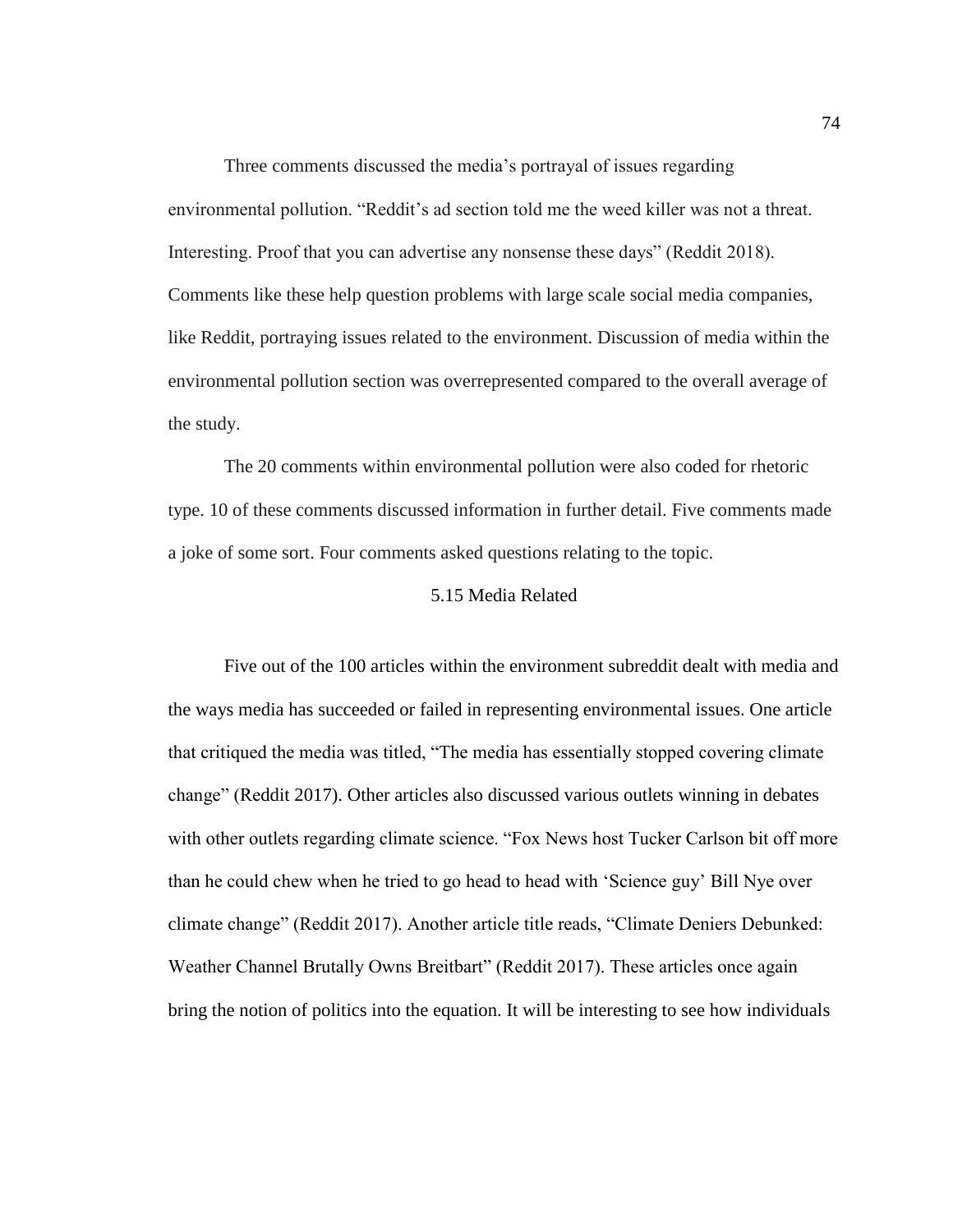in the comment section respond to these various types of rhetoric (Ones that attack right wing outlets versus ones that attack all media outlets).

## 5.16 Comments on the Media

Out of five articles, I coded 10 comments. Seven comments discussed media even further. Two comments discussed reformation of environmentalism. One comment discussed individualism.

The seven comments that discussed the media illustrated the immense amount of power the media had in detailing issues revolving around the environment. "God, these



fucking headlines. No one was owned, nothing was brutal. Someone just took the time to explain the truth using facts, and asked others to do the same" (Reddit 2016). Another comment noted, "No one



cares about an ad drenched Gizmodo page saying we should check out the YouTube video" (Reddit 2016). Another commenter discussed his own thesis regarding environmental news writing, "I researched this as part of my thesis and had to conclude that climate change coverage between 2010 and 2015 was roughly the same. The trend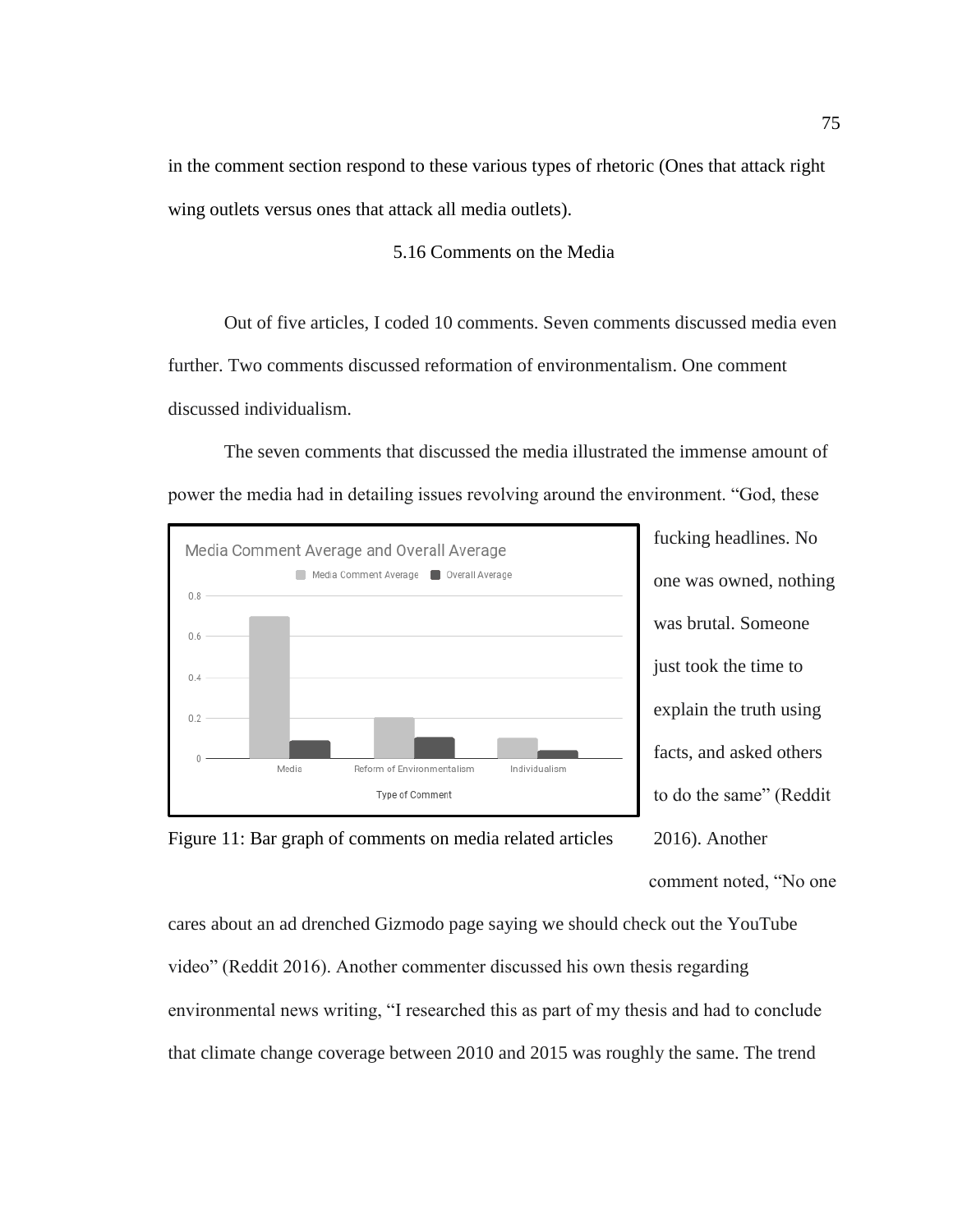shown here looks scarier than it is. It focuses on the US and only on television coverage. Newspapers tend to cover more climate change than television and they haven't stopped covering climate change" (Reddit 2017). Comments like this showcase how different individuals browse and comment within these online communities.

Seven of these comments discussed information with further detail. One comment was a joke. One comment asked a question. One comment was a call to action.

## 5.17 Ecological Shifts

Finally, two out of the 100 articles within the environment subreddit dealt with ecological shifts and the immense power they have on our human society; "Earth has lost 10% of its wilderness since 1992. At current rates it will all disappear in 50 years" (Reddit 2017). Another article was produced showcasing the immense power of climate change. "The World Has Barely 10 Years To Get Climate Change Under Control, U.N. Scientists Say" (Reddit 2018). Although the sampling produced few articles within this section, a lack of content at times can explain phenomena unseen if they were plentiful within the subreddit.

## 5.18 Ecological Shifts Comments

Four comments were evaluated within articles about ecological shifts. Two comments discussed animals and food production. One comment discussed individualism. Two comments discussed information in further detail. One comment was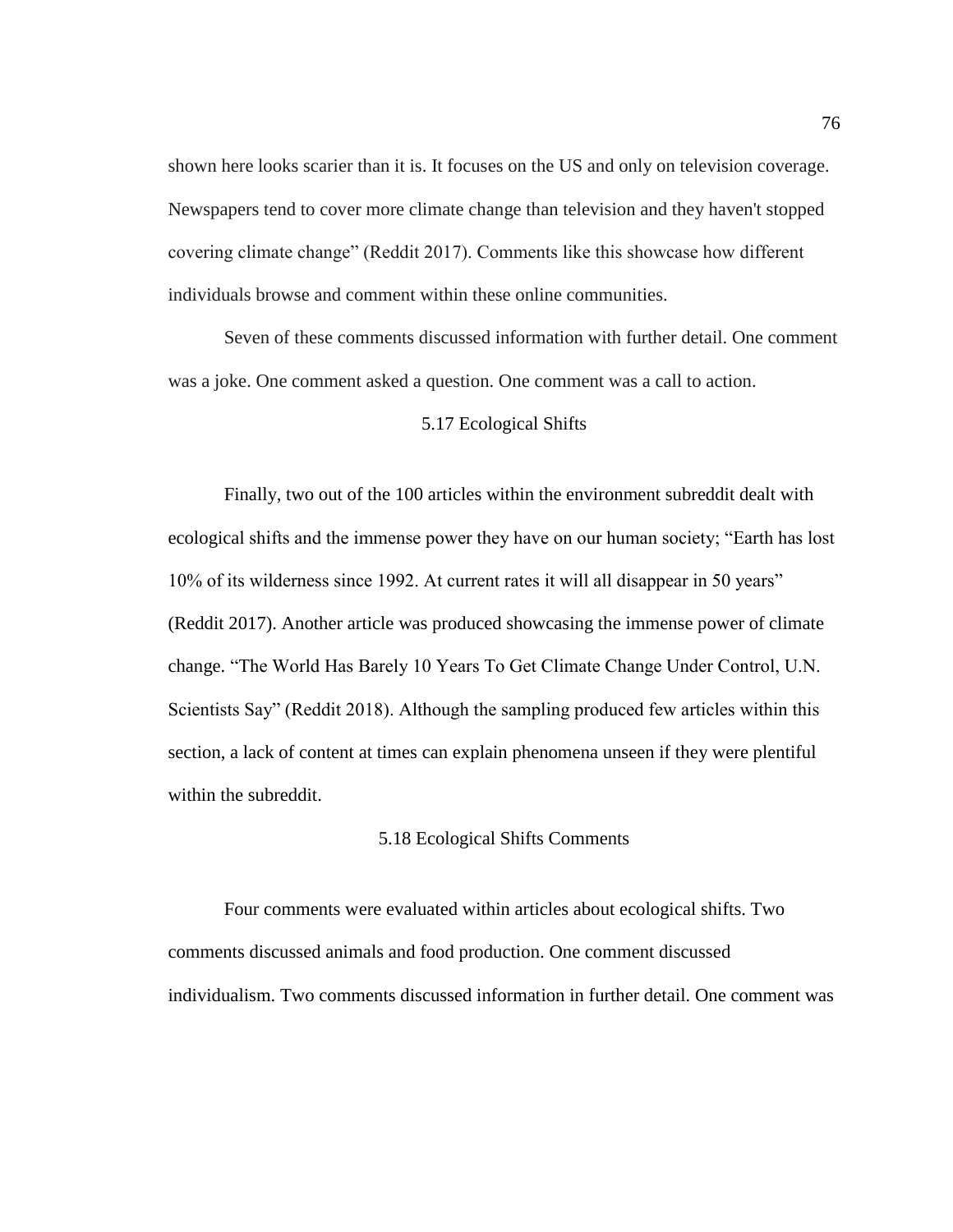a call to action. One comment was a joke. Due to the low amount of frequencies regarding ecological shifts, no graph was created.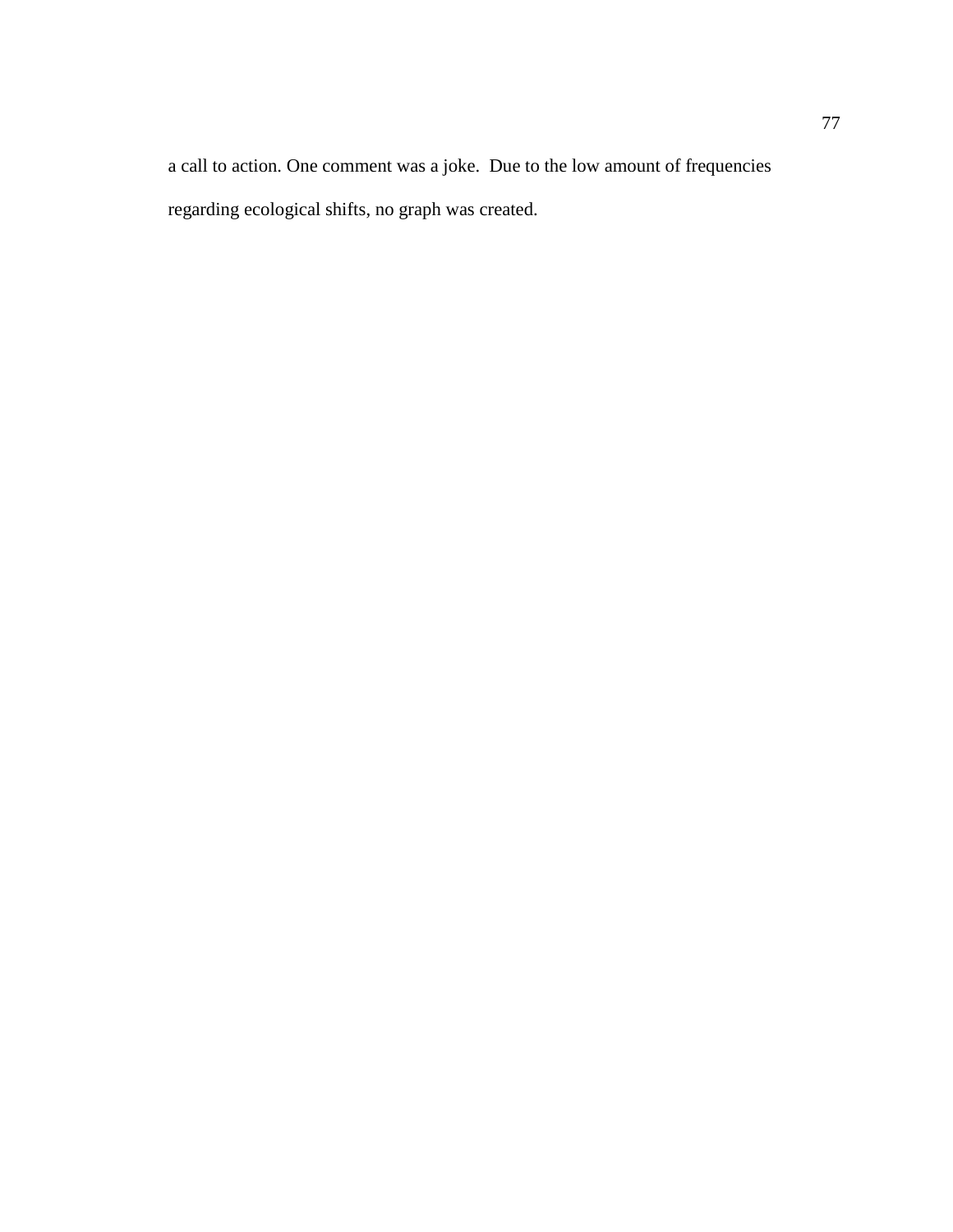#### 6.0 DISCUSSION

### 6.1 Social Network Analysis

The two largest nodes (circles) related to Politics and Management of energy resources. The nodes create an ideological map of the content shared within r/environment. The larger a node, the more upvotes that article received. The color of nodes were determined by the type of environmental content the article title elicited. These seem to be the topics that gain the most traction and discussion within the r/environment community. Edges provided an interesting phenomenon. Edges illustrate shared sources. When a source was used by multiple articles, an edge (or line) was created to illustrate that shared source. Only 33 articles had a shared source illustrating that 67 article sources only appeared once. This shows that the r/environment subreddit utilizes sources from a wide variety of online sources. A greater number of sources does not necessarily mean better information comes from these sources. People who prefer social media outlets for news information do not self-expose themselves to highcredibility sources (Pearson and Knobloch 2018). Social media users repeatedly use obscure news outlets. This reemerged within my social network analysis, entailing a possibility of these sources espousing low-credibility information.

Legacy media newspaper outlets that are now primarily online, were heavily sourced. The Guardian was the most sourced website with 10 articles. The Guardian is a news company from the United Kingdom that dates to the early 19<sup>th</sup> century. The website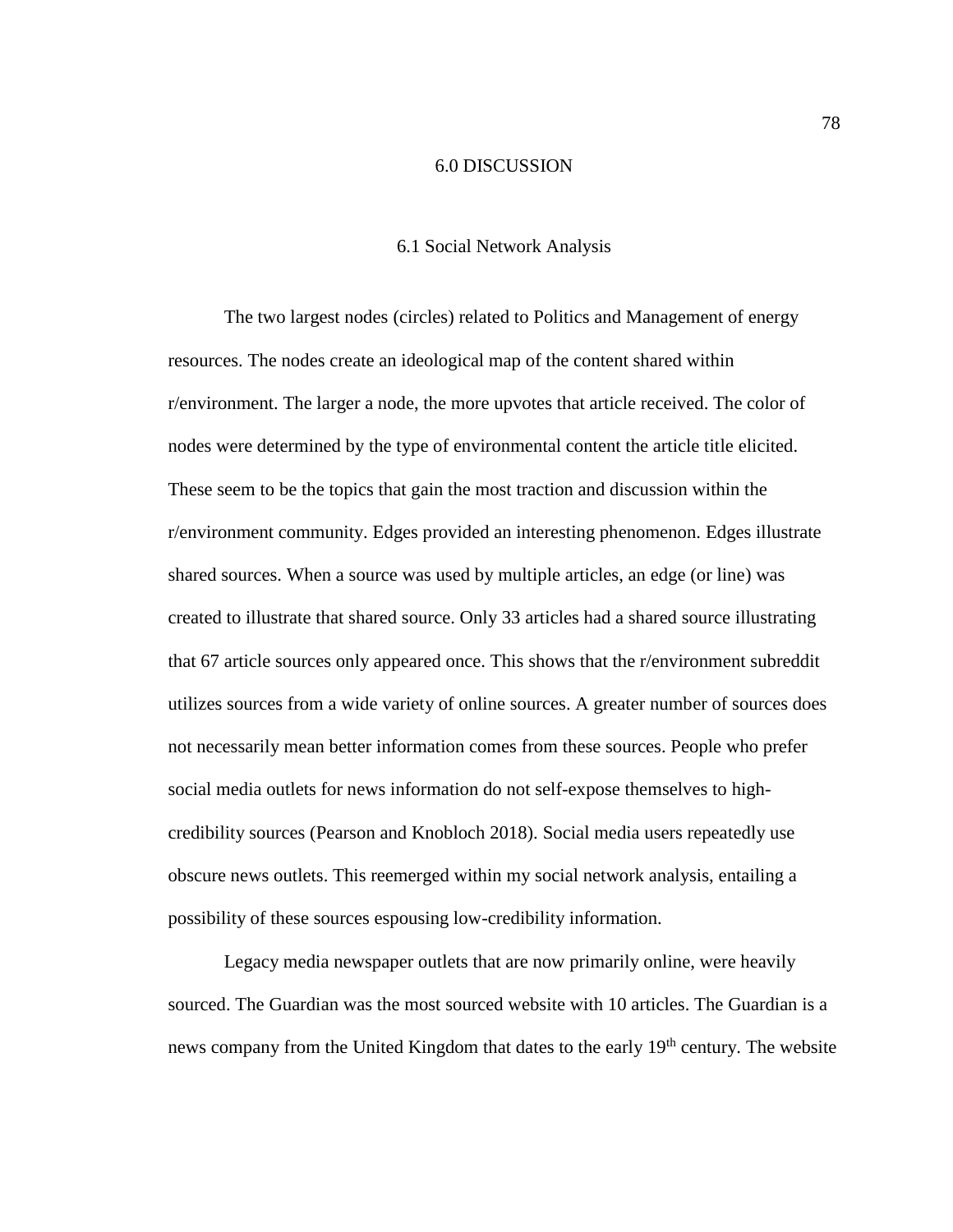itself measures high for factual reporting and has self-identified in various articles as being a left-wing publication (mediabiasfactcheck.com). The second most common source was The Washington Post with 7 articles. Recently purchased by Amazon CEO Jeff Bezos for 250 million dollars, The Washington Post is more trusted by liberal readers than conservatives according to a 2014 pew research poll. Although these are major online news outlets, their messages take on new meaning when individuals contribute and rename them within the r/environment subreddit. According to mediabiasfactcheck.com, the top two news sources within the top articles in r/environment, self-identified and were more heavily trusted by liberal individuals (2019). This leads to the conclusion r/environment prefers liberal news outlets to conservative outlets. Both the Washington Post and The Guardian used credible sources (mediabiasfactcheck.com). Reddit itself and thinkprogress.org had 6 sources shared each. This also illustrates the community's usage of non-profit organizations not just commercial websites that were discussing environmental topics. ThinkProgress itself is an organization that was conceived to discuss and evaluate American politics. This website is a project of the Center for American Progress Action Fund which is a public policy research organization founded by John Podesta (Chairman of Hillary Clinton's 2016 Presidential Campaign). Although this group has left wing ties, they state that they are editorial independent (mediabiasfactcheck.com).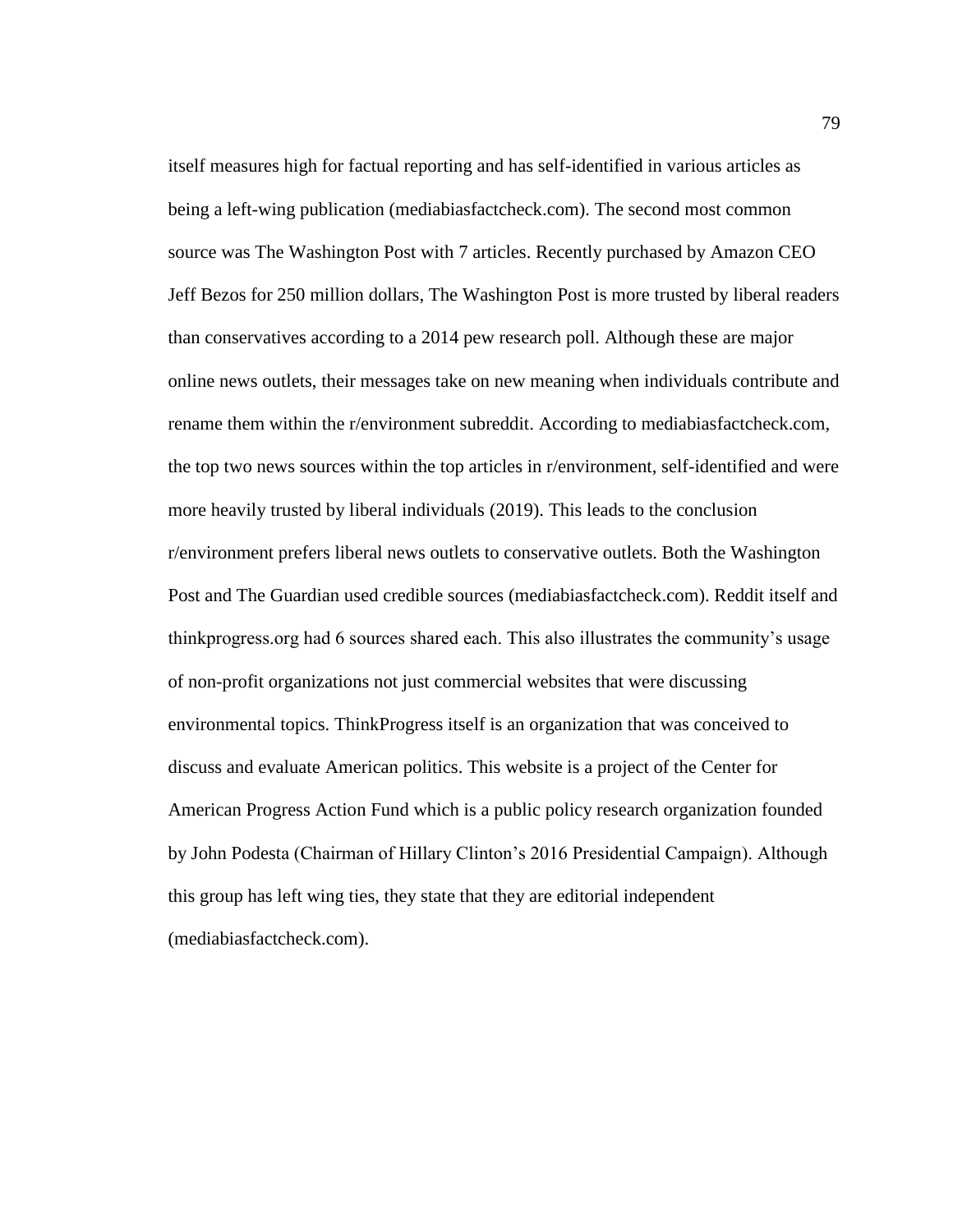#### 6.2 Politics, Policies, Transparency and the Trump Effect

With 42 percent of articles and 49.5 percent share of comments, politics is the number one issue the r/environment community discusses. This creates and represents the subreddits ideology and identity. Political issues were brought forward, and they can be categorized in various ways. Policies from individuals portraying their ideals on the government was a prevalent topic within the subreddit. Policies also conveyed (some that did harm as well as some perceived to do good) an important political topic the community discussed. 13 out of the 42 articles related to policies. The most prevalent article type within policies related to the Trump administration and its movement towards backing out of previous environmental policies. These illustrate the innate issue with government, however (not to the community's fault) also fail to interrogate and put forward policies that may remedy the perceived environmental crisis. This hyper-focused narrative on the Trump administration depicts the obsession the r/environment community has with political parties and political outcomes from these parties. Within the online news era, individuals are prone to confirmation biases and utilize selective exposure to reinforce political ideologies and tendencies (Westerwick, Johnson, Knobloch-Westerwick 2017). Due to r/environment's use of liberal article sources, and the Trump effect, potential conservative users may be turned off to the subreddit and its rhetoric. It's already difficult for certain social media sites portraying news to gain a wider audience (Mitchell and Lim 2018).

80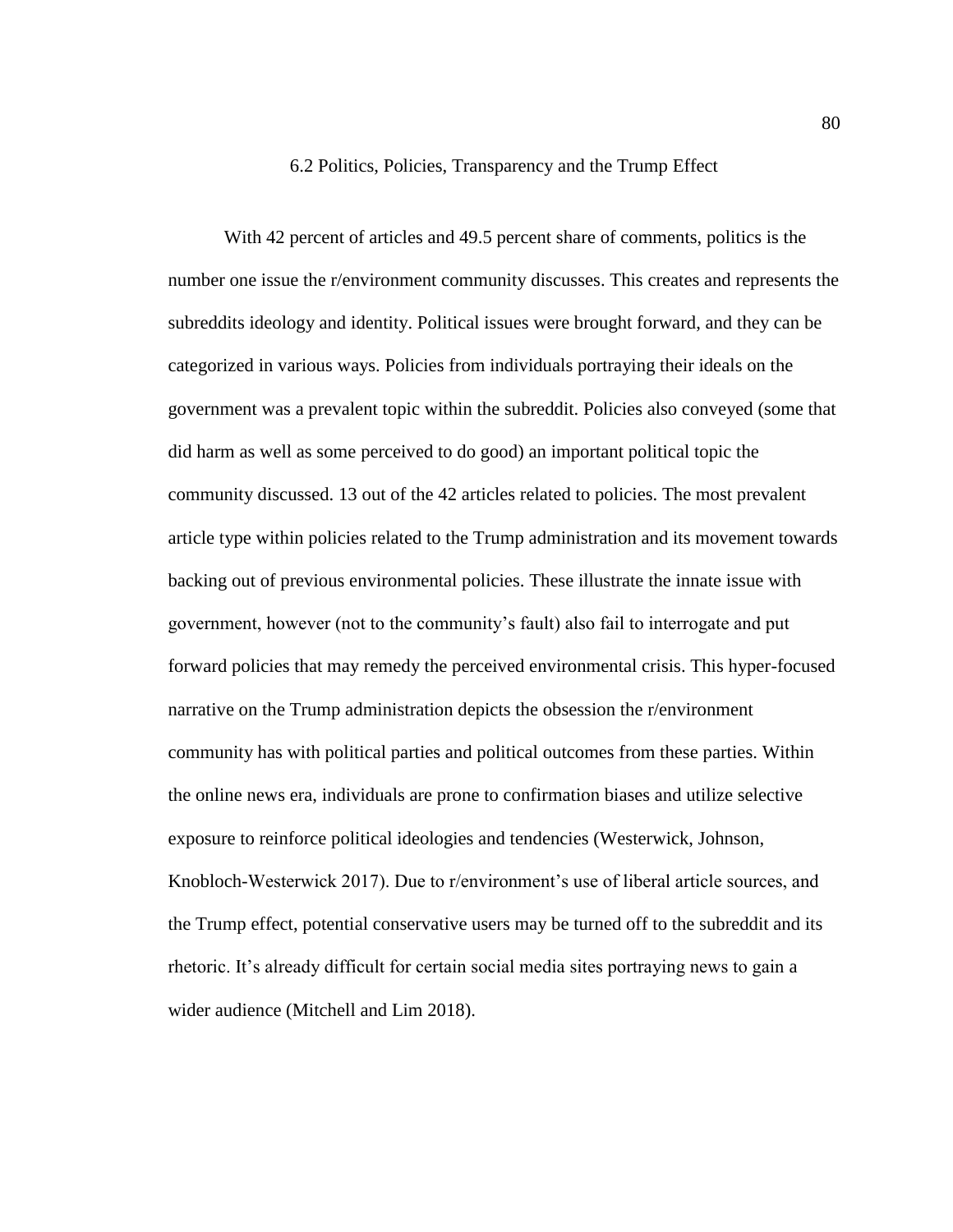The most prevalent policy prescription people had involved critiquing the government's transparency regarding environmental issues. In fact, many policies people introduced dealt with the transparency of government. It seems in order to protect the environment individuals in r/environment required transparency and honesty from institutions that represented the environment within the government. Within the political article section, a heavily above average political response was elicited from comments. This reinstates the community's perceived importance regarding politics within environmental policies. The r/environment subreddit sees the importance of transparency within government, and that policies that enforce transparency, like ombudsmen laws, are deemed functional ways to instate policy prescriptions.

Ten out of 42 articles within the political section discussed transparency within government as well as the suppression of citizens' expressions regarding the environment and environmental policies. A main concept regarding transparency discussed the major influence industrial powerhouses and money have within our government and their policy descriptions. Once again, this section had the focal point of the Trump Administration and its lack of transparency. One article titled "I am an Arctic researcher. Donald Trump is deleting my citations" (Reddit 2017) illustrates the distrust the r/environment community has for not only the Trump Administration but also Trump himself.

Out of the 100 top articles within the r/environment subreddit, all their dates fell between November 8th, 2016 and February 2019. November 8th, 2016 was the day Trump was elected into office. It seems r/environment had a significant boost in usage because of the election of Trump. It also seems that popular article topics began to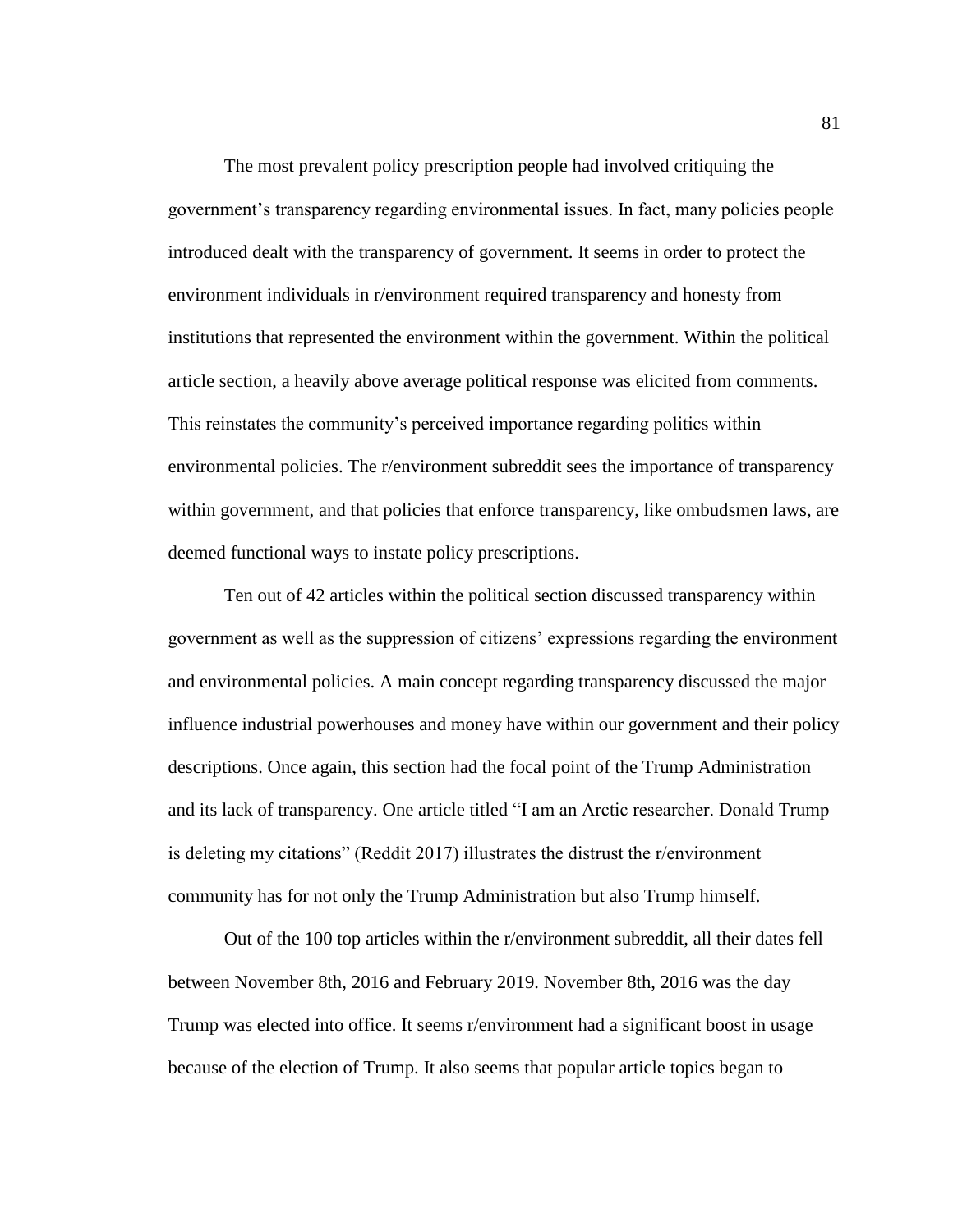discuss Trump and his perceived lack of competence relating to environmental issues. It is not clear whether this means more people identify as environmentalist or whether people are trying to find additional reasons to dislike Trump.

Trump himself became a topic within the political section of the study. Despite most articles relating to the Trump administration, their lack of transparency, and their environmental policy removal, personal attacks against Trump were also the focal point of many articles. 19 out of 42 of the articles within the politics section (19 percent of the overall articles) were attacks on his beliefs personally rather than attacks on his administration's negligence regarding environmental topics. For example, one article titled "Dem lawmaker: Trump 'tweeting like a child who hates science class'" (Reddit 2017) illustrates how the crowdsourced r/environment subreddit doesn't necessarily need to be on topic with regards to environmental issues.

This is a major example of how the Trump Effect, can alter discourse on the r/environment subreddit. It relates when issues related to the environment (or other ecological political issues) become secondary to the perceived lack of competence and distaste for a political individual, like Trump, who holds political power. It creates a power dynamic in which content relating to an issue is not the focal point of discussion. This can be extremely dangerous to discussion revolving around an issue like the environment because it alters topics and discussion points. It also creates a form of echo chamber where it's easy to state a comment that everyone within the community agrees with that holds little substance but will still be liked heavily. The Trump effect is the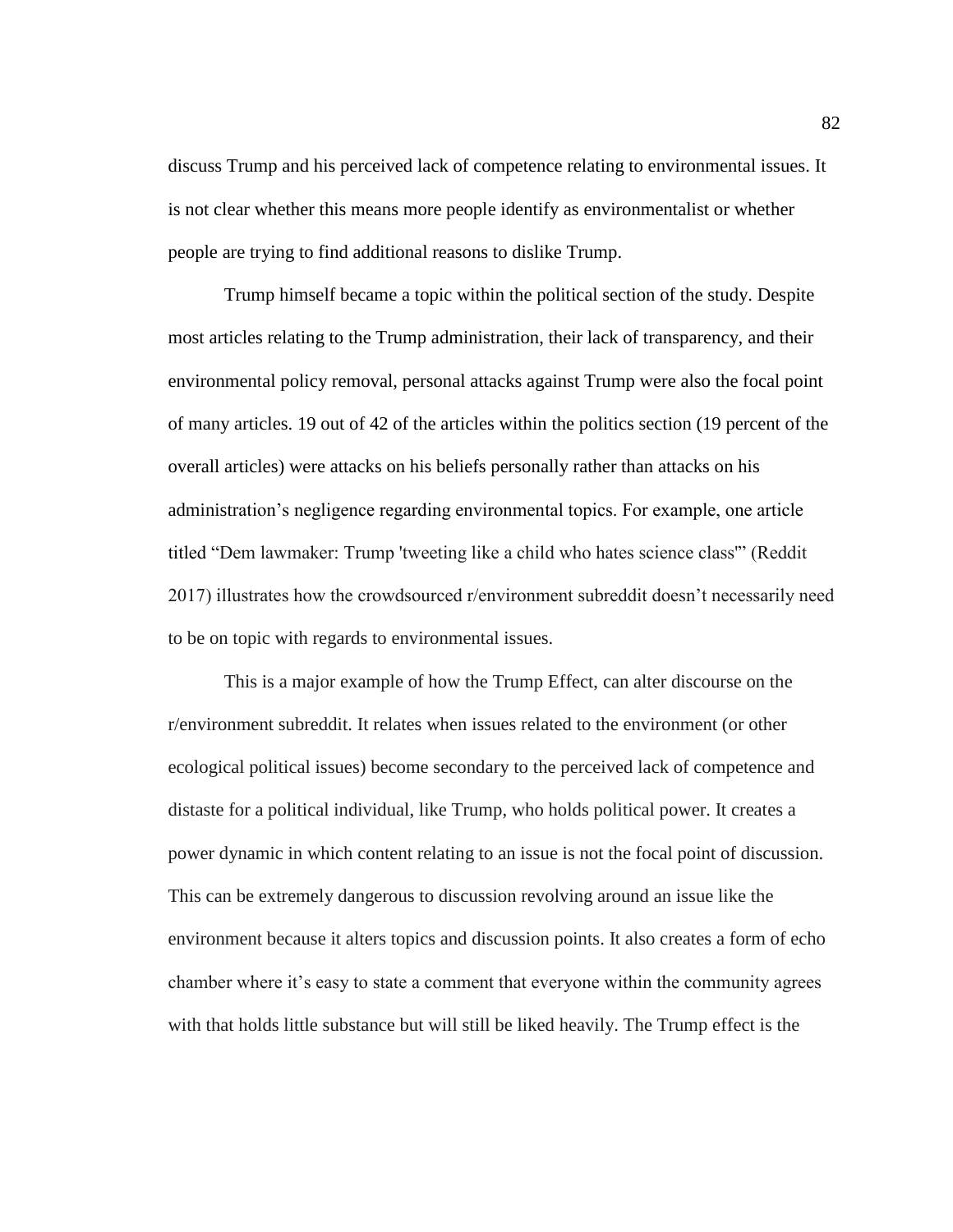main reason 42 articles relate to politics while 10 relate to environmental pollution and 2 relate to ecological shifts.

## 6.3 Management of Energy Resources, Dominant Voices, and Policies

19 out of 100 of the articles dealt with Management of Energy Resources. 8 out of the articles within the 19 discussed industries and their resources. A few major voices emerged within this section. Bill Gates and his declaration to fund the industry of renewables was the largest upvoted article in the r/environment community by a wide margin. In addition, this section featured Elon Musk and he was quoted discussing how fossil fuels are a diminishing resource within the globe. The voices of wealthy and influential individuals were largely present within this management of energy resources section. Some comments were critical of these voices stating that wealth inequality and the capacity for capitalism to coagulate wealth contributes to many of the ecological harms we experience on earth today.

8 out of the 19 articles discussed industries, their existence, and their ability to manipulate markets and governments to constantly reinstate their perpetual existence, individually and as an industry. The subreddit also had issues with companies and industries primarily in the fossil fuel industry and their lack of transparency. Lack of transparency seems to be a key component of the r/environment subreddits' main focal point of change within the government and large-scale corporations. It is deemed to be the major roadblock in financial and political sectors where facing the implementation of environmental change to combat environmental harm is secondary to profit and power.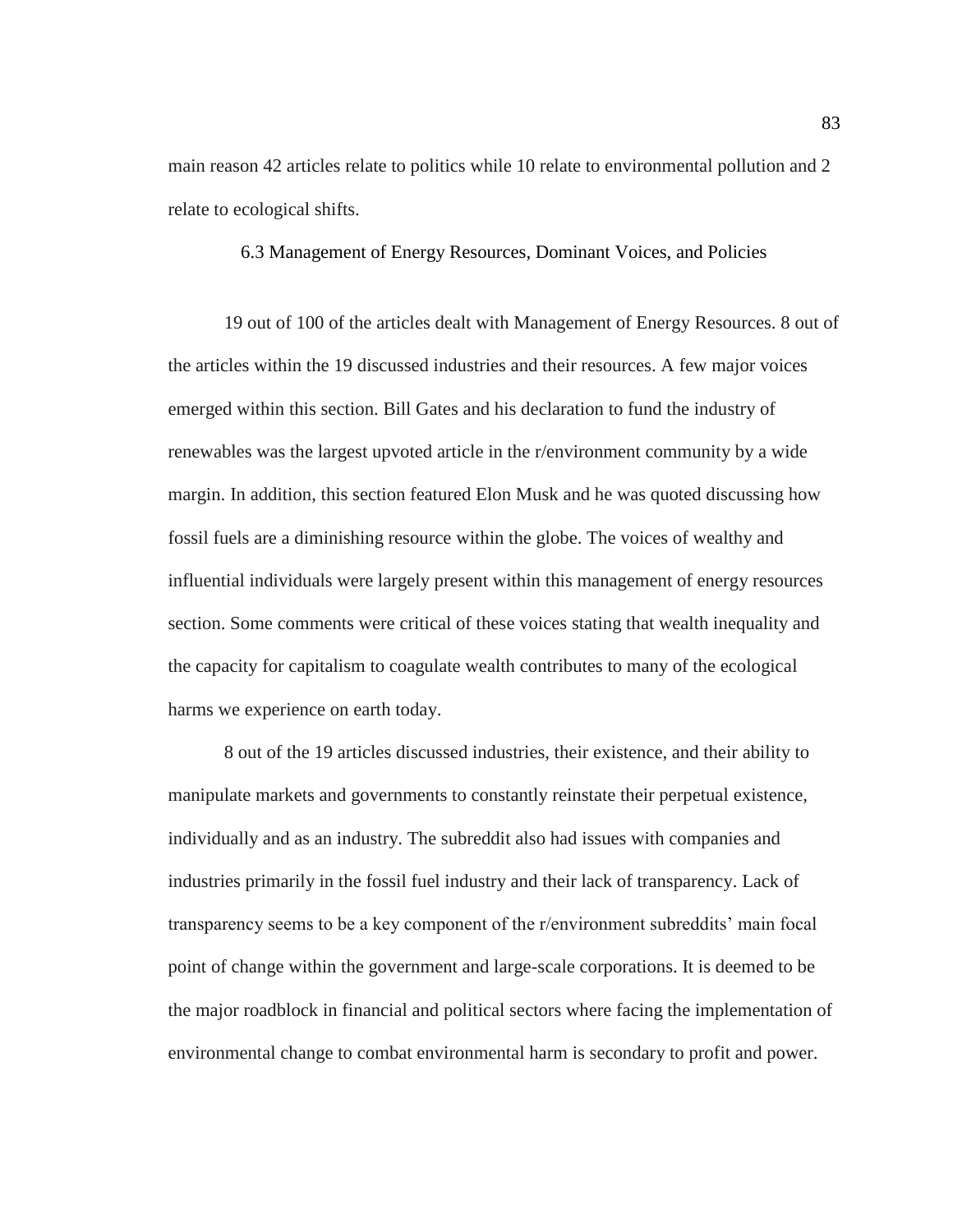Users have stated that when a lack of transparency exists within the government and industries it's difficult to implement proper policies when these policies may be perceived to be based on false premises. The subreddit seems to understand this when transparency is explicitly discussed. When other issues are brought forward top comments do not stray away from overarching macro-level policy subscriptions.

When discussing policy prescriptions within the management of energy resources articles the subreddit discussed policies they deemed negative and positive towards the overall health of the environment. Negative policies dealt with policies that championed corporate agendas and the free market over environmental health. Positive policies were policies that directly allocated resources towards improving the environment like China's tree plantation policy, or policies that banned industrial practices like Norway's ban on palm oil-based biofuel to prevent rainforest destruction. No positive policies discussed dealt with American policies, only negative ones. The Trump Effect was also apparent within these policies due to the Trump Administration's crack down on environmental policies. The policies discussed relating to America dealt with the Trump administration's lift on the water bottle ban within National Parks. Two articles dealt with these policies.

Comments within the Management of resources section dealt with a variety of issues. Discussing politics was underrepresented compared to the overall average. Discussion of industry and globalization was overrepresented showcasing that comments fell in line with topics. Conservation was also overrepresented which allows us to see that r/environment may see conservation as a way to combat environmental problems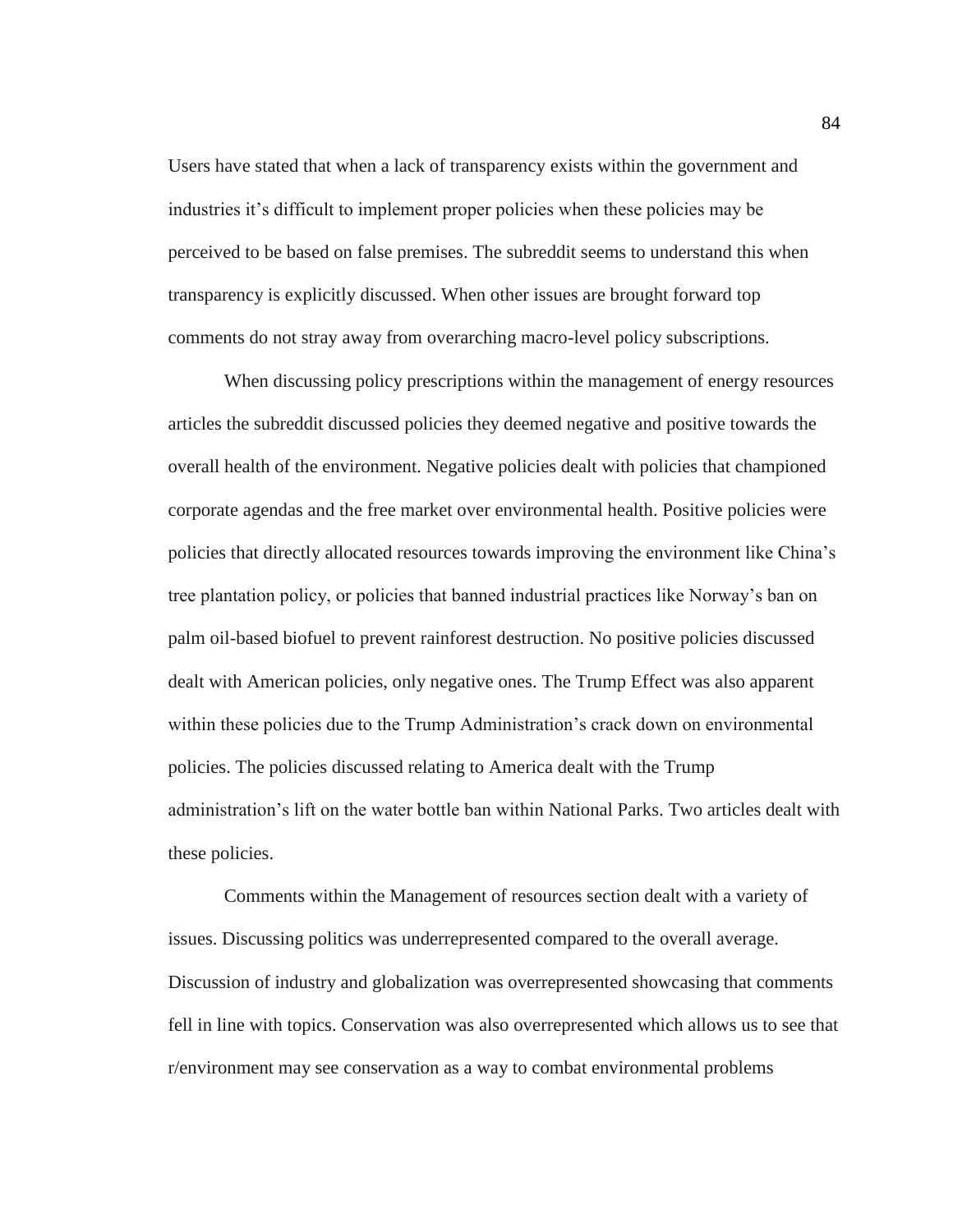apparent within society. Individualism was also overrepresented compared to the average which shows that individual consumption is an important way for individuals to combat environmental problems within their daily lives. Individual consumption mostly discussed cutting down meat consumption due to the meat industry and the intense amount of resources required to produce factory farmed meat.

#### 6.4 Environmental Movements

Twelve out of the 100 articles studied within r/environment dealt with environmental movements. Nine out of these 12 articles discussed movements and demonstrations occurring outside of the internet and in the real world. Comments and article titles were proud and supportive of these social movements regarding the environment. It seems environmental movements are an important part of r/environment's action and reaction towards societal pressures and movements. Three out of the 12 articles dealing with environmental movements were the subreddits own call to action. These articles had links towards government websites where individuals could call or email representatives that were attempting to establish diminish environmental laws and regulations.

All three of these social activist comment threads dealt with the Trump Administration and its stance on environmental issues. One also included a petition in which individuals could sign in support of climate change. One petition aimed at the Trump administration's initial stances on the environment, discussed how the public cares about climate change. This petition occurred just days after he was initially elected.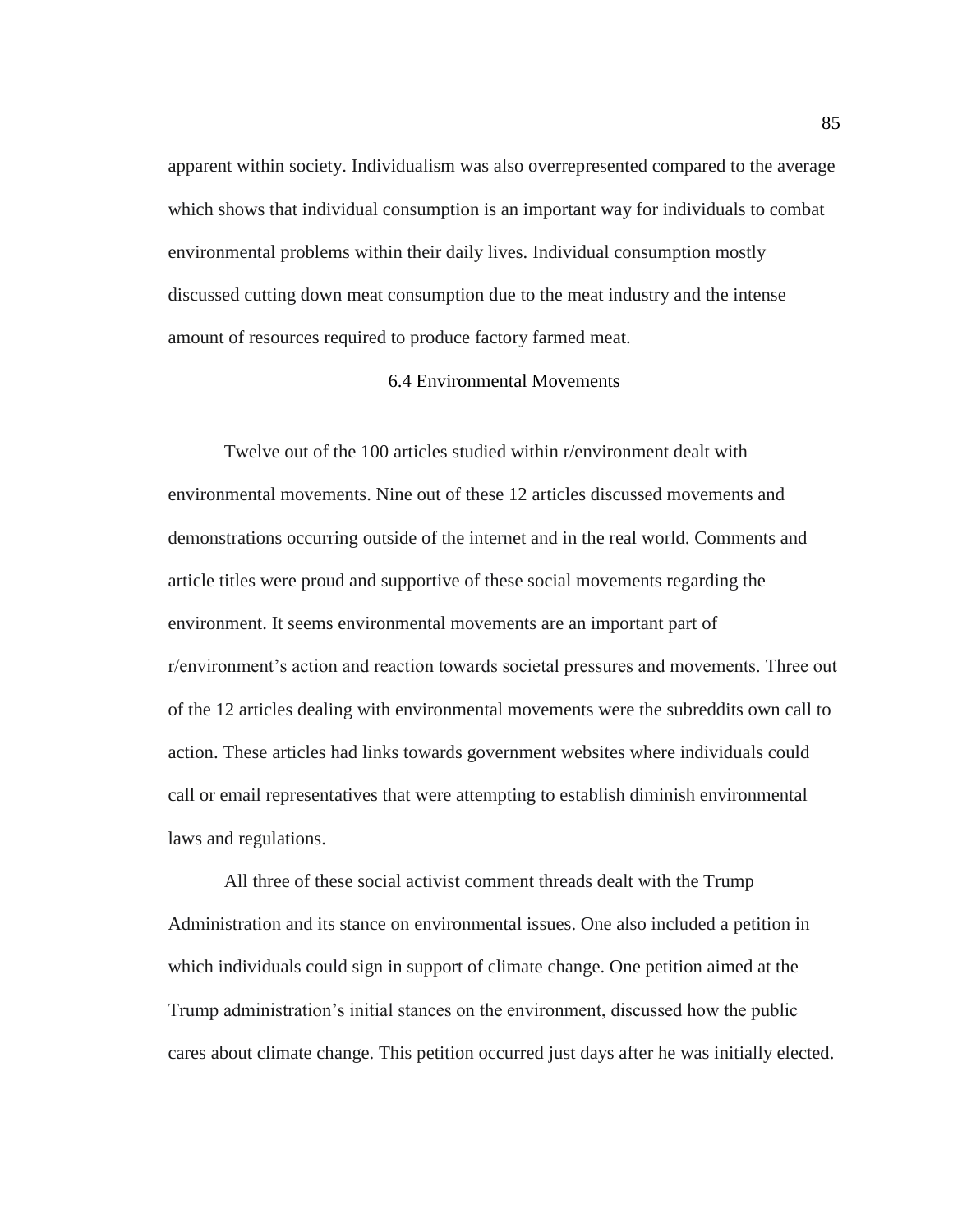This shows how fast social movements and perceived social urgency can contribute to fast forms of social activism. I believe further content analysis and ethnography studies could be conducted by individuals who would like to study social movements within the internet due to the sheer amount of content that exists. Social activist websites are sprouting and emerging especially with the help of crowdsourced journalism on social media.

Comments within the Environmental Movements section held fascinating discussions. Comments discussing politics were equal to the overall average showing that political and social movements regarding the environment are an important topic within the realm of environmental movements. Calls to reform of environmentalism, and its portrayal of environmental issues was 2.5 times the overall average. This shows that discussion is not only occurring regarding implementing social change, but that individuals are also critiquing social movements and how they represent themselves and their ideologies. I believe the confidentiality aspect of the internet perhaps allows more individuals to be hyper-critical of a movement they are a part of, and in effect can help create a more equitable, representative form of a social movement.

Discussion of the economy and globalization was way less than the overall average, which may show where individuals within the r/environment community believe real change can be created and that according to the r/environment subreddit is within political systems and individual behavior. Discussion of media was also below average which is fascinating due to the immense power media holds with portrayal or ignorance of social movements across the globe.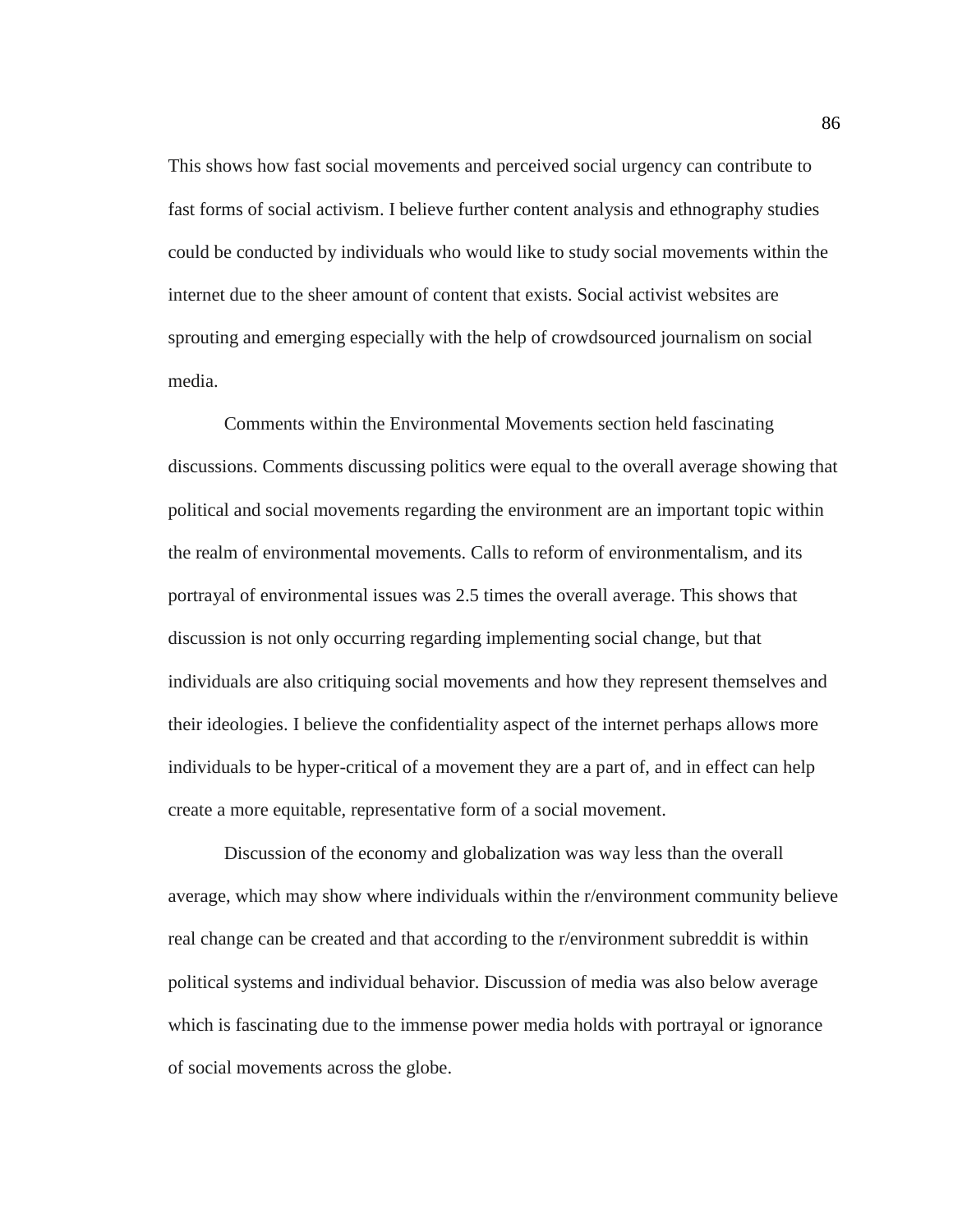## 6.5 Wildlife Preservation

10 out of the 100 articles studied within r/environment dealt with wildlife preservation. This section is one of the more heavily ecologically based subsections. Even though preservation was the main threshold within the coding process, 5 out of 10 of the articles critiqued Trump's administration and its policies regarding endangered species and preservation of wildlands. The other half of the articles dealt with funding and policies regarding protecting and preserving wildlands across the globe. It seems although small in its share of article size, many individuals within the r/environment community support preservation as an environmental policy and ethos.

Comments discussed a variety of topics. Politics was discussed above the overall average enabling the concept that preservation has a largely political component to it. In other words, subreddit users grappled with the concept of who appropriates what land to be protected and why? It seems many comments blame Republicans and perceived rightwing policies for the lack of action regarding environmental issues. Reform of environmentalism was also largely overrepresented within the comment section showcasing that those discussing preservation believe it to be an important component to environmentalism and environmental rhetoric within the social movement field. Discussion of the economy and globalization was below the overall average. This might be due to the fact a few articles championed large donors and individuals who practiced philanthropy towards protecting wildlands and endangered species. Additionally, due to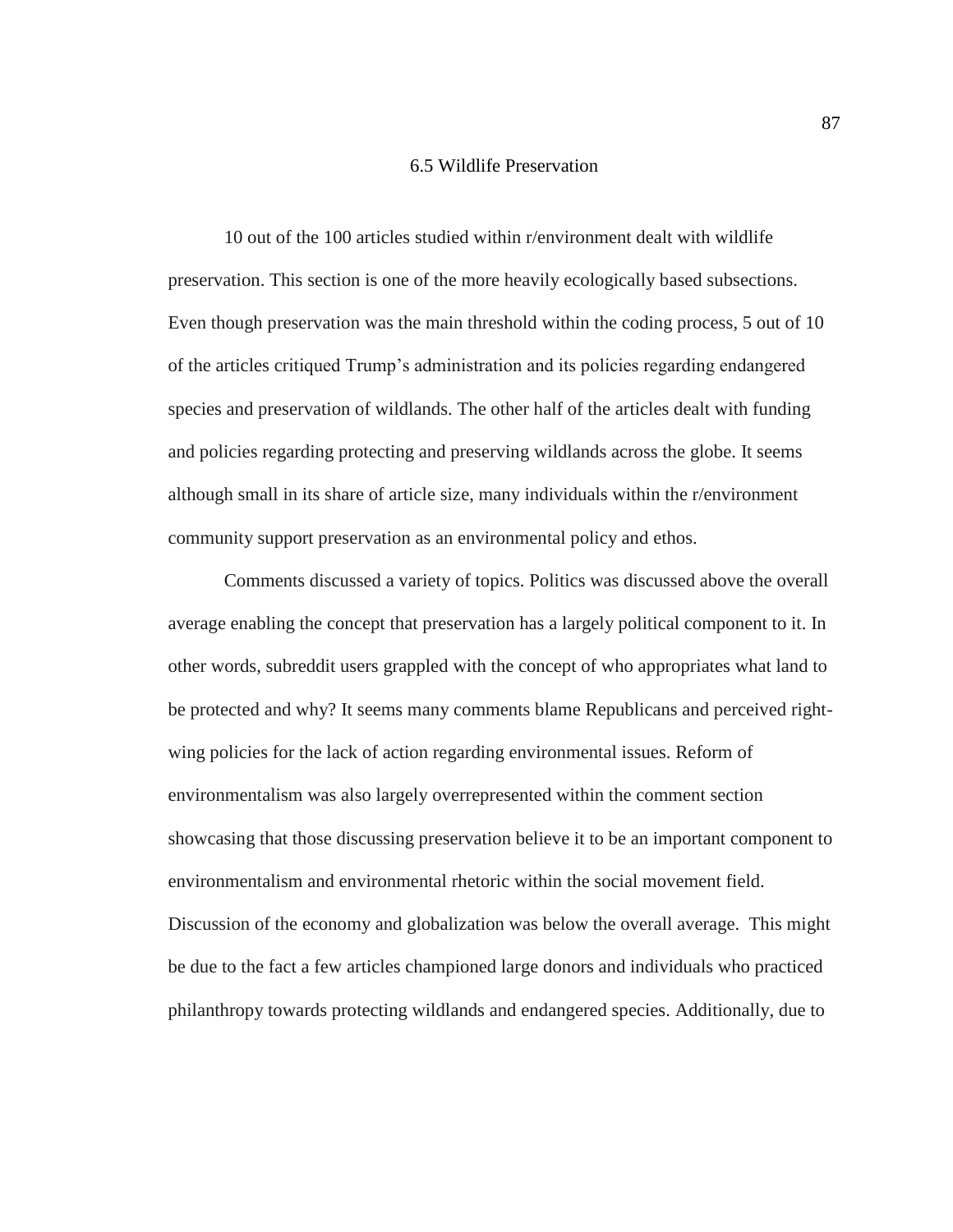the capitalist nature of resource exploitative industries and processes, the harm exacerbated towards wildlands was not discussed as extensively within this section.

### 6.6 Environmental Pollution

With 10 out of the 100 studied articles, environmental pollution was an important topic within r/environment. Once again, most articles related to the Trump administration and Republicans protecting big business over the environment showcasing the immense impact the Trump effect has had on this community. All the articles dealt with environmental harms like water, air and pesticide pollution. All the articles also dealt with political processes that defended or protected these industries and their practices. This led to interesting discussion within the comment section.

Comments underrepresented politics when compared to the overall average which is fascinating due to the immense amount of political systems that were discussed within the articles. It makes sense that individuals within r/environment were very pessimistic about processes that contribute to environmental pollution. Discussion of media was also twice the average amount perhaps illustrating their lack of coverage on many issues regarding environmental pollution like the Flint Water crisis. Also comments regarding the media were critical of the website reddit itself and its advertisement money from large scale industries that are culprits within the pollution realm. Economy and globalization was a comment topic well below the overall average within the study which is fascinating due to the culprits within these article case studies being capitalist industries exploiting nature to the point where environmental harm and pollution occurs.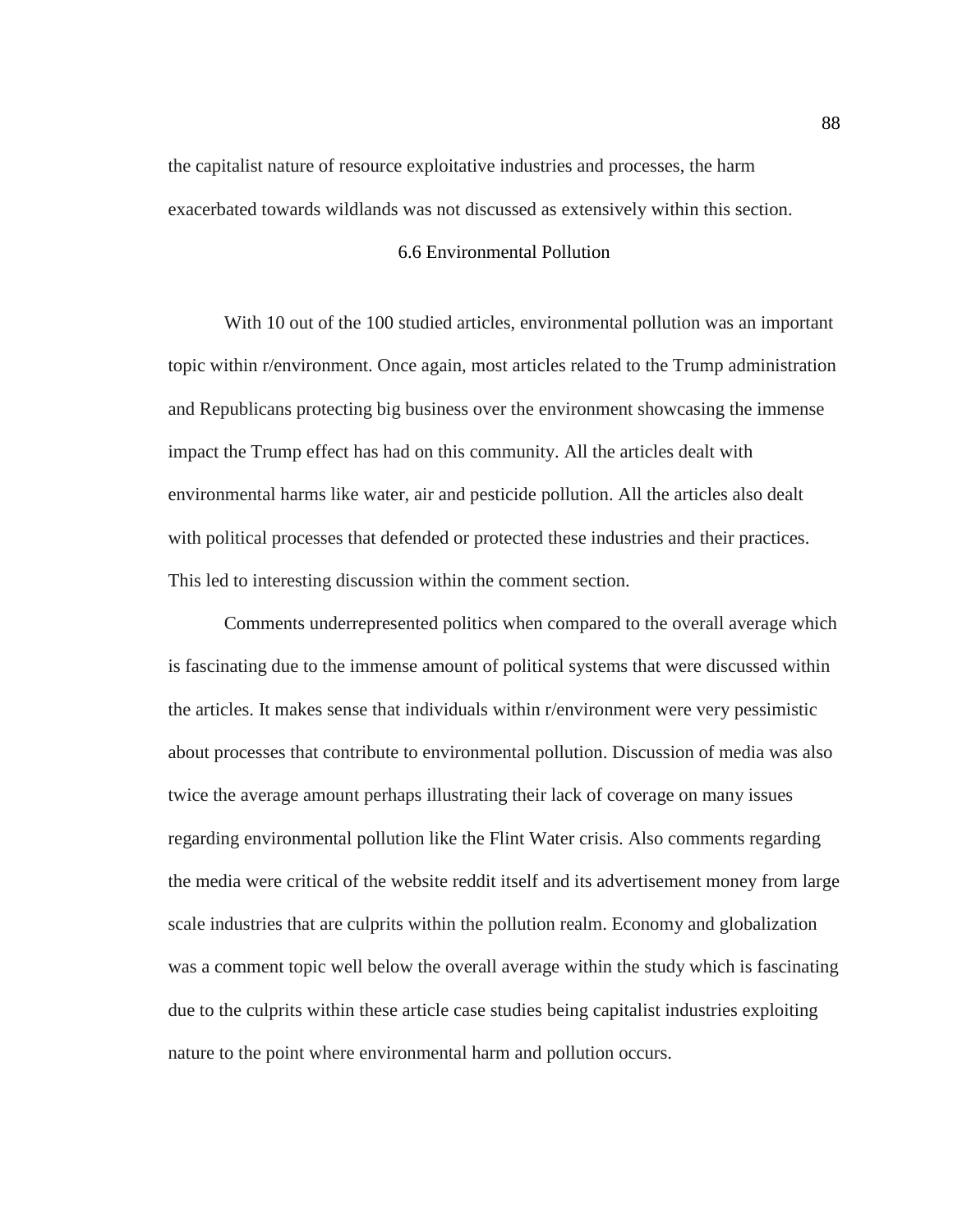## 6.7 Media Related

Five articles within the study discussed media portrayal of environmental problems. It seemed one article covered the overall sentiment quite well. The article titled "The Media has essentially stopped covering climate change" illustrates the overall sentiment individuals within the community felt towards media outlets and their discussion of environmental problems. Other articles also discussed right-wing news outlets and their bias against properly covering environmental issues. Comments within the media related section acted as a content-based echo chamber in which media itself was discussed 70 percent of the time. I believe distaste for the media's portrayal of environmental and social issues could perhaps be a bridge between identity politics and right-wing and left-wing individuals. It seems individuals agree money and advertisements within media outlets alter the rhetoric and discussions media outlets are allowed or not allowed to discuss. Due to the fact only 33 percent of articles within r/environment shared a source, it seems messaging boards and online discussion threads are places where traditional media outlets can be combated through individuals openly discussing issues without a similar form of censorship.

## 6.8 Ecological Shifts

Ecological shifts are defined as large persistent changes in the structure and function of an ecological system. Only two articles discussed ecological shifts occurring within our world. The lack of coverage states more than the coverage itself. It seems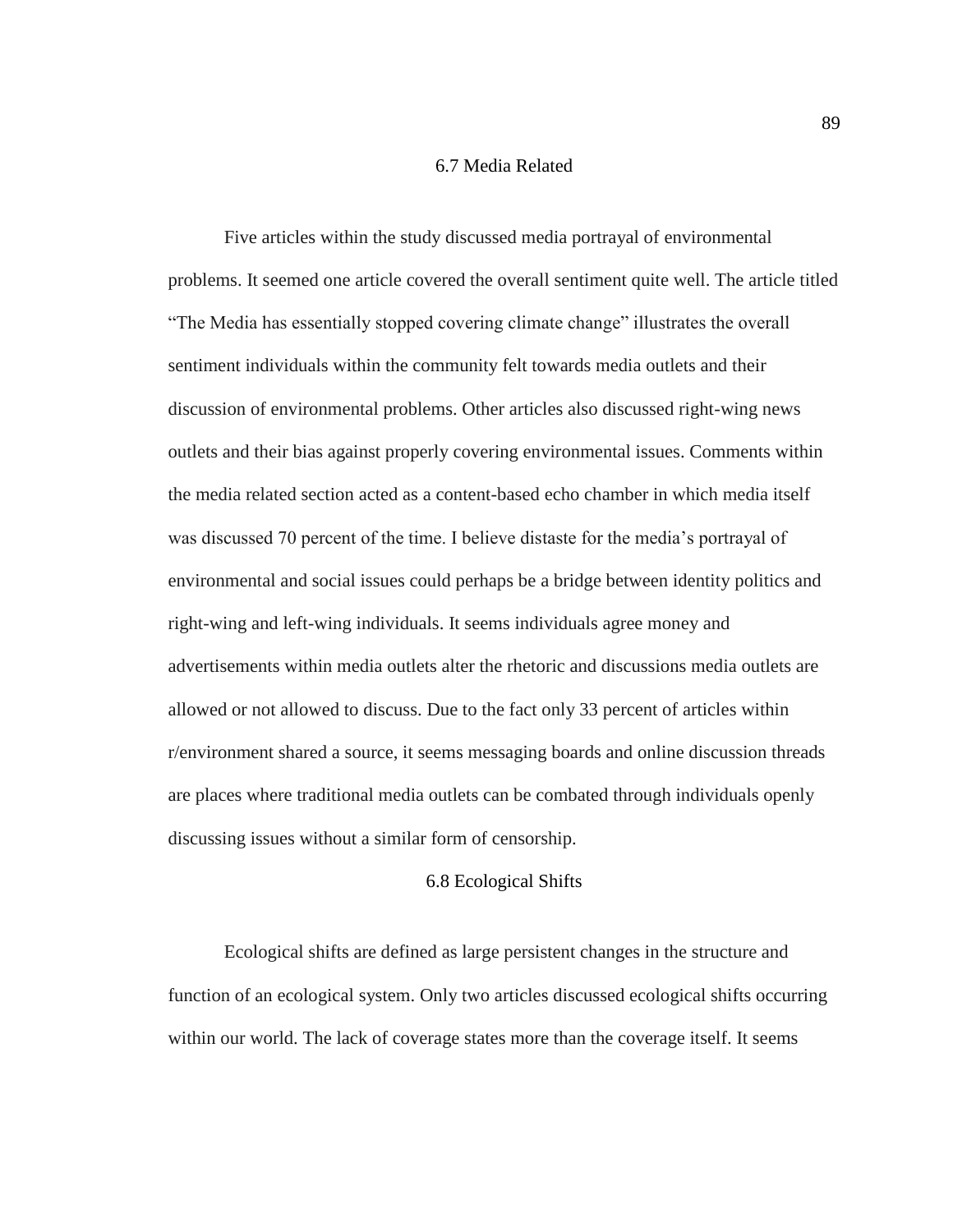there is a consensus within r/environment that society is already facing an ecological crisis. The main coverage of politics and political systems shows how the community deems change should be appropriated. This might be due to the immense power held by government or the fact that government is an institution that is supposed to democratically listen to its subjects.

The lack of coverage on ecological shifts illustrates the theory of "the spiral of silence", coined by Elisabeth Noelle Neumann. This theory states individuals have a fear of isolating themselves ideologically when discussing certain topics. Because politics were discussed more heavily as compared to other topics, it seems other topics like ecological shifts were discussed less. This is partially due to the interpretation that other individuals would rather discuss environmental politics as opposed to ecological shifts and issues.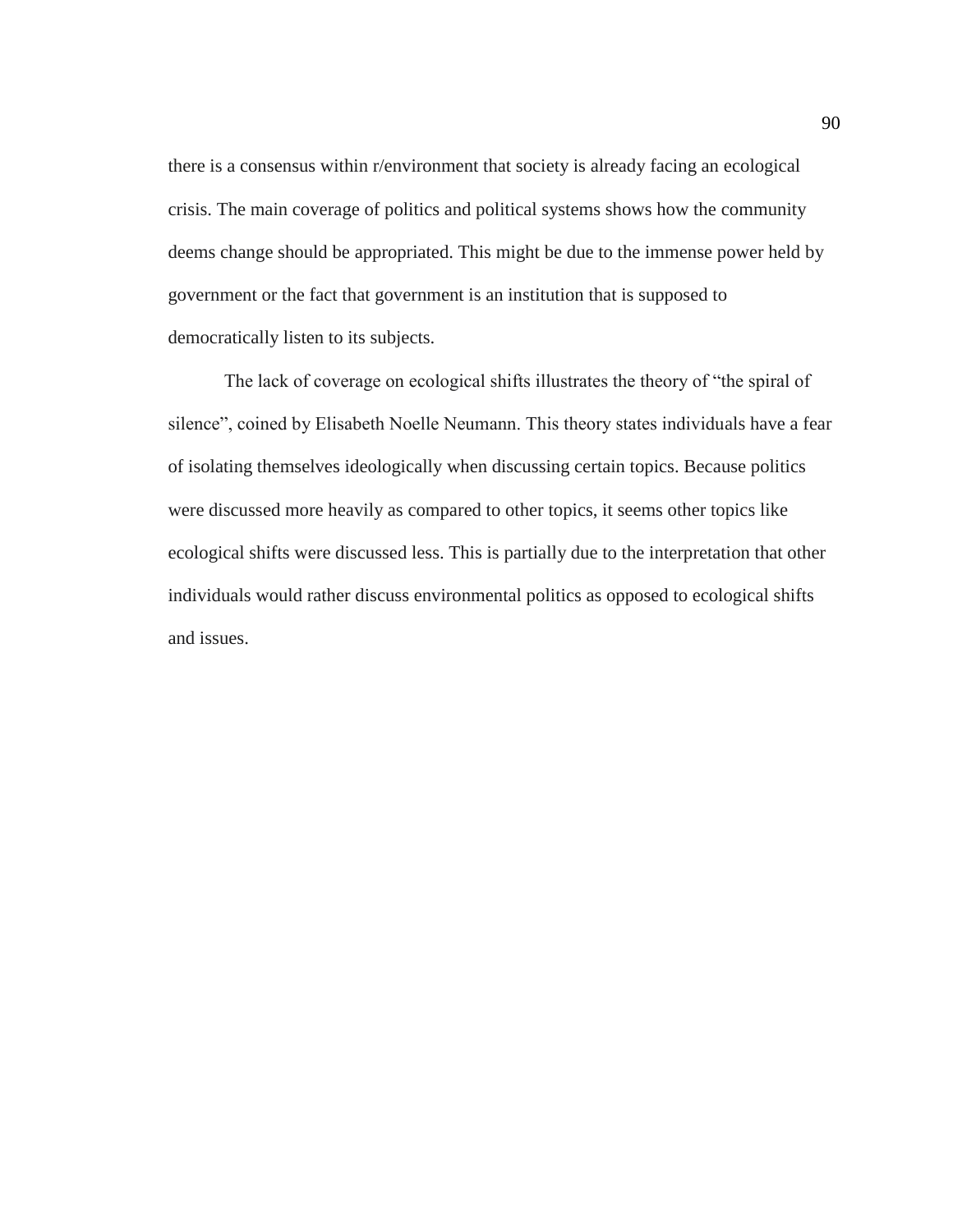## 7.0 CONCLUSION AND RECOMMENDATIONS

News media is changing within society. The process in which news is disseminated is also changing. Media users on social media sites like Reddit are crowdsourcing articles which in turn is creating new media content based on how liked or upvoted certain articles are within a social media space. Users can choose what articles rise to the top, which affects news dissemination and consumption. Crowdsourcing articles is the process websites like Reddit utilize to display information. The subreddit within Reddit dedicated to environmental issues (r/environment) crowdsources articles and allows commenters to discuss large scale issues within the website.

This study attempted to understand how the subreddit of r/environment selfidentified its environmental tendencies. By utilizing content analysis, the top one hundred articles (and top two hundred comments) were coded for. When coded the overall conception of r/environment's form of environmentalism emerges. Politics were discussed the most, while the economy and globalization were discussed the second most. Environmental movements, environmental pollution, and wildlife preservation were all close to the third most discussed topics. Ecological shifts were discussed the least within the subreddit. The subreddit r/environment's environmentalism is heavily based within politics and the politics of the environment. This helps illustrate how individuals who post on crowdsourced communities see politics as the number one environmental issue that needs to be discussed.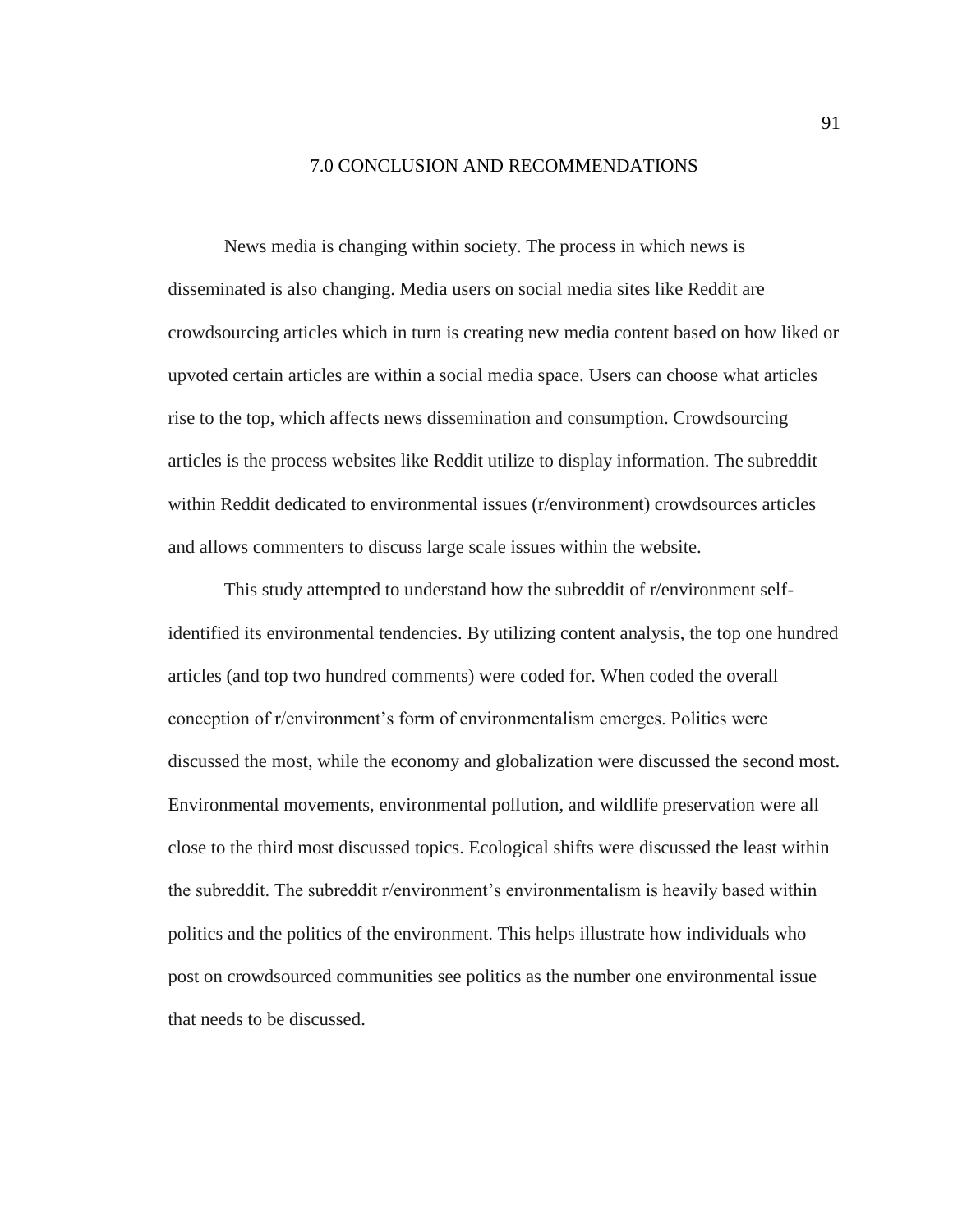The subreddit r/environment heavily used liberal based news media sources within their articles. The top three article sources were all left leaning in their rhetoric. Additionally, the subreddit had 42 out of 100 articles dedicated to discussing politics and political systems regarding the environment. Trump and the Trump administration was the main focus of 19 of these articles while also being a major theme in all other sections within the study. If the subreddit r/environment wants to spread its message outside of its main users in order to gain new users and followers, it should focus on political issues presented, like transparency, as opposed to individuals and political parties (Mitchell and Lim 2018). This would help r/environment's appeal to conservatives and independents who are ideologically on the fence regarding environmental issues.

The subreddit's focus on political systems affects the overall environmental message that was portrayed within r/environment. When Trump and his administration became a topic area, content and discussions regarding the environment fell second to discussions of Trump. This was frustrating as a researcher because it affected the perceived content I was going to evaluate. When politics were discussed, policies and systems were evaluated by individuals. When topics like policies and transparency emerged, users discussed actual environmental issues as opposed to just posting ad hominins against Trump. The subreddit's environmental content would greatly benefit from avoiding the topic of Trump.

Politics were heavily discussed within r/environment and other topics were secondary within their scale. Industrial powerhouses and corporate entities were discussed within the management of energy resources section, illustrating their deemed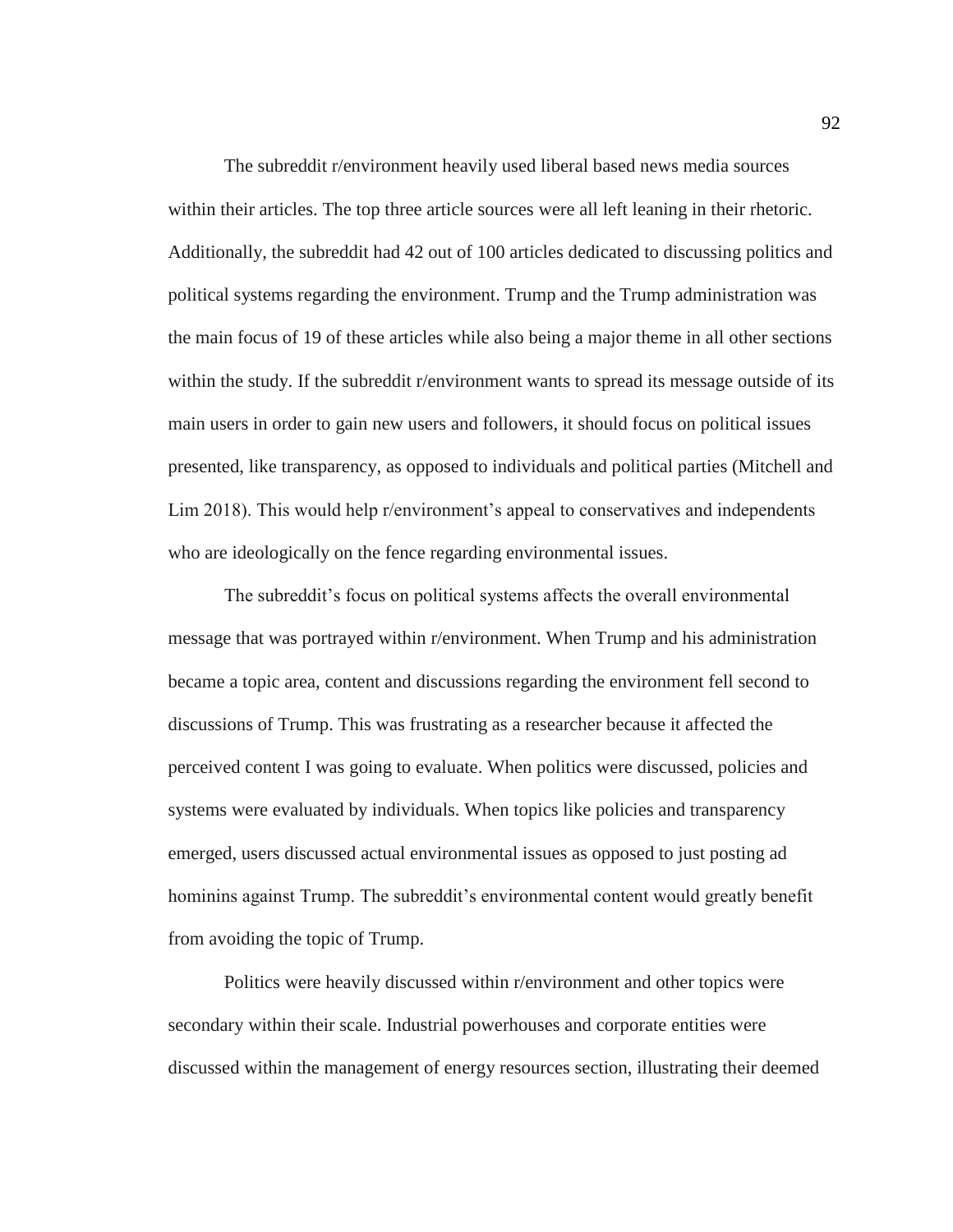importance regarding environmental issues. Once again, the topic of transparency was highly prevalent within this section illustrating how important the topic of transparency is to the r/environment subreddit. The discussion of transparency revolved related to politics and industrial practices. Perhaps as transparency increases within these sections of society different environmental topics will emerge discussing other practical issues. Discussion of transparency and politics as a whole elicited discussions within the comment section that focused on the effects of environmental politics.

A major finding regarding this study revolves around how the r/environment community discusses issues regarding politics and the global economy within certain timeframes. Because of the Trump presidency, this study had more political discussions specifically looking at Trump and his lack of environmental awareness as opposed to environmental policies or solutions. The most popular articles all dealt with convenient political topics like the Trump presidency. Monetary investment in green energies were celebrated by commenters within r/environment. Rich elites and governments were perceived to have more influential power when it came to implementing environmental change on a global societal scale. Small scale individual contributions and efforts from poorer, less influential citizens were not seen as being as viable. It seems social, monetary, and intellectual capital are all intensely influential voices within the most popular articles in the r/environment community. In addition, Reddit itself exists on the internet which can only be accessed by a certain amount of people in the world, creating a population of users that are not representative of the world. These power dynamics of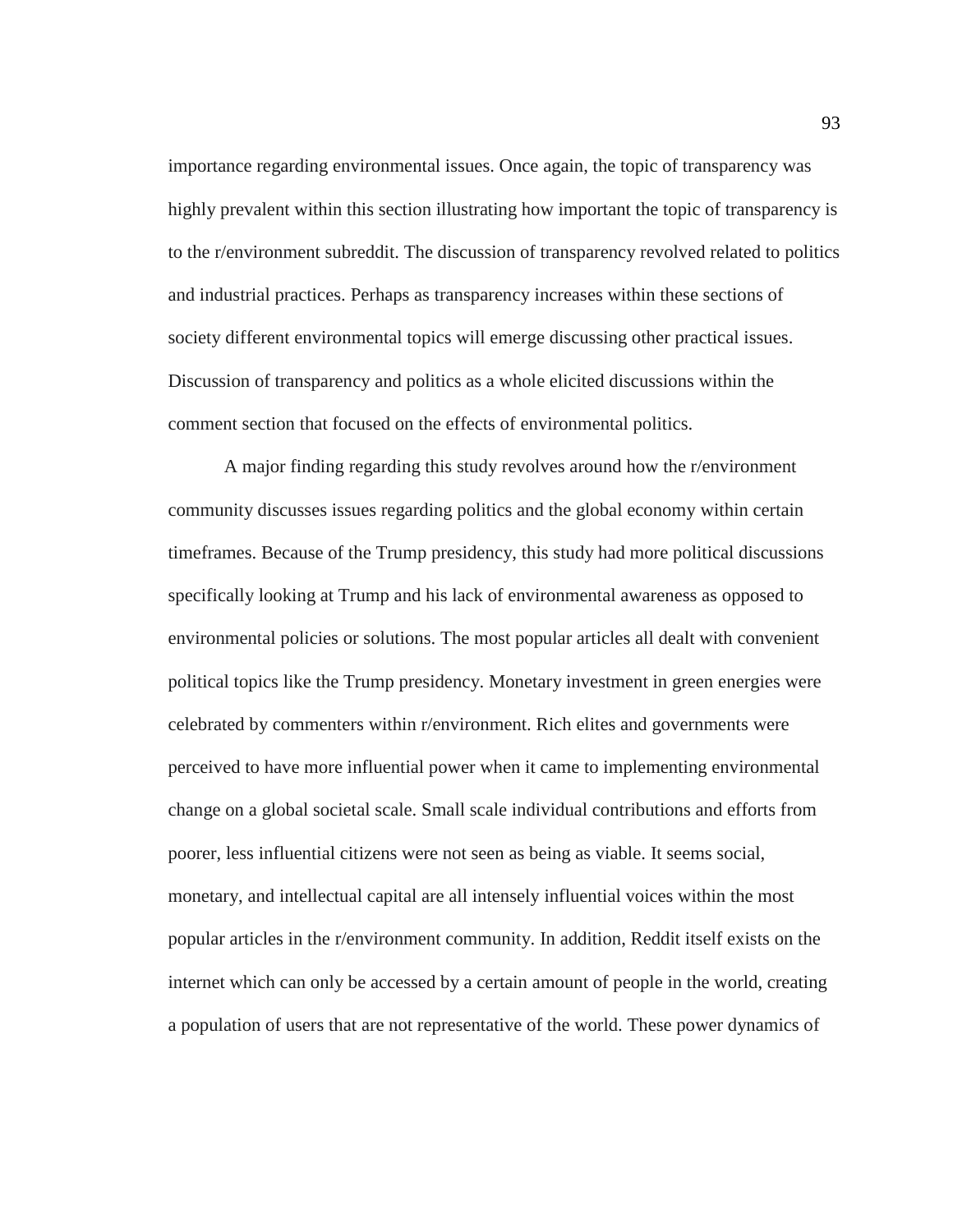dominant voices plays out in the landscape of the r/environment community and is important to be aware of when evaluating online crowdsourced communities in general.

Within this study's findings, the Trump administration seems to be a key area of focus for the r/environment community. This illustrates how Americanized the discussion of environmental politics is within the r/environment community. Readers and users who look to social media sites that crowdsource articles should be leery of content provided and should question the bias and intentions of article posters and commenters. Just because individuals who are not being paid to provide sources are creating content, unlike legacy media structures, does not mean they are inherently unbiased. Caution in dissecting information is an important ability for readers to utilize.

#### 7.1 Limitations and Recommendations

There are numerous limitations that exist within this study. Only one coder was utilized within the coding process which could represent a bias issue. To combat a biased coder all coding processes were done four times to make sure topics were coded consistently. In addition, the criteria for categorization of concepts were abstracted from a 1992 study that evaluated Time Magazine's portrayal of environmental topics. This had the potential to limit the ideological interpretations of content within r/environment. Because the most upvoted articles were evaluated no timeframe was explicitly evaluated allowing articles and viewers with upvotes to allocate their deemed importance. This allowed cultural phenomena's like Trump's election to affect the data timeline (more upvoted articles within the subreddit around this election). This affects the content being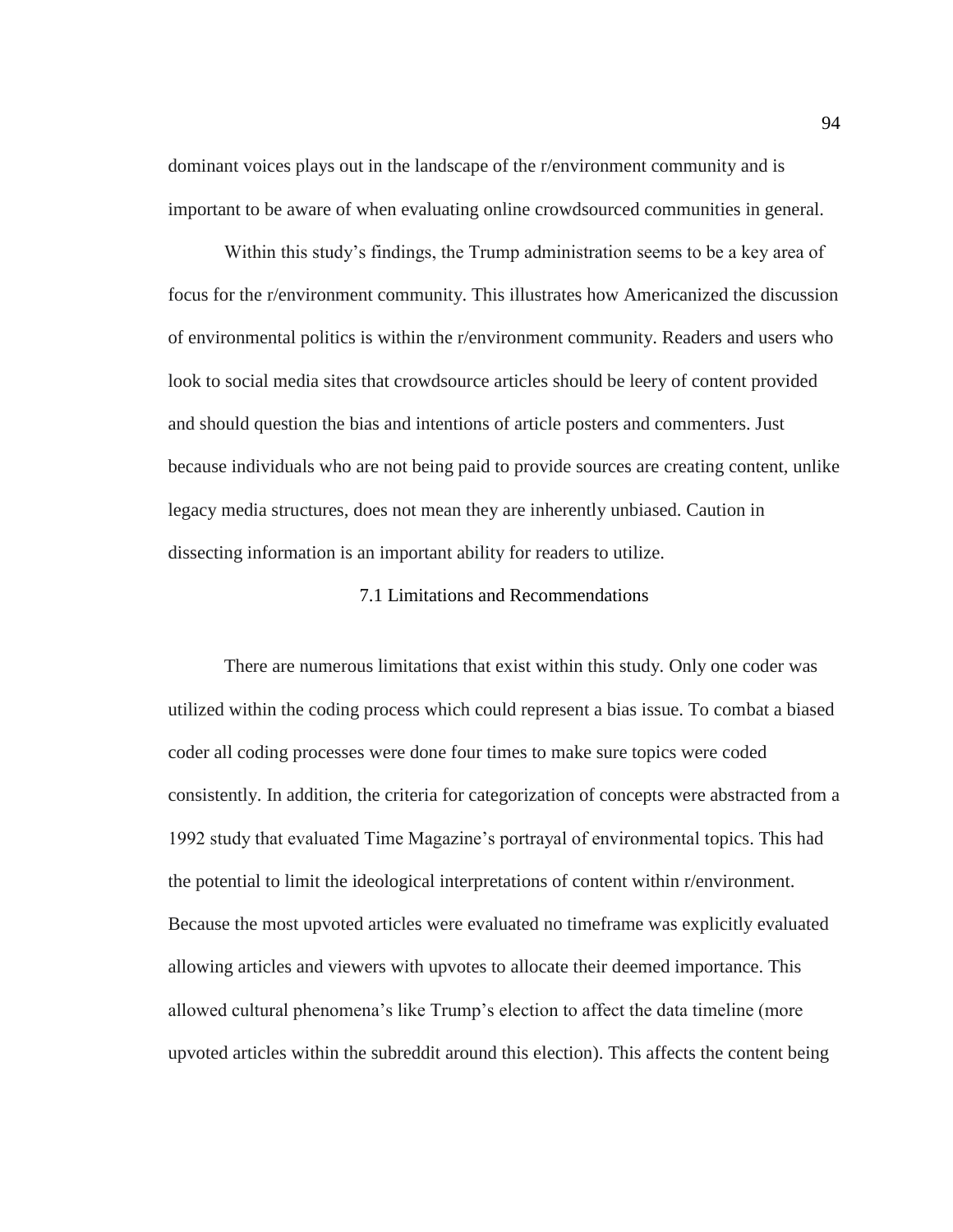displayed within the study. Perhaps future studies aimed at understanding crowdsourced articles within a timeframe could evaluate a dataset with fixed dates as opposed to top upvoted articles. This would allow researchers to evaluate cultural phenomenon and the reaction r/environment exhibits. This study evaluated top sourced and upvoted articles due to the importance they represented within the community, therefore a timeframe created itself from the dataset.

Future studies that evaluate crowdsourced social media sites like Reddit could benefit from comparing their news coverage regarding topics like the environment with legacy news outlets. In addition, new forms of online media that are apart of legacy media structures can also be evaluated for discourse and content. Other academic studies could also benefit from comparing different crowdsourced social media sites and their portrayal of topics like the environment. A simple way to do this would be to compare certain subreddits and their discussions and perceptions of similar cultural topics that emerge. This would help illustrate the overall championed and self-selected content users are liking or upvoting on different media platforms.

Not many academic studies have evaluated crowdsourced online news communities. This means, there is ripe content available for academic studies that wish to evaluate changing media landscapes and new forms of news dissemination. This growing field should utilize content analysis and internet-based forms of ethnography, due to the amount of readily available information that exists within crowdsourced online communities.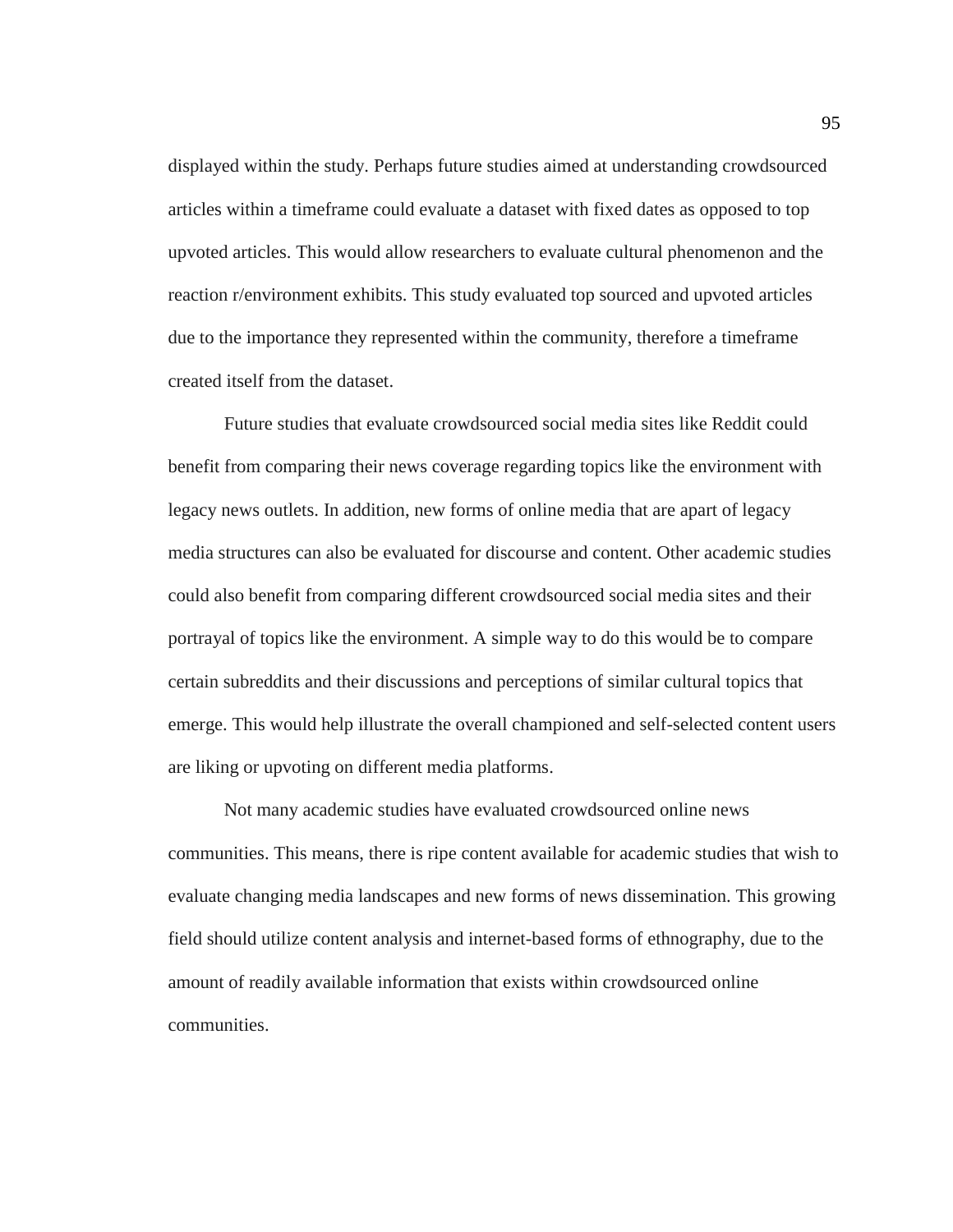#### REFERENCES

- Allan, K. 2018. Critical Political Economic Approaches to the Study of Language and Neoliberalism. *Journal of Sociolinguistics*, Vol. 22, Issue 4, p.454-469.
- Brulle, R. 2003. Environmental Discourse and Social Movement Organizations: A Historical and Rhetorical Perspective on the Development of U.S. Environmental Organizations. *Sociological Inquiry*, Vol. 66, Issue 1.
- Chomsky, N. and Herman, E. 2002. *Manufacturing Consent: The Political Economy of the Mass Media*. Pantheon Books.
- Daniller, A. Allen, D. Tallevi, A. and Mutz, D. 2017. Measuring Trust in the Press in a Changing Media Environment. *Communication Methods and Measures*, Vol. 11, Issue 1, p.76-85.
- Detweiler, S. 1992. A Content Analysis of Environmental Reporting in Time and the New York Times, 1991 and 1992. Detweiler.us/thesis.html
- Firmstone, J. 2016. Mapping Changes in Local News. *Journalism Practice*, Vol. 10, Issue 7, p.928-938.
- Firmstone, J. and Coleman, S. 2014. The Changing Role of the Local News Media in Enabling Citizens to Engage in Local Democracies. *Journalism Practice*, Vol. 8, Issue 5, p.596-606.
- Gottfried, J. and Shearer, E. 2017. News Use Across Social Media Platforms 2017. Pew Research Center.
- Greenwood, K. and Thomson, T. 2017. Beyond Framing. *Journalism Practice*, Vol. 11, Issue 5, p.625-644.
- Greenwood, K. and Thomson, T. 2017. I "Like" That: Exploring the Characteristics That Promote Social Media Engagement with News Photographs. *Visual Communication Quarterly*, Vol. 24, Issue 4, p.203-218.
- Guzman, M. 2013. After Boston, Still Learning. *Quill* Vol. 101, Issue 3, p.22-25.
- Hackett, R. and Zhao, Y. 1998. *Sustaining Democracy?: Journalism and the Politics of Objectivity*. Garamond Press.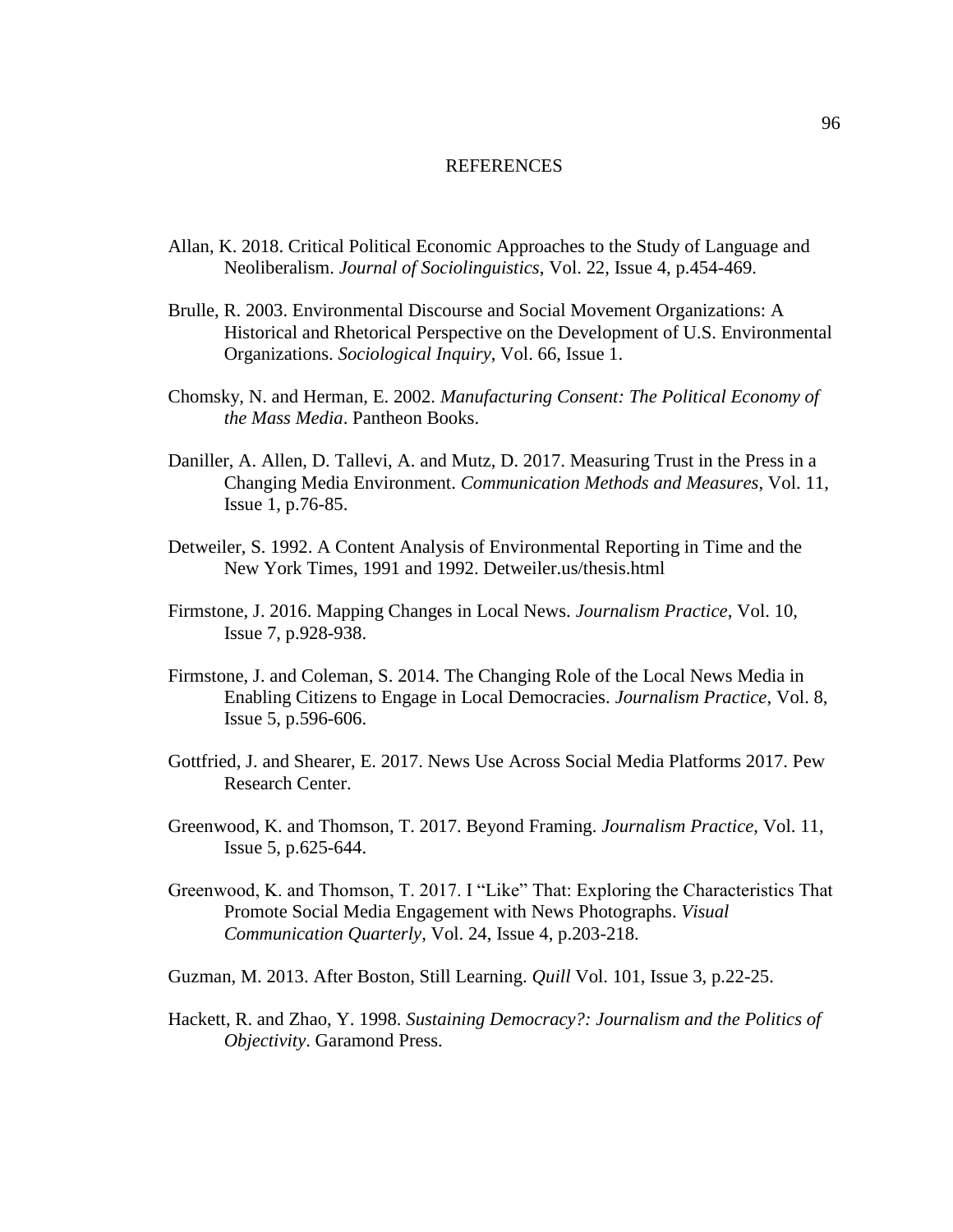- Halpern, D. Katz, J. and Valenzuela, S. 2017. We Face, I Tweet: How Different Social Media Influence Political Participation through Collective and Internal Efficacy. *Journal of Communication*, Vol. 22, Issue 6, p.320-336.
- Hansen, Ralph E. 2018. *Mass Communication: Living in a Media World*. Sage Publishing.
- Hilbert, M. Vasquez, J. Halpern, D. and Valenzuela, S. 2017. One Step, Two Step, Network Step? Complementary Perspectives on Communication Flows in Twittered Citizen Protests. *Social Science Computer Review*, Vol. 35, Issue 4, p.444-461.
- Holcomb, J. Gottfried, J. and Mitchell, A. 2013. News Use Across Social Media Platforms. Pew Research Center.
- Ibarra, K. 2009. The Promotion of Public Interest Through New Policy Initiatives for Public Television: The cases of France and Spain. *Interactions: Studies in Communication and Culture*. Vol. 1, Issue 2, p.267-282.
- International Communication Association. Source, Please? A Content Analysis of Links Posted in Discussions of Public Affairs on Reddit. 2018. 519130 Internet Publishing and Broadcasting and Web Search Portals, p.1-18.
- International Communication Association. The Voices of Reddit: Exploring the Effects of New Entrants on The Content of Online Discussions. 2018. 519130 Internet Publishing and Broadcasting and Web Search Portals p.1-25.
- Lasswell, H. 1948. *The Analysis of Political Behavior: An Empirical Approach*. The Yale Law Journal Company.
- Matthews, J. 2015. To Establish the Effects of Branding on the Purchasing Behavior of Consumers aged 18-25 in the UK Clothing Industry. Cardiff Metropolitan University.
- Mediabiasfactcheck.com, Retrieved in 2019.
- Mitchell, S. and Lim, M. 2018. Too Crowded for Crowdsourced Journalism: Reddit, Portability, and Citizen Participation in the Syrian Crisis. Carleton University.
- Moessner, M. 2018. Analyzing Big Data in Social Media: Text and Network Analyses of an Eating Disorder Forum. *Int J Eat Disord*, Vol. 51, Issue 7, p.656-667.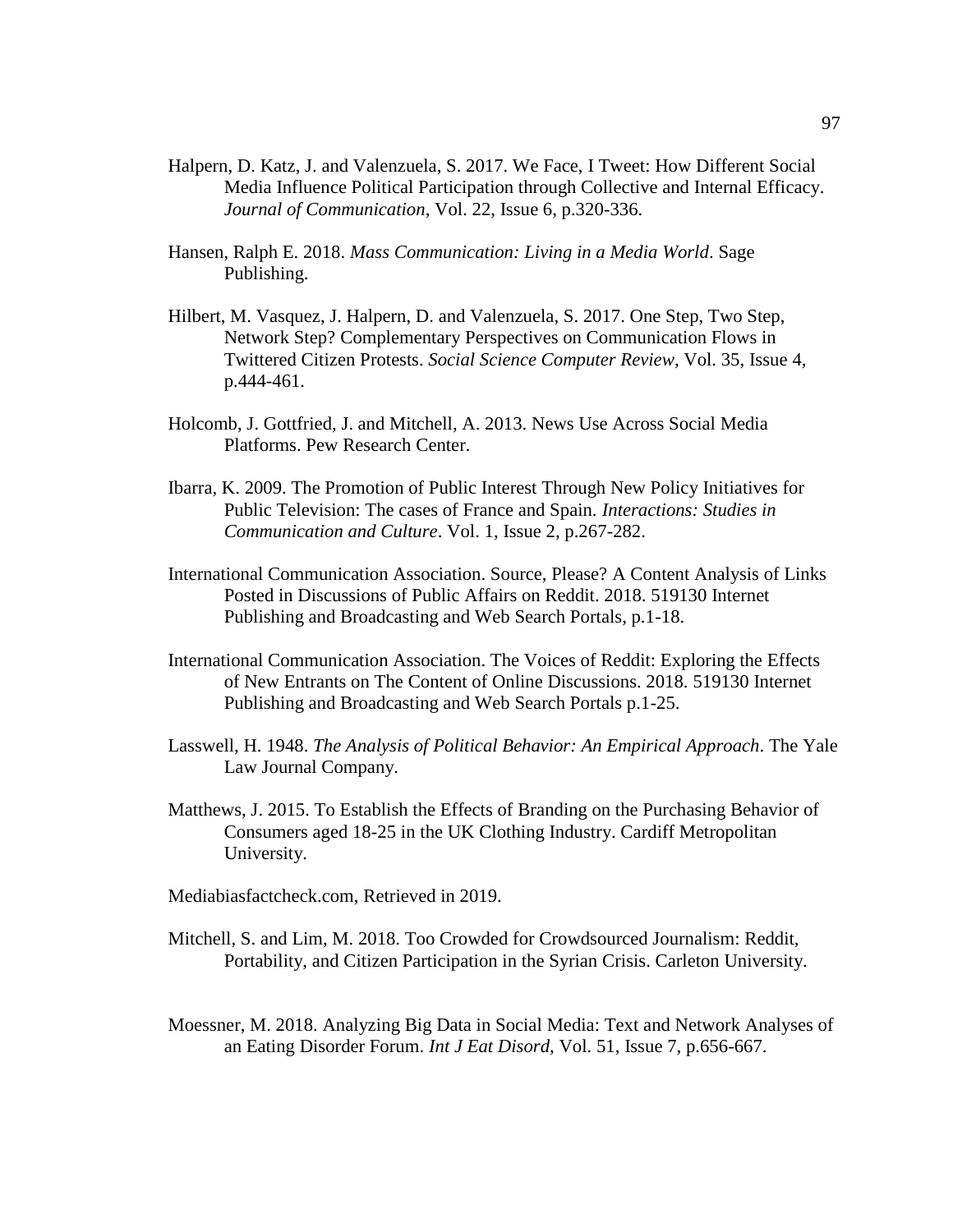- Muchnik, L. Aral, S. and Taylor, SJ. 2013. Social Influence Bias: A Randomized Experiment. *Science*, Vol. 341, Issue 6146, p.647-651.
- Nhan, J. Huey, L. and Broll, R. 2015. Digilantism: An analysis of Crowdsourcing and the Boston Marathon Bombings. *The British Journal of Criminology*, Volume 57, Issue 2, p. 341-361.
- Pearson, G. and Knobloch, S. 2018. Perusing Pages and Skimming Screens: Exploring Differing Patterns of Selective Exposure to Hard News and Professional Sources in Online and Print News. *New Media and Society*, Vol. 20, Issue 10, p.3580- 3596.
- Poell, T. 2014. Connecting Activists and Journalists. *Journalism Studies*, Vol. 16, Issue 5, p719-733.
- Rodny-Gumede, Y. 2017. Social Media and the Re-affirmation of the Role of Journalism: A Cursory Discussion of the Potential for Widening the Public Sphere in a Postcolonial Society. *Interactions: Studies in Communication and Culture*, Vol. 8, Issue 2/3, p.169-187.
- Seethaler, J. and Beaufort, M. 2014. Community Media and Broadcast Journalism in Austria: Legal and Funding Provisions as Indicators for the Perception of the Media's Societal Roles. *Radio Journal: International Studies in Broadcast and Audio Media* Vol. 15, Issue 2, p.173-194.
- Stephens, M. and Jarvis, S. 2016. The Partisan Affect of News Seekers vs. Gatekeepers: Linguistic Differences in Online vs. Front-Page News in Campaign 2012. *Communication Research Reports*, Vol. 33, Issue 3, p.275-280.
- Suciu, I. 2018. Credibility and Freedom of Choice in Social Media in Relation with Traditional Media. *Journal of Media Research*, Vol. 11, Issue 3, p.24-34.
- Suran, M. and Kilgo, K. 2017. Freedom from the Press? *Journalism Studies*, Vol. 18, Issue 8, p.1035-1051.
- Thomas, W. and Thomas, D. 1928. *The Child in America: Behavior Problems and Programs*. New York: Knopf, p.571-572.
- Vago, M. 2016. A decade before Boaty Mcboatface, the internet came together to name a whale. AV Club.
- Valenzuela, S. Correa, T. and Gil de Zuniga H Gil. 2018. Ties, Likes, and Tweets: Using Strong and Weak Ties to Explain Differences in Protest Participation Across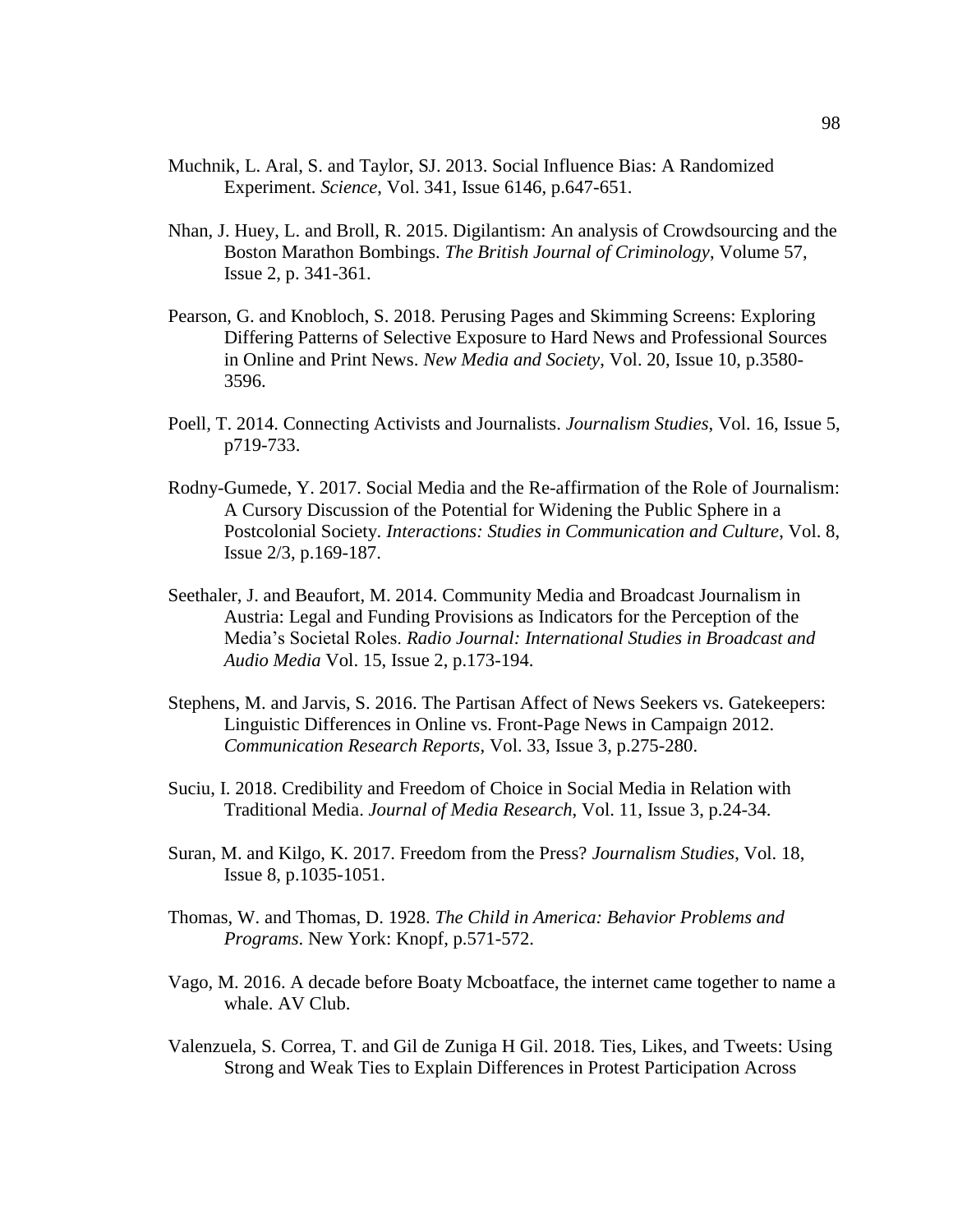Facebook and Twitter Use. *Political Communication*, Vol. 35, Issue 1, p.117-134.

- Valenzuela, S. Pina, M. and Ramirez, J. 2017. Behavioral Effects of Framing on Social Media Users: How Conflict, Economic, Human Interest, and Morality Frames Drive News Sharing. *Journal of Communication*, Vol. 67, Issue 5, p.803-826.
- Wasike, B. 2013. Framing News in 140 Characters: How Social Media Editors Frame the News and Interact with Audiences via Twitter. *Global Media Journal*: Canadian Edition. Vol. 6 Issue 1, p.5-23.
- Wasike, B. 2016. The Significant Other: A Longitudinal Analysis of Significant Samples in Journalism Research 2000-2014. *International Journal of Communication*, Vol. 10, p.2744-2765.
- Wasike, B. 2018. Preaching to the Choir? An Analysis of Newspaper Readability vis-àvis Public Literacy. *Journalism*, Vol. 19 Issue 11, p.1570-1587.
- Westerwick, A. Johnson, B. Knoblock-Westerwick, S. 2017. Confirmation Biases in Selective Exposure to Political Online Information: Source Bias vs. Content Bias. *Communication Monographs*, Vol. 84, Issue 3, p.343-364.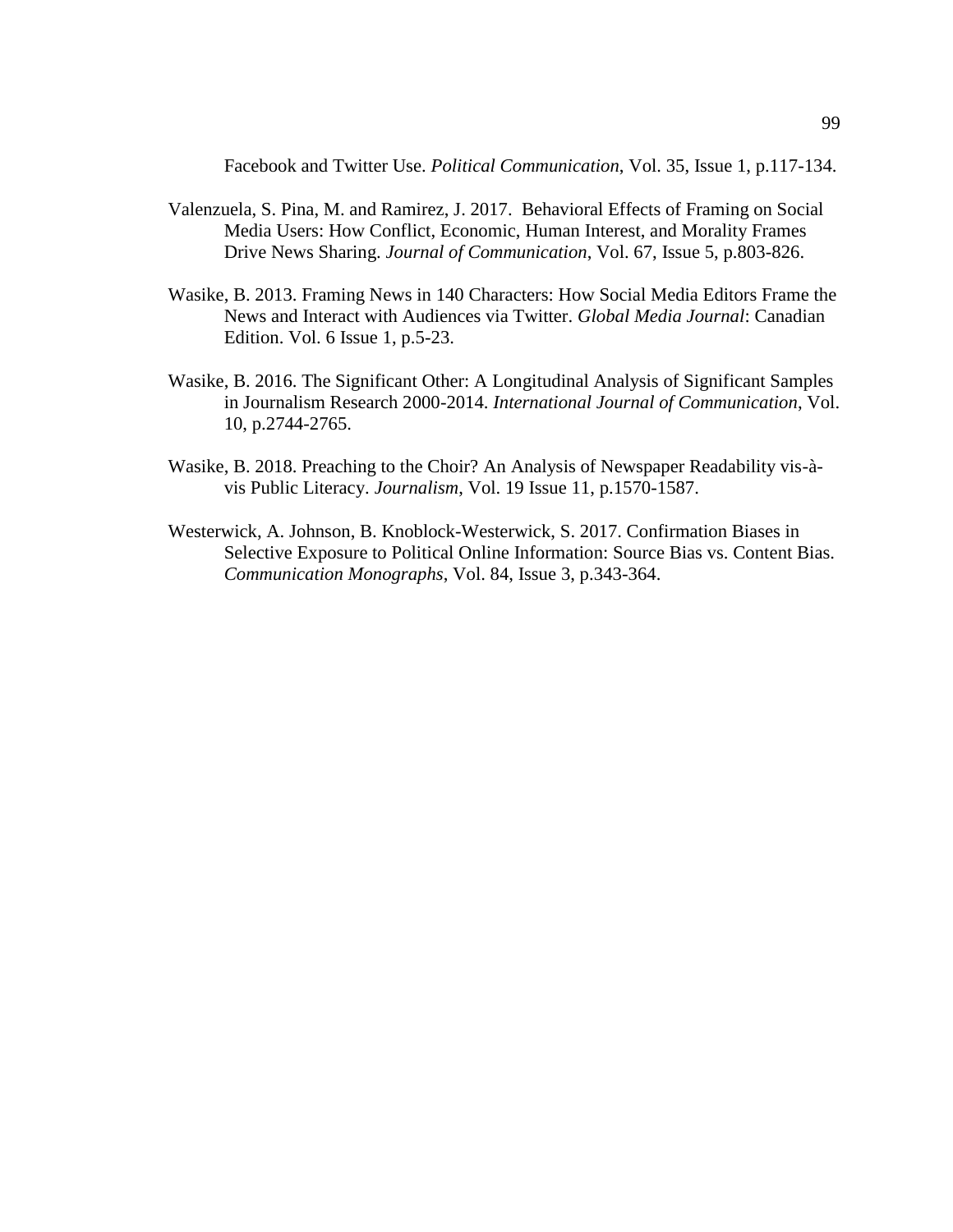## APPENDIX

## Table 1: Political Articles within r/environment

In order to be categorized as a political article, the main focus of the article headline has to deal with a policy, political topic, or political person. This means the effects of a policy may be discussed or just how a political individual or organization is attempting to suppress information regarding the environment.

| Article Title                        | Sources           | Date    | Upvotes | # Of Comments |
|--------------------------------------|-------------------|---------|---------|---------------|
| Trump signs his first significant    |                   |         |         |               |
| bill — killing a transparency rule   |                   |         |         |               |
| for oil companies                    | www.vox.com       | 2/14/17 | 21400   | 1100          |
| Trump's America First Energy         |                   |         |         |               |
| Plan Actually Leaves America         |                   |         |         |               |
| Behind - "there's not a word about   |                   |         |         |               |
| the clean energy revolution, a       |                   |         |         |               |
| boom in wind, solar, and energy      |                   |         |         |               |
| efficiency that is creating millions |                   |         |         |               |
| of jobs, saving billions of dollars, |                   |         |         |               |
| and even saving lives by cutting     |                   |         |         |               |
| pollution."                          | cleantechnica.com | 1/31/17 | 19900   | 1100          |
| U.S. is the only nation in the       |                   |         |         |               |
| world not in Paris deal after Syria  |                   |         |         |               |
| signs on.                            | thehill.com       | 11/7/17 | 19600   | 1700          |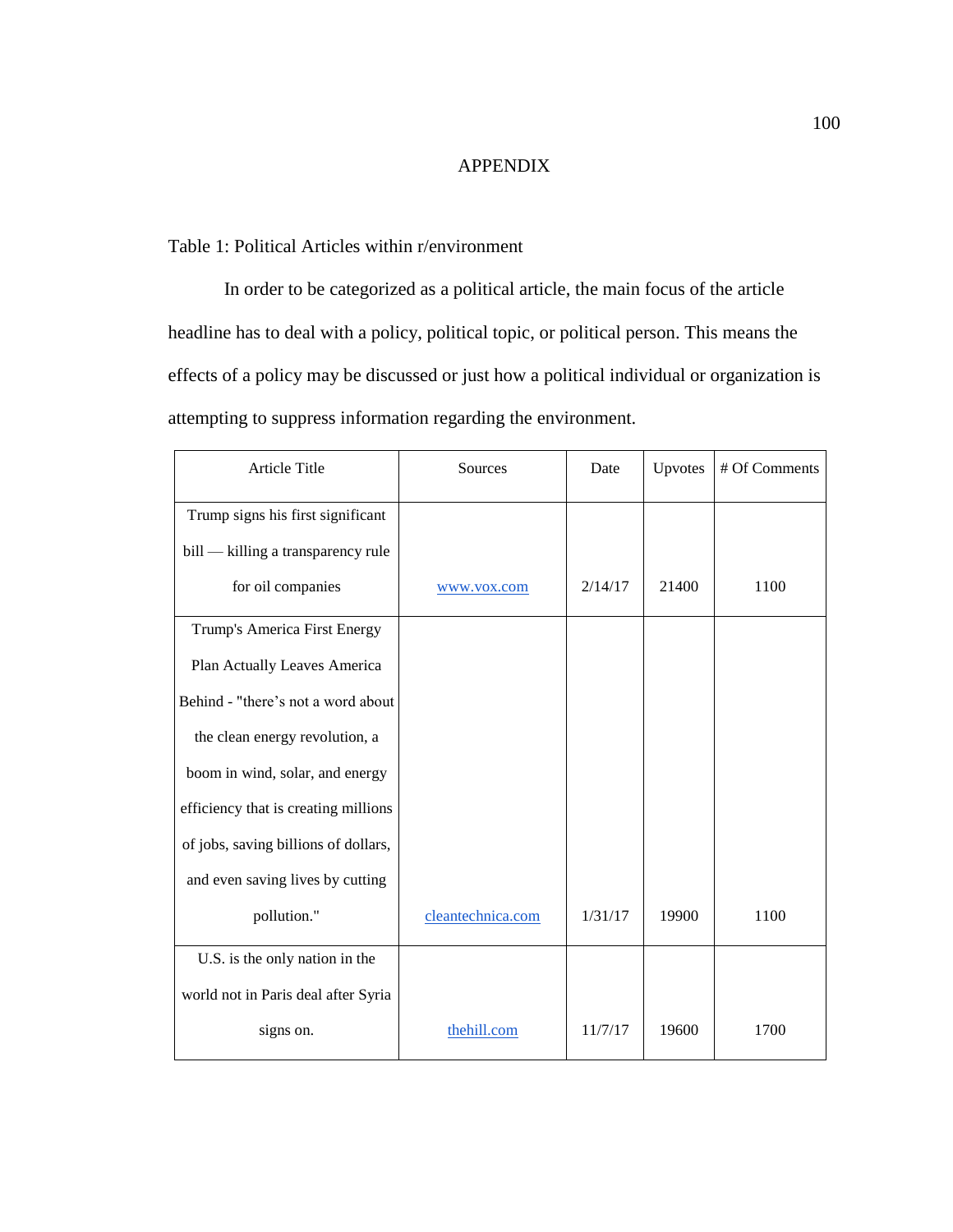| <b>Article Title</b>               | Sources                 | Date     | Upvotes | # Of Comments |
|------------------------------------|-------------------------|----------|---------|---------------|
| Trump has reportedly decided to    |                         |          |         |               |
| withdraw from the Paris climate    |                         |          |         |               |
| deal                               | businessinsider.com     | 5/31/17  | 19100   | 3200          |
| Bernie Sanders questions EPA       |                         |          |         |               |
| nominee Wheeler "Is Climate        | <b>Video of Sanders</b> |          |         |               |
| Change a hoax?"                    | questioning             | 1/17/19  | 18700   | 1700          |
| Iceland elects 41-year-old         |                         |          |         |               |
| environmentalist as prime minister | inhabitat.com/          | 12/5/17  | 18200   | 543           |
| Thousands of Pages Of Emails       |                         |          |         |               |
| From Trump's New EPA Chief         |                         |          |         |               |
| Have Been Released                 | buzzfeednews.com        | 2/23/17  | 17700   | 1300          |
| Al Gore offers to work with        |                         |          |         |               |
| Trump on climate change            | time.com/               | 11/12/16 | 17700   | 1400          |
| Trump's presidency is dangerous    |                         |          |         |               |
| for the planet                     | local.sltrib.com/       | 11/5/17  | 17500   | 1100          |
| Harrison Ford Goes After Trump     |                         |          |         |               |
| Team While Accepting               |                         |          |         |               |
| Environmental Honor: "We've got    |                         |          |         |               |
| people in charge of important shit | www.hollywoodreporter.  |          |         |               |
| who don't believe in science"      | com/                    | 11/4/17  | 17100   | 576           |
| Donald Trump's stance on global    |                         |          |         |               |
| warming is 'sociopathic, paranoid  | www.independent.co      | 6/8/17   | 15900   | 702           |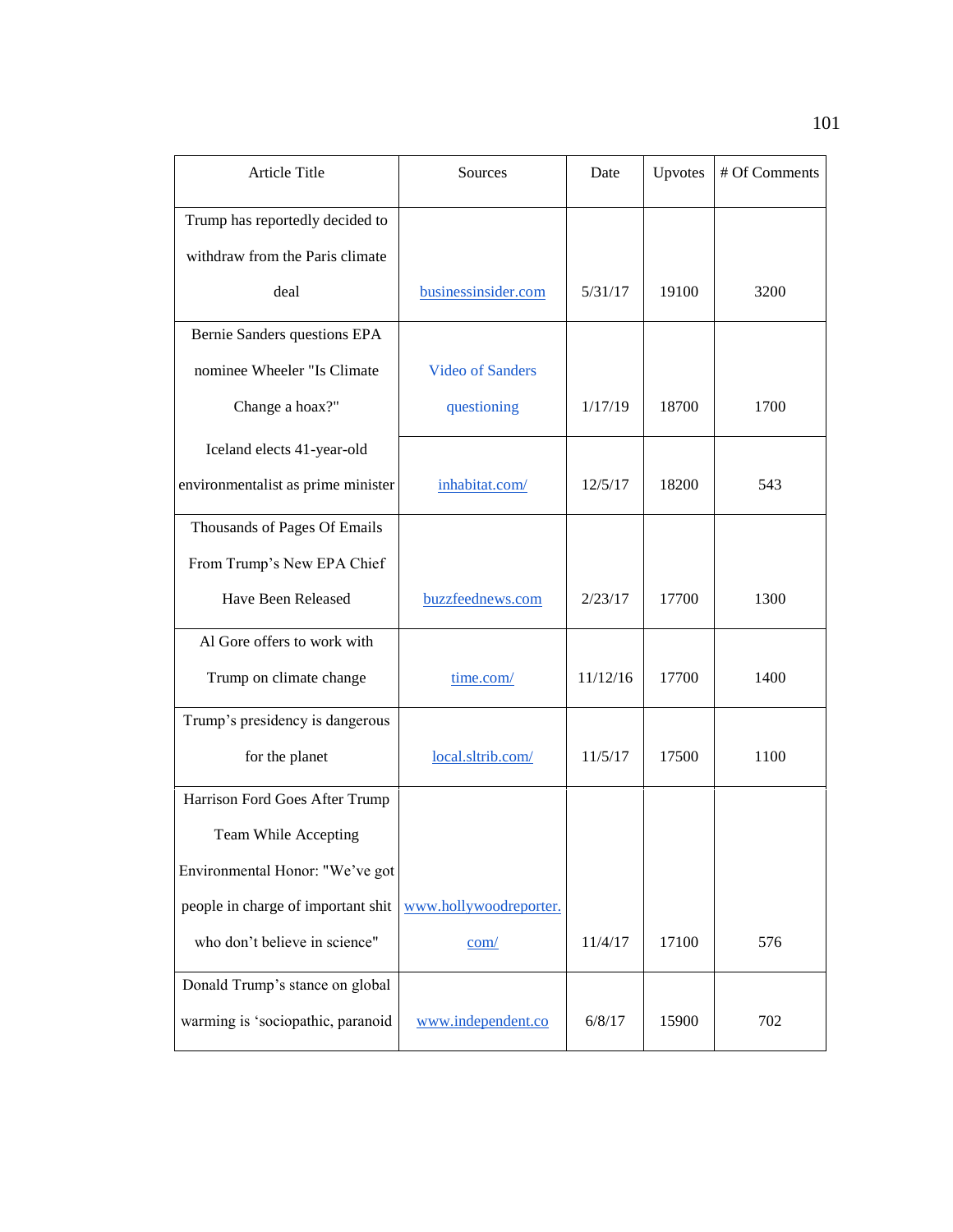| Article Title                        | Sources               | Date     | Upvotes | # Of Comments |
|--------------------------------------|-----------------------|----------|---------|---------------|
| and malevolent', world-leading       |                       |          |         |               |
| economist says                       |                       |          |         |               |
| Trump's Hiring Freeze Will           |                       |          |         |               |
| Devastate Our National Parks: Our    |                       |          |         |               |
| overcrowded National Parks need      |                       |          |         |               |
| to hire 8,000 temporary employees    |                       |          |         |               |
| to make sure you can go camping      |                       |          |         |               |
| this summer.                         | motherboard.vice.com/ | 1/26/17  | 15600   | 1300          |
| The world shrugs at Trump as         |                       |          |         |               |
| global climate meeting begins in     |                       |          |         |               |
| Bonn. "Trump is utterly isolated,    |                       |          |         |               |
| and U.S. positions and negotiators   |                       |          |         |               |
| will be largely ignored as a result. |                       |          |         |               |
| This has become a life-and-death     |                       |          |         |               |
| issue for most countries,"           | washingtonpost.com/   | 11/6/17  | 14200   | 1100          |
| Trump administration sued over       |                       |          |         |               |
| climate change 'censorship'   NGO    |                       |          |         |               |
| suit claims US agencies are          |                       |          |         |               |
| illegally withholding information    |                       |          |         |               |
| about the suppression of climate     |                       |          |         |               |
| science in public communications     | climatechangenews.com | 5/25/16  | 14000   | 166           |
| Dem lawmaker: Trump 'tweeting        |                       |          |         |               |
| like a child who hates science       | the hill.com          | 12/28/17 | 12500   | 471           |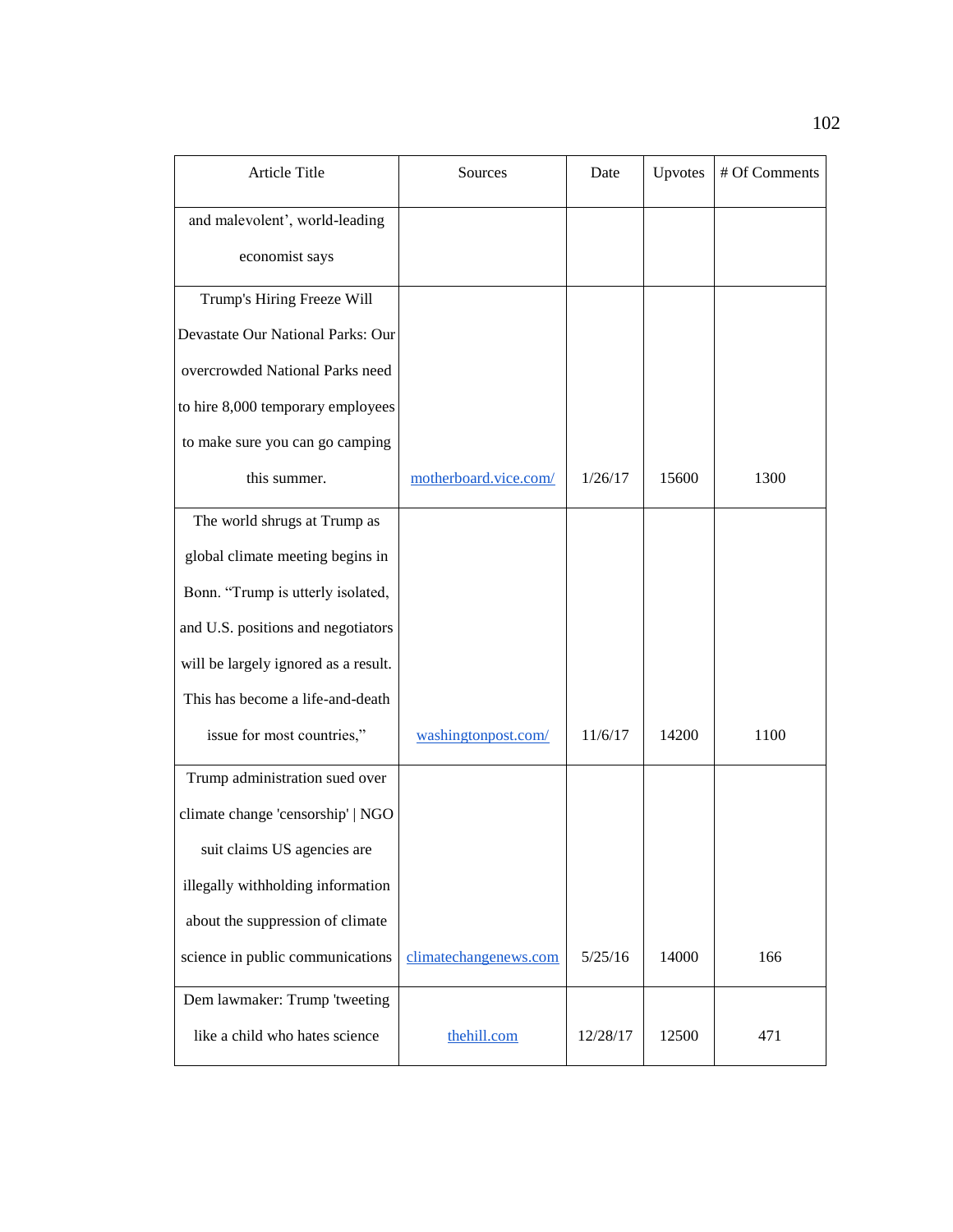| Article Title                       | Sources           | Date     | Upvotes | # Of Comments |
|-------------------------------------|-------------------|----------|---------|---------------|
| class'                              |                   |          |         |               |
| 2 states sue over Trump             |                   |          |         |               |
| administration suspending a rule    |                   |          |         |               |
| that would save taxpayers \$330     |                   |          |         |               |
| million - "President Trump should   |                   |          |         |               |
| put the health of the American      |                   |          |         |               |
| people over the profits of private  |                   |          |         |               |
| companies."                         | thinkprogress.org | 7/6/17   | 12200   | 294           |
| Leaked memo shows EPA told          |                   |          |         |               |
| employees to lie about climate      |                   |          |         |               |
| science                             | shareblue.com     | 3/29/17  | 11900   | 548           |
| Woman Dragged Out of West           |                   |          |         |               |
| Virginia House Hearing for          |                   |          |         |               |
| Listing Oil and Gas Contributions   |                   |          |         |               |
| to Members                          | commondreams.org  | 2/11/18  | 11800   | 335           |
| France lures U.S. scientists with   |                   |          |         |               |
| anti-Trump climate grants. Several  |                   |          |         |               |
| U.S.-based climate scientists are   |                   |          |         |               |
| about to win multi-year, all-       |                   |          |         |               |
| expenses-paid grants to relocate to |                   |          |         |               |
| France.                             | cbsnews.com       | 12/11/17 | 11700   | 521           |
| Crime Against Humanity' and         |                   |          |         |               |
| 'International Embarrassment':      | commondreams.org  | 11/27/18 | 11400   | 496           |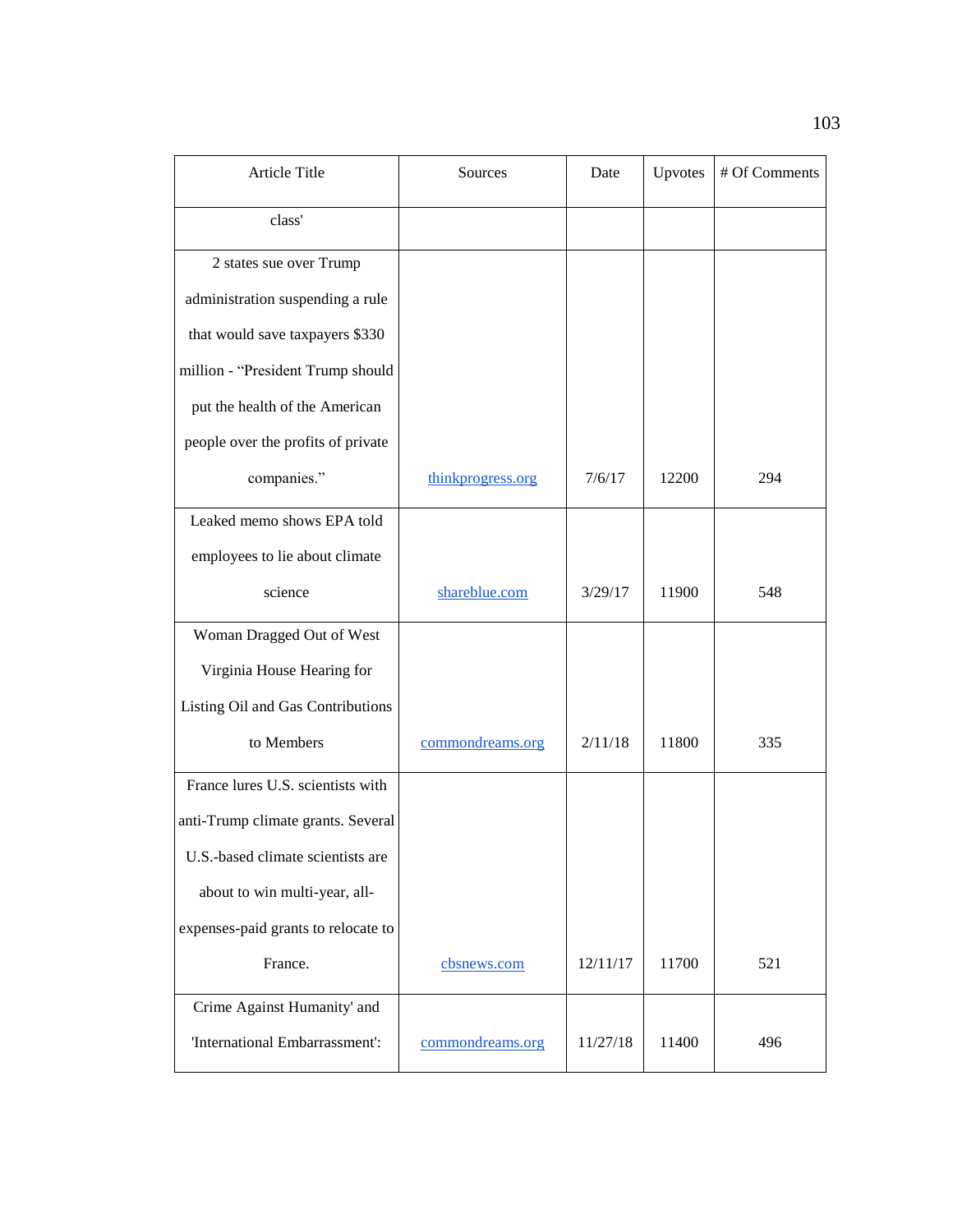| Article Title                       | Sources            | Date    | Upvotes | # Of Comments |
|-------------------------------------|--------------------|---------|---------|---------------|
| Trump Refuses to 'Believe'          |                    |         |         |               |
| Climate Report - His                |                    |         |         |               |
| administration just released a      |                    |         |         |               |
| major report detailing far-reaching |                    |         |         |               |
| impacts of the climate crisis. His  |                    |         |         |               |
| response? "I don't believe it."     |                    |         |         |               |
| Schwarzenegger mocks Trump on       |                    |         |         |               |
| coal, asks if he'll bring back      |                    |         |         |               |
| <b>Blockbuster</b> next             | cnn.com            | 6/28/18 | 11400   | 441           |
| Editorial: Trump says, 'I have won  |                    |         |         |               |
| awards on environmental             |                    |         |         |               |
| protection' — EnviroNews says,      |                    |         |         |               |
| 'Bullshit!'                         | environews.tv      | 4/9/17  | 11100   | 263           |
| Trump officials erase 'shocking'    |                    |         |         |               |
| amount of climate data from yet     |                    |         |         |               |
| another website: You paid for U.S.  |                    |         |         |               |
| Geological Survey climate data,     |                    |         |         |               |
| but the White House is making it    |                    |         |         |               |
| disappear.                          | thinkprogress.org  | 9/18/17 | 10900   | 451           |
| "I'm not going to stand back and    |                    |         |         |               |
| just let evil win." CEO to sue      |                    |         |         |               |
| Trump over land grab.               | shareblue.com      | 12/4/17 | 10000   | 369           |
| On Capitol Hill, EPA chief gets an  | washingtonpost.com | 6/28/17 | 9700    | 388           |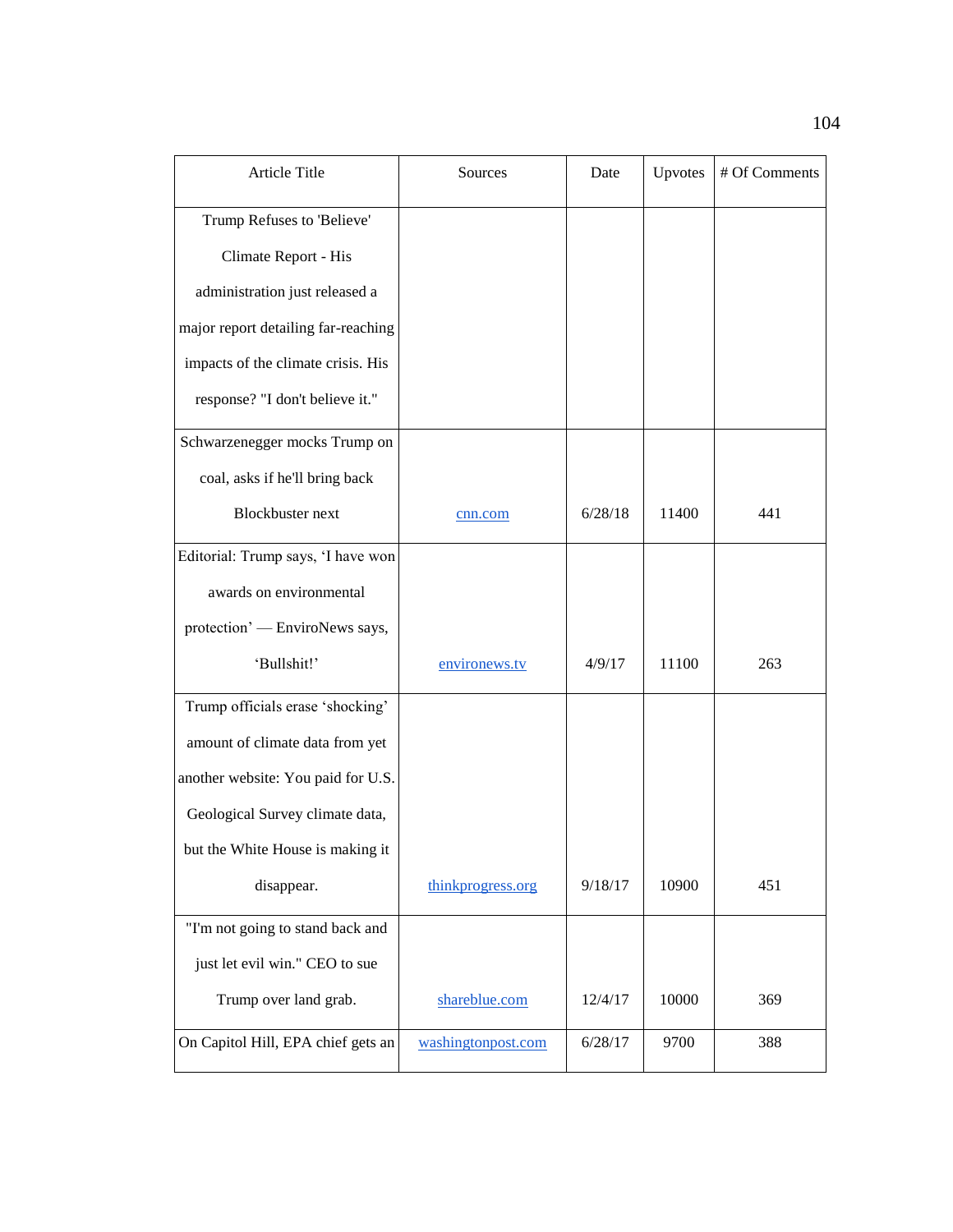| Article Title                        | Sources        | Date     | Upvotes | # Of Comments |
|--------------------------------------|----------------|----------|---------|---------------|
| earful about Trump's 'downright      |                |          |         |               |
| offensive' budget plan. "These       |                |          |         |               |
| cuts aren't an intent to rein in     |                |          |         |               |
| spending, they are an intentional    |                |          |         |               |
| step to undermine science and        |                |          |         |               |
| ignore environmental and public      |                |          |         |               |
| health realities."                   |                |          |         |               |
| Trump official gets laughed at       |                |          |         |               |
| when promoting fossil fuels at       |                |          |         |               |
| COP24                                | video of COP24 | 12/12/18 | 9700    | 725           |
| Leaked Trump Administration          |                |          |         |               |
| Memo: Keep Public in Dark            |                |          |         |               |
| <b>About How Endangered Species</b>  |                |          |         |               |
| Decisions Are Made                   | ecowatch.com   | 10/22/18 | 9600    | 248           |
| ""But six months before people       |                |          |         |               |
| were sickened by the                 |                |          |         |               |
| contaminated romaine, President      |                |          |         |               |
| Donald Trump's FDA -                 |                |          |         |               |
| responding to pressure from the      |                |          |         |               |
| farm industry and Trump's order      |                |          |         |               |
| to eliminate regulations - shelved   |                |          |         |               |
| the water-testing rules for at least |                |          |         |               |
| four years."                         | wired.com      | 11/26/18 | 9400    | 393           |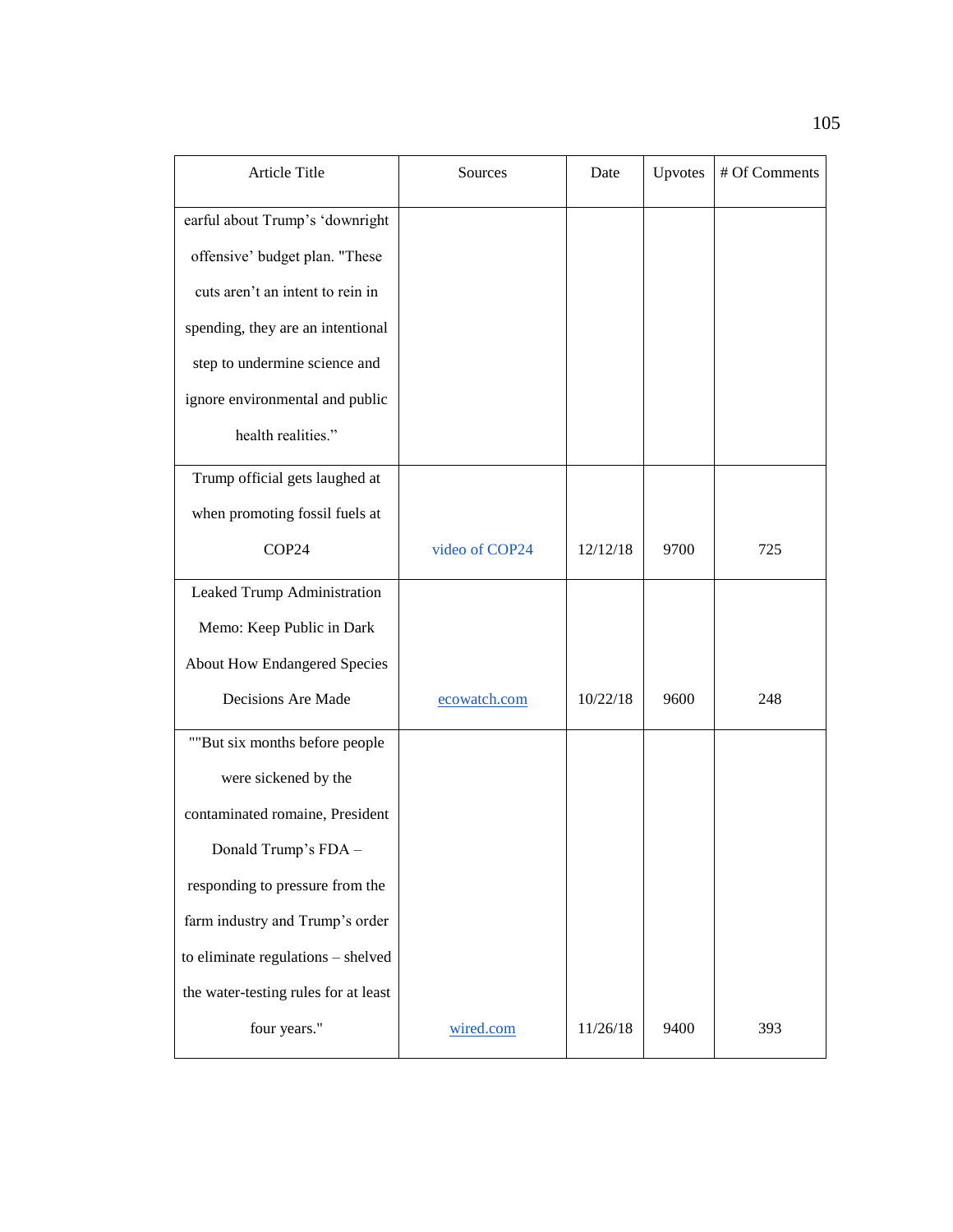| Article Title                       | Sources            | Date     | Upvotes | # Of Comments |
|-------------------------------------|--------------------|----------|---------|---------------|
| The Republicans who urged           |                    |          |         |               |
| Trump to pull out of Paris deal are |                    |          |         |               |
| big oil darlings: Twenty-two        |                    |          |         |               |
| senators wrote a letter to the      |                    |          |         |               |
| president when he was said to be    |                    |          |         |               |
| on the fence about backing out.     |                    |          |         |               |
| They received more than \$10m       |                    |          |         |               |
| from oil, gas and coal companies    |                    |          |         |               |
| the past three election cycles      | theguardian.com    | 6/1/17   | 9300    | 293           |
| I am an Arctic researcher. Donald   |                    |          |         |               |
| Trump is deleting my citations      | theguardian.com    | 3/28/17  | 9000    | 350           |
| A Trump team member just            |                    |          |         |               |
| compared climate science to the     |                    |          |         |               |
| flat-Earth theory                   | washingtonpost.com | 12/15/16 | 8700    | 714           |
| Trump: Climate 'will change back    |                    |          |         |               |
| again'                              | video from HBO     | 11/5/18  | 8700    | 888           |
| Mark Zuckerberg says Donald         |                    |          |         |               |
| Trump's decision on the Paris       |                    |          |         |               |
| agreement 'puts our children's      |                    |          |         |               |
| future at risk'                     | recode.net         | 6/2/17   | 8700    | 558           |
| Trump is deleting climate change,   |                    |          |         |               |
| one site at a time - The            |                    |          |         |               |
| administration has taken a hatchet  | theguardian.com    | 5/14/17  | 8600    | 353           |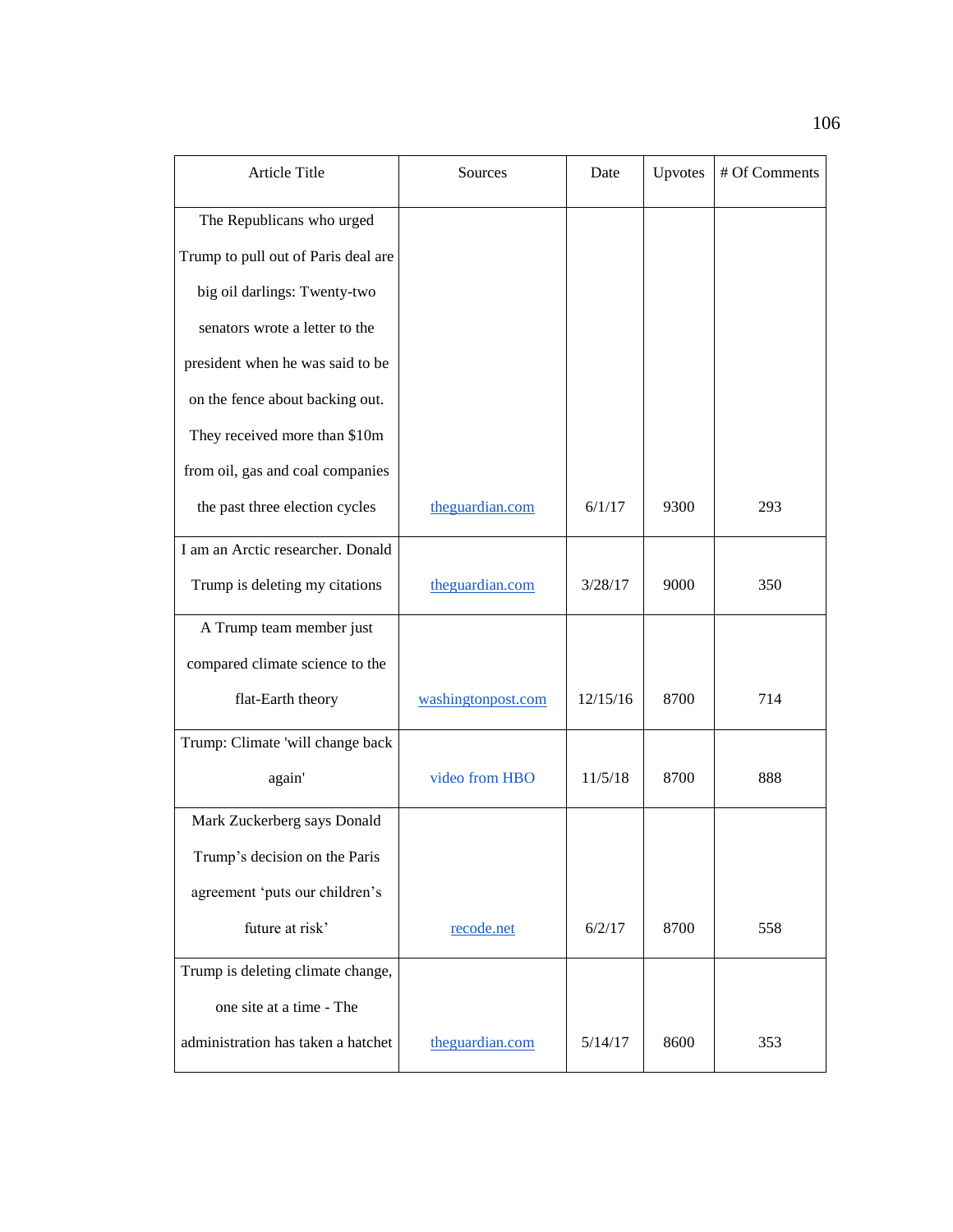| Article Title                      | Sources             | Date    | Upvotes | # Of Comments |
|------------------------------------|---------------------|---------|---------|---------------|
| to climate change language across  |                     |         |         |               |
| government websites. Here are      |                     |         |         |               |
| several of the more egregious      |                     |         |         |               |
| examples.                          |                     |         |         |               |
| Trump's Secretary of Defense says  |                     |         |         |               |
| climate change is real, and a      |                     |         |         |               |
| national security threat - "a      |                     |         |         |               |
| position that appears at odds with |                     |         |         |               |
| the views of the president who     |                     |         |         |               |
| appointed him and many in the      |                     |         |         |               |
| administration in which he         |                     |         |         |               |
| serves."                           | businessinsider.com | 3/15/17 | 8500    | 337           |
| US government takes animal-        |                     |         |         |               |
| welfare data offline - The US      |                     |         |         |               |
| Department of Agriculture will no  |                     |         |         |               |
| longer make lab inspection results |                     |         |         |               |
| and violations publicly available, |                     |         |         |               |
| citing privacy concerns.           | nature.com          | 2/4/17  | 8100    | 263           |
| Donald Trump's War on Scientists   |                     |         |         |               |
| Has Had One Big Side Effect -      |                     |         |         |               |
| More than a dozen Democratic       |                     |         |         |               |
| candidates with scientific         |                     |         |         |               |
| backgrounds are running for        | motherjones.com     | 7/31/17 | 7900    | 256           |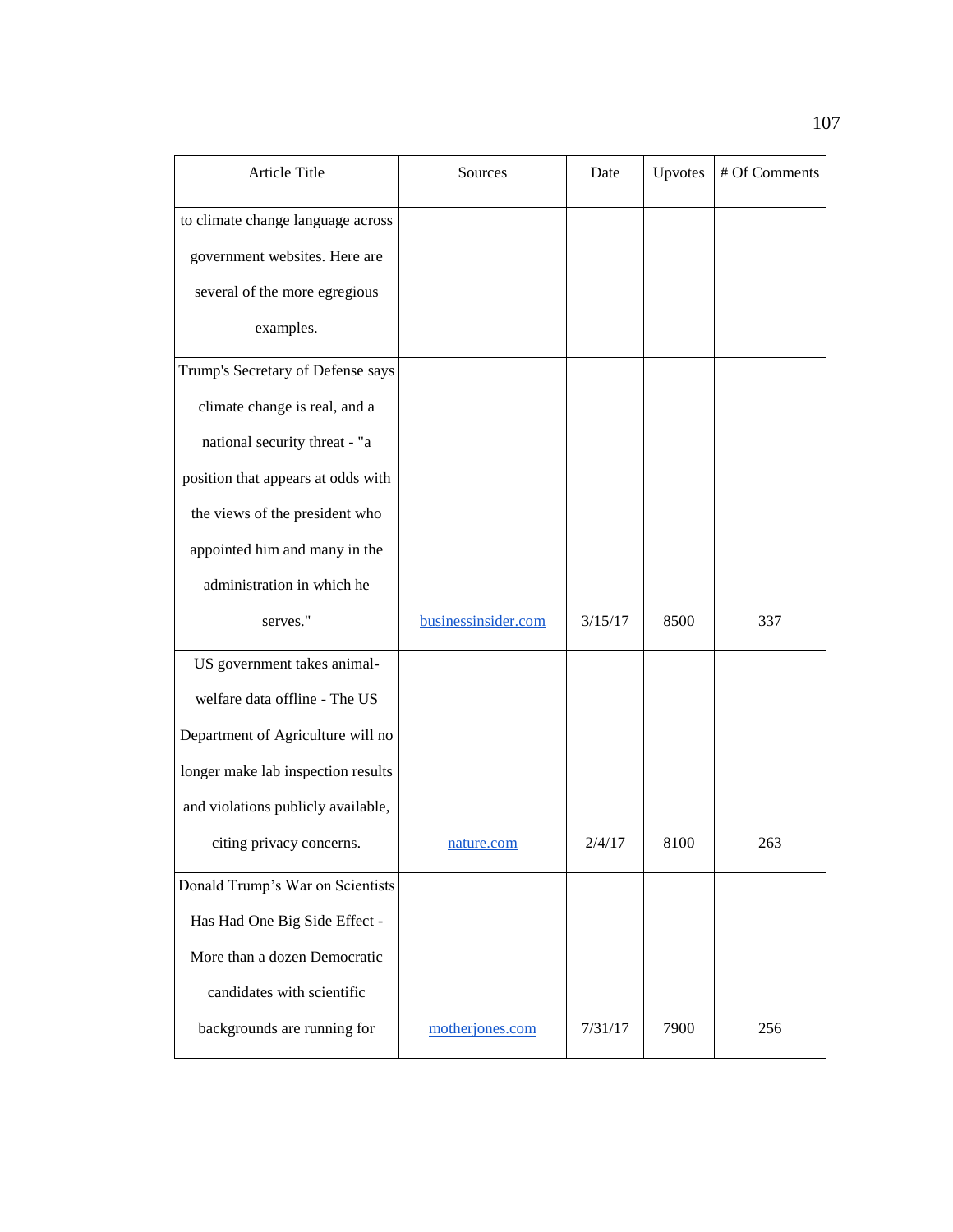| <b>Article Title</b>                 | Sources             | Date     | Upvotes | # Of Comments |
|--------------------------------------|---------------------|----------|---------|---------------|
| Congress.                            |                     |          |         |               |
| Trump on climate change: 'People     |                     |          |         |               |
| like myself, we have very high       |                     |          |         |               |
| levels of intelligence but we're not |                     |          |         |               |
| necessarily such believers.'         |                     |          |         |               |
| "How can one possibly respond to     |                     |          |         |               |
| this?" Dessler said when reached     |                     |          |         |               |
| by email, calling the president's    |                     |          |         |               |
| comments "idiotic"                   | washingtonpost.com  | 11/28/18 | 7600    | 375           |
| The Pentagon is ignoring Trump's     |                     |          |         |               |
| mandate to treat climate change as   |                     |          |         |               |
| a hoax                               | businessinsider.com | 9/13/17  | 7400    | 251           |
| Weather society to Perry: You        |                     |          |         |               |
| lack 'fundamental understanding'     |                     |          |         |               |
| of climate science                   | thehill.com         | 6/22/17  | 7400    | 287           |
| Trump's proposed fee hike will       |                     |          |         |               |
| create class system at national      |                     |          |         |               |
| parks                                | the hill.com        | 11/13/17 | 7300    | 533           |
| New Poll Shows Basically             |                     |          |         |               |
| Everyone Likes Alexandria            |                     |          |         |               |
| Ocasio-Cortez's Green New Deal       | earther.gizmodo.com | 12/17/18 | 7300    | 657           |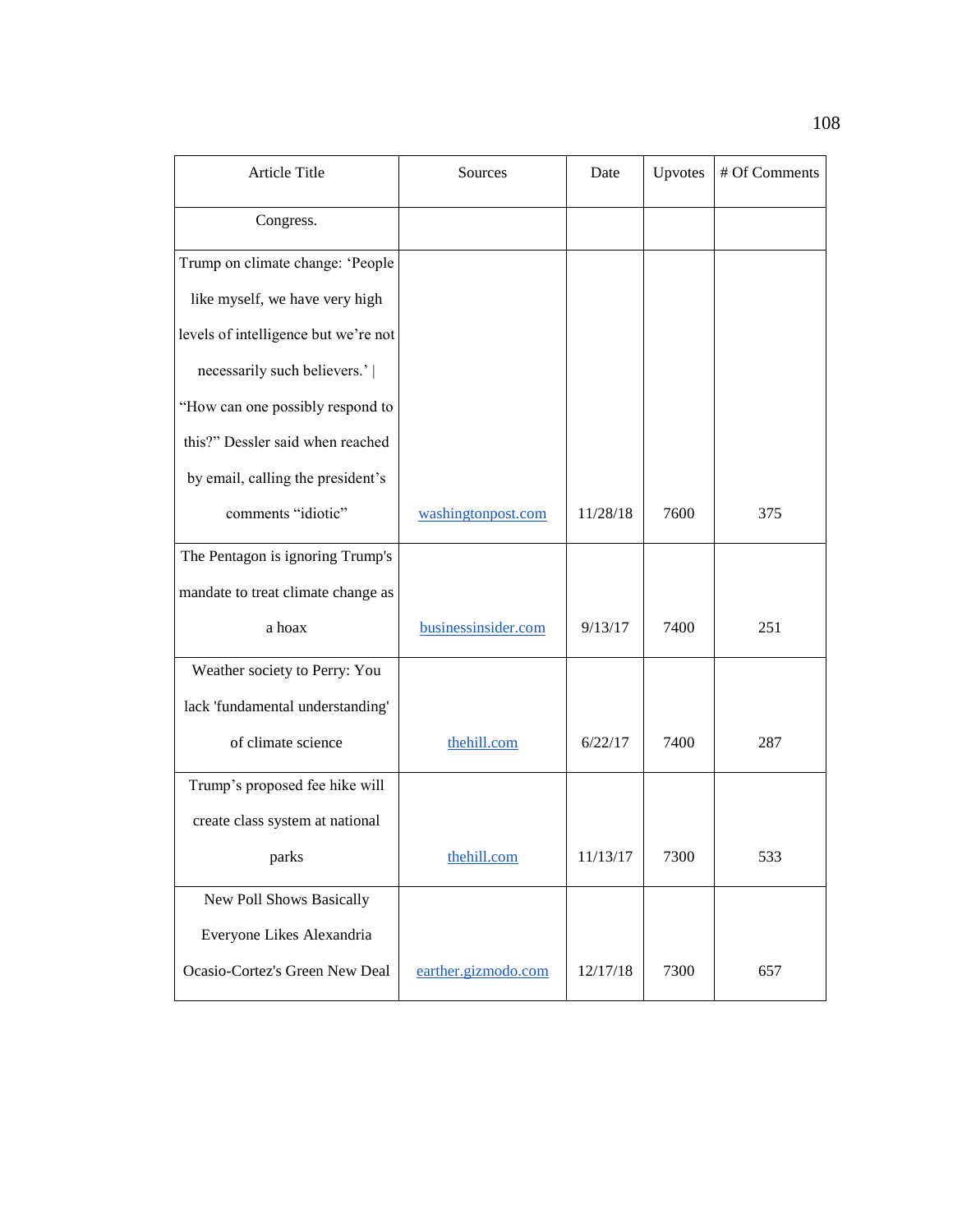Table 2: Management of Energy Resources Articles in r/environment

In order to be categorized within the management of energy resources section, articles must discuss a corporate or private entity that is affecting the environment. This could be a wealthy CEO donating to an environmental group or discussion of large-scale industrial effects on the environment. Policies that regulate these private entities would fall under the political section due to the main issue representing policies and their effects on private industry.

| Article Title               | Sources              | Date    | Upvotes | # Of Comments |
|-----------------------------|----------------------|---------|---------|---------------|
| Bill Gates thinks the 1%    |                      |         |         |               |
| should foot the bill for    |                      |         |         |               |
| renewable energy, and he's  |                      |         |         |               |
| offering the first \$2B.    | www.emphasisms.com   | 10/1/17 | 48300   | 1500          |
| Coal CEO admits that        |                      |         |         |               |
| 'clean coal' is a myth      | reneweconomy.com.    | 7/17/17 | 17200   | 628           |
| Trump's decision to allow   |                      |         |         |               |
| plastic bottle sales in     |                      |         |         |               |
| national parks slammed:     |                      |         |         |               |
| "The Corporate Agenda is    |                      |         |         |               |
| King"                       | www.theguardian.com  | 8/21/17 | 16400   | 692           |
| 'Clean coal' doesn't exist. | thinkprogress.org/   | 1/30/17 | 15800   | 529           |
| A ban on bottled water in   |                      |         |         |               |
| 23 national parks           |                      |         |         |               |
| prevented up to 2m plastic  | www.theguardian.com/ | 9/26/17 | 14800   | 780           |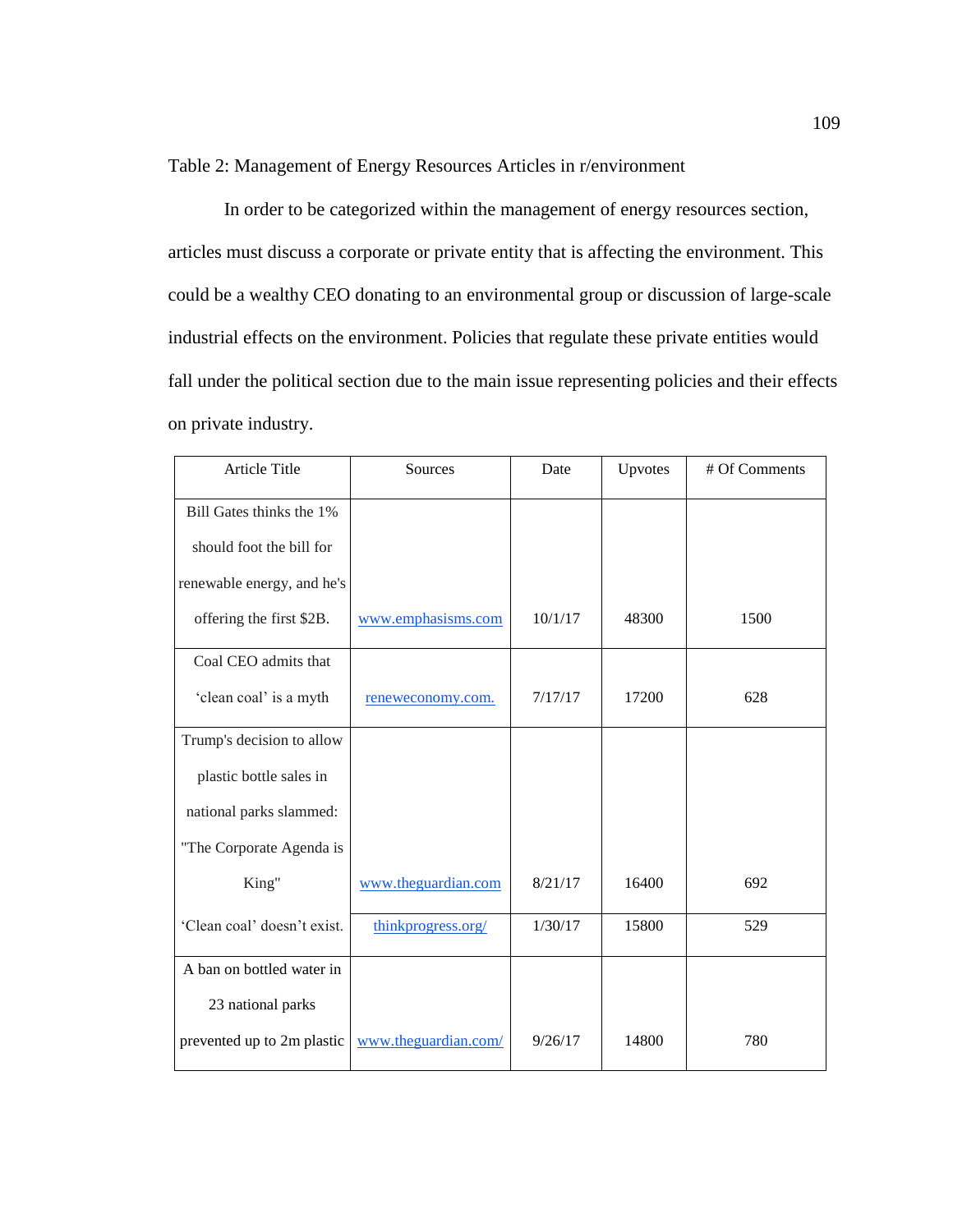| Article Title              | Sources  | Date     | Upvotes | # Of Comments |
|----------------------------|----------|----------|---------|---------------|
| bottles from being used    |          |          |         |               |
| and discarded every year:  |          |          |         |               |
| Despite that, the Trump    |          |          |         |               |
| administration reversed    |          |          |         |               |
| the bottled water ban just |          |          |         |               |
| three months later, a      |          |          |         |               |
| decision that horrified    |          |          |         |               |
| conservationists and       |          |          |         |               |
| pleased the bottled water  |          |          |         |               |
| industry.                  |          |          |         |               |
| Photographer Says He       |          |          |         |               |
| Lost His Job After         |          |          |         |               |
| Leaking Pictures Of Rick   |          |          |         |               |
| Perry And Coal CEO-        |          |          |         |               |
| 'The photographs show      |          |          |         |               |
| Murray handing Perry a     |          |          |         |               |
| four-page confidential     |          |          |         |               |
| "action plan" for reviving |          |          |         |               |
| the country's struggling   |          |          |         |               |
| coal industry it mirrors   |          |          |         |               |
| policy later pushed by the |          |          |         |               |
| Trump administration.'     | npr.org  | 1/18/18  | 13900   | 459           |
| Elon Musk: "We know        |          |          |         |               |
| we'll run out of dead      | cnbc.com | 12/26/18 | 13200   | 473           |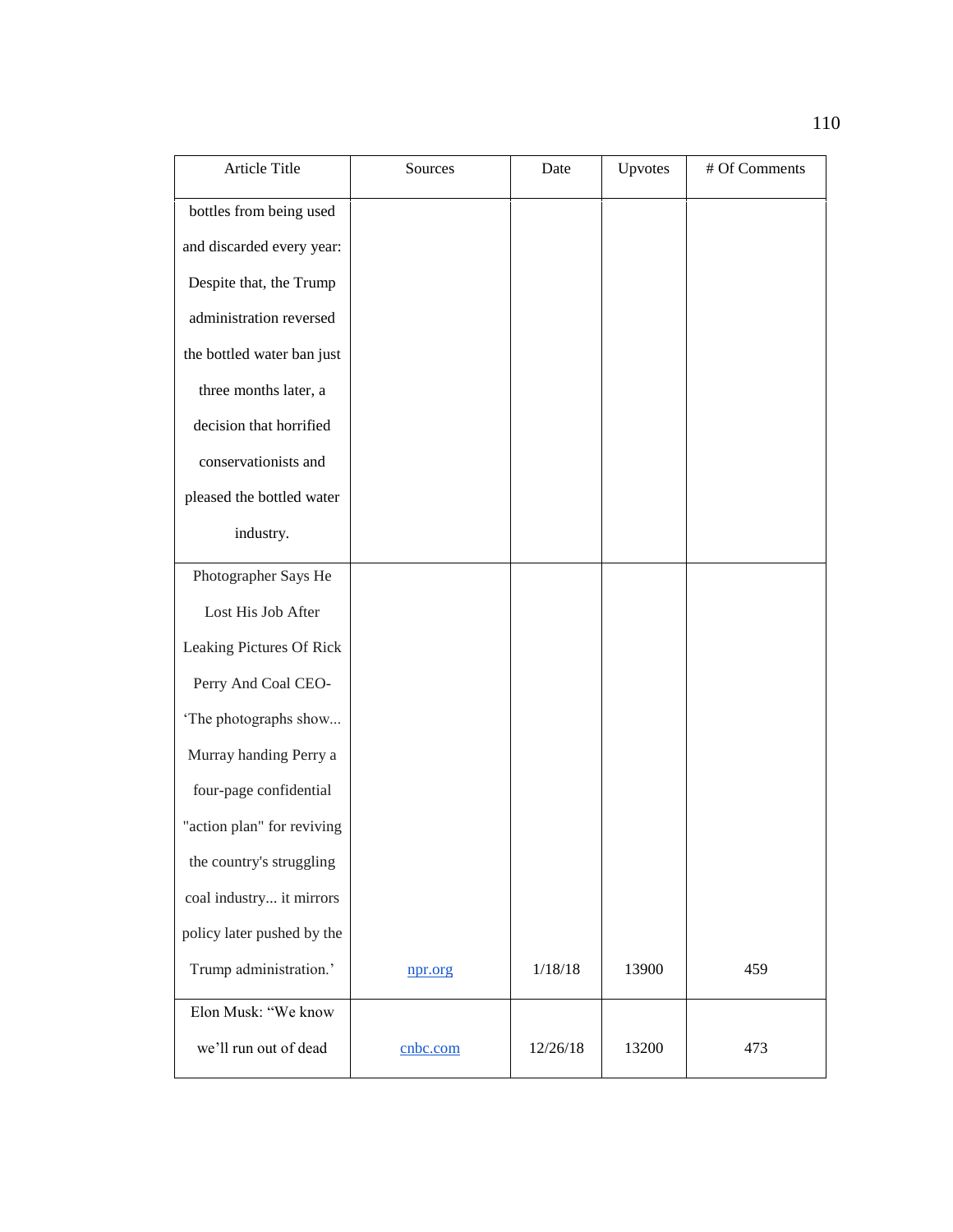| <b>Article Title</b>         | Sources            | Date    | Upvotes | # Of Comments |
|------------------------------|--------------------|---------|---------|---------------|
| dinosaurs to mine for fuel   |                    |         |         |               |
| & have to use sustainable    |                    |         |         |               |
| energy eventually, so why    |                    |         |         |               |
| not go renewable now $\&$    |                    |         |         |               |
| avoid increasing risk of     |                    |         |         |               |
| climate catastrophe?         |                    |         |         |               |
| Betting that science is      |                    |         |         |               |
| wrong & oil companies        |                    |         |         |               |
| are right is the dumbest     |                    |         |         |               |
| experiment in history by     |                    |         |         |               |
| far"                         |                    |         |         |               |
| Bitcoin's energy usage is    |                    |         |         |               |
| huge - we can't afford to    |                    |         |         |               |
| ignore it   The              |                    |         |         |               |
| cryptocurrency uses as       |                    |         |         |               |
| much CO2 a year as 1m        |                    |         |         |               |
| transatlantic flights. We    |                    |         |         |               |
| need to take it seriously as |                    |         |         |               |
| a climate threat             | theguardian.com    | 2/27/18 | 11700   | 1000          |
| President Obama Thinks       |                    |         |         |               |
| We Should Eat Less Meat      |                    |         |         |               |
| to Help Combat Climate       |                    |         |         |               |
| Change                       | onegreenplanet.org | 5/11/17 | 11700   | 1700          |
| Trump's promise to bring     | washingtonpost.com | 5/3/17  | 11200   | 601           |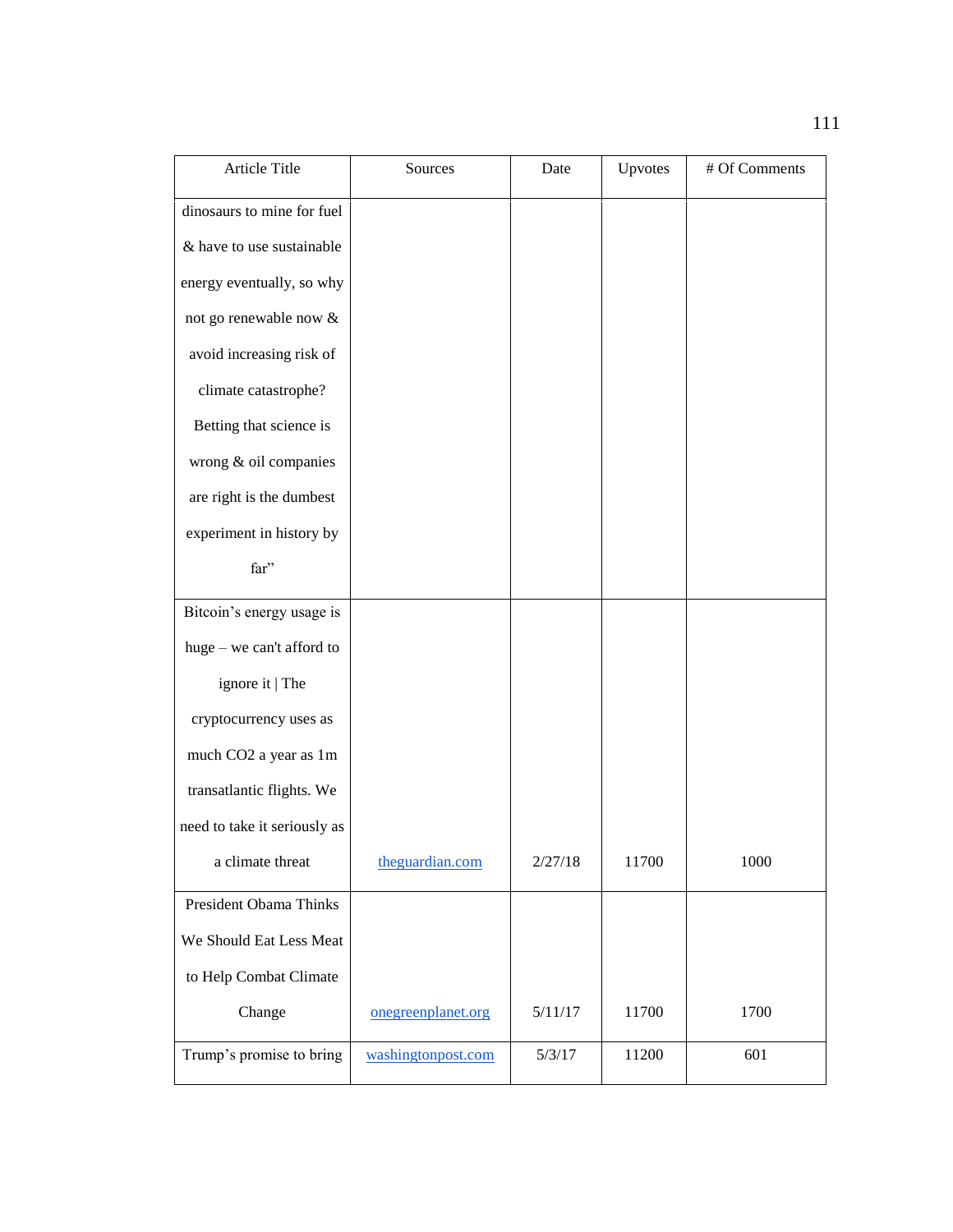| Article Title                | Sources           | Date     | Upvotes | # Of Comments |
|------------------------------|-------------------|----------|---------|---------------|
| back coal jobs is worse      |                   |          |         |               |
| than a con   telling those   |                   |          |         |               |
| communities, in effect:      |                   |          |         |               |
| The best hope they have,     |                   |          |         |               |
| and that their children      |                   |          |         |               |
| have, is to be trapped in a  |                   |          |         |               |
| dying industry that will     |                   |          |         |               |
| poison them.                 |                   |          |         |               |
| Exxon's Pro-Fracking         |                   |          |         |               |
| CEO Is Suing to Stop         |                   |          |         |               |
| Fracking Near His            |                   |          |         |               |
| Mansion (2014)               | thenation.com     | 12/13/16 | 10100   | 270           |
| No Park Rangers or Food      |                   |          |         |               |
| Inspections - But            |                   |          |         |               |
| Government Reopens for       |                   |          |         |               |
| Oil and Gas: a handful of    |                   |          |         |               |
| bureaucrats were among       |                   |          |         |               |
| those back at work           |                   |          |         |               |
| approving drilling           |                   |          |         |               |
| applications for the oil and |                   |          |         |               |
| gas sector $-$ a move that   |                   |          |         |               |
| some say is illegal and      |                   |          |         |               |
| possibly even criminal.      | usnews.com        | 1/14/19  | 10100   | 257           |
| Each day a cruise ship       | independent.co.uk | 1/29/19  | 9900    | 291           |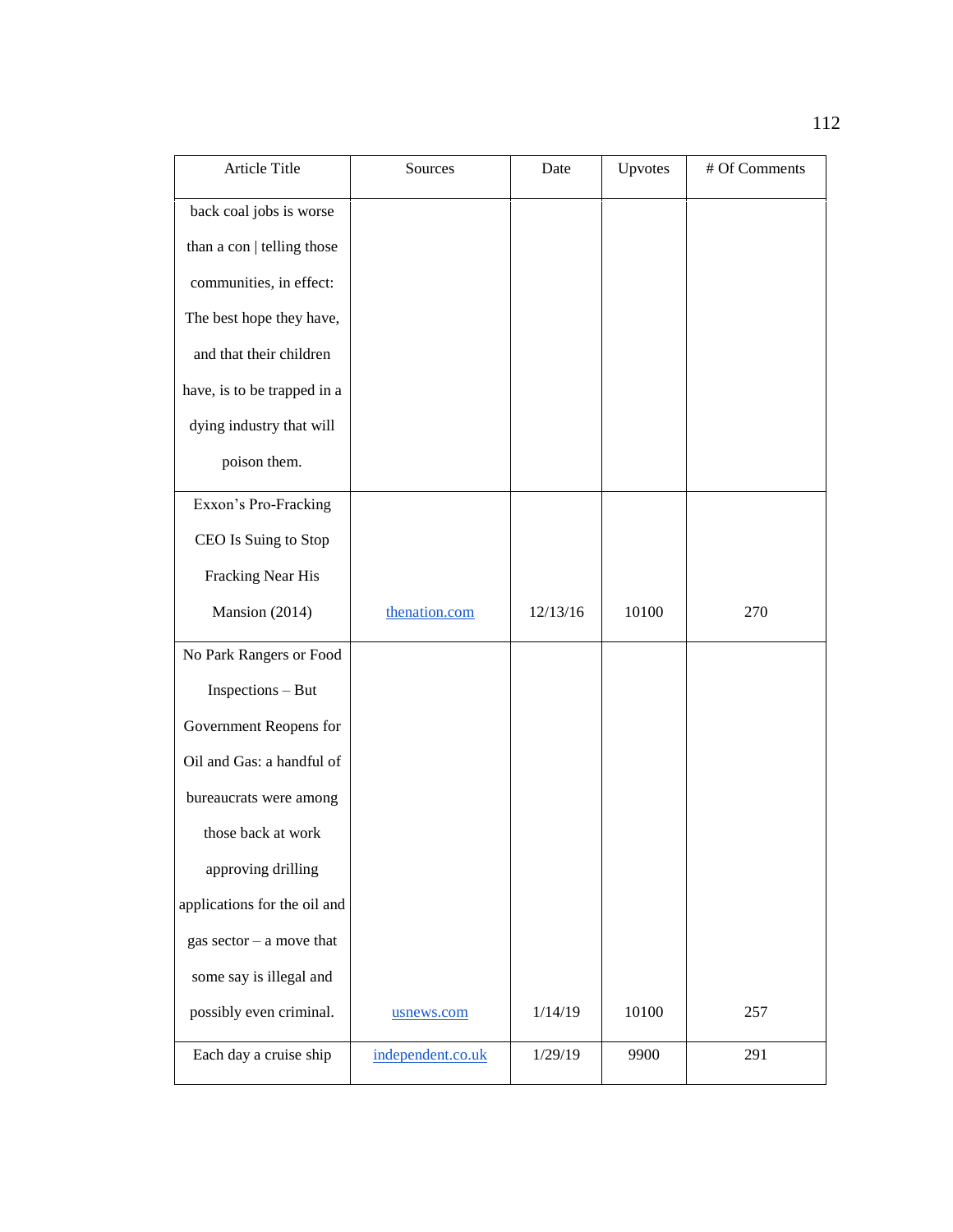| Article Title                | Sources                 | Date     | Upvotes | # Of Comments |
|------------------------------|-------------------------|----------|---------|---------------|
| emits as much pollution as   |                         |          |         |               |
| a million cars               |                         |          |         |               |
| EPA chief: 'True             |                         |          |         |               |
| environmentalism is using    |                         |          |         |               |
| natural resources that God   |                         |          |         |               |
| has blessed us with'         | thinkprogress.org       | 10/27/17 | 8800    | 799           |
| <b>Nestle Faces Backlash</b> |                         |          |         |               |
| Over Collecting Water        |                         |          |         |               |
| From Southern California.    |                         |          |         |               |
| The Forest Service is now    |                         |          |         |               |
| reviewing Nestle's permit    |                         |          |         |               |
| for the first time in 30     |                         |          |         |               |
| years.                       | losangeles.cbslocal.com | 5/10/17  | 8700    | 365           |
| The Koch Brothers Are        |                         |          |         |               |
| Behind a Plot to Open Up     |                         |          |         |               |
| the Grand Canyon             |                         |          |         |               |
| Watershed to Toxic           |                         |          |         |               |
| <b>Uranium Mining - Last</b> |                         |          |         |               |
| year, Arizona Rep. Raúl      |                         |          |         |               |
| Grijalva introduced a bill   |                         |          |         |               |
| to protect the greater       |                         |          |         |               |
| Grand Canyon as a            |                         |          |         |               |
| national monument. But it    |                         |          |         |               |
| has stalled.                 | altnet.org              | 8/3/16   | 8700    | 357           |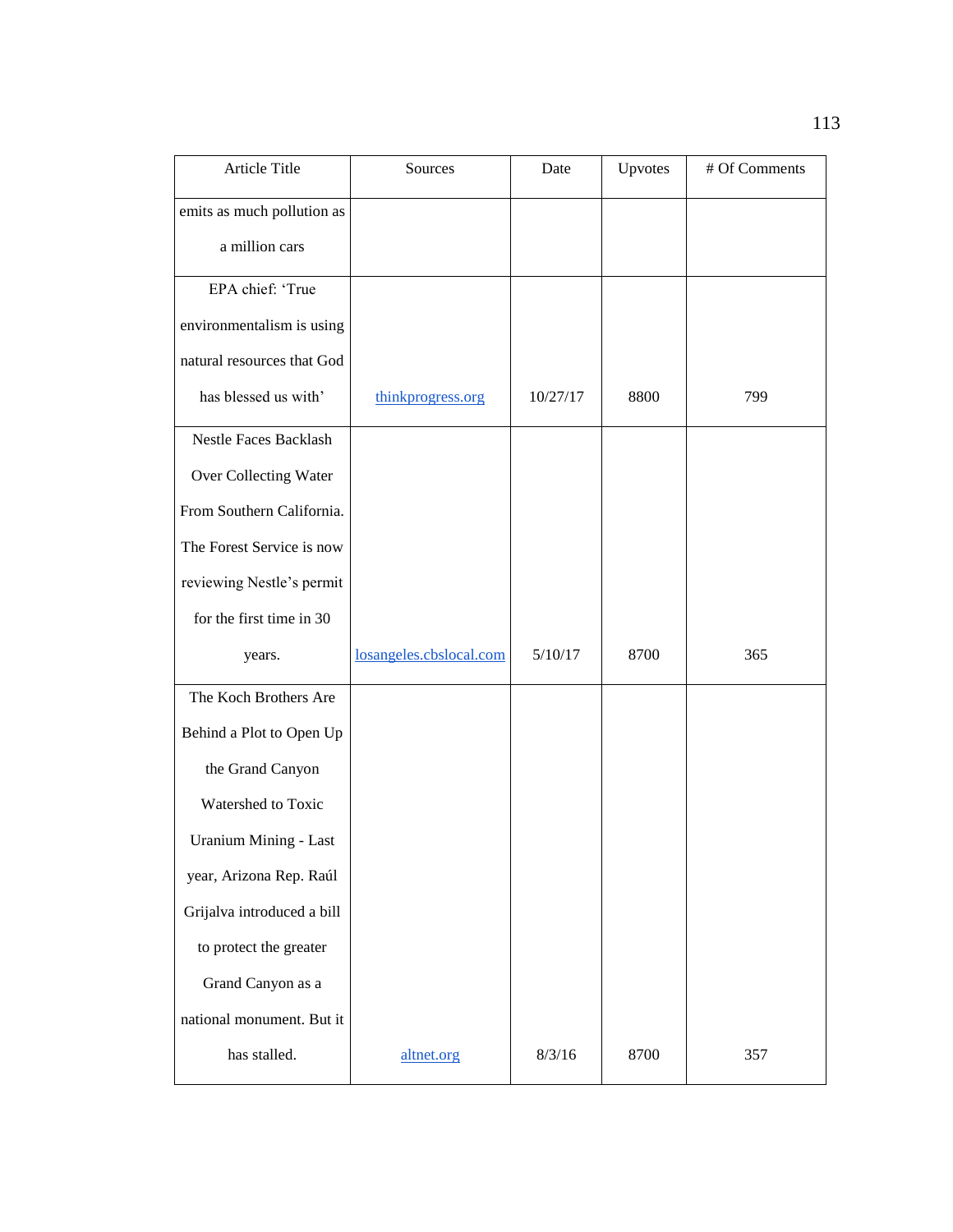| Article Title                 | Sources           | Date     | Upvotes | # Of Comments |
|-------------------------------|-------------------|----------|---------|---------------|
| Why eating less meat is       |                   |          |         |               |
| the best thing you can do     |                   |          |         |               |
| for the planet in 2019        | theguardian.com   | 12/25/18 | 8600    | 2100          |
| China reassigns 60,000        |                   |          |         |               |
| soldiers to plant trees in    |                   |          |         |               |
| bid to fight pollution.       |                   |          |         |               |
| "Area to be planted by the    |                   |          |         |               |
| end of the year is roughly    |                   |          |         |               |
| the size of Ireland."         | independent.co.uk | 2/15/18  | 8500    | 305           |
| Norway Is First Nation to     |                   |          |         |               |
| Ban All Palm Oil Based        |                   |          |         |               |
| <b>Biofuel to Prevent</b>     |                   |          |         |               |
| <b>Rainforest Destruction</b> | livekindly.co     | 12/11/18 | 8000    | 101           |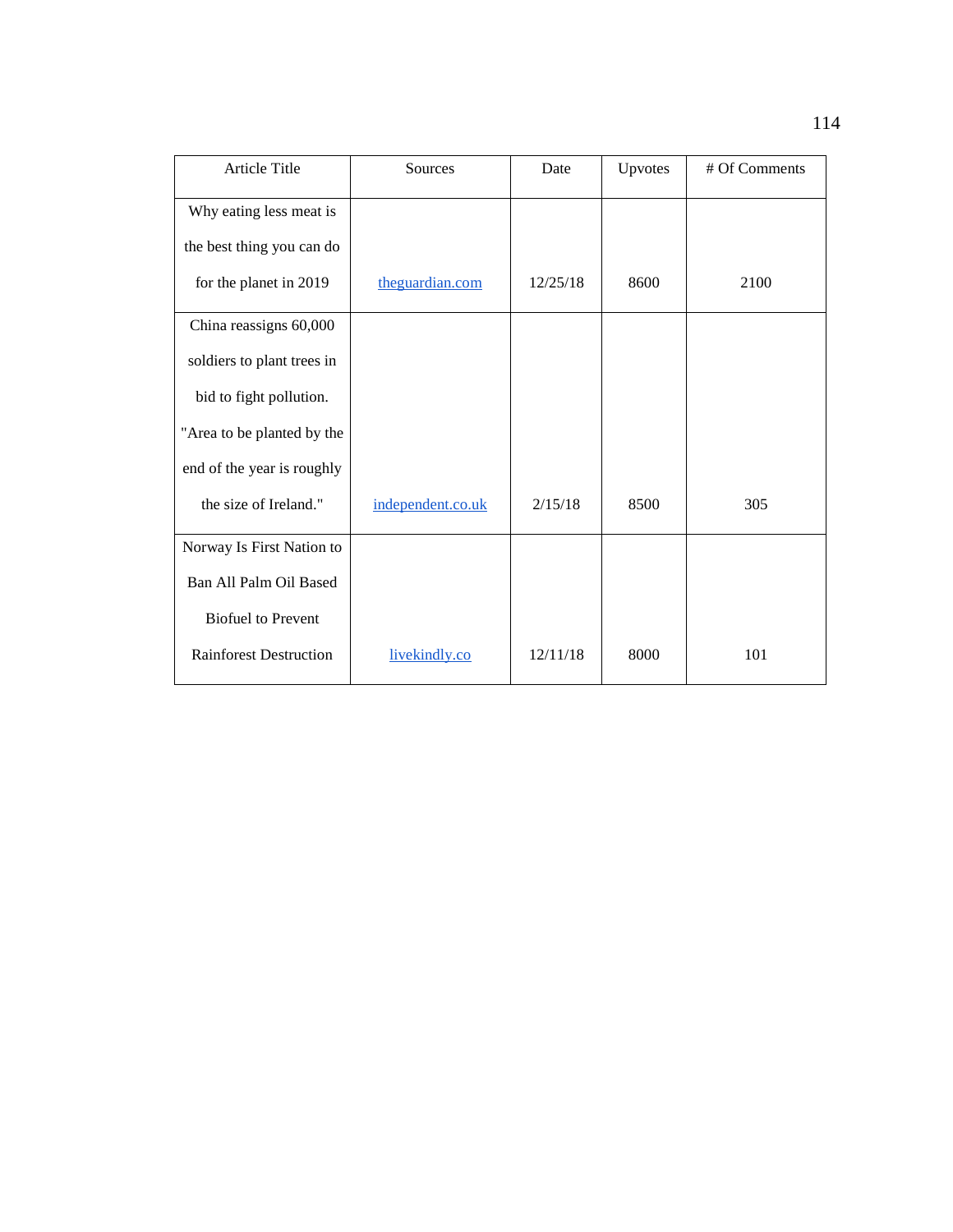Table 3: Environmental Movement Articles in r/environment

In order to be categorized as an environmental movement, article headlines must discuss a certain environmental movement or elicit environmental advocacy from reddit users themselves.

| Article Title                | Sources             | Date    | Upvotes | # Of Comments |
|------------------------------|---------------------|---------|---------|---------------|
| 35 000 Belgian High School   |                     |         |         |               |
| students skipped school to   |                     |         |         |               |
| urge the Belgian government  |                     |         |         |               |
| to adopt solid and effective |                     |         |         |               |
| climate change policies.     |                     |         |         |               |
| Third week in a row of       |                     |         |         |               |
| skipping school (first week: |                     |         |         |               |
| 3000 students, second week:  |                     |         |         |               |
| 12 500 students, now 35 000  |                     |         |         |               |
| students) #YouthForClimate   | Video of protest    | 1/24/19 | 24900   | 746           |
| France is offering US        |                     |         |         |               |
| scientists 4-year grants to  |                     |         |         |               |
| move to the country and do   |                     |         |         |               |
| research on climate change   |                     |         |         |               |
| via a website called Make    |                     |         |         |               |
| Our Planet Great Again.      | businessinsider.in/ | 1/17/18 | 22400   | 1200          |
| Let's get Trump to accept    |                     |         |         |               |
| climate change               | <b>Self Post</b>    | 11/8/16 | 22200   | 939           |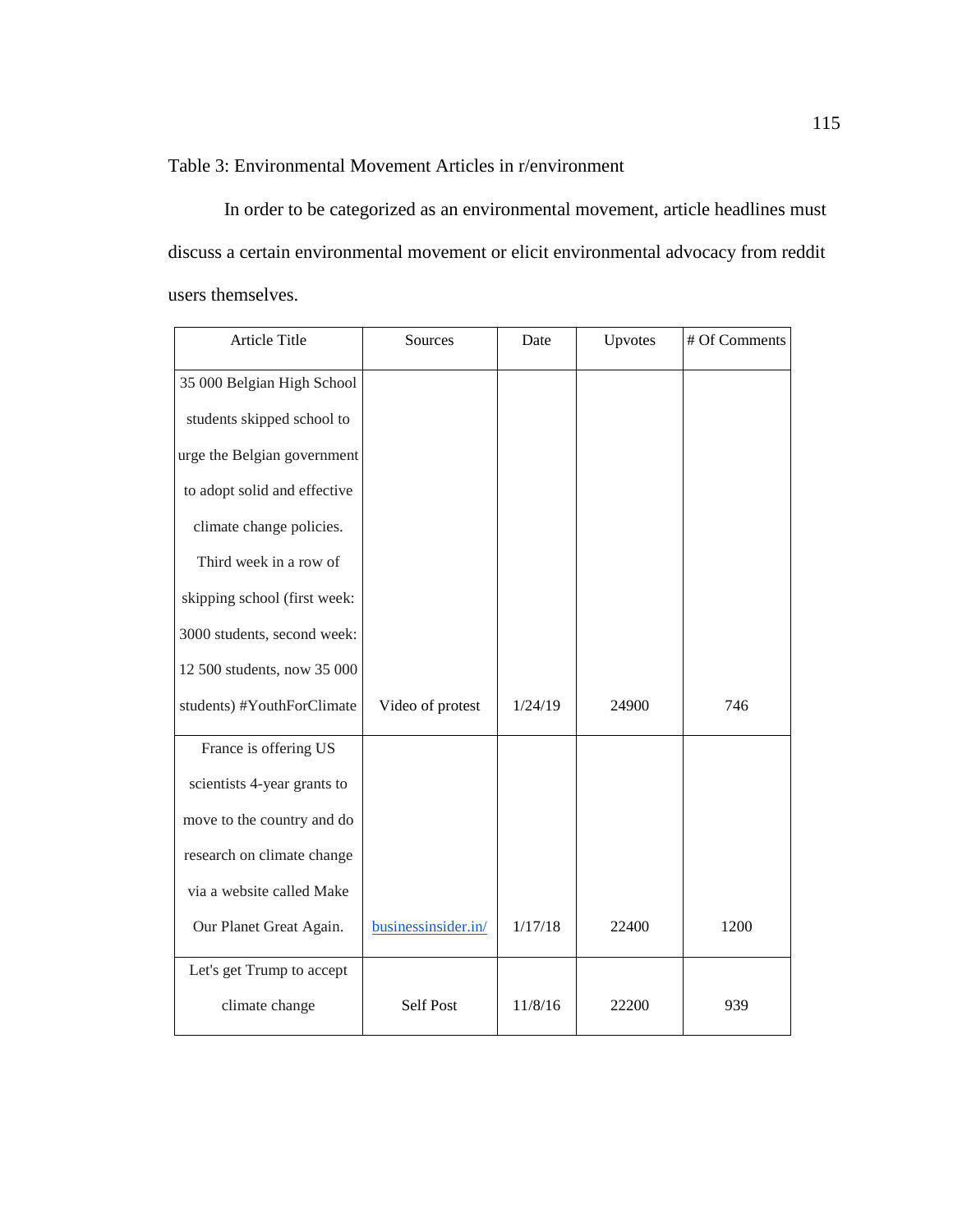| Article Title                 | Sources             | Date     | Upvotes | # Of Comments |
|-------------------------------|---------------------|----------|---------|---------------|
| Trump is asking us how to     |                     |          |         |               |
| make America great            |                     |          |         |               |
| againIt's our chance to tell  |                     |          |         |               |
| him how important the issue   |                     |          |         |               |
| of climate change is to us!   | ptt.gov/yourstory/  | 11/11/16 | 20000   | 855           |
| Trump has scientists mad      |                     |          |         |               |
| enough to march on Earth      |                     |          |         |               |
| Day. Simply telling the truth |                     |          |         |               |
| has become a political act.   |                     |          |         |               |
| By marching for truth,        |                     |          |         |               |
| scientists are not being      |                     |          |         |               |
| political - they are merely   |                     |          |         |               |
| doing their job.              | www.philly.com/     | 4/6/17   | 19600   | 1500          |
| Donald Trump urged to         |                     |          |         |               |
| ditch his climate change      |                     |          |         |               |
| denial by 630 major firms     |                     |          |         |               |
| who warn it 'puts American    |                     |          |         |               |
| prosperity at risk'           | .independent.co.uk/ | 1/10/17  | 16600   | 596           |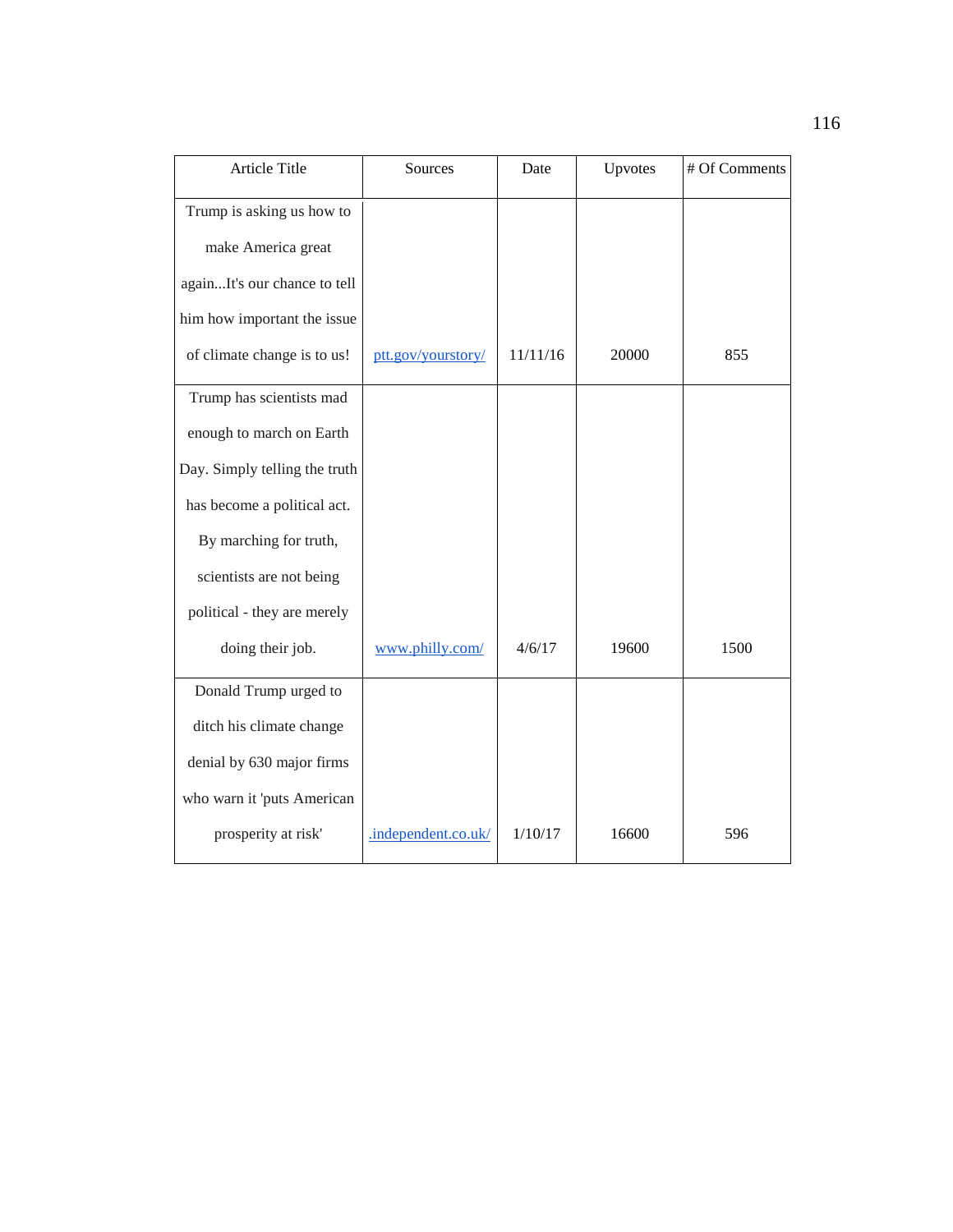| Article Title                  | Sources             | Date     | Upvotes | # Of Comments |
|--------------------------------|---------------------|----------|---------|---------------|
| U.S. Army veterans are         |                     |          |         |               |
| planning a 'deployment' to     |                     |          |         |               |
| Standing Rock to protest the   |                     |          |         |               |
| Dakota Access Pipeline:        |                     |          |         |               |
| "This country is repressing    |                     |          |         |               |
| our people. We need to do      |                     |          |         |               |
| the things that we actually    |                     |          |         |               |
| said we're going to do when    |                     |          |         |               |
| we took the oath to defend     |                     |          |         |               |
| the Constitution from          |                     |          |         |               |
| enemies foreign and            |                     |          |         |               |
| domestic."                     | businessinsider.com | 11/22/16 | 16500   | 1100          |
| <b>US House Representative</b> |                     |          |         |               |
| Matt Gaetz is sponsoring       |                     |          |         |               |
| Bill H.R. 861 - Which would    |                     |          |         |               |
| terminate the EPA. Here is     |                     |          |         |               |
| his contact information if     |                     |          |         |               |
| you don't want to see          |                     |          |         |               |
| unmitigated pollution, toxic   |                     |          |         |               |
| dumping and the rape of our    |                     |          |         |               |
| public lands in the US -       | Reddit thread       | 3/6/17   | 11000   | 455           |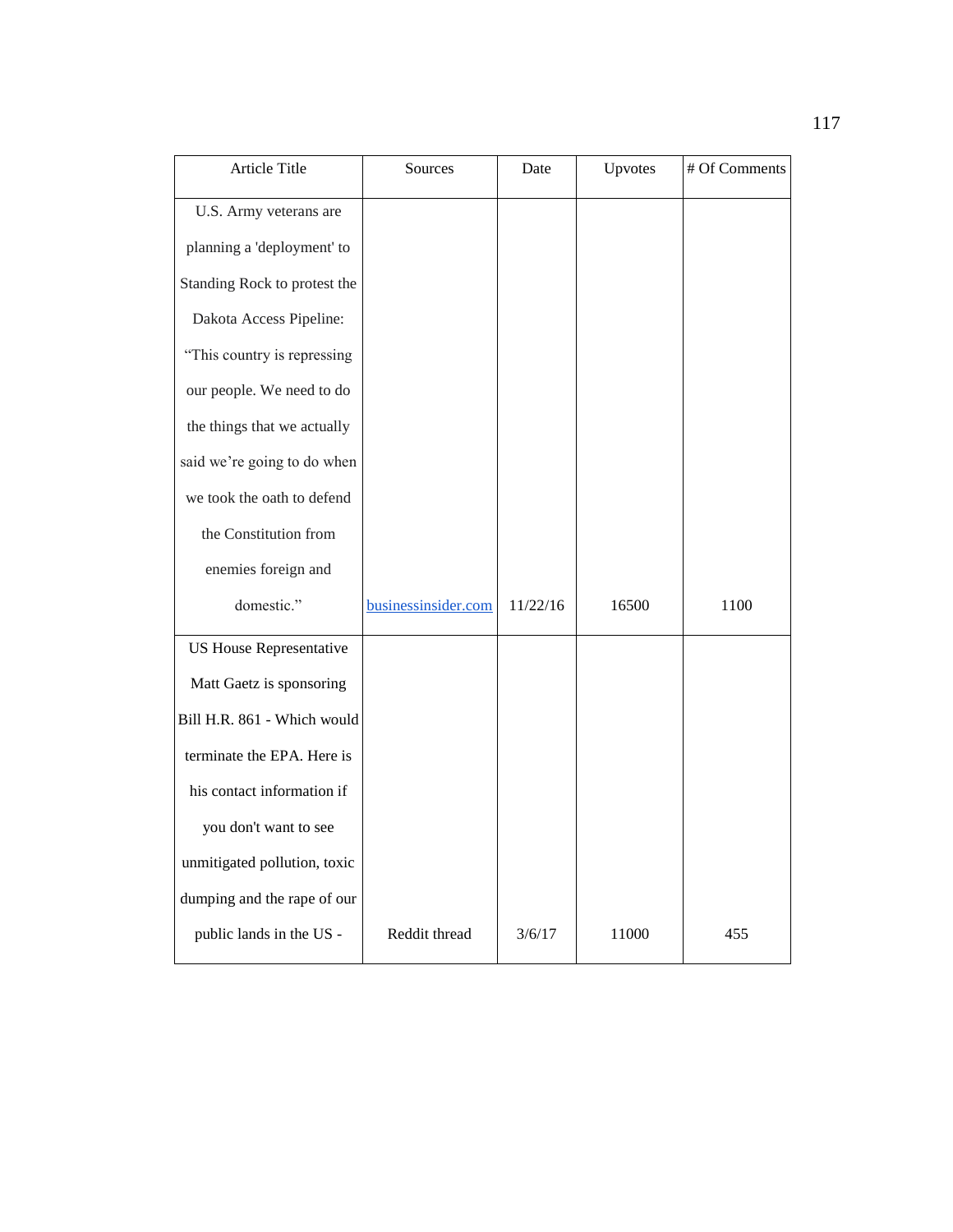| Article Title                  | Sources        | Date    | Upvotes | # Of Comments |
|--------------------------------|----------------|---------|---------|---------------|
| There's Now a                  |                |         |         |               |
| Whistleblower Hotline for      |                |         |         |               |
| Scientists Working Under       |                |         |         |               |
| the Trump Admin - A            |                |         |         |               |
| political advocacy group,      |                |         |         |               |
| 314, set up the hotline with a |                |         |         |               |
| law firm to help scientists    |                |         |         |               |
| raise alarms if needed.        | board.vice.com | 11/2/17 | 10700   | 120           |
| Leonardo DiCaprio: "We         |                |         |         |               |
| Are the Last Generation        |                |         |         |               |
| That Has a Chance to Stop      |                |         |         |               |
| Climate Change" - The 3rd      |                |         |         |               |
| gala of the actor's            |                |         |         |               |
| foundations sets new           |                |         |         |               |
| fundraising record, raising    |                |         |         |               |
| nearly \$45 million.           | alternet.org   | 7/27/16 | 10500   | 757           |
| The U.S. Supreme Court on      |                |         |         |               |
| Monday rejected a bid by       |                |         |         |               |
| President Donald Trump's       |                |         |         |               |
| administration to put the      |                |         |         |               |
| brakes on a lawsuit filed by   |                |         |         |               |
| young activists who have       |                |         |         |               |
| accused the U.S.               |                |         |         |               |
| government of ignoring the     | in.reuters.com | 7/30/18 | 9700    | 226           |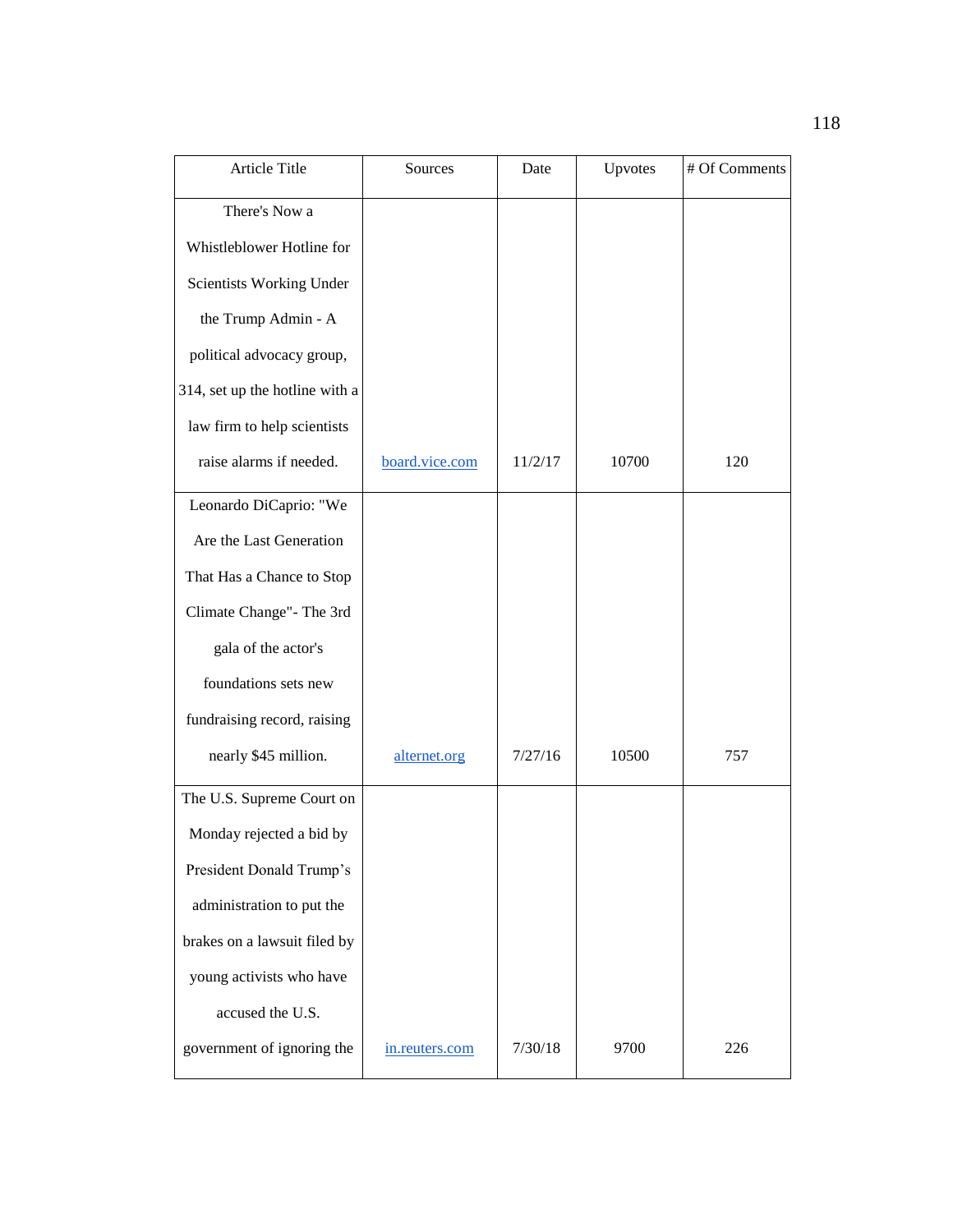| <b>Article Title</b>         | Sources      | Date     | Upvotes | # Of Comments |
|------------------------------|--------------|----------|---------|---------------|
| perils of climate change.    |              |          |         |               |
| The Trump Administration     |              |          |         |               |
| Just Went To Court To Stop   |              |          |         |               |
| Kids From Suing Over         |              |          |         |               |
| Climate Change. Twenty-      |              |          |         |               |
| one young people are suing   |              |          |         |               |
| the US government for        |              |          |         |               |
| contributing to climate      |              |          |         |               |
| change in violation of their |              |          |         |               |
| constitutional rights.       | buzzfeed.com | 12/12/17 | 8500    | 141           |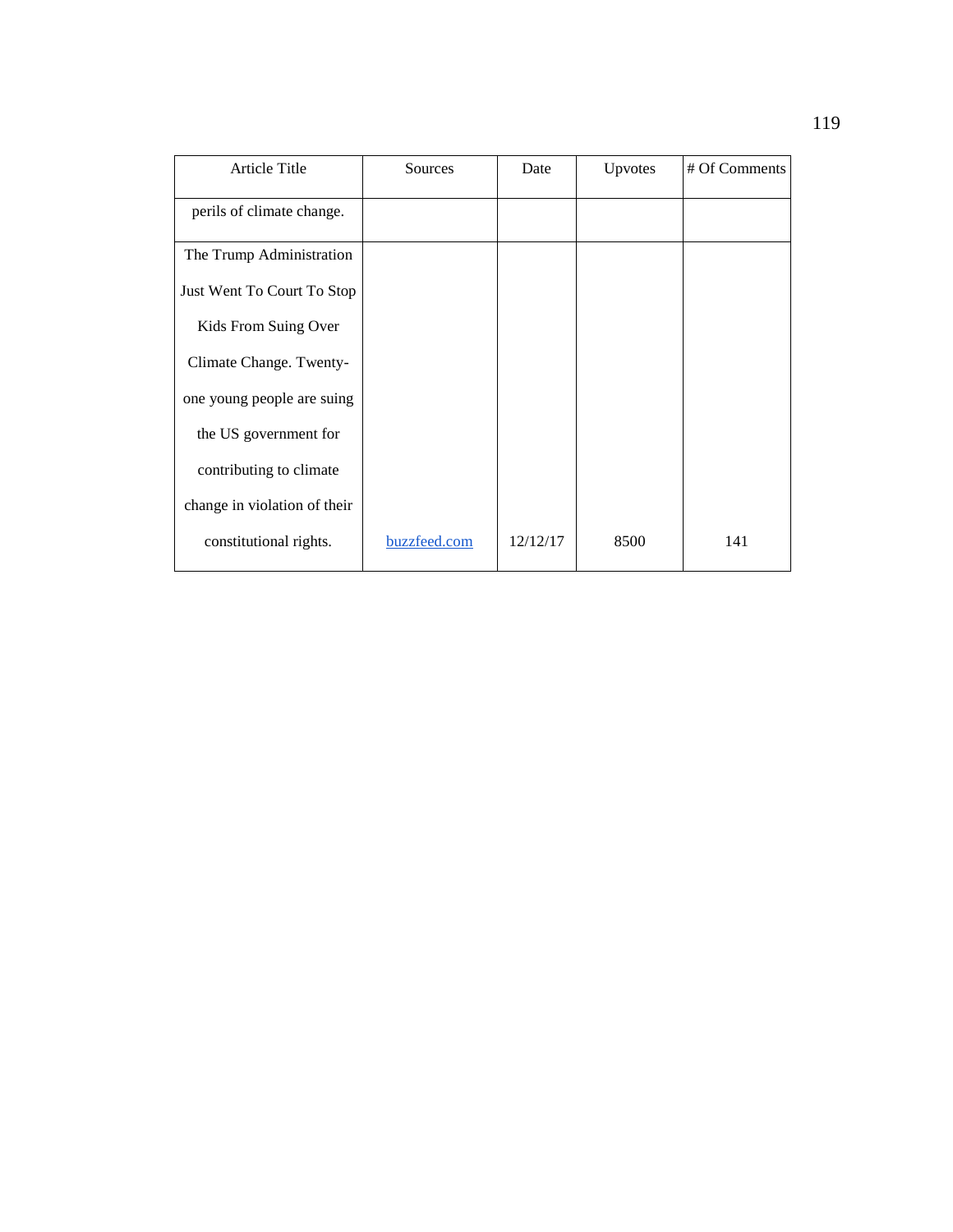## Table 4: Wildlife Preservation Articles in r/environment

In order to be categorized as an article that discusses wildlife preservation, the main focus of the article headline has to deal with either preserving wildlife areas or preserving and protecting endangered species that are threatened across the globe.

| Article Title                       | Sources          | Date    | Upvotes | # Of Comments |
|-------------------------------------|------------------|---------|---------|---------------|
| Donald Trump's Earth Day            |                  |         |         |               |
| <b>Statement Is Shameful: Trump</b> |                  |         |         |               |
| released an Earth Day statement     |                  |         |         |               |
| touting his commitment to           |                  |         |         |               |
| protecting the environment,         |                  |         |         |               |
| despite doing the exact opposite    |                  |         |         |               |
| in the first few months of his      |                  |         |         |               |
| administration.                     | huffingtonpost   | 4/22/17 | 18200   | 985           |
| Now Trump's Going After the         |                  |         |         |               |
| Bumblebees: The administration      |                  |         |         |               |
| just delayed endangered status      |                  |         |         |               |
| for a bumblebee species that's on   |                  |         |         |               |
| the brink of extinction.            | motherjones.com  | 2/11/17 | 12200   | 372           |
| Trump's 'beautiful wall' threatens  |                  |         |         |               |
| 111 endangered species              | theecologist.org | 2/20/17 | 11100   | 785           |
| Trump Blames 'Bad                   |                  |         |         |               |
| Environmental Laws' for             |                  |         |         |               |
| California Wildfires, Says 'Must'   |                  |         |         |               |
| <b>Cut Down Trees</b>               | mediaite.com     | 8/5/18  | 10900   | 1100          |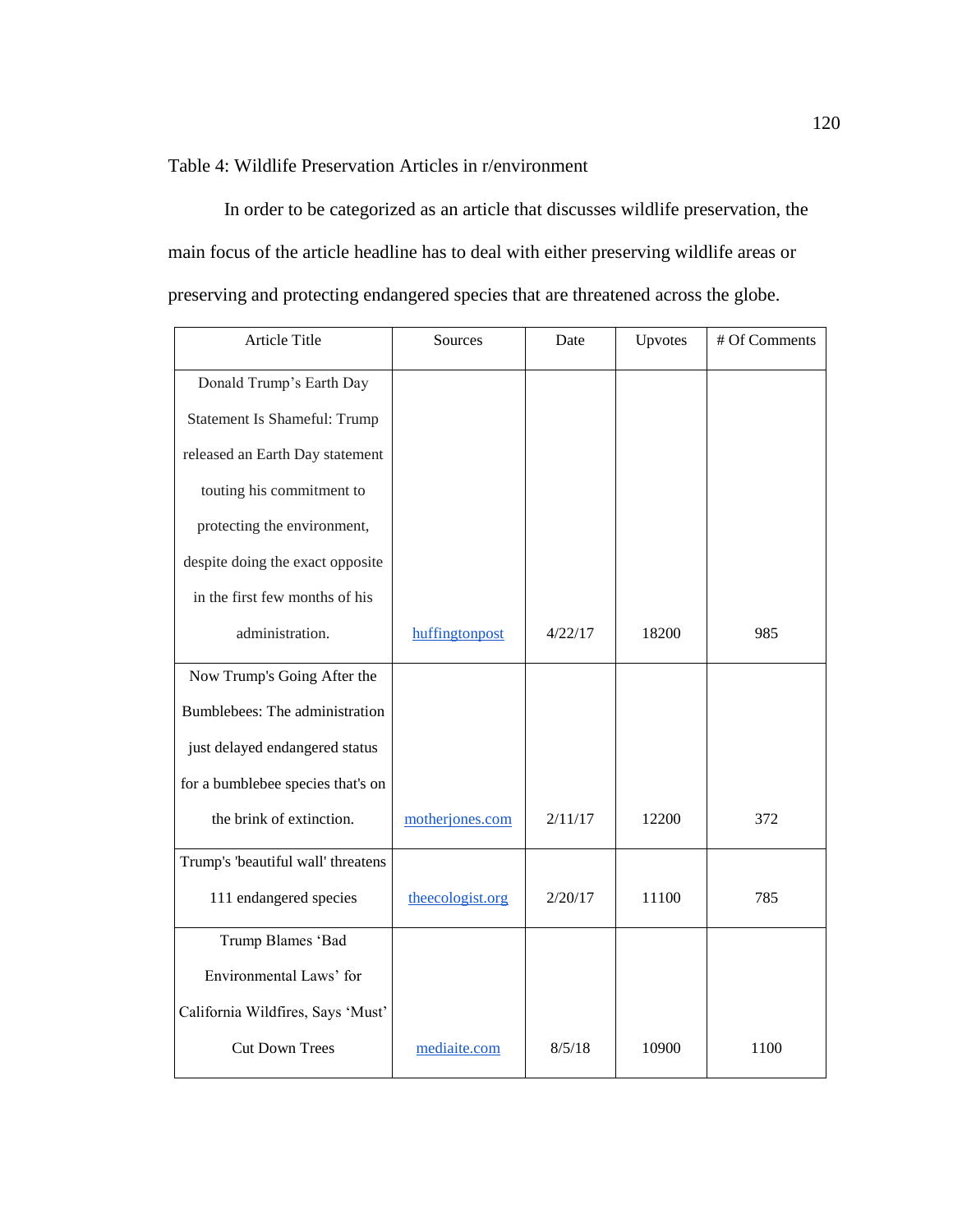| Article Title                        | Sources           | Date     | Upvotes | # Of Comments |
|--------------------------------------|-------------------|----------|---------|---------------|
| Fury after China reverses 25-        |                   |          |         |               |
| year-old tiger bone and rhino        |                   |          |         |               |
| horn ban                             | mirror.co.uk      | 10/29/18 | 10600   | 384           |
| After protests & public outcry,      |                   |          |         |               |
| GOP bill to sell off 3.3M acres of   |                   |          |         |               |
| public lands has been withdrawn      | thinkprogress.org | 2/2/17   | 10500   | 138           |
| Man Postpones Retirement to          |                   |          |         |               |
| Save Reefs After He                  |                   |          |         |               |
| Accidentally Discovers How to        |                   |          |         |               |
| Make Coral Grow 40 Times             |                   |          |         |               |
| Faster                               | goodnewsnetwork   | 12/3/18  | 10100   | 225           |
| <b>Trump Administration Denies</b>   |                   |          |         |               |
| <b>Endangered Protections For 25</b> |                   |          |         |               |
| Species. "You couldn't ask for a     |                   |          |         |               |
| clearer sign that the Trump          |                   |          |         |               |
| administration puts corporate        |                   |          |         |               |
| profits ahead of protecting          |                   |          |         |               |
| endangered species."                 | newsy.com         | 10/6/17  | 9900    | 228           |
| Trump administration is taking       |                   |          |         |               |
| steps to remove a threatened lynx    |                   |          |         |               |
| from the endangered-species list:    |                   |          |         |               |
| The Trump administration             |                   |          |         |               |
| announced that it's moving to        | washingtonpost    | 1/13/18  | 7800    | 327           |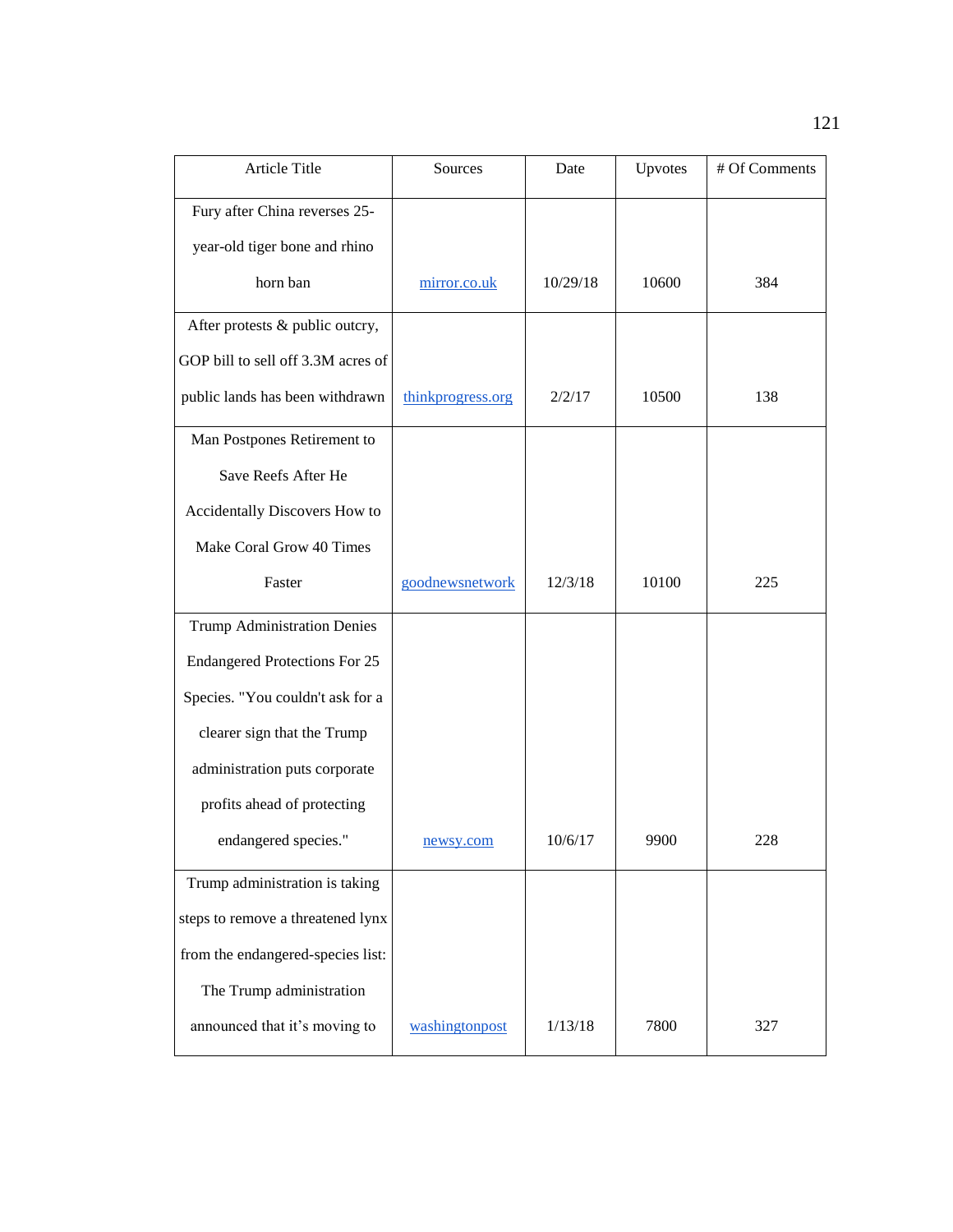| <b>Article Title</b>               | Sources         | Date    | Upvotes | # Of Comments |
|------------------------------------|-----------------|---------|---------|---------------|
| strike the Canada lynx from the    |                 |         |         |               |
| endangered-species list, despite   |                 |         |         |               |
| an assessment the species will die |                 |         |         |               |
| out in its northern range without  |                 |         |         |               |
| protection.                        |                 |         |         |               |
| Swiss Businessman is               |                 |         |         |               |
| Contributing \$1 Billion Towards   |                 |         |         |               |
| Protecting 30% of the Planet       | goodnewsnetwork | 11/8/18 | 7600    | 248           |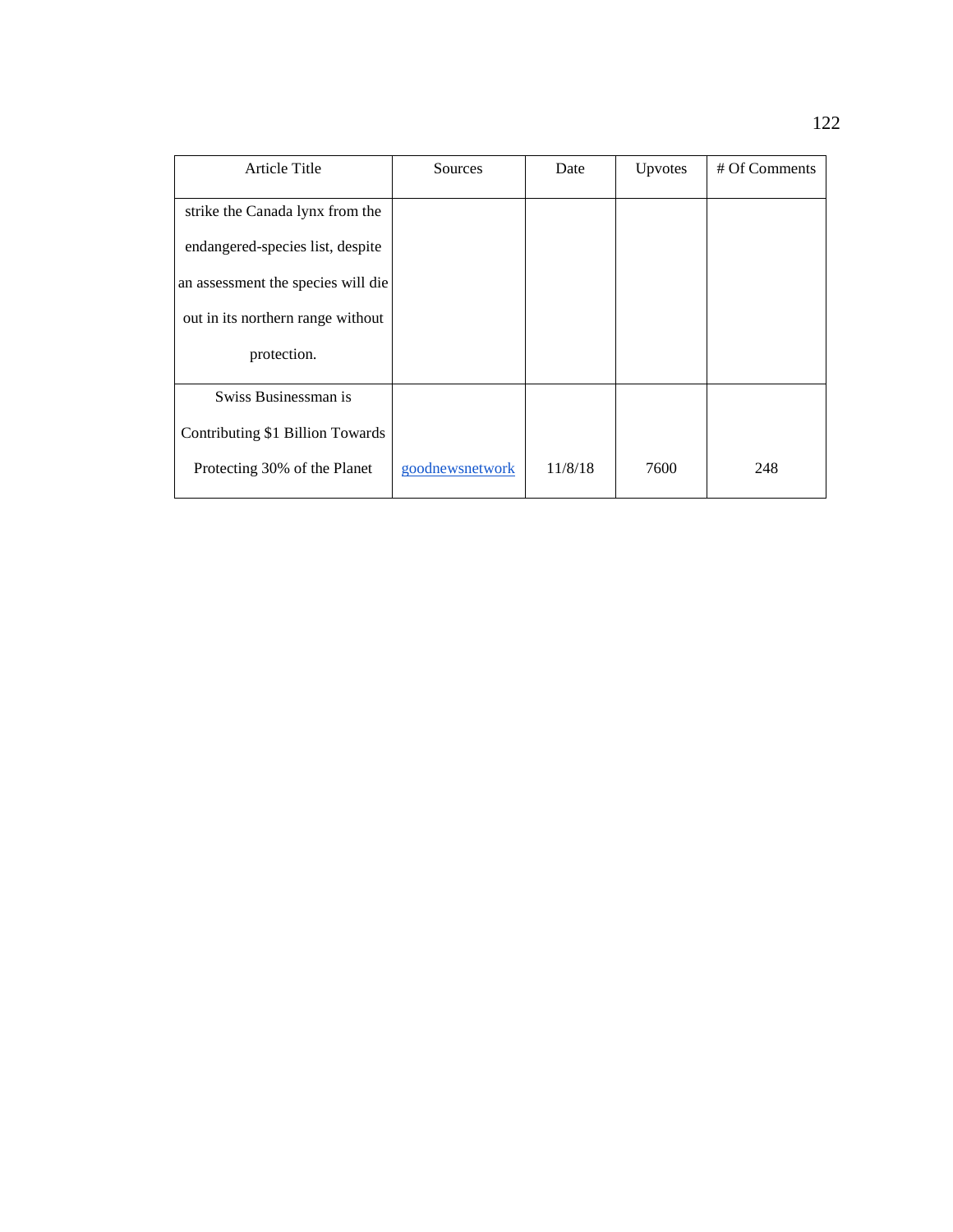Table 5: Environmental Pollution Articles in r/environment

In order to be categorized as an article dealing with environmental pollution, article headlines had to encompass some form of environmental pollution. Common environmental pollution topics include water pollution, air pollution, and pollution that affects humans and wildlife directly.

| Article Title                   | Sources            | Date     | Upvotes | # Of Comments |
|---------------------------------|--------------------|----------|---------|---------------|
| Trump caps off a long day by    |                    |          |         |               |
| letting coal companies dump     |                    |          |         |               |
| waste into streams.             | newrepublic.com/   | 2/17/17  | 20300   | 1100          |
| France is the first country to  |                    |          |         |               |
| ban all five bee-killing        |                    |          |         |               |
| pesticides.                     | www.inquisitr.com/ | 11/21/18 | 14100   | 166           |
| 'This is a stupid policy':      |                    |          |         |               |
| Emissions become latest front   |                    |          |         |               |
| in California-Trump war-        |                    |          |         |               |
| "motorists will pay more at the |                    |          |         |               |
| pump, get worse gas mileage     |                    |          |         |               |
| and breathe dirtier air.        |                    |          |         |               |
| California will fight this      |                    |          |         |               |
| stupidity in every conceivable  |                    |          |         |               |
| way possible."                  | politico.com       | 8/3/18   | 11500   | 828           |
| The EPA Is Beginning To Roll    |                    |          |         |               |
| Back An Obama-Era Rule          |                    |          |         |               |
| Limiting How Much Toxic         | buzzfeed.com       | 8/16/17  | 11000   | 422           |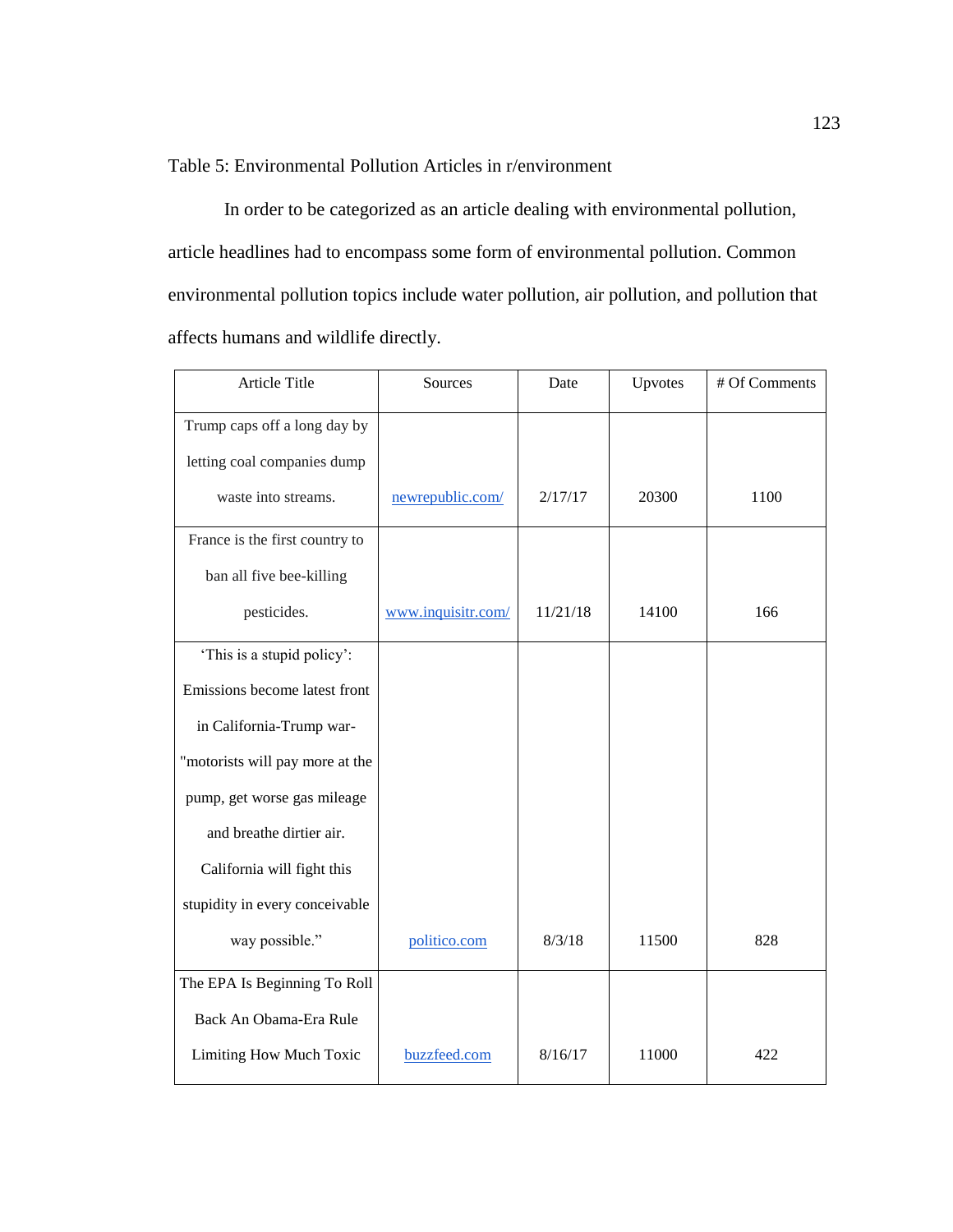| Article Title                   | Sources         | Date     | Upvotes | # Of Comments |
|---------------------------------|-----------------|----------|---------|---------------|
| Waste Power Plants Release In   |                 |          |         |               |
| Water.   " so beholden to big   |                 |          |         |               |
| business that they are willing  |                 |          |         |               |
| to let power plants continue to |                 |          |         |               |
| dump lead, mercury, chromium    |                 |          |         |               |
| and other dangerous chemicals   |                 |          |         |               |
| into our water supply,"         |                 |          |         |               |
| Trump's Legacy: Damaged         |                 |          |         |               |
| Brains, This is what a common   |                 |          |         |               |
| pesticide does to a child's     |                 |          |         |               |
| brain. -- Studies show that it  |                 |          |         |               |
| damages the brain and reduces   |                 |          |         |               |
| I.Q.s while causing tremors     |                 |          |         |               |
| among children. Now the         |                 |          |         |               |
| Trump administration is         |                 |          |         |               |
| embracing it, overturning a     |                 |          |         |               |
| planned ban that had been in    |                 |          |         |               |
| the works for years.            | nytimes.com     | 10/29/17 | 10200   | 632           |
| Thanks to Republicans,          |                 |          |         |               |
| Pesticide Companies Are Now     |                 |          |         |               |
| Free to Kill All the Endangered |                 |          |         |               |
| Species They Want - "It's like  |                 |          |         |               |
| kicking them when they're       |                 |          |         |               |
| down."                          | motherjones.com | 7/26/18  | 9800    | 577           |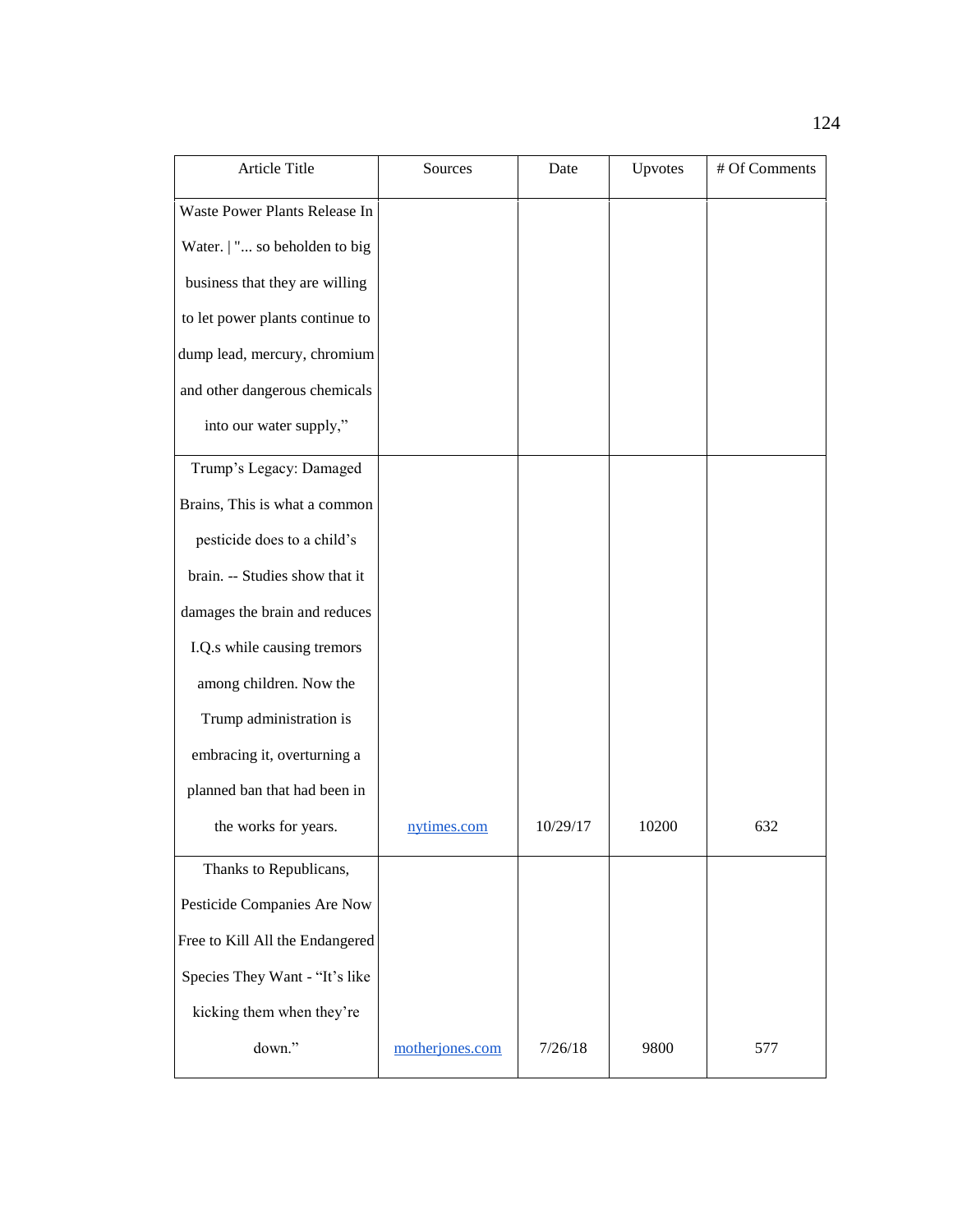| Article Title                   | Sources           | Date    | Upvotes | # Of Comments |
|---------------------------------|-------------------|---------|---------|---------------|
| Monsanto 'bullied scientists'   |                   |         |         |               |
| and hid weedkiller cancer risk, |                   |         |         |               |
| lawyer tells court              | theguardian.com   | 7/10/18 | 9000    | 589           |
| Poison once flowed in           |                   |         |         |               |
| America's waters. With Trump,   |                   |         |         |               |
| it might again                  | theguardian.com   | 8/14/17 | 8200    | 409           |
| One day after getting sued by   |                   |         |         |               |
| 15 states, the Environmental    |                   |         |         |               |
| Protection Agency on            |                   |         |         |               |
| Wednesday reversed course on    |                   |         |         |               |
| its plans to delay              |                   |         |         |               |
| implementation of Obama-era     |                   |         |         |               |
| rules intended to reduce        |                   |         |         |               |
| emissions of smog-causing air   |                   |         |         |               |
| pollutants.                     | thinkprogress.org | 8/3/17  | 7900    | 171           |
| A cloud of radioactive          |                   |         |         |               |
| pollution over Europe in recent |                   |         |         |               |
| weeks indicates that an         |                   |         |         |               |
| accident has happened in a      |                   |         |         |               |
| nuclear facility in Russia or   |                   |         |         |               |
| Kazakhstan in the last week of  |                   |         |         |               |
| September, French nuclear       |                   |         |         |               |
| safety institute IRSN said      | reuters.com       | 11/9/17 | 7500    | 355           |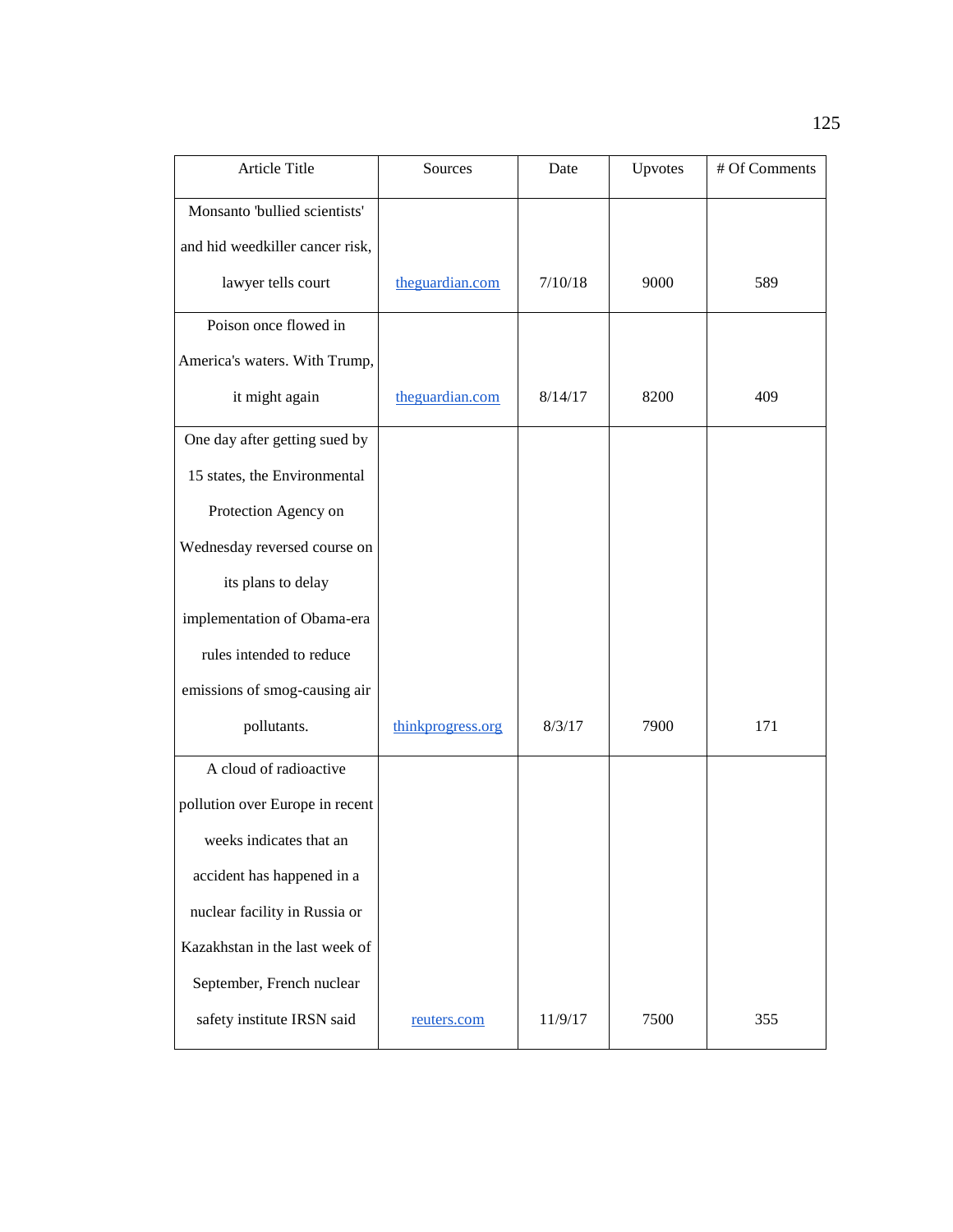Table 6: Media Related Articles in r/environment

In order to be categorized as a media related article, article headlines had to discuss some form of media portrayal of the environment. This could vary from popular cultural portrayal and news portrayal of environmental concepts.

| <b>Article Title</b>                 | Link to Article | Date     | Upvotes | # Of Comments |
|--------------------------------------|-----------------|----------|---------|---------------|
| "South Park" apologizes to Al        |                 |          |         |               |
| Gore and admits it was wrong         |                 |          |         |               |
| about global warming                 | www.salon.com/  | 11/9/18  | 21700   | 2800          |
| Fox News host Tucker Carlson         |                 |          |         |               |
| bit off more than he could chew      |                 |          |         |               |
| when he tried to go head to head     |                 |          |         |               |
| with 'Science guy' Bill Nye over     |                 |          |         |               |
| climate change.                      | rawstory.com    | 2/28/17  | 9600    | 1400          |
| <b>Climate Deniers Debunked:</b>     |                 |          |         |               |
| <b>Weather Channel Brutally Owns</b> |                 |          |         |               |
| <b>Breitbart</b>                     | gizmodo.com     | 12/7/16  | 9200    | 766           |
| Climate change, Banksy style         | Embedded video  | 10/10/18 | 8200    | 107           |
| The media has essentially            |                 |          |         |               |
| stopped covering climate change.     | newrepublic.com | 3/24/17  | 7600    | 244           |